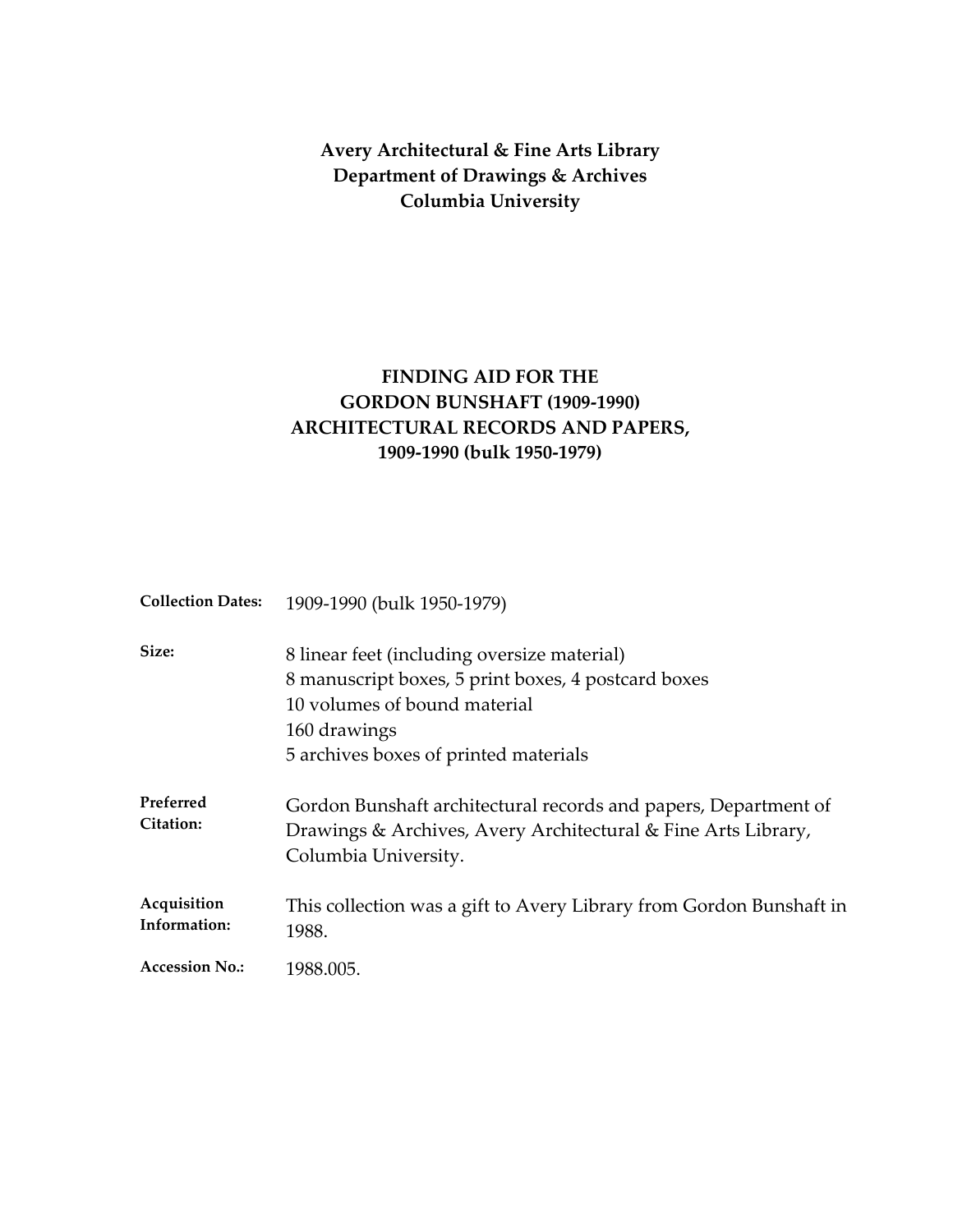| <b>Terms of Access:</b>                         | This collection is available for use by qualified readers by<br>appointment in the Department of Drawings & Archives Reading<br>Room, Avery Architectural and Fine Arts Library at Columbia<br>University. For further information and to make an appointment,<br>please call (212) 854-4110.                                                                                                                                                                                                                                                                                                                            |
|-------------------------------------------------|--------------------------------------------------------------------------------------------------------------------------------------------------------------------------------------------------------------------------------------------------------------------------------------------------------------------------------------------------------------------------------------------------------------------------------------------------------------------------------------------------------------------------------------------------------------------------------------------------------------------------|
| <b>Restrictions on</b><br><b>Use or Access:</b> | Columbia University is providing access to the materials in the<br>Library's collections solely for noncommercial educational and<br>research purposes. The unauthorized use, including, but not limited<br>to, publication of the materials without the prior written permission<br>of Columbia University is strictly prohibited. All inquiries regarding<br>permission to publish should be submitted in writing to the Director,<br>Avery Architectural and Fine Arts Library, Columbia University. For<br>additional guidance, see<br>http://www.columbia.edu/cu/lweb/services/preservation/publicationsPolicy.html |
|                                                 | In addition to permission from Columbia University, permission of<br>the copyright owner (if not Columbia University) and/or any holder<br>of other rights (such as publicity and/or privacy rights) may also be<br>required for reproduction, publication, distributions, and other uses.<br>Responsibility for making an independent legal assessment of any<br>item and securing any necessary permissions rests with the persons<br>desiring to publish the item. Columbia University makes no<br>warranties as to the accuracy of the materials or their fitness for a<br>particular purpose.                       |
| Location:                                       | Materials are located onsite at Avery Library, with the exception of<br>the bound serials and magazines listed in Series VI, which are stored<br>in Columbia University Libraries' offsite facility and may be recalled<br>upon request.                                                                                                                                                                                                                                                                                                                                                                                 |
| Processing<br>Information:                      | This collection was processed by Mary L. Ferranti, Project Archivist,<br>under the direction of Janet Parks, Curator of Drawings & Archives,<br>Department of Drawings & Archives, Avery Library, in 1994.                                                                                                                                                                                                                                                                                                                                                                                                               |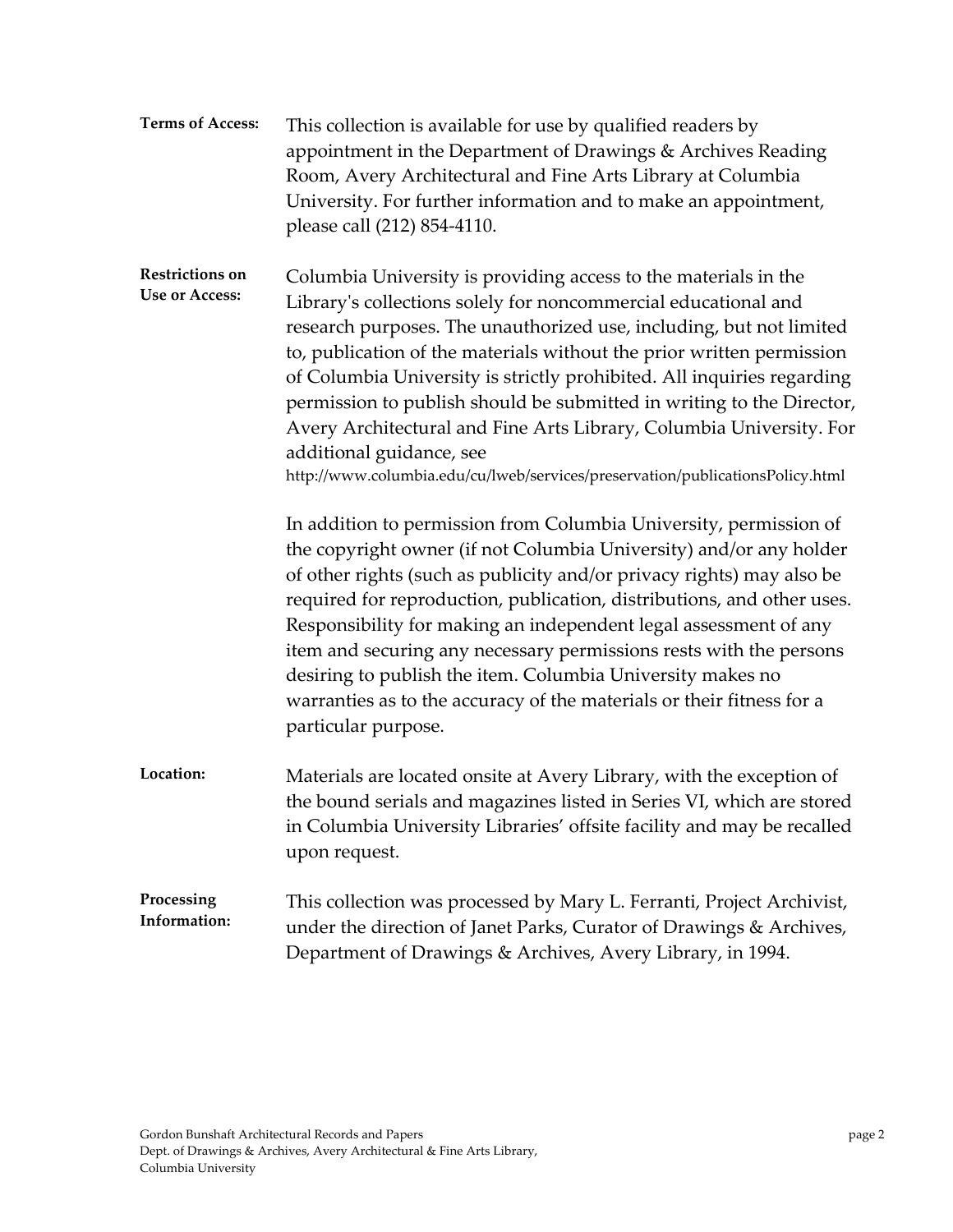| <b>Finding Aid</b> | This finding aid was produced by Mary L. Ferranti as part of the                                                                                                                                         |
|--------------------|----------------------------------------------------------------------------------------------------------------------------------------------------------------------------------------------------------|
| Preparation:       | 1993-1994 "Modern Masters Project," funded by an HEA Title II-C                                                                                                                                          |
|                    | grant.<br>Additional revisions, additions, and preparations for electronic<br>publication were done by Annemarie van Roessel, Archivist,<br>Department of Drawings and Archives, Avery Library, in 2007. |

**Publication Date:** July 1994. Last revised May 21, 2008.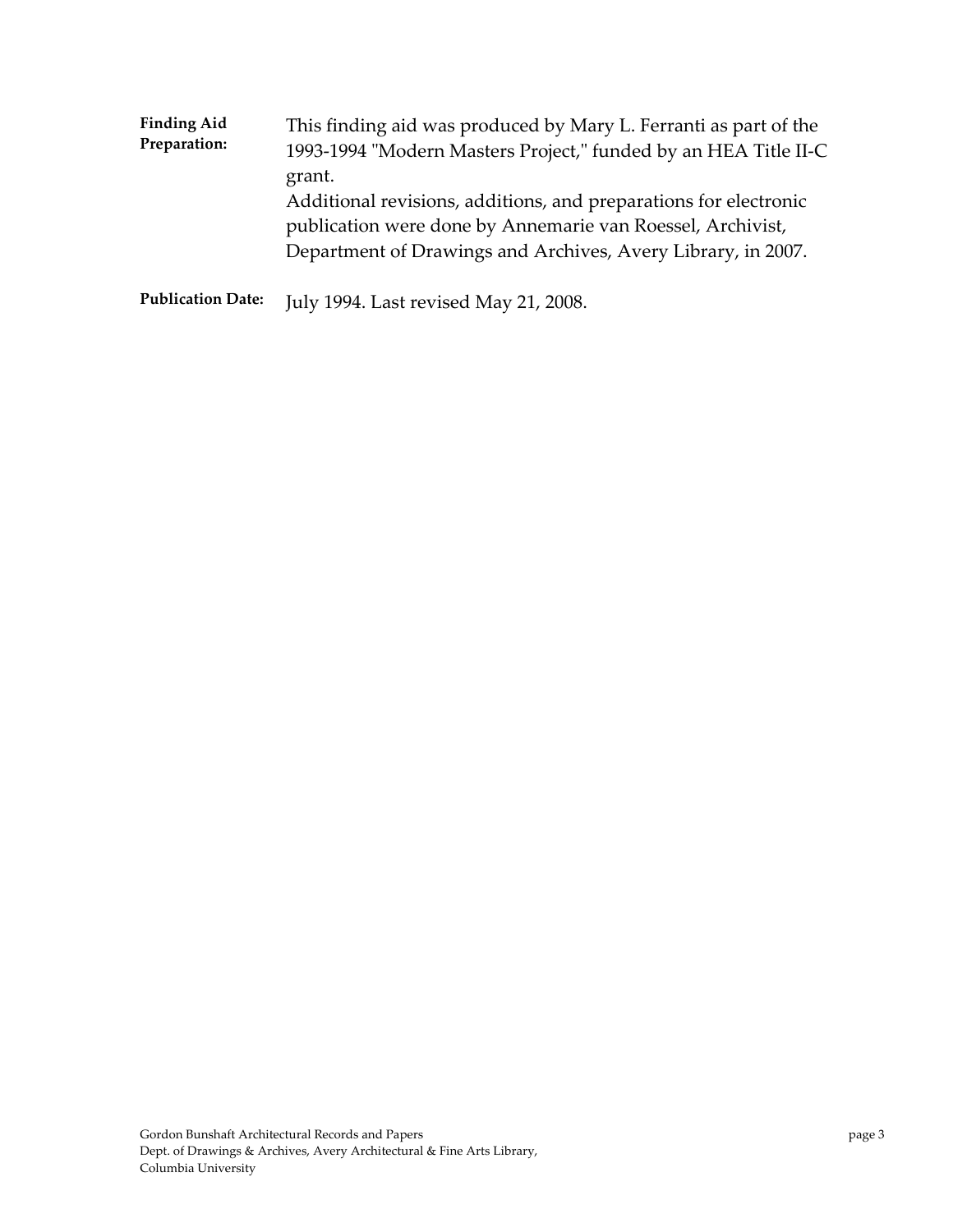#### **BIOGRAPHICAL NOTE**

Gordon Bunshaft (1909‐1990) received his Bachelorʹs and Masterʹs degrees in architecture from the Massachusetts Institute of Technology, and was awarded the Rotch Travelling Scholarship shortly after graduation in 1935. Bunshaft used his scholarship to travel through Europe, where he sketched and photographed many sites of architectural significance.

In 1937, Bunshaft joined the New York office of the young architectural firm Skidmore Owings & Merrill, taking a leave of absence between 1942 and 1946 to serve in the United States Army Corps of Engineers. After World War II, SOM was to become one of the most influential architecture, planning, and design firms in the United States. Bunshaft was named a partner in SOM in 1949, directing the New York office until his retirement in 1979.

Bunshaft's impact on American architecture was largely in the arena of large-scale corporate architecture. In 1952, he completed the design of Lever House in New York City, a landmark of Post‐War International Style glass curtain‐wall skyscrapers. Among his other noted designs are the Chase Manhattan Bank in New York City; Connecticut General Headquarters in Bloomfield, Connecticut; the Beinecke Rare Book Library at Yale University in New Haven, Connecticut; the Lyndon B. Johnson Library in Austin, Texas; and the National Commercial Bank and Haj Terminal in Jeddah, Saudi Arabia.

Bunshaft also received many awards, including the Pritzker Architecture Prize, the American Institute of Architectʹs Medal of Honor and election to the College of Fellows, and the National Institute of Arts and Letterʹs first prize in architecture (Arnold W. Brunner Memorial). Bunshaft was also a passionate art collector, maintaining long‐standing friendships with such notable artists as Henry Moore and Jean Dubuffet, and serving as a member of the Fine Arts Commission in Washington, D.C. and as a trustee of the Museum of Modern Art in New York City. Bunshaft died in New York City in 1990.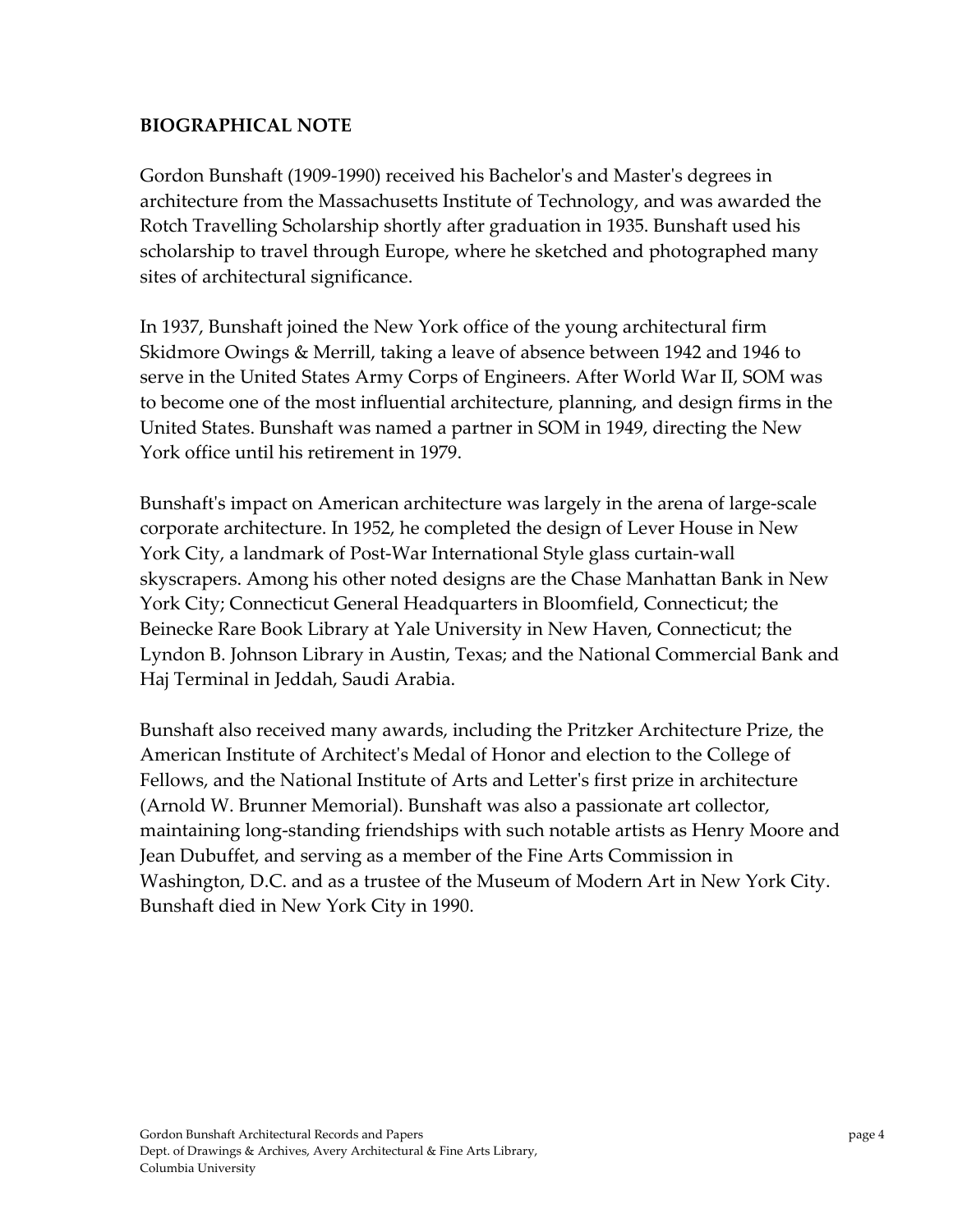## **SCOPE AND CONTENT NOTE**

This collection contains correspondence, photographs, clippings, postcards, newsletters, student and architectural drawings, and other materials mainly related to Gordon Bunshaftʹs projects and activities while employed as a partner in the architectural firm Skidmore, Owings & Merrill.

The dates of the material span 1909‐1990, with bulk dates of 1950‐1979. Most of the information regarding Bunshaftʹs architectural projects is in the form of photographs and clippings.

A portion of the collection documents Gordon and Nina Bunshaft's residences in Manhattan and East Hampton, New York. In addition to documenting his projects, the collection contains photographs and correspondence between Bunshaft, his wife Nina, and family and friends, including artists Jean Dubuffet and Henry Moore.

The bulk of the drawings in the collection consists of sketches, rubbings and watercolors that Bunshaft created while he was a Rotch Travelling Scholar in Europe from 1935 to 1936. Additionally there are drawings by Bunshaft for his residences in Manhattan and East Hampton, New York. Lastly, drawings that are not related to Bunshaft's student work include an abstract drawing, two drawings for a radio cabinet, and a sketch plan of a bungalow. All of these drawings are cataloged at the item‐level in Columbia's Library Online Catalog (CLIO) and can be found by searching by the accession numbers as given in this finding aid.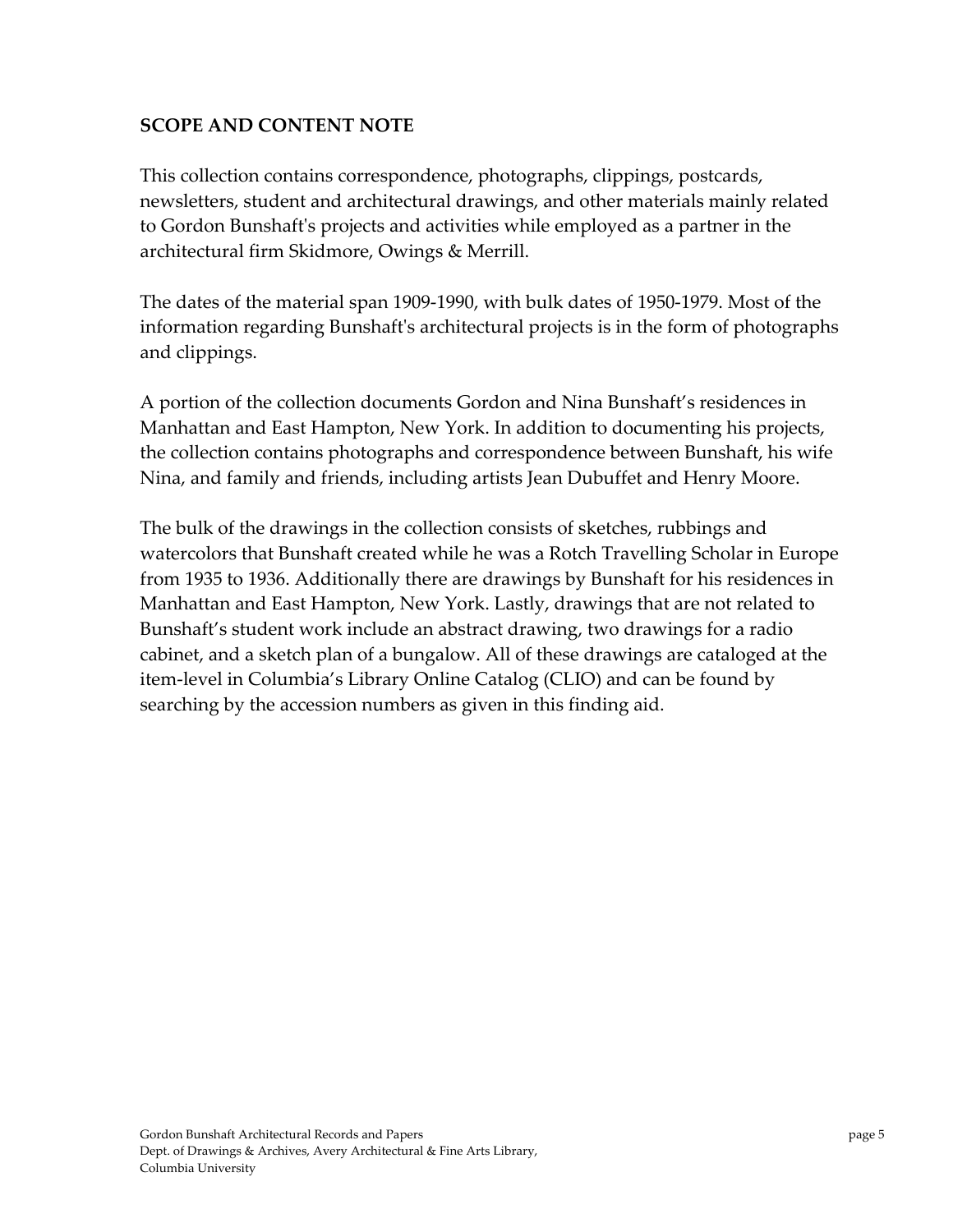#### **ORGANIZATION**

This collection is organized into the following series:

- I. Correspondence
- II. Clippings
- III. Photographs‐Projects and Personal
- IV. Photographs‐Projects and Personal, Bound
- V. Photographs‐Rotch Travelling Scholarship
- VI. Publications‐General Periodicals
- VII. Publications‐*SOM News*
- VIII. Postcards
- IX. Oversize and Miscellaneous‐Thesis, Oral History, Artifact, Audiovisual, Awards, Diplomas, Photographs
- X. Architectural Drawings‐Rotch Travelling Scholarship
- XI. Architectural Drawings‐General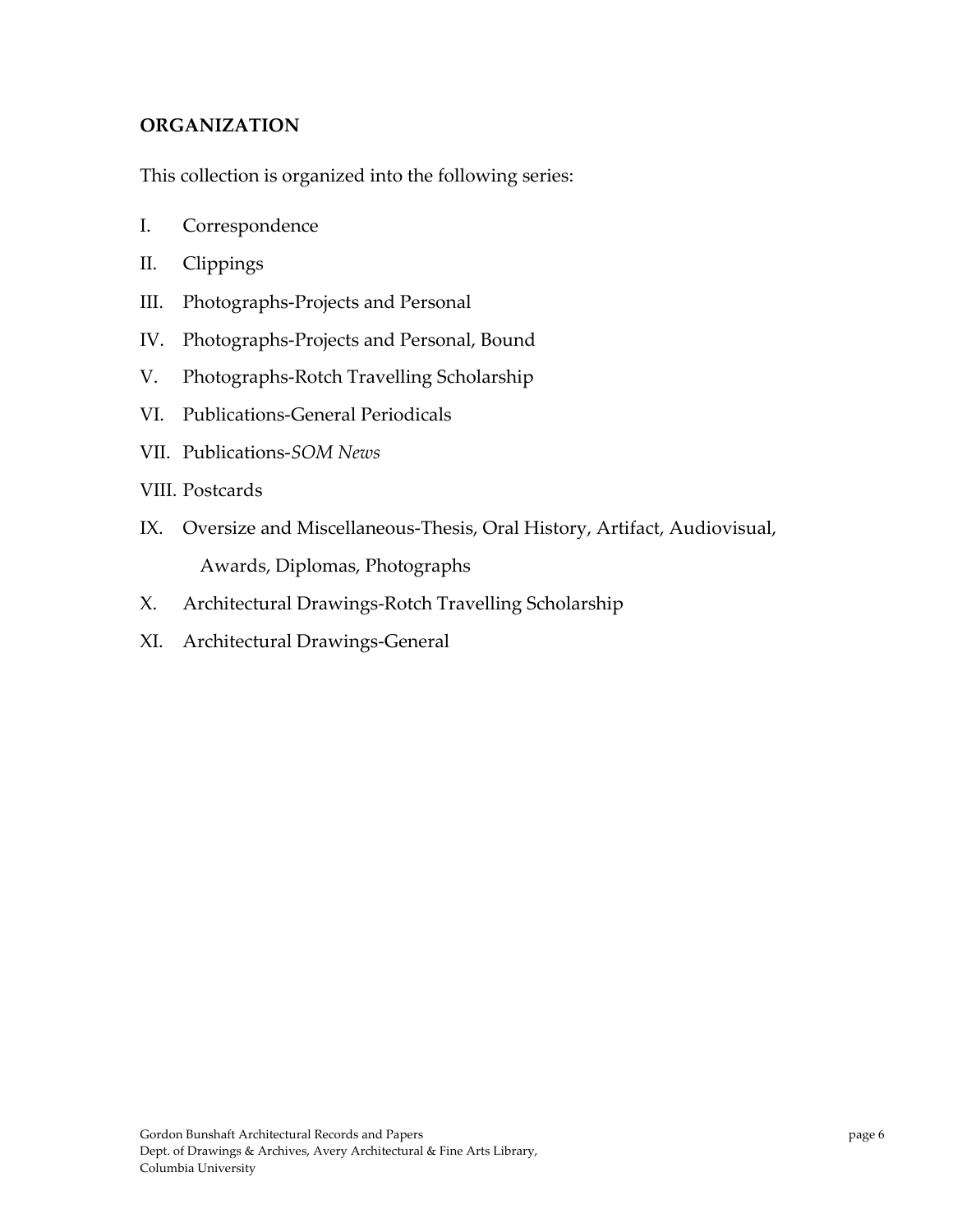## **SERIES DESCRIPTIONS**

Nearly the entire collection has been described at the item level, with the exception of the architectural drawings, which are catalogued by project in Columbia University's Library Online Catalog [CLIO] and searchable through the online interface at http://www.columbia.edu/cu/lweb.

## *I. Correspondence*

The folders in this series are arranged chronologically for the general correspondence. The remaining folders are arranged by subject title or name of correspondent.

The correspondence series contains letters to and from Gordon and Nina Bunshaft from family, friends and colleagues. The dates span from 1936, when Bunshaft was a Rotch Travelling Scholar, through 1987, with some gaps. The subject matter is mostly personal, but also contains information regarding several of Bunshaftʹs architectural projects. These projects include the Hirshhorn Museum and Sculptural Garden, the Beinecke Rare Book and Manuscript Library at Yale University, and the Lyndon Baines Johnson Presidential Library, among others. The Bunshafts were also avid art collectors and a portion of the correspondence documents their acquisition of art objects. This is particularly true in the correspondence with artist Henry Moore, with whom they were personal friends.

Gordon Bunshaftʹs personal and professional relationship with Jean Dubuffet is also documented in this series. The correspondence is written in both English and French. Most letters written in French are accompanied by typed translations that were received with the collection. A small number of folders are arranged by subject matter and contain material regarding the following: the Charter of Machu Picchu; honors received by Gordon Bunshaft; and letters concerning the Rotch Travelling Scholarship.

# *II. Clippings*

The loose clippings in this series are arranged by subject, and thereunder in chronological order.

This series contains information mainly in the form of newspaper articles. The bulk of this series dates from 1950 to the 1970s. The subject matter mainly consists of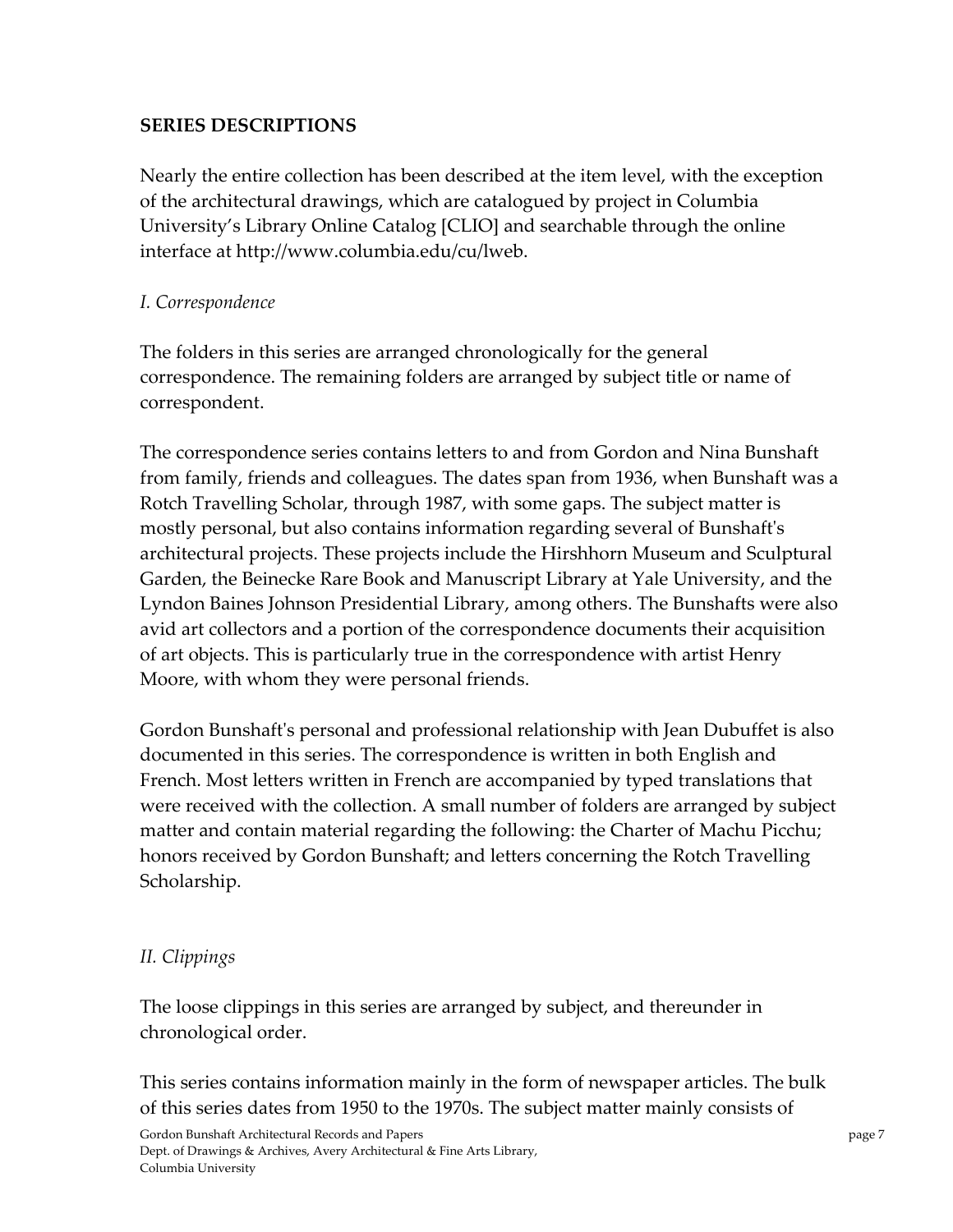news regarding Bunshaftʹs architectural projects while at SOM, including various awards received by Bunshaft.

## *III. Photographs ‐ Projects and Personal*

The folders in this series are arranged chronologically for the project photographs, and by subject for the personal photographs.

This series contains photographs of almost all Bunshaftʹs architectural projects, including projects that were never built, as well as student projects completed while at the Massachusetts Institute of Technology. The personal photographs include family, friends, colleagues, childhood and army photographs of GB, photographs of the Bunshaftsʹ residences, photographs taken by GB on the Rotch Travelling Scholarship, portraits of GB and NB, and many others. The dates span 1909 to the 1980s, with gaps.

## *IV. Photographs ‐ Projects and Personal, Bound*

The material in this series is not foldered.

This series contains bound and/or mounted professional photographs of many of Gordon Bunshaftʹs projects. There are also photographs of the Bunshafts and others at Henry Mooreʹs studio in Much Hadham, Herts, England. The projects depicted include Manufacturersʹ Hanover Trust Company, Connecticut General Life Insurance Company, Banque Lambert, Lever House, Emhart Manufacturing Company, Beinecke Rare Book and Manuscript Library, H.J. Heinz Company, and the dedication of Jean Dubuffet's "Four Trees" at Chase Manhattan Bank, among others.

## *V. Photographs ‐ Rotch Travelling Scholarship*

The folders in this series are arranged by location, primarily by country.

This series consists of photographs Bunshaft took while traveling on the Rotch Travelling Scholarship, 1935‐1936. The subject matter is architectural (buildings, statues, etc.) and includes photographs taken in Spain, Greece, Italy, France, North Africa, and other locations.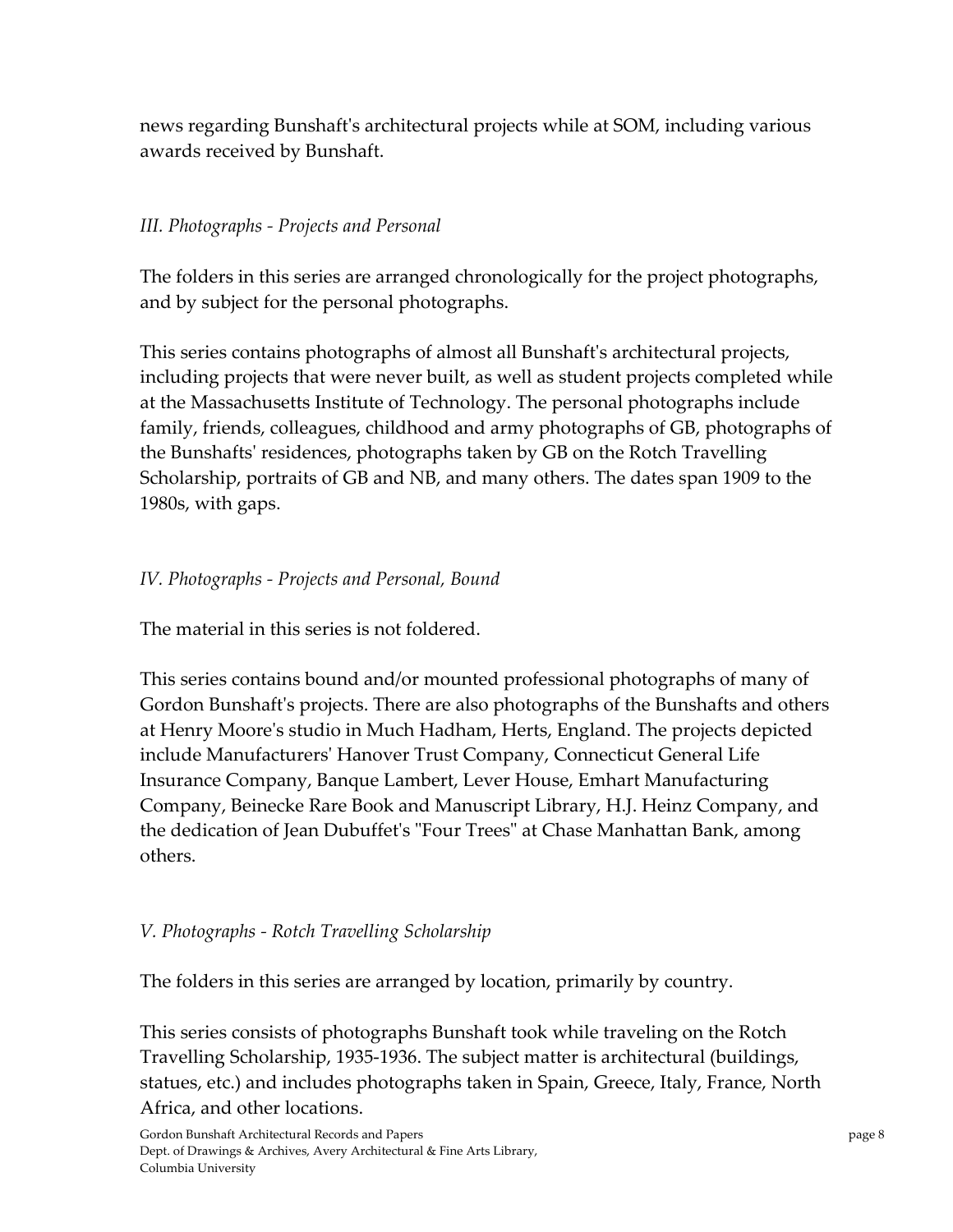#### *VI. Publications – General Periodicals*

The material in this series is neither foldered nor arranged.

This series consists of periodicals that contain articles about Bunshaftʹs architectural projects, as well as about the art collections at the Bunshaftsʹ New York apartment and East Hampton residence. There is also a transcript of an oral history given by Bunshaft. The periodicals include *Architectural Record*, *Progressive Architecture*, *Architecture and Urbanism, Space Design*, and the Italian periodical *Bolaffiarte*. Bunshaft's B.A. thesis is also contained in this series.

#### *VII. Publications ‐ SOM News*

The material in this series is not foldered, but is arranged chronologically.

This series contains SOMʹs bound in‐house newsletters regarding their architectural projects and general staff news. The dates span 1953 to 1970, with small gaps.

## *VIII. Postcards*

The material in this series is neither foldered nor arranged.

This series contains postcards that Bunshaft likely collected while on the Rotch Travelling Scholarship in Europe from 1935‐1936. The subject matter is mainly architectural.

*IX. Oversize and Miscellaneous – Thesis, Oral History, Artifact, Audiovisual, Awards, Diplomas, Photographs*

This series is neither foldered nor arranged.

This series contains various forms of material that are connected to different topics and projects in the collection. The dates span 1935‐1987, with wide gaps. Included in this series is material related to the Charter of Machu Picchu; Chase Manhattan Bank; Bunshaftʹs apartment in Manhattan House; a project for an unbuilt chapel in Venezuela; the Fort Hamilton Veteranʹs Hospital project; Lincoln Center; Bunshaftʹs two appointments to the Commission of Fine Arts; various diplomas and awards;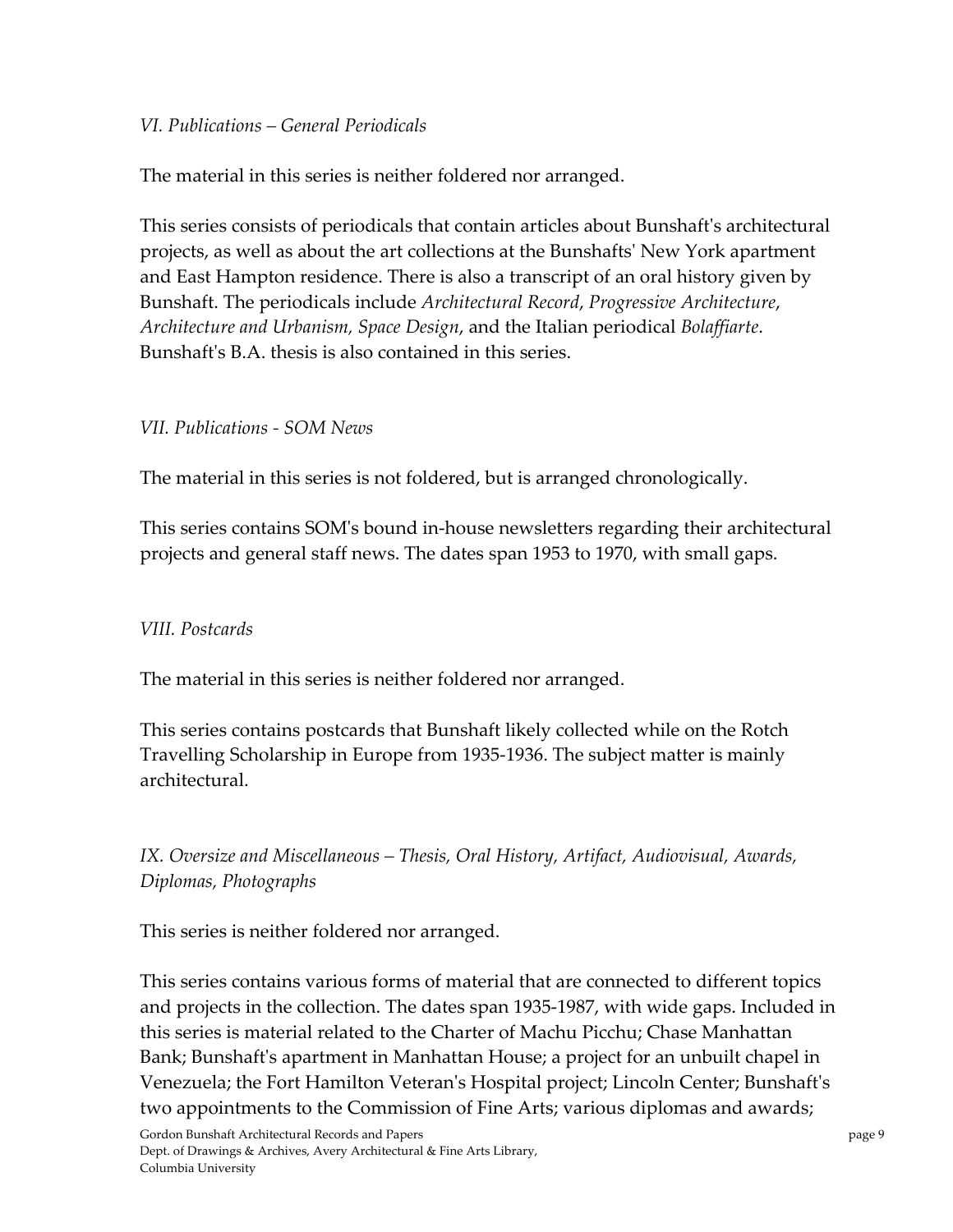and taped interviews with Bunshaft about his projects at SOM, as explained to Carol Herselle Krinsky. There are also slides of the National Commercial Bank in Jeddah, Saudi Arabia, and taped interviews between Arthur Drexler and GB for a book Drexler was working on but never completed. There is also a videotape on the history of SOM and an artifact of a pin joint presented to GB by the American Republic Insurance Company. Other miscellaneous material is also included.

## *X. Architectural Drawings – Rotch Travelling Scholarship*

This series is arranged by type of drawing, largely in accession number order. These drawings largely depict historic architectural sites primarily in Spain and France, where Bunshaft traveled on his Rotch Scholarship between 1935 and 1936.

## *XI. Architectural Drawings – General*

This series includes primarily drawings related to Bunshaft's designs for his residences in Manhattan and East Hampton, New York. A very few miscellaneous personal drawings are also included in this series. Materials are arranged in order of accession number.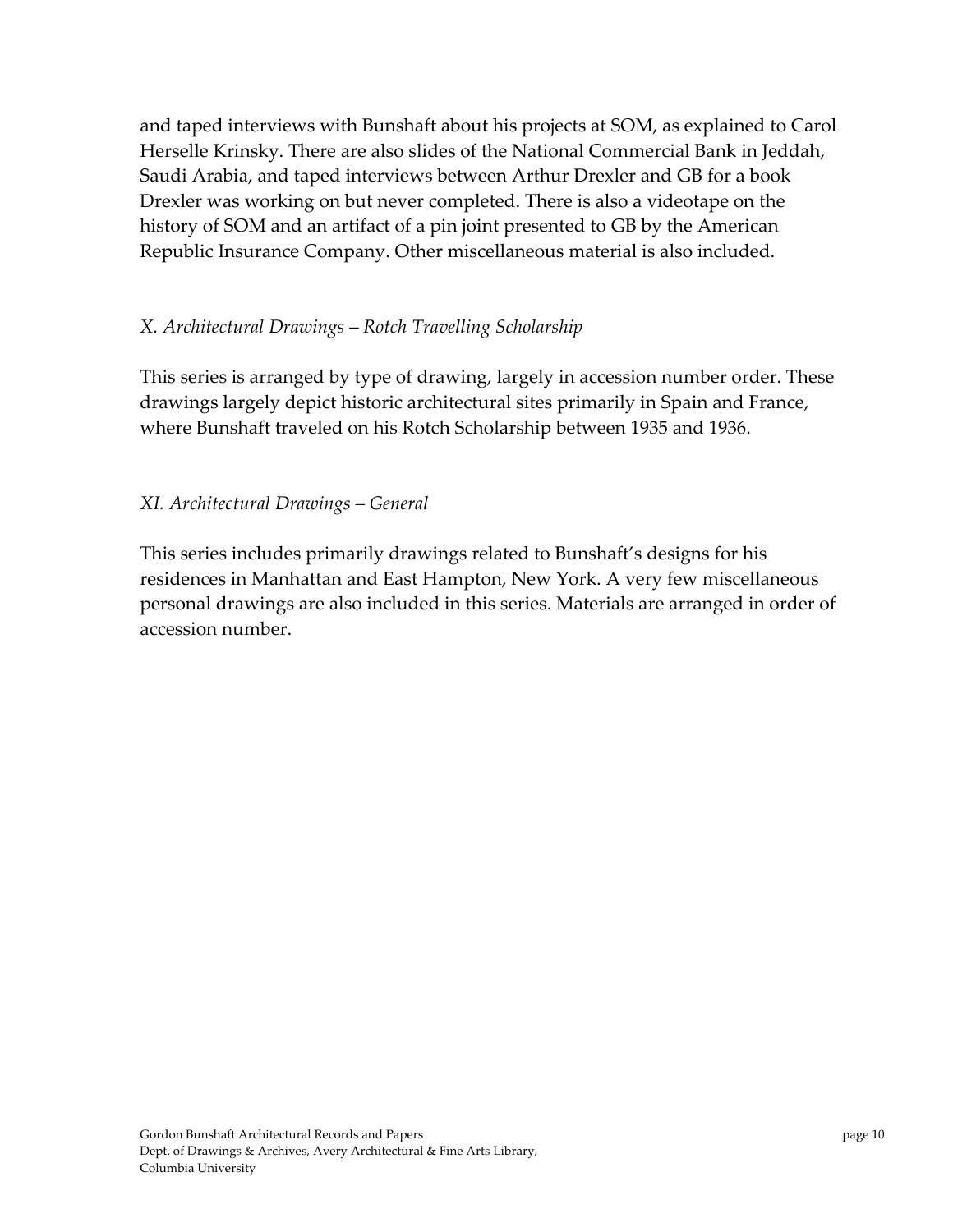#### **BOX LIST**

N.B. Bound material is not boxed; locations for drawings in Series X and XI are noted in the series inventories.

| <b>Series Titles</b><br>I. Correspondence                        | <b>Box Numbers</b><br>1 |
|------------------------------------------------------------------|-------------------------|
| II. Clippings                                                    | $\overline{2}$          |
| III. Photographs - Projects and Personal                         | $3-6$                   |
| IV. Photographs - Projects and Personal                          | Bound                   |
| V. Photographs - Rotch Travelling Scholarship                    | 7                       |
| VI. Publications - General Periodicals                           | 18-22                   |
| VII. Publications - SOM News                                     | Bound                   |
| VIII. Postcards                                                  | $9-11$                  |
| IX. Oversize and Miscellaneous – Thesis, Oral History, Artifact, | 8, 12-15                |
| Audiovisual, Awards, Diplomas, Photographs                       |                         |
| X. Architectural Drawings – Rotch Travelling Scholarship         | 16-17                   |

#### **SHELF LIST**

| Units             | Location                       |
|-------------------|--------------------------------|
| Boxes 1-6         | C179ft                         |
| Box 7             | C177ft                         |
| Box 8             | C179rr                         |
| <b>Boxes 9-10</b> | C177ft                         |
| Boxes 11-14       | C178ft                         |
| Box 15            | C179rr                         |
| Boxes 16-17       | C182ft                         |
| Boxes 18-22       | ReCAP                          |
| Bound Items       | C231d                          |
| Drawings          | As noted in series inventories |
|                   |                                |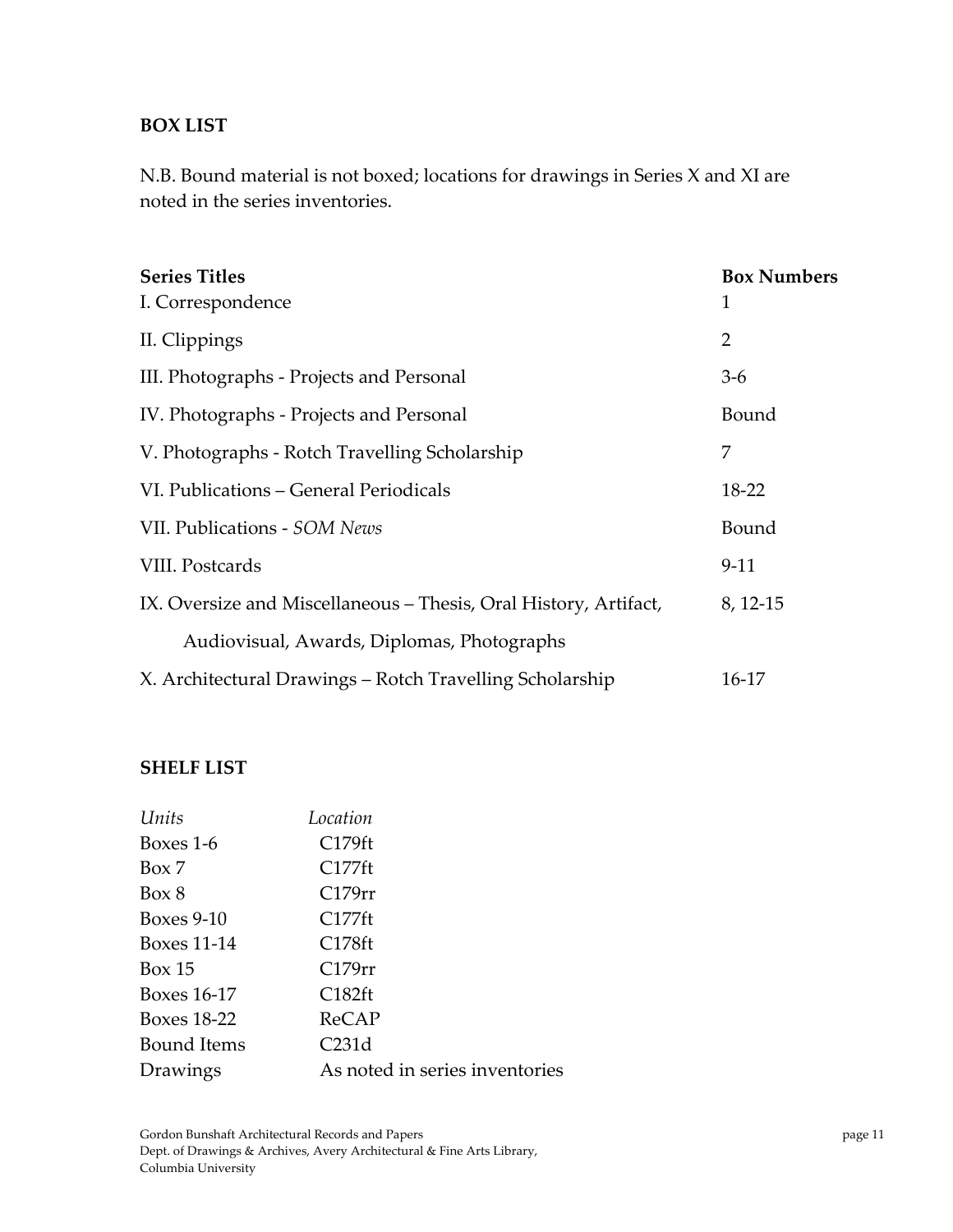#### **ABBREVIATIONS**

- A.l.s. Autograph letter, signed
- GB Gordon Bunshaft
- NB Nina Bunshaft
- T.l. Typed letter
- T.l.s. Typed letter, signed

## **ACCRUALS**

A second gift of papers, photographs, diaries, and artifacts was received from Bunshaft after the materials in this finding aid were processed. This second gift is not described in this finding aid, but is accessible through a preliminary paper inventory available in the Department of Drawings & Archives. Please contact the department for further information about the scope and content of this second Bunshaft gift.

# **RELATED COLLECTIONS IN THE DEPARTMENT OF DRAWINGS & ARCHIVES, AVERY LIBRARY**

Douglas Putnam Haskell Papers, 1866‐1979 (bulk 1949‐1964) Joseph W. Molitor Photograph Collection, 1935‐1985 Skidmore, Owings & Merrill Photographs Skidmore, Owings & Merrill. Lever House Architectural Drawings, 1950‐1954

## **RELATED HOLDINGS IN OTHER INSTITUTIONS**

The major SOM archive, including architectural drawings and photographs, remains with the firm.

Papers of Nathaniel Owings and Louis Skidmore are held by the Library of Congressʹs Manuscripts Division.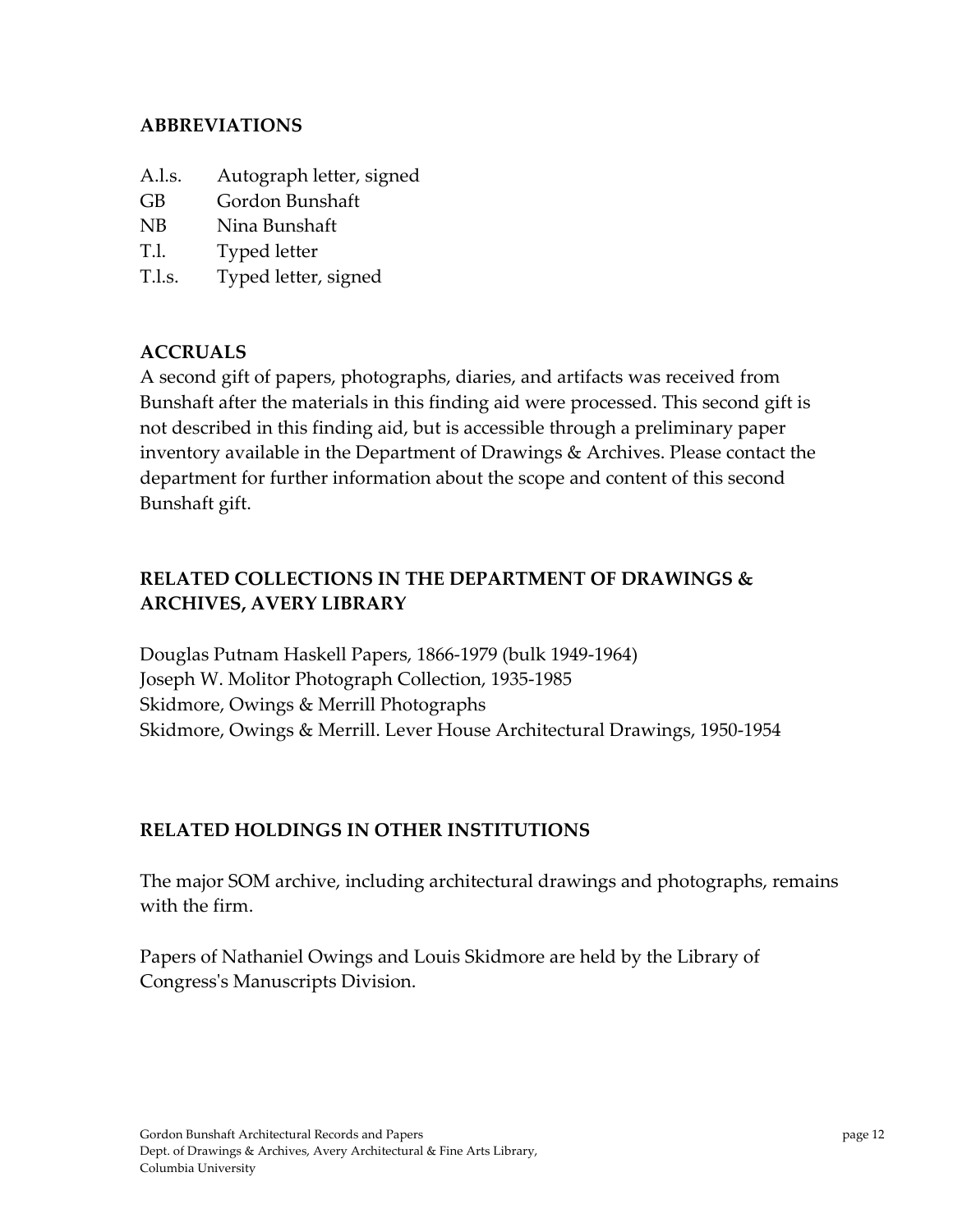#### **FOLDER LISTINGS**

Only the first three series are foldered. The remaining series consist of bound materials, oversize materials, and drawings.

#### **SERIES I ‐ CORRESPONDENCE**

| <b>Folder Title</b>                                   | <b>Box:folder</b> |
|-------------------------------------------------------|-------------------|
| General, 1952-1964 (with gaps)                        | 1:1               |
| General - Kennedy Library, 1964                       | 1:2               |
| General, 1965-1969 (with gaps)                        | 1:3               |
| General, 1970-1979 (with gaps)                        | 1:4               |
| General, 1980-1987 (with gaps)                        | 1:5               |
| Bunshaft family                                       | 1:6               |
| Alexander Calder                                      | 1:7               |
| Carta de Machu Picchu 1977-1979                       | 1:8               |
| Jean Dubuffet 1963-1973 (with gaps)                   | 1:9               |
| Jean Dubuffet 1974-1984 (with gaps)                   | 1:10              |
| Honors 1946-1963 (with gaps)                          | 1:11              |
| Henry Moore 1961-1987 (with gaps)                     | 1:12              |
| Henry Moore - "Animal Form" 1970-1971                 | 1:13              |
| Henry Moore - "Oval with Points" 1971-1972            | 1:14              |
| Henry Moore - "Reclining Figure - Arch Leg" 1972-1973 | 1:15              |
| Rotch Travelling Scholarship                          | 1:16              |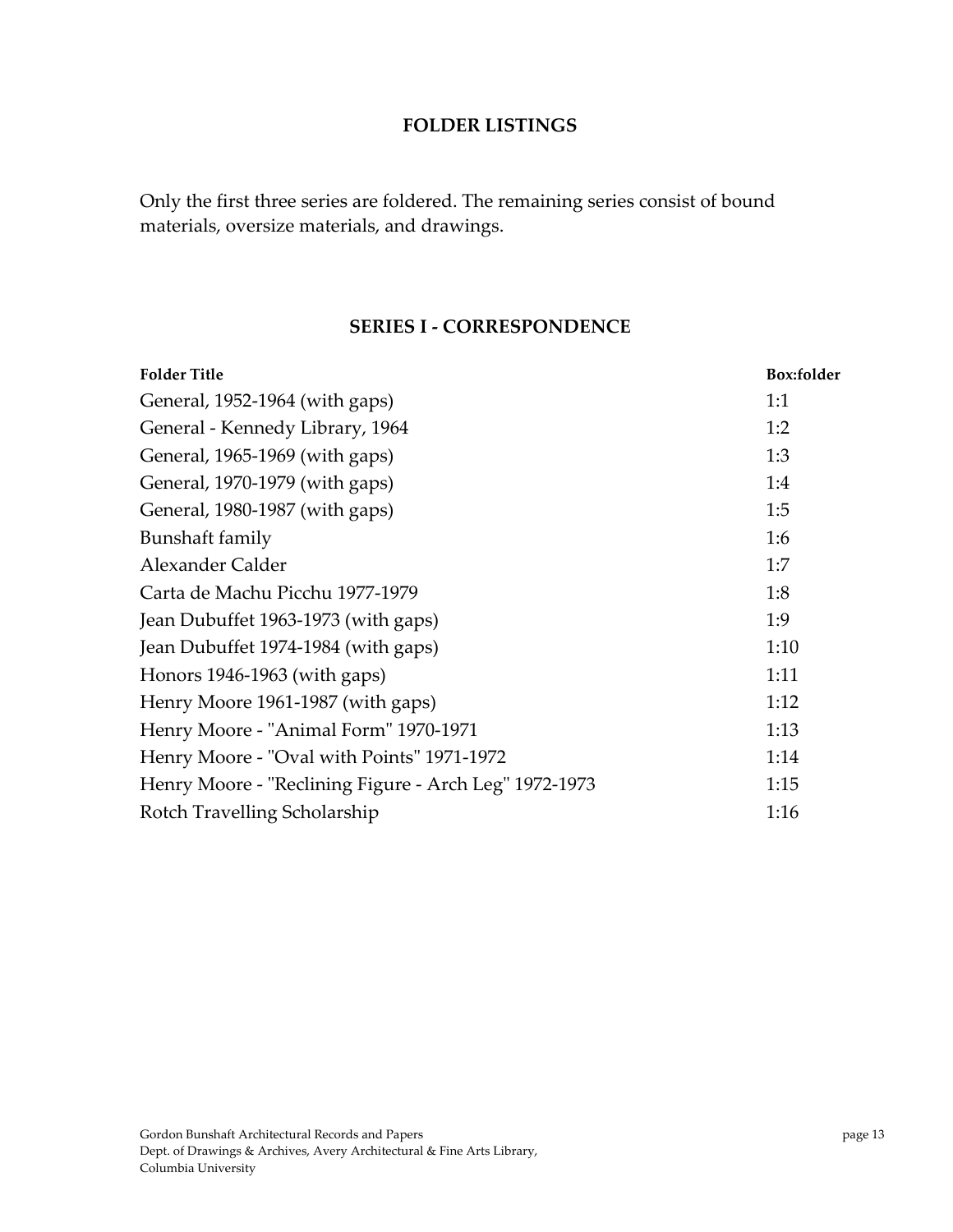#### **SERIES II – CLIPPINGS**

| <b>Folder Title</b>                                                                               | Box:folder |
|---------------------------------------------------------------------------------------------------|------------|
| <b>Awards - American Institute of Architects</b>                                                  | 2:1        |
| Awards - Boston Society of Architects                                                             | 2:2        |
| Awards - Chancellor's Medal from State University of Buffalo                                      | 2:3        |
| Awards - National Institute of Arts and Letters                                                   | 2:4        |
| Awards - Pritzker Architecture Prize                                                              | 2:5        |
| Miscellaneous - Award program                                                                     | 2:6        |
| Miscellaneous - Congratulations Card                                                              | 2:7        |
| Miscellaneous - Greeting Card                                                                     | 2:8        |
| Miscellaneous - Memorial Tribute                                                                  | 2:9        |
| Miscellaneous - Transcription of Interview, New York Times article, and<br>related correspondence | 2:10       |
| Publicity - Air Academy                                                                           | 2:11       |
| Publicity - Albright-Knox                                                                         | 2:12       |
| Publicity - American Can Co.                                                                      | 2:13       |
| Publicity - Avery Exhibit                                                                         | 2:14       |
| Publicity - Beinecke Library                                                                      | 2:15       |
| Publicity - 140 Broadway                                                                          | 2:16       |
| Publicity - Bunshaft's East Hampton Studio                                                        | 2:17       |
| Publicity - Bunshaft New York City Apartment                                                      | 2:18       |
| Publicity - Carborundum Office Complex                                                            | 2:19       |
| <b>Publicity - Connecticut General Offices</b>                                                    | 2:20       |
| Publicity - Emhart Manufacturing Co.                                                              | 2:21       |
| Publicity - Fine Arts Commission                                                                  | 2:22       |
| <b>Publicity - Foreign Language Clippings</b>                                                     | 2:23       |
| Publicity - General - Bunshaft                                                                    | 2:24       |
| Publicity - Hirshhorn Museum                                                                      | 2:25       |
| Publicity - Johnson (Lyndon Baines) Library                                                       | 2:26       |
| Publicity - Lever House                                                                           | 2:27       |
| Publicity - Lincoln Center                                                                        | 2:28       |
| Publicity - Manufacturers' Trust Co.                                                              | 2:29       |
| <b>Publicity - Marine Midland Building</b>                                                        | 2:30       |
| Publicity - Mrs. [Nina] Bunshaft                                                                  | 2:31       |
| Publicity - National Commercial Bank, Jeddah, Saudi Arabia                                        | 2:32       |
| Publicity - New York World's Fair, Queens, New York                                               | 2:33       |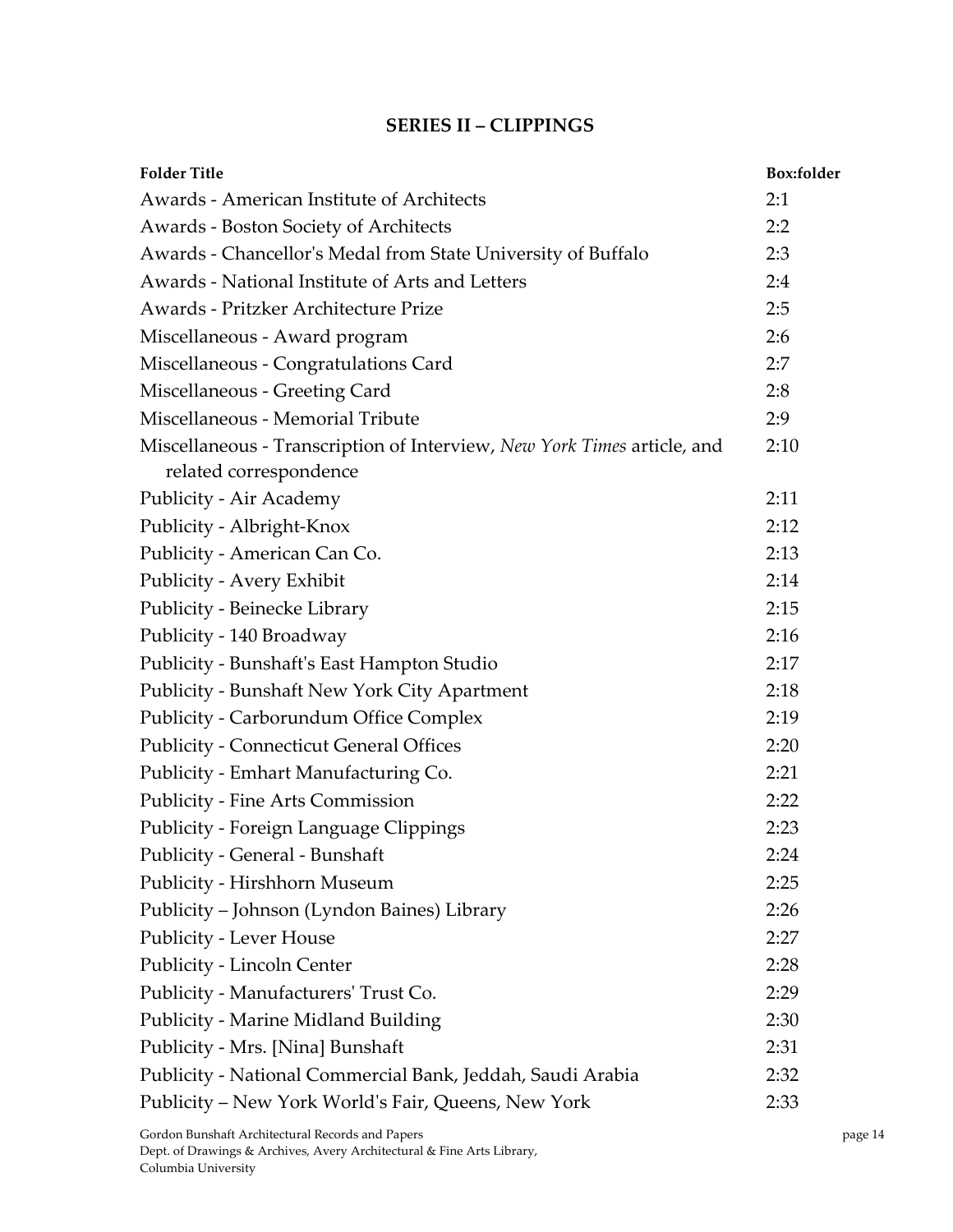| Publicity - NYC Convention Center [not built]           | 2:34 |
|---------------------------------------------------------|------|
| Publicity - I.M. Pei                                    | 2:35 |
| "Publicity reviews" – Envelope                          | 2:36 |
| Publicity - S.O.M.                                      | 2:37 |
| Publicity - Virginia Museum of Fine Arts                | 2:38 |
| Publicity - Welfare Building, Great Lakes Naval Station | 2:39 |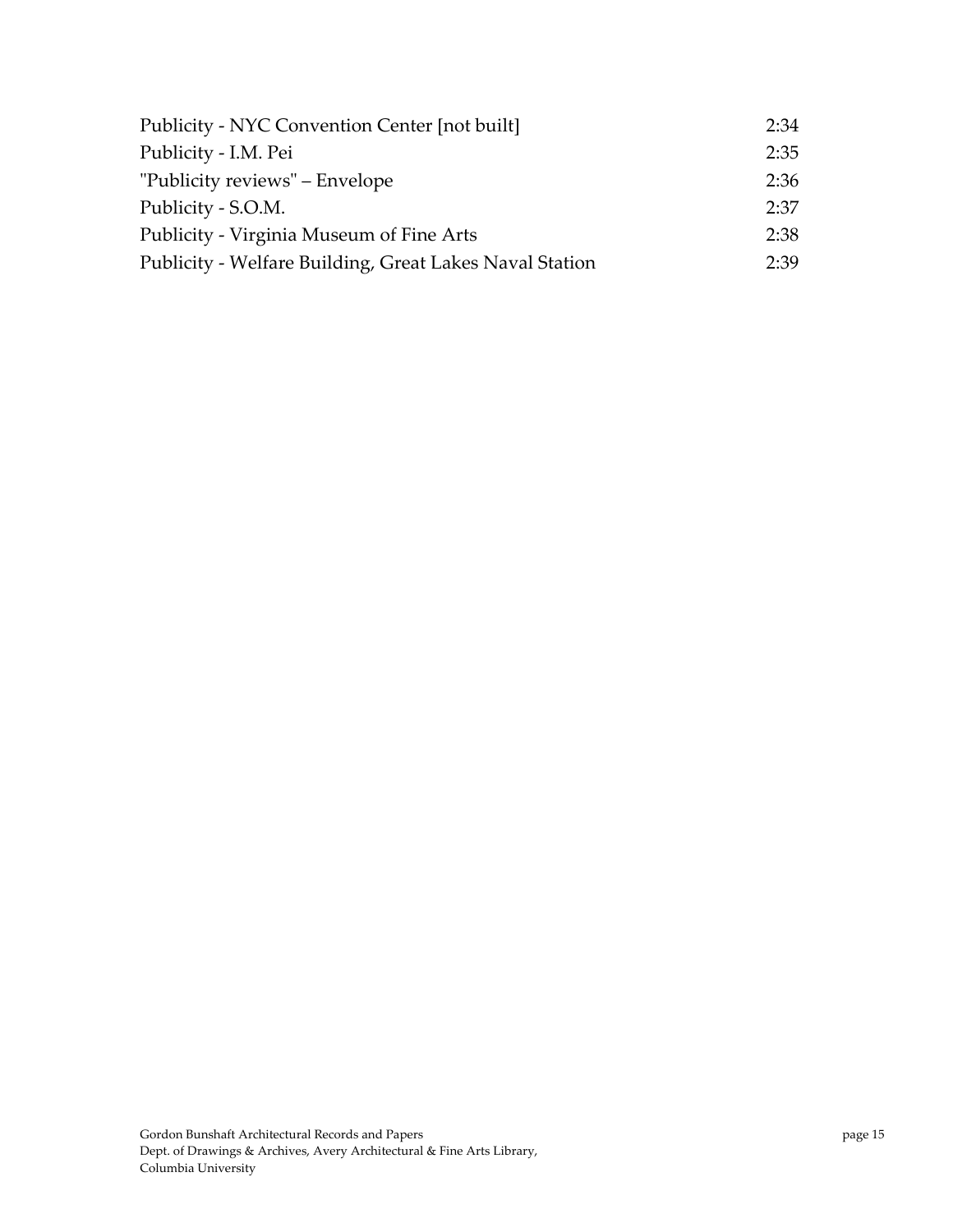## **SERIES III – PHOTOGRAPHS ‐ PROJECTS AND PERSONAL**

| <b>Folder Title</b>                                                                                                     | Box:folder |
|-------------------------------------------------------------------------------------------------------------------------|------------|
| Photographs projects - Gordon Bunshaft's home, East Hampton, New<br>York                                                | 3:1        |
| Photographs projects - GB's apartment, Manhattan, New York<br>[Manhattan House, 200 East 66th Street]                   | 3:2        |
| Photographs projects - Venezuelan Pavilion, 1939, World's Fair, Queens,<br>New York                                     | 3:3        |
| Photographs projects - "The Circle", Ladies Restaurant in Chicago<br>Department Store                                   | 3:4        |
| Photographs projects - Hostess House, Great Lakes Naval Training<br>Center, Great Lakes, Illinois                       | 3:5        |
| Photographs projects - Ohio State University Medical Center, Columbus,<br>Ohio (not built)                              | 3:6        |
| Photographs projects - Project for Apt. House, Commercial & Medical<br>Center, etc., for Caracas, Venezuela (not built) | 3:7        |
| Photographs projects - Chapel for new town, Venezuela (not built)                                                       | 3:8        |
| Photographs projects - Manhattan House, Manhattan, New York                                                             | 3:9        |
| Photographs projects - Ft. Hamilton Veterans' Hospital, Brooklyn, New<br>York                                           | 3:10       |
| Photographs projects - H.J. Heinz Co. Vinegar Plant, Pittsburgh,<br>Pennsylvania                                        | 3:11       |
| Photographs projects - Lever House, Manhattan, New York                                                                 | 3:12       |
| Photographs projects - U.S. Consular Housing, Bremen, Germany                                                           | 3:13       |
| Photographs projects - U.S. Consulate, Germany                                                                          | 3:14       |
| Photographs projects - Manufacturers' Hanover Trust Co., 5th Ave.<br>Branch, Manhattan, New York                        | 3:15       |
| Photographs projects - Istanbul Hilton Hotel, Istanbul, Turkey                                                          | 3:16       |
| Photographs projects - Connecticut General Life Insurance Co.,<br>Bloomfield, Connecticut                               | 3:17       |
| Photographs projects - Karl Taylor Compton Laboratories, M.I.T.,<br>Cambridge, Massachusetts                            | 3:18       |
| Photographs projects - Reynolds Metals Company, Richmond, Virginia                                                      | 3:19       |
| Photographs projects - Pepsi-Cola Company, Manhattan, New York                                                          | 3:20       |
| Photographs projects - Chase Manhattan Bank, Manhattan, New York                                                        | 3:21       |
| Photographs projects - First City National Bank, Houston, Texas                                                         | 3:22       |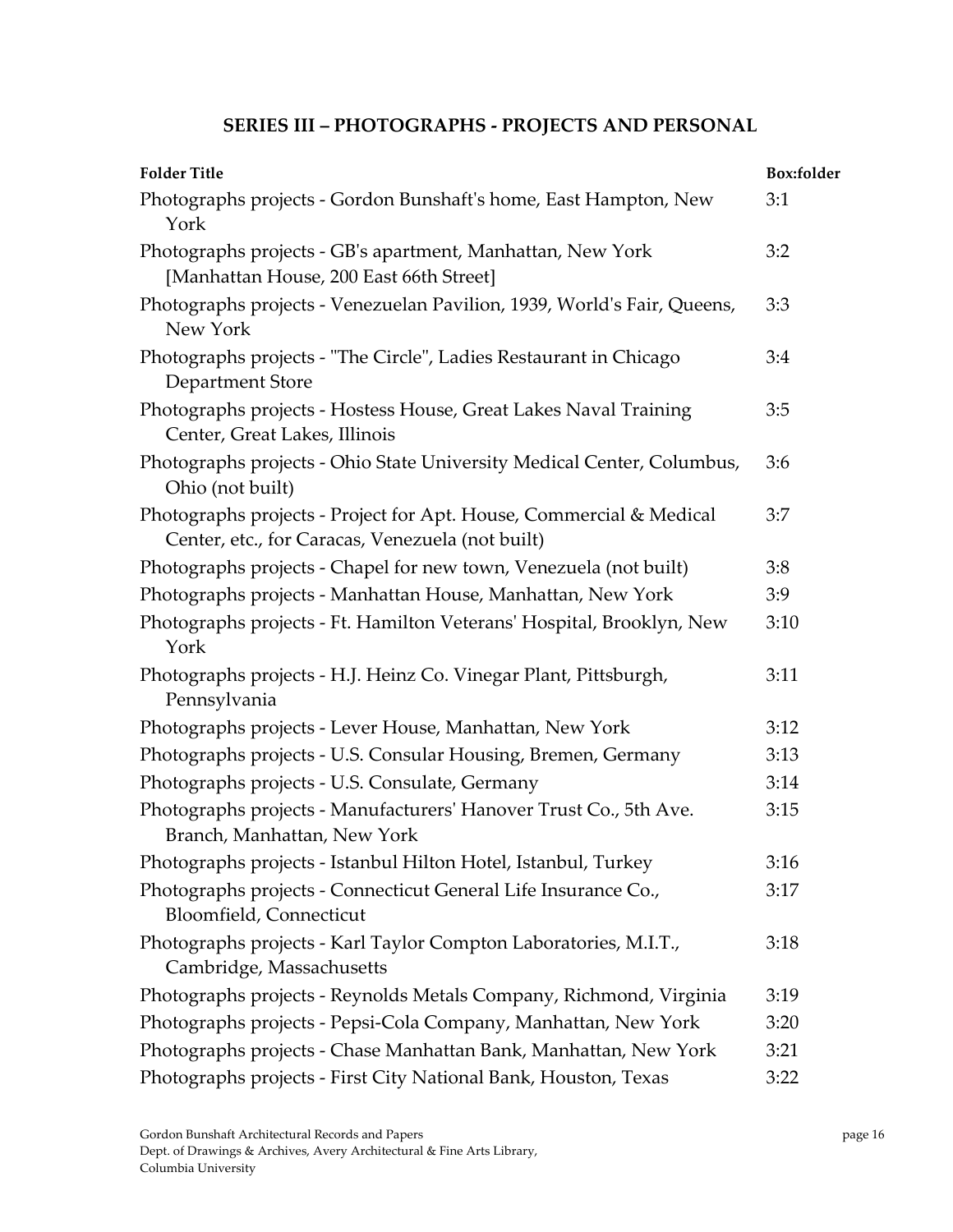| Photographs projects - Union Carbide Corporation, Manhattan, New<br>York                                     | 3:23 |
|--------------------------------------------------------------------------------------------------------------|------|
| Photographs projects - Albright-Knox Art Gallery, Buffalo, New York                                          | 3:24 |
| Photographs projects - John Hancock Mutual Life Company Building,<br>New Orleans, Louisiana                  | 3:25 |
| Photographs projects - Beinecke Rare Book and Library, Yale University,<br>New Haven, Connecticut            | 3:26 |
| Photographs projects - Emhart Corporation, Bloomfield, Connecticut                                           | 3:27 |
| Photographs projects - Yale Computer Center, Yale University, New<br>Haven, Connecticut                      | 3:28 |
| Photographs projects - I.B.M., Armonk, New York                                                              | 3:29 |
| Photographs projects - American Republic Insurance, Des Moines, Iowa                                         | 3:30 |
| Photographs projects - Banque Lambert, Brussels, Belgium                                                     | 4:1  |
| Photographs projects - Lambert Library, Banque Lambert, Brussels,<br>Belgium                                 | 4:2  |
| Photographs projects - Great Southern Life Insurance Company,<br>Houston, Texas                              | 4:3  |
| Photographs projects - H.J. Heinz Co., Ltd., Park, Middlesex, England                                        | 4:4  |
| Photographs projects - Lincoln Center Library, Manhattan, New York                                           | 4:5  |
| Photographs projects - Marine Midland Building, 140 Broadway, New<br>York, New York                          | 4:6  |
| Photographs projects - Noxell Corporation, Cockeysville, Maryland                                            | 4:7  |
| Photographs projects - Master plan of new SUNY Buffalo campus (not<br>built)                                 | 4:8  |
| Photographs projects - No. 1 Main Place, Dallas Main Place, Dallas, Texas                                    | 4:9  |
| Photographs projects - American Can Co., Greenwich, Connecticut                                              | 4:10 |
| Photographs projects - Lyndon Baines Library & Sid W. Richardson Hall,<br>University of Texas, Austin, Texas | 4:11 |
| Photographs projects - Lyndon Baines Johnson Library, Austin, Texas                                          | 4:12 |
| Photographs projects - Connecticut General Life Insurance, Garage,<br>Bloomfield, Connecticut                | 4:13 |
| Photographs projects - W.R. Grace Building, 1114 Ave. of the Americas,<br>Manhattan, New York                | 4:14 |
| Photographs projects - 9 West 57th Street, Solow Development<br>Corporation, Manhattan, New York             | 4:15 |
| Photographs projects - The Hirshhorn Museum & Sculpture Garden,<br>Washington, D.C.                          | 4:16 |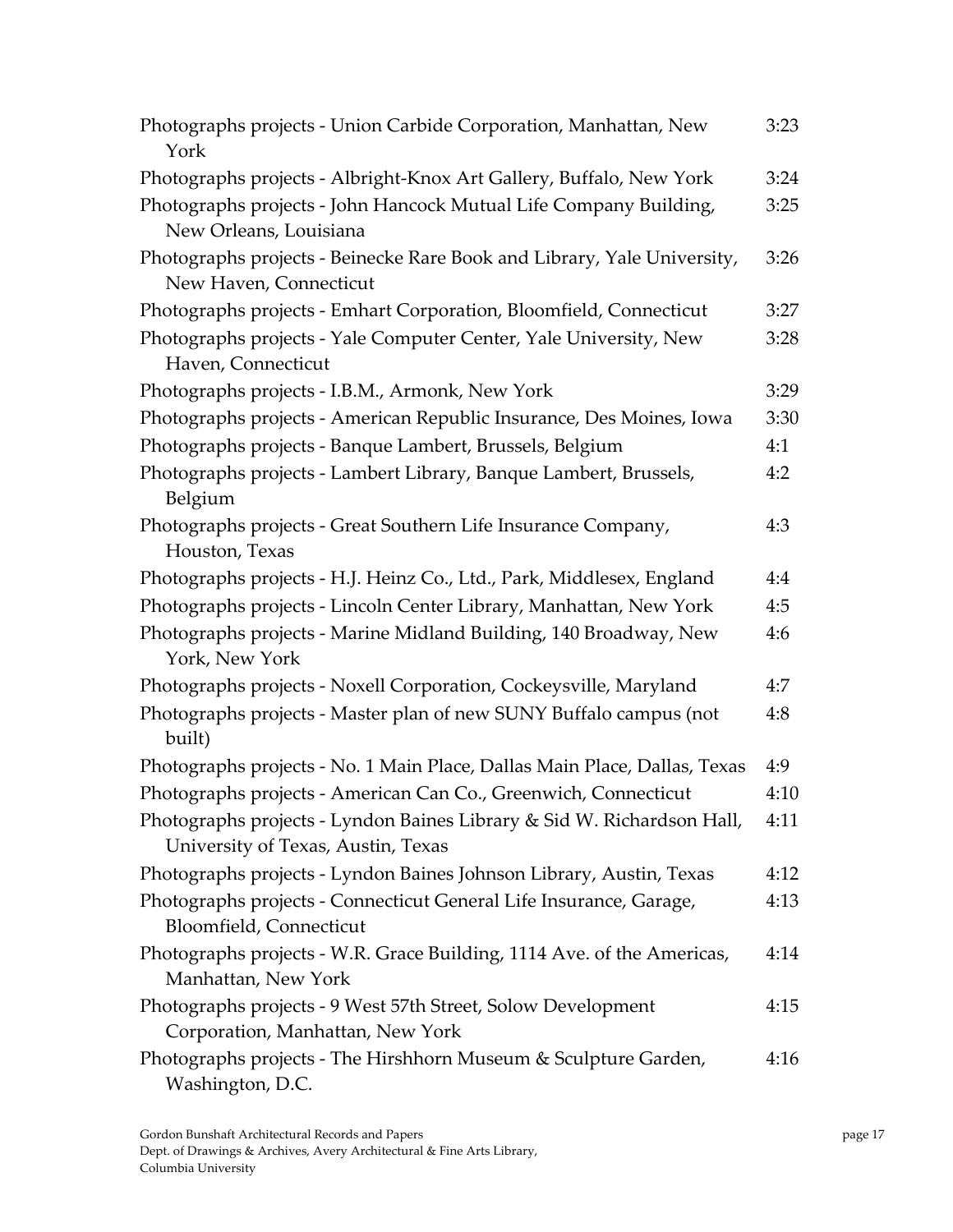| Photographs projects - Hirshhorn Museum, Washington, D.C.                                            | 4:17 |
|------------------------------------------------------------------------------------------------------|------|
| Photographs projects - Philip Morris Cigarette Manufacturing Plant,                                  | 4:18 |
| Richmond, Virginia                                                                                   |      |
| Photographs projects - KAAIA, Master Plans                                                           | 4:19 |
| Photographs projects - Haj Terminal, New Jeddah International Airport,                               | 4:20 |
| Jeddah, Saudi Arabia                                                                                 |      |
| Photographs projects - Haj Terminal, New Jeddah International Airport,<br>Jeddah, Saudi Arabia       | 4:21 |
| Photographs projects - National Commercial Bank, Jeddah, Saudi Arabia                                | 4:22 |
| Photographs projects - National Commercial Bank, Jeddah, Saudi Arabia                                | 4:23 |
| Photographs projects - National Commercial Bank, Jeddah, Saudi Arabia                                | 4:24 |
| Photographs personal - Family photos                                                                 | 5:1  |
| Photographs personal - GB as soldier, World War II                                                   | 5:2  |
| Photographs personal - Travel Photos: GB alone on Rotch Scholarship                                  | 5:3  |
| Photographs personal - GB and Nina B. Travels                                                        | 5:4  |
| Photographs personal - GB and Nina B. Travels                                                        | 5:5  |
| Photographs personal - GB and Nina B. Travels                                                        | 5:6  |
| Photographs personal - GB and Hirshhorn                                                              | 5:7  |
| Photographs personal - GB and Beinecke Library                                                       | 5:8  |
| Photographs personal - GB and representatives from Connecticut                                       | 5:9  |
| General Life Insurance Company                                                                       |      |
| Photographs personal - GB and Mr. and Mrs. H.J. Heinz, II                                            | 5:10 |
| Photographs personal - GB receiving Brunner Award                                                    | 5:11 |
| Photographs personal - GB and I.M. Pei at Heinz's birthday party                                     | 5:12 |
| Photographs personal - GB and Edward Durell Stone at Stone's residence                               | 5:13 |
| Photographs personal - Luncheon at East Hampton, New York                                            | 5:14 |
| Photographs personal - Opening of Terrace Plaza Hotel, Cincinnati, Ohio                              | 5:15 |
| Photographs personal - Severinghaus retirement party                                                 | 5:16 |
| Photographs personal - Rotch Travelling Fellowship                                                   | 5:17 |
| Photographs personal - Student work at M.I.T.                                                        | 5:18 |
| Photographs personal - GB with Ford Headquarters Model                                               | 5:19 |
| Photographs personal - GB and others celebrating end of charrette                                    | 5:20 |
| Photographs personal - Mayor's press release on convention center                                    | 5:21 |
| Photographs personal - S.O.M. partner's meeting, various locations                                   | 5:22 |
| Photographs personal - Partners' meeting at Terrace Plaza Hotel Roof<br>Restaurant, Cincinnati, Ohio | 5:23 |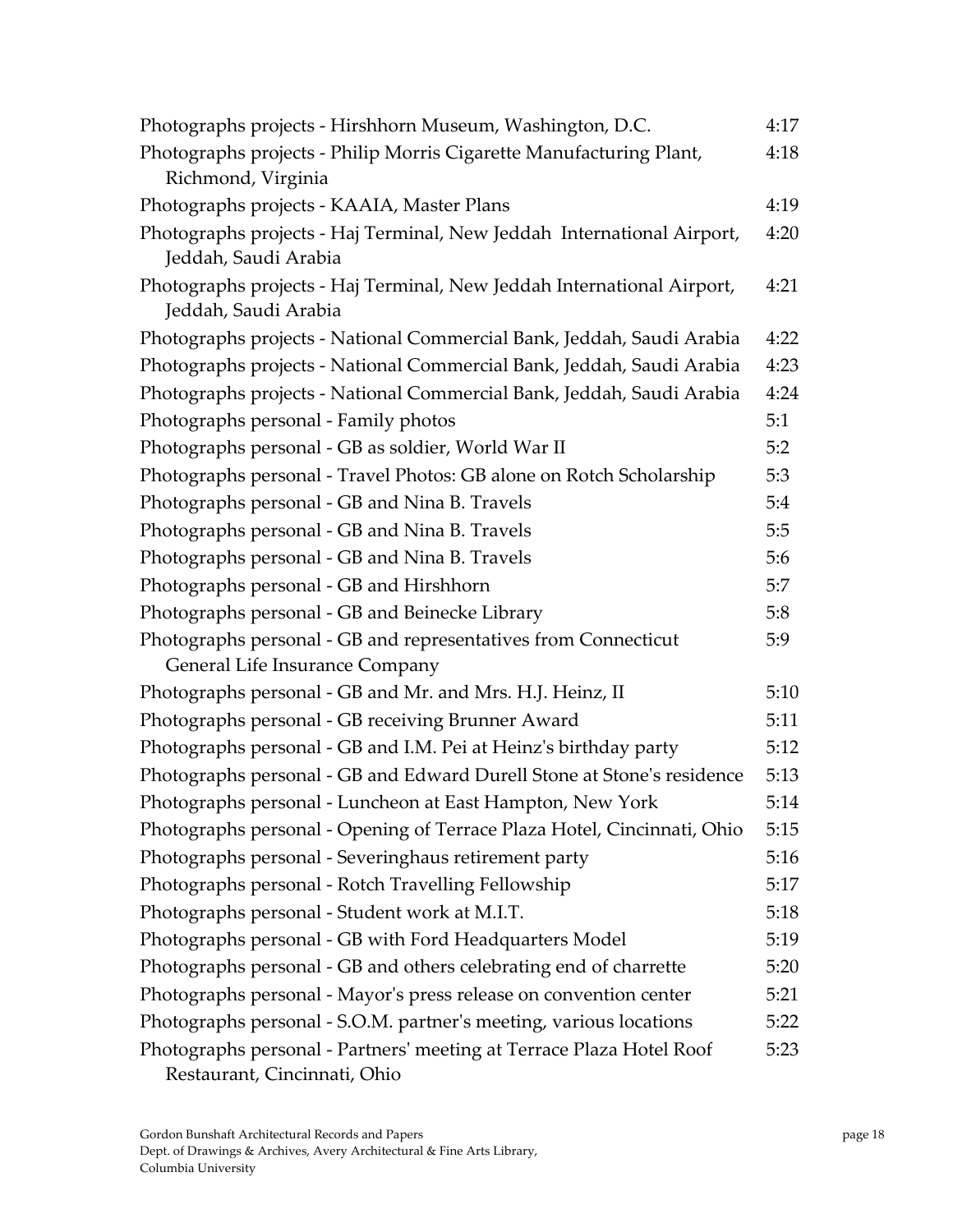| Photographs personal - Partners' Meeting at Skidmore's house,<br>Winterhaven, Florida.                        | 5:24 |
|---------------------------------------------------------------------------------------------------------------|------|
| Photographs personal - GB on Art Committee, Chase Manhattan Bank                                              | 5:25 |
| Photographs personal - Nina B. and Jean Dubuffet                                                              | 5:26 |
| Photographs personal - GB at various functions honoring Lever House                                           | 5:27 |
| Photographs personal - GB and Nina B. with Isamu Noguchi in Japan<br>and India                                | 5:28 |
| Photographs personal - GB, Knox and Heinz's visit                                                             | 5:29 |
| Photographs personal - Nina B. and Martha Jackson at East Hampton,<br>New York, house                         | 5:30 |
| Photographs personal - Partners meeting at Vail near Denver, Colorado                                         | 5:31 |
| Photographs personal - Miscellaneous photos with Henry Moore                                                  | 5:32 |
| Photographs personal - GB at Marble Mountain in Italy - at Forte Dei<br>Marmi (Lucca), with Moore and Nina B. | 5:33 |
| Photographs personal - GB in Florence with Henry Moore sculpture                                              | 5:34 |
| Photographs personal - Partner's Meeting at Trikal, Guatemala                                                 | 5:35 |
| Photographs personal - GB speaking at S.O.M. offices                                                          | 5:36 |
| Photographs personal - GB in S.O.M. drafting room                                                             | 5:37 |
| Photographs personal - GB and Smith of S.O.M. preparing for meeting on<br><b>Grace Office Building</b>        | 5:38 |
| Photographs personal - GB at office Christmas party                                                           | 5:39 |
| Photographs personal - GB with David Childs at S.O.M. partner's<br>meeting, Lima, Peru                        | 5:40 |
| Photographs personal - GB and Seymour Knox at Henry Moore's studio                                            | 5:41 |
| Photographs personal - GB and Henry Moore at Hirshhorn Museum                                                 | 5:42 |
| Photographs personal - GB at Much Hadham with Henry Moore                                                     | 5:43 |
| Photographs personal - GB at Henry Moore's studio                                                             | 5:44 |
| Photographs personal - GB with miscellaneous artists                                                          | 5:45 |
| Photographs personal - GB and Seymour Knox                                                                    | 5:46 |
| Photographs personal - GB and various people involved with Istanbul<br>Hilton                                 | 5:47 |
| Photographs personal - GB and Fine Arts Commission                                                            | 5:48 |
| Photographs personal - GB at MoMA luncheon for Princess Margaret                                              | 5:49 |
| Photographs personal - GB with David Rockefeller and model of Jean<br>Dubuffet's "4 Trees"                    | 5:50 |
| Photographs personal - Rotch scholars reunions                                                                | 5:51 |
| Photographs personal - GB and John Tishman at dinner                                                          | 5:52 |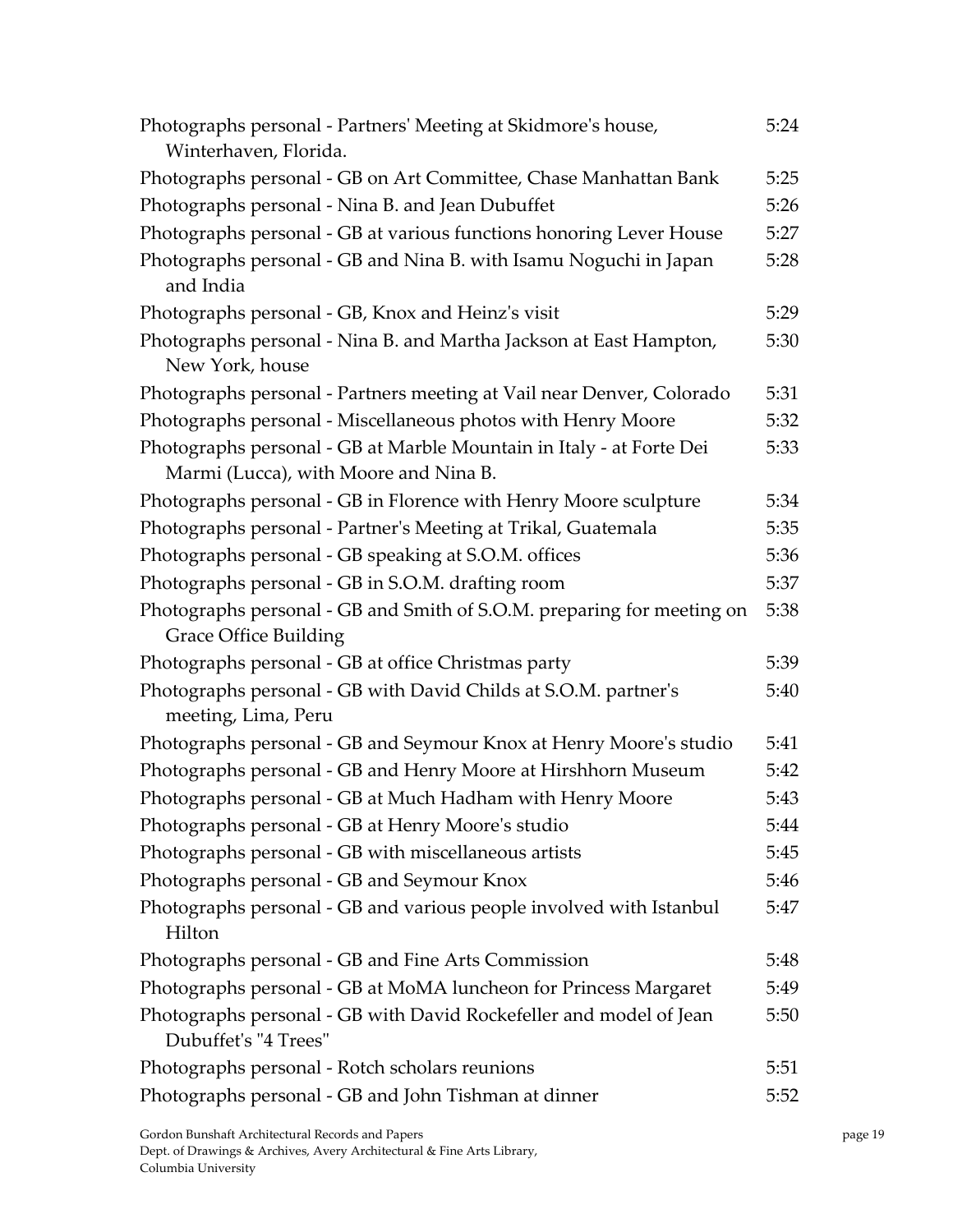| Photographs personal - GB at A.I.A. convention, New York City,<br>receiving award | 5:53 |
|-----------------------------------------------------------------------------------|------|
| Photographs personal - Chicago Architectural Competition Jury                     | 5:54 |
| Photographs personal - GB with Lincoln Center Architects                          | 5:55 |
| Photographs personal - Bartos' photos of GB's East Hampton residence              | 6:1  |
| Photographs personal - Bartos' photos of GB's East Hampton residence              | 6:1  |
| Photographs personal - Bartos' photos of GB's East Hampton residence              | 6:2  |
| Photographs personal - Bartos' photos of GB's East Hampton residence              | 6:3  |
| Photographs personal - Bunshaft House, East Hampton, New York                     | 6:4  |
| Photographs personal - Portraits of GB                                            | 6:5  |
| Photographs personal - Helen Frankenthaler painting, Bunshafts' East              | 6:6  |
| Hampton residence                                                                 |      |
| Photographs personal - Portraits of Nina Bunshaft                                 | 6:7  |
| Photographs personal - Portraits of GB and Nina Bunshaft                          | 6:8  |
| Photographs personal - GB and Nina B. at Martino's, Venice, Italy                 | 6:9  |
| Photographs personal - GB and Nina B. at La Fenice, Venice, Italy                 | 6:10 |
| Photographs personal - GB and Nina B. at first apartment, Bayside,                | 6:11 |
| Queens, New York                                                                  |      |
| Photographs personal - GB and Nina B.'s apartment, 200 East 66th Street,          | 6:12 |
| Manhattan, New York                                                               |      |
| Photographs personal - Nina B.'s sculpture                                        | 6:13 |
| Photographs personal - Automobiles                                                | 6:14 |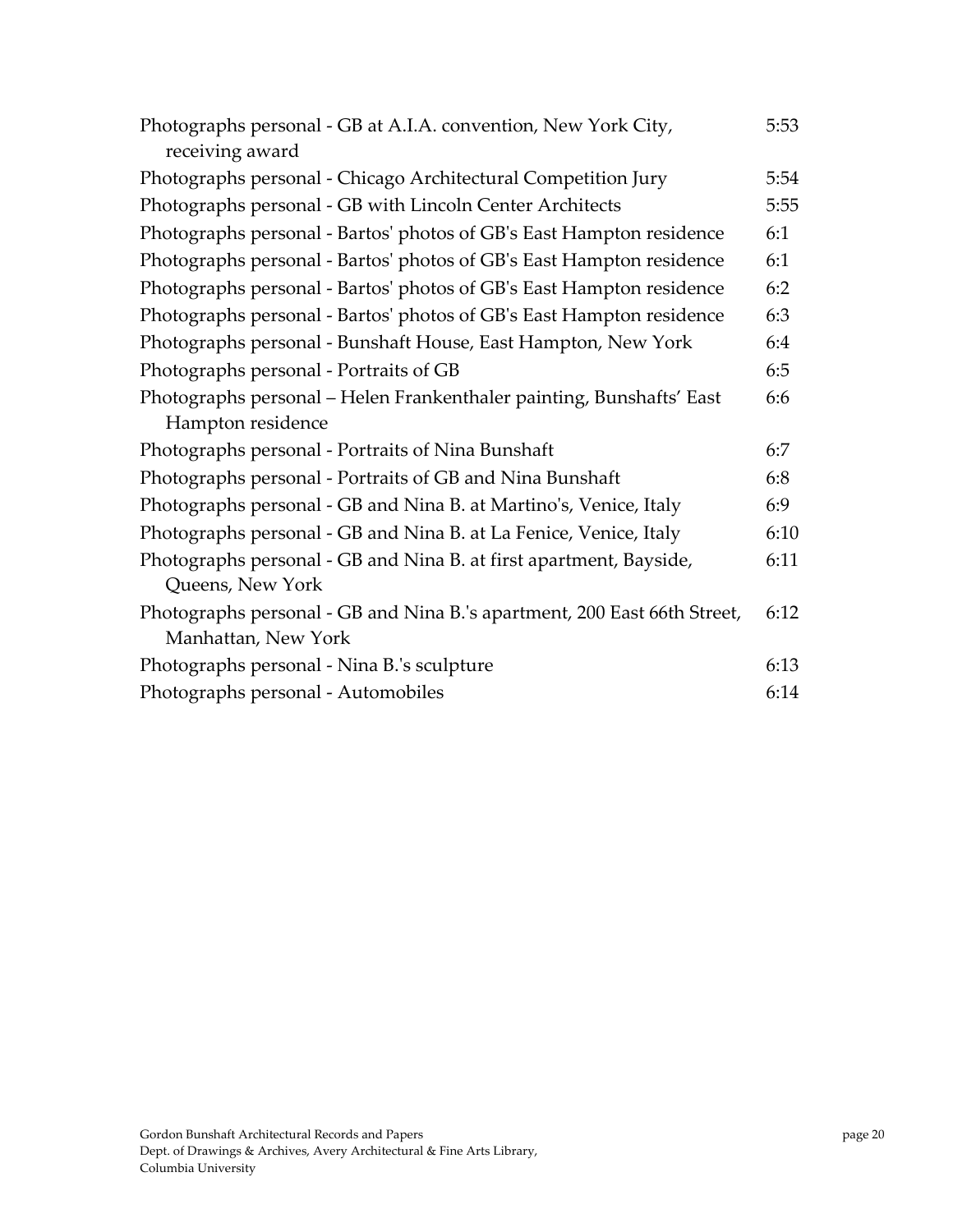## **I. CORRESPONDENCE**

BOX: 1:1

FOLDER: Correspondence ‐ general 1952‐1964 (with gaps) DATES: 1952, 1960‐1961, 1963‐1964. TYPE OF MATERIAL: Correspondence, travel schedule. SUMMARY: This folder contains various letters to and from the Bunshafts with the people listed below. The subject matter relates to GBʹs projects; the Bunshafts' art collection; and various other topics.

1. **Heinz, H.J**. to Gordon. 1952. T.l.s. Re his travels and "gastronomic diary."

# 2. **[Saarinen?], Aline** to "Bun". 1961. A.l.s. Thanks Gordon and Nina for their words of sympathy [re the death of Eero?]

# 3. **Mitchell, Jan** to Nina and Gordon. 1963. A.l.s. Thanks the Bunshafts for their hospitality; remarks on their "great art" objects.ʺ

4. **Knox, Seymour H.** to Nina. 1963. A.l.s. Enjoyed his visit with the Bunshafts.

# 5. **Beinecke, Frederick W.** to GB. 1963.

T.l.s. Thanks GB for creating an architectural masterpiece, [Beinecke Library].

## 6. **Durrbach, J. de LaBaume** to GB. [1964]. A.l.s. Inquires if GB is pleased with the tapestry, "The Woman and the Sea."

## 7. GB to **Mrs. J. de LaBaume Durrbach**. 1964. T.l. (carbon copy). States that he and Mrs. Bunshaft are very pleased with the Picasso Tapestry that she wove for them.

8. Manser, Michael. "Jewel on the Campus," London Observer, 14 June 1964. Clipping. Re Beinecke Rare Book and Manuscript Library at Yale University.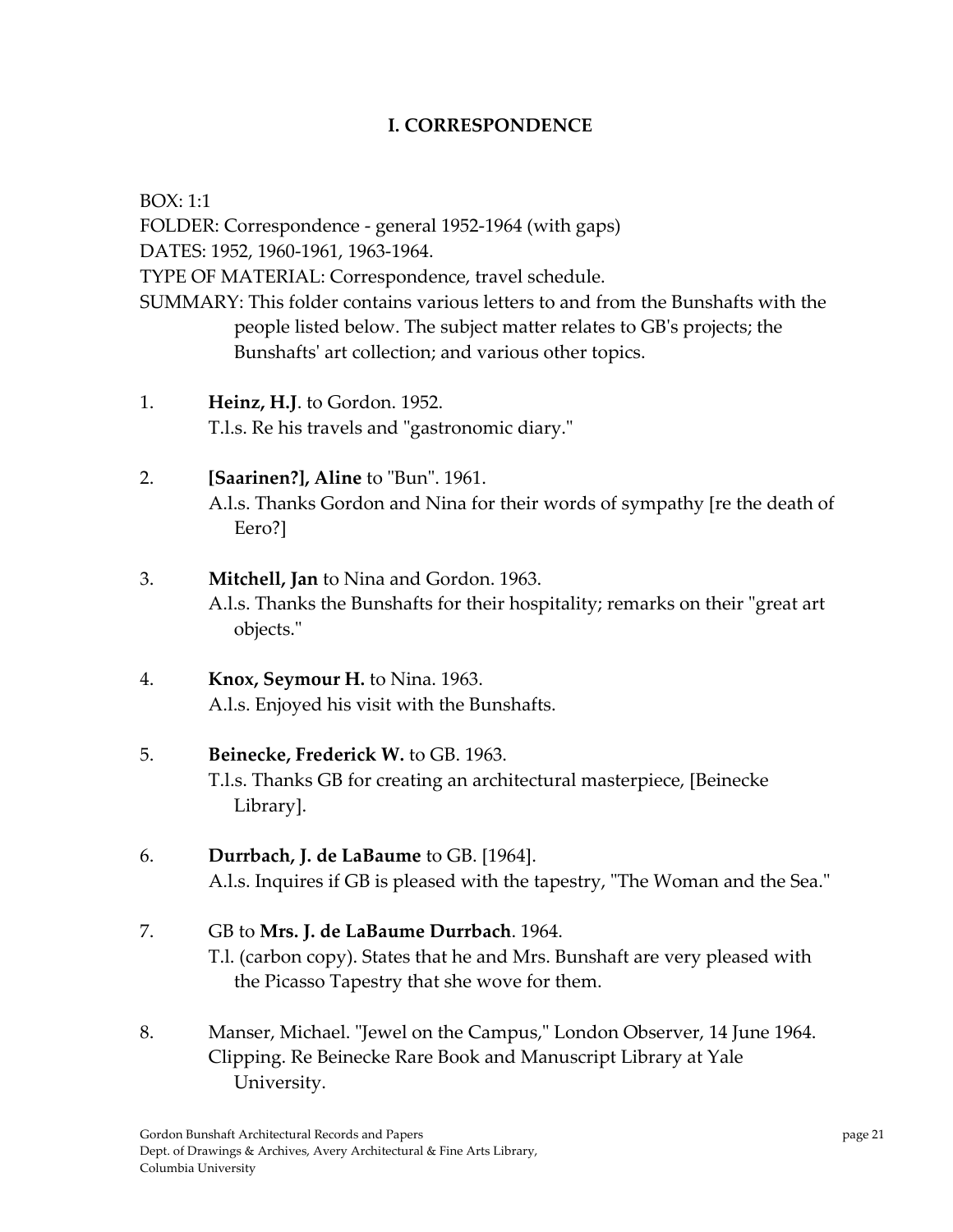9. **Durrbach, J. de LaBaume** to GB. 1964.

A.l.s. Baron Lambert chose two of the Picasso tapestries.

## 10. **Kennedy, Robert F.** to GB. 1964.

T.l.s. Thanks GB for contribution to his campaign for U.S. Senate.

## BOX: 1:2

FOLDER: Correspondence ‐ general ‐ Kennedy Library 1964 DATES: 1964.

TYPE OF MATERIAL: Correspondence.

SUMMARY: This folder contains various letters to and from GB with the people listed below regarding the choice of an architect for the Kennedy Library.

## 1. **Hennessy, John F., Jr.** to **Stephen E. Smith**. 1964.

T.l. (carbon copy). Re selecting GB as architect for [the Kennedy Library?] Mentions Joe Haggerty.

## 2. **Kennedy, Jacqueline** to GB. 1964.

T.l.s. 1p., (with envelope). Re I.M. Pei as final choice for architect for the President's Library.

# 3. GB to **I.M. Pei**. 1964.

T.l. (carbon copy). Congratulates Pei on being selected as the architect for the Kennedy Institute and Library.

## 4. **Pei, I.M.** to GB. 1964.

T.l.s. 1p. Values GBʹs congratulatory message very much.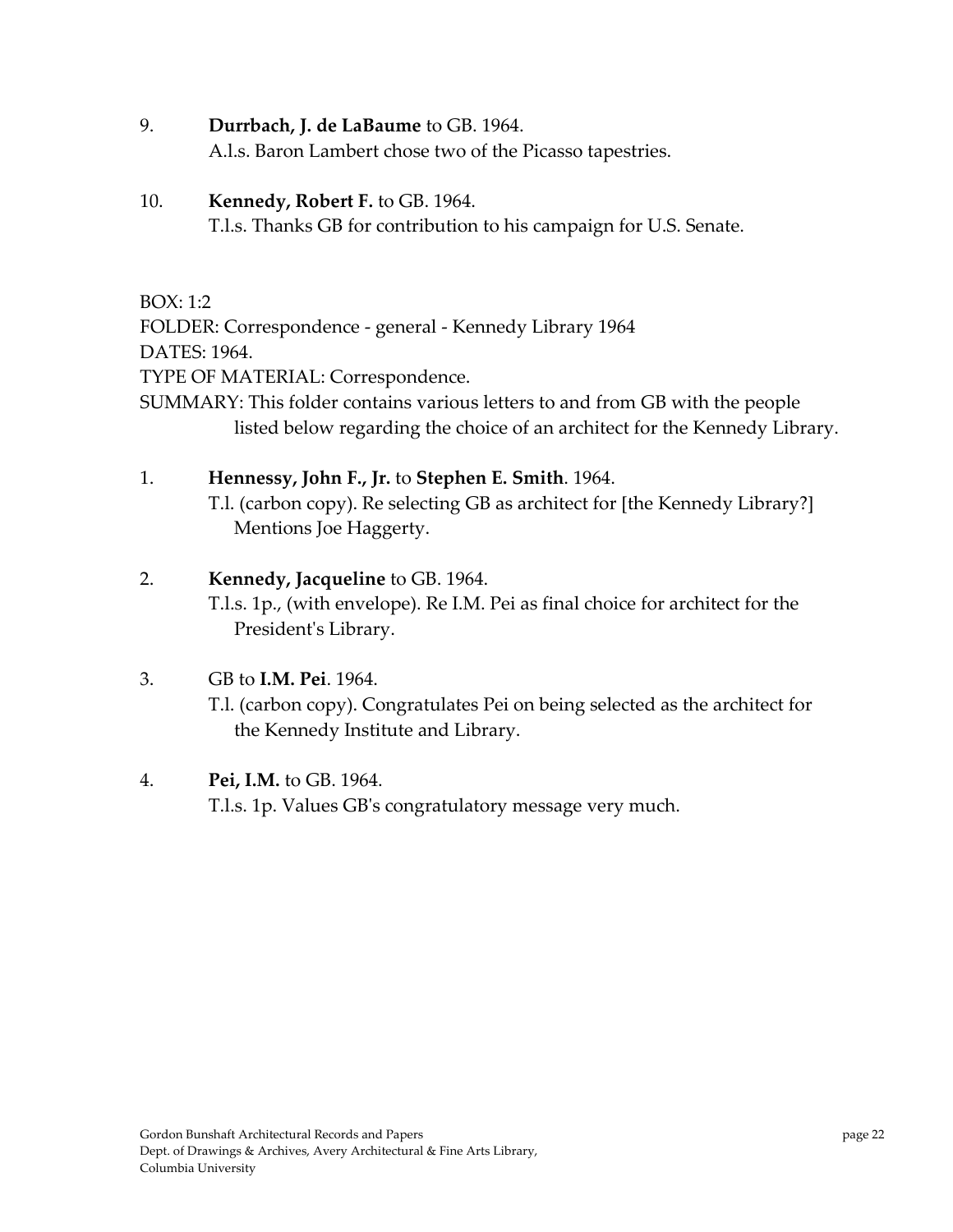BOX: 1:3

FOLDER: Correspondence ‐ general 1965‐1969 (with gaps)

DATES: 1965‐1966, 1968‐1969.

TYPE OF MATERIAL: Correspondence, memo.

SUMMARY: This folder contains various letters to and from the Bunshafts with the people listed below. The subject matter is mainly personal, and includes a letter from GBʹs high school English teacher.

# 1. **Mischou, Jack L., The S&H Foundation, Inc.**, to **Irving L. Lazere, Psaty & Fhurman, Inc.** 1965.

T.l.s. (photocopy). Enclosing check for \$1250 payable to the Federation of Jewish Philanthropies, in honor of GB. Will be pleased to attend the Construction Industry dinner honoring GB. Mentions Beinecke family members.

2. **Hirshhorn, Joseph H.** to Nina [Bunshaft]. 1966. T.l.s. Thanks Nina for her piece of art.

# 3. GB to **Pierre Matisse**. 1966.

(Typed copy of telegram to be sent?) Condolences re Alberto [Giacomettiʹs?] death.

# 4. GB to **Baron [Lambert?]** 1968.

A.l.s. Thanks Baron for the magnum of 1898 wine to be opened at Henry Moore's opening at the Tate.

## 5. **Salter, Mildred Weppner** to GB. 1969.

A.l.s. GBʹs high school teacher writes to congratulate him on being presented the Chancellorʹs Medal; remarks on her memories of GB as a student.

## 6. **Blum, Karen** to "Uncle Bun". 1969.

A.l.s. Remarks on exhibit of photographs of GBʹs buildings. Congratulates him on receiving the Chancellor's Medal.

# 7. GB to **Mrs. Albert P. Salter**. 1969.

T.l. (carbon copy). Kind of her to tell him of her memory of his being a student in her English class at Lafayette High School. Wishes what she said about his drifting away from her class to think about architecture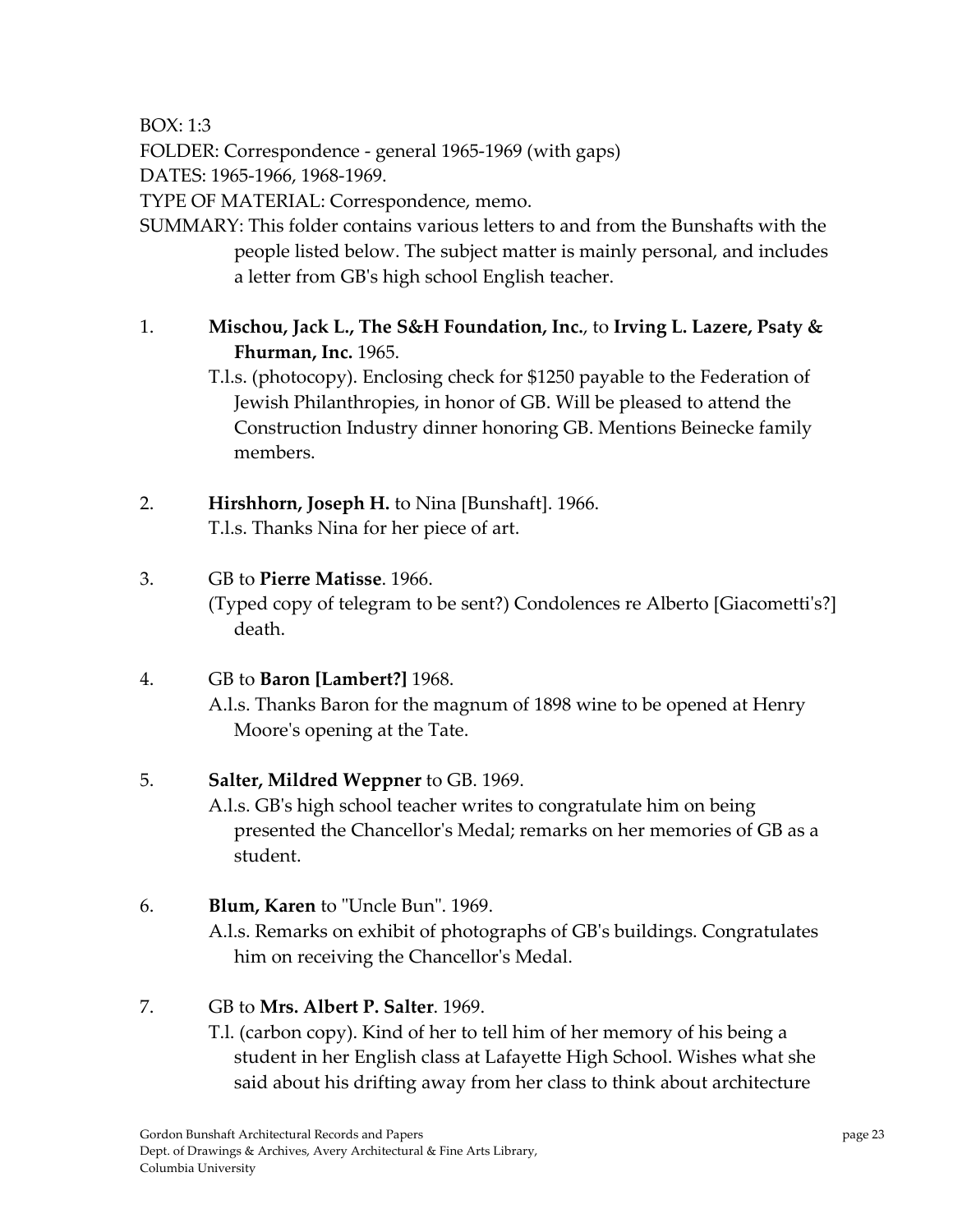were true. Says he has always had problems with English and avoids writing as much as possible.

## 8. GB to **President Lyndon B. Johnson**. 1969.

- T.l.s. Thanks Johnson for sending autographed copy of "The Johnson Years." Also thanks Johnson for having them as guests at a dinner given in Johnson's honor at the Plaza Hotel, where the essays were presented to him.
- 9. **Johnson, W. Thomas**, Executive Assistant, to "Gordon and Mrs. Bunshaft". 1969.
	- T.l.s. (with envelope). Enclosing autographed copy of the book of essays presented to Johnson by Gov. Rockefeller at the testimonial dinner. (See above item.)

## BOX: 1:4

FOLDER: Correspondence ‐ general 1970‐1979 (with gaps)

DATES: 1970‐1974, 1977, 1979.

TYPE OF MATERIAL: Correspondence, greeting card, business card, press release, photograph, brochures.

- SUMMARY: This folder contains various letters to and from the Bunshafts with the people listed below. The subject matter is mainly personal and includes letters from Mr. and Mrs. Lyndon B. Johnson.
- 1. The International Council of The Museum of Modern Art Officers and Members, Fall 1970. Brochure, (2 copies). Lists members.
- 2. **[Blaton], Armand** to GB. 1970. A.l.s. (in French). Sending him a pipe.
- 3. GB to **Armand Blaton**. 1970. T.l. (carbon copy). Thanks him for pipe.

## 4. GB to **James Sweeney**. 1970.

T.l. (carbon copy). Sorry he and Nina are not in Venice with him for the Biennale. Discusses his travels with Nina; meeting with Henry Moore; opening of Miró show at Maeghtʹs; mentions Henry J. Seldis.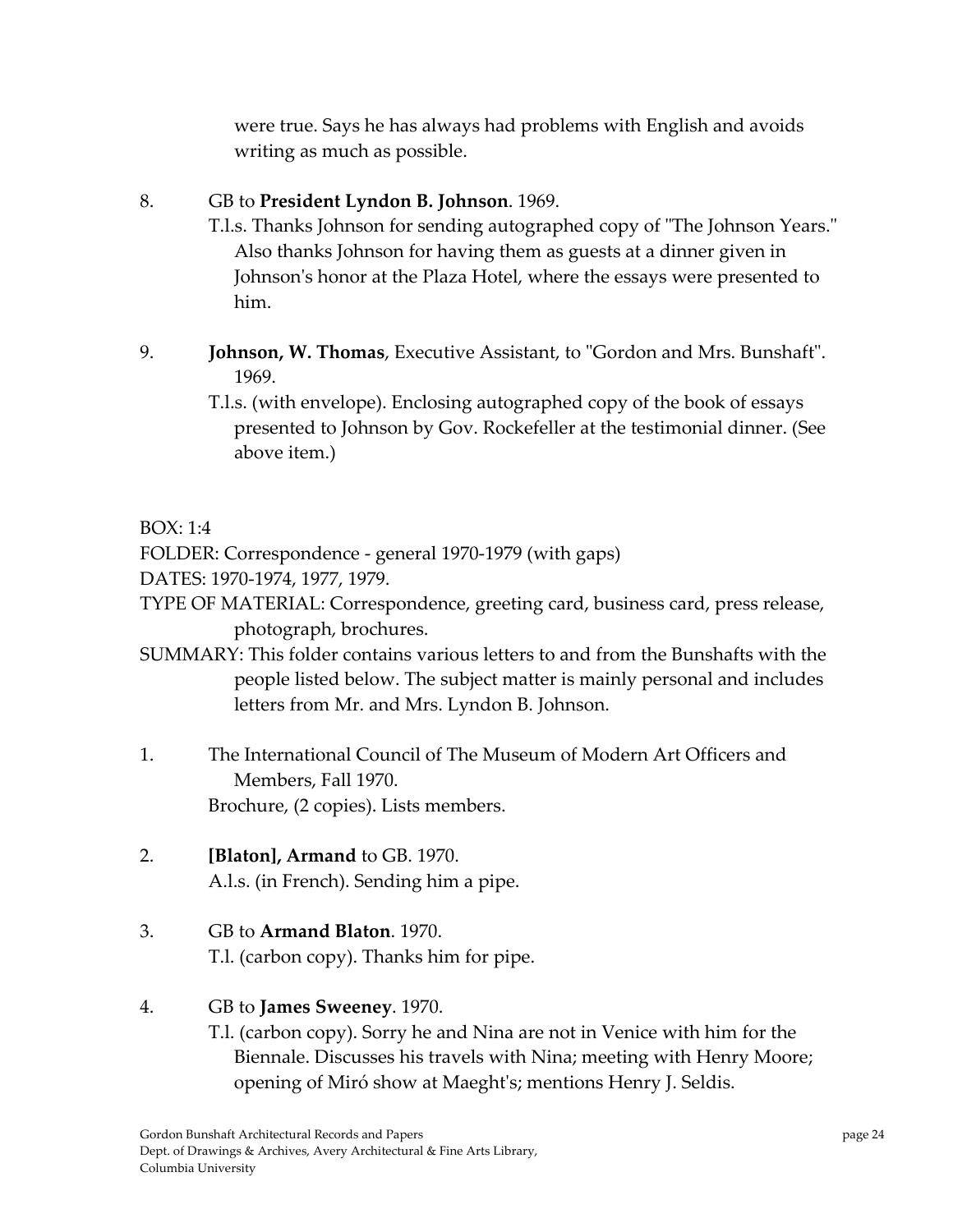- 5. GB to **Mario Mariani**. 1970.
	- T.l. (carbon copy). Enclosing photographs taken in the mountains; mentions afternoon spent with Mariani and Henry Moore; anxious to receive Moore's piece, "Animal Form."
- 6. ʺLBJʺ, **[Lyndon B. Johnson]** to ʺNina and Gordonʺ. 1970. A.l.s. 1p., (with envelope). Appreciates card they sent him for Christmas.
- 7. **ʺLBJʺ, [Lyndon B. Johnson]** to GB. 1971 T.l.s. 1p., (with envelope). Re the design of the library. Everyone "stood in awe of [GB's] creation."
- 8. **Marcus, Stanley** to GB. 1971. T.l.s. Re the [Johnson] Library dedication.
- 9. GB to **President Lyndon Baines Johnson**. 1971. T.l.s. (carbon copy.) His letter gave him a great deal of pleasure. States that the building was not really "his creation," but the creation of many people. Mentions Arthur Drexler.
- 10. GB to **Vic Schaefer**. 1971. T.l. (carbon copy). Thanks him for birthday greeting. (With related letter.)
- 11. GB to **Stanley Marcus**. 1971.
	- T.l. (carbon copy). Thanks Marcus for his high opinion of the design of the Johnson Library; comments on Marcusʹs concern regarding the architect being [omitted from the dedication program?]

# 12. **Johnson, Lady Bird** to GB. 1971.

T.l.s. 1p., (no envelope). Thanks him for flower arrangements in the Johnson Library.

# 13. ʺLBJ,ʺ **[Lyndon B. Johnson]** to GB. 1971.

T.l.s. 1p., (no envelope). Thanks GB for his letter. Sorry [re the omission of architectʹs name in dedication program.]

14. 4 letters related to omission of the architect from the dedication program and the Library brochure.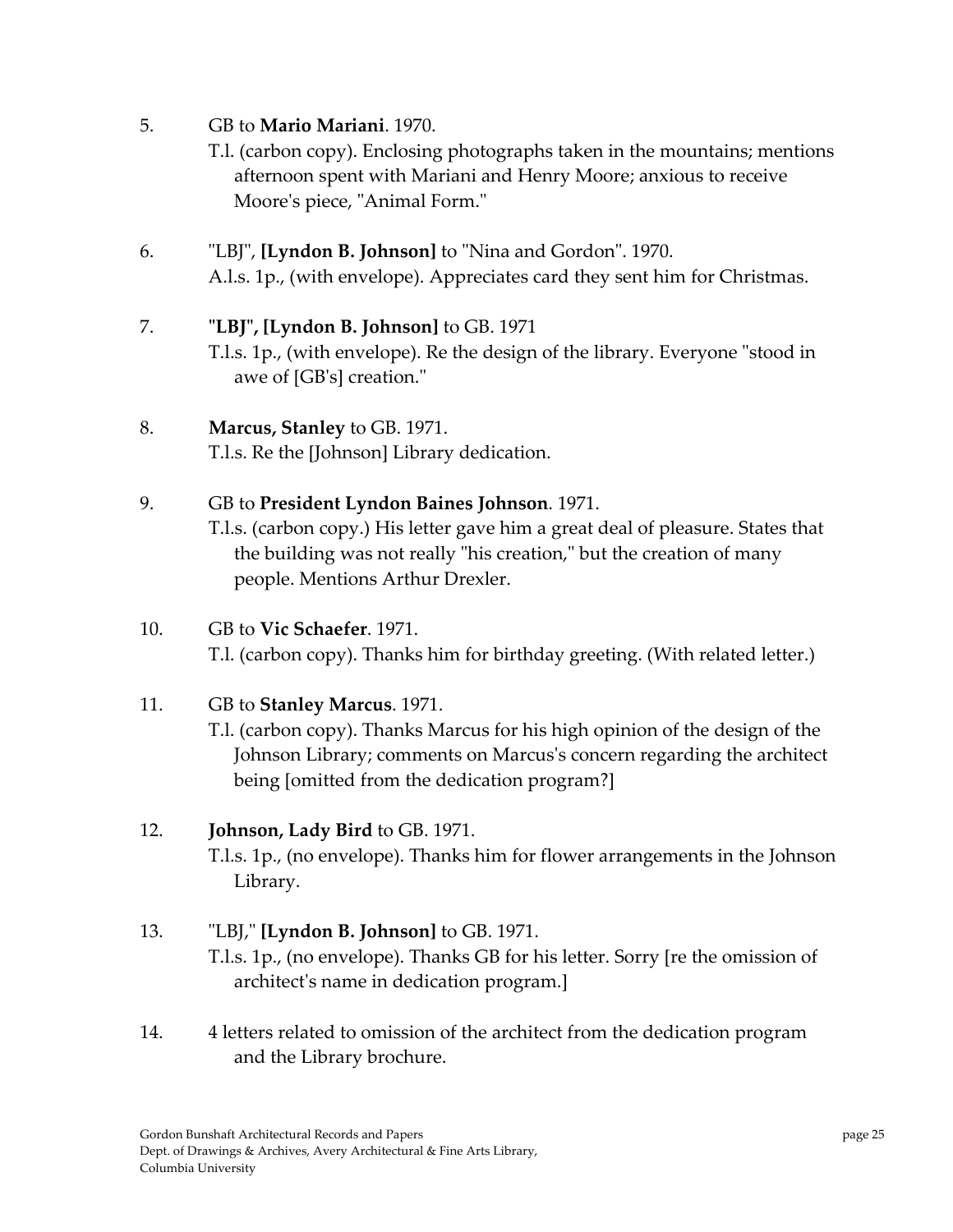- 15. **Flannery, Linda** to GB. 1971. T.l.s. Writes as a departing SOM employee; discusses her discontentment with SOM.
- 16. GB to **Seymour [Knox?]** 1971. T.l. Condolences re the death of Helen.

#### 17. GB to **Sedad H. Eldem**. 1971.

T.l. (carbon copy). Thanks him for making his trip to Istanbul a joyous occasion; bought a book on Turkish architecture; mentions Banque Lambert Building; going to the Henry Moore exhibit in Florence; Venice Biennale.

## 18. GB to **ʺBettinaʺ [Mrs. Gianluigi Gabetti]**. 1972.

T.l. (carbon copy). Discusses trip with Bill Hartman to Torino, [Italy]; Fiat project.

#### 19. **Sweeney, J.J. [James?]**, to GB. 1972.

A.l.s. Re dinner for Dubuffet; comments on the "relationship" of Dubuffet's sculpture to the [Chase Manhattan Bank?]

20. 2 letters from **Massachusetts Institute of Technology** thanking GB for his contributions. 1973.

## 21. **Eldem, Sedad** to GB. 1973.

A.l.s. Re a former studentʹs son who wants to work as an architect in the US for a while. (With reply from GB.)

## 22. GB to **Umberto Allemandi**. 1973.

T.l. (carbon copy). Thanks Allemandi for the five copies of "Bolaffiarte" he received in the mail. With: related letters from Allemandi and Bolaffiarte re publishing photos of GBʹs house in East Hampton. Mentions general description he plans to mail to Allemandi of how he and his wife became interested in art, which will include identifying their various art objects. (Attached.)

## 23. ʺEddieʺ [no last name] to GB. 1974. A.l.s. Appreciates GBʹs generosity. Says that GB is more than a patient, he is also a friend of long standing.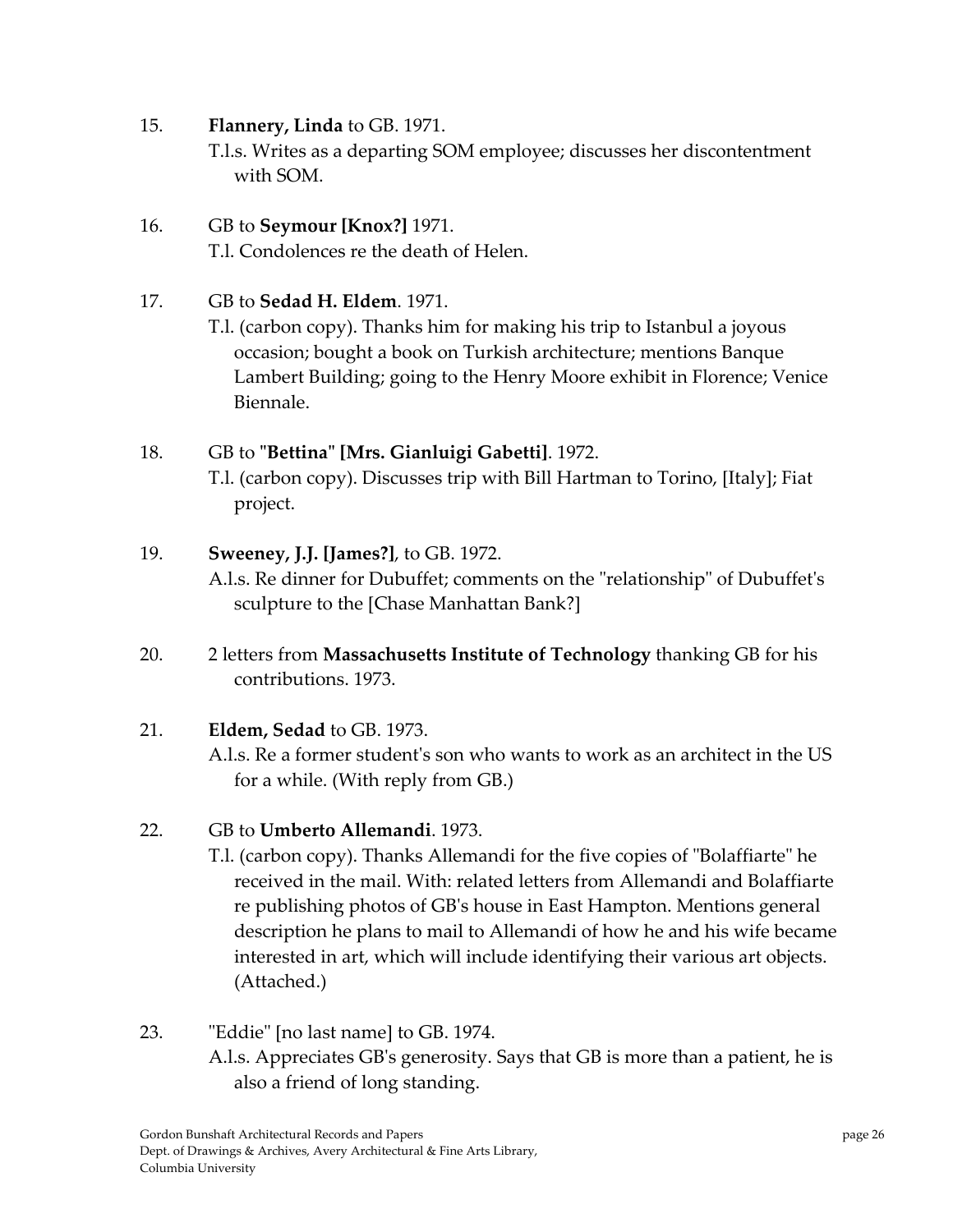#### 24. **Hazen, Joseph** to **Joseph H. Hirshhorn**. 1974.

T.l.s. (photocopy). Re the opening of the Hirshhorn Museum. Would like to make him a commemorative plaque to be embedded in the building.

#### 25. **Finn, David** to **Joseph H. Hirshhorn**. 1974.

T.l. (carbon copy). Re the Hirshhorn Museum; mentions being taken aback by Ada Louise Huxtableʹs point of view; thinks GB deserves to be congratulated; lists a few things he doesn't like about the building. With: related letter to GB.

#### 26. **Segal, Martin E.** to GB. 1974

T.l.s. Re the Hirshhorn Museum. (With related letter and press release.)

# 27. **Rosevear, Cora** to GB and NB. 1977.

Greeting card. Enjoyed her visit with them.

#### 28. **Servetnick, Cindy** to GB. 1977.

A.l.s. Tells GB that she is a relative who is interested in becoming an architect and would like to meet him. (Photo of her attached.)

## 29. **Middleton, Harry J., Director, The Lyndon Baines Johnson Library**, to GB. 1978.

T.l.s. Re GBʹs interview for the Johnson Oral History Project. With: a copy of the legal agreement pertaining to the oral history interview of Gordon Bunshaft, and other related material.

#### 30. **Finn, David** to GB and NB. 1979.

T.l.s. Re the creation of the Henry Moore Sculpture Reserve at Arden House located in Harriman, NY, owned by Columbia University. (With related material.)

## 31. **Zevallos, Manuel Ungaro, Universidad Nacional Federico Villareal**, to GB. 1979.

T.l.s., in Spanish. Re a reunion for the participants of the Meeting of the Great Masters of Architecture and the second year anniversary of the Charter of Machu Picchu.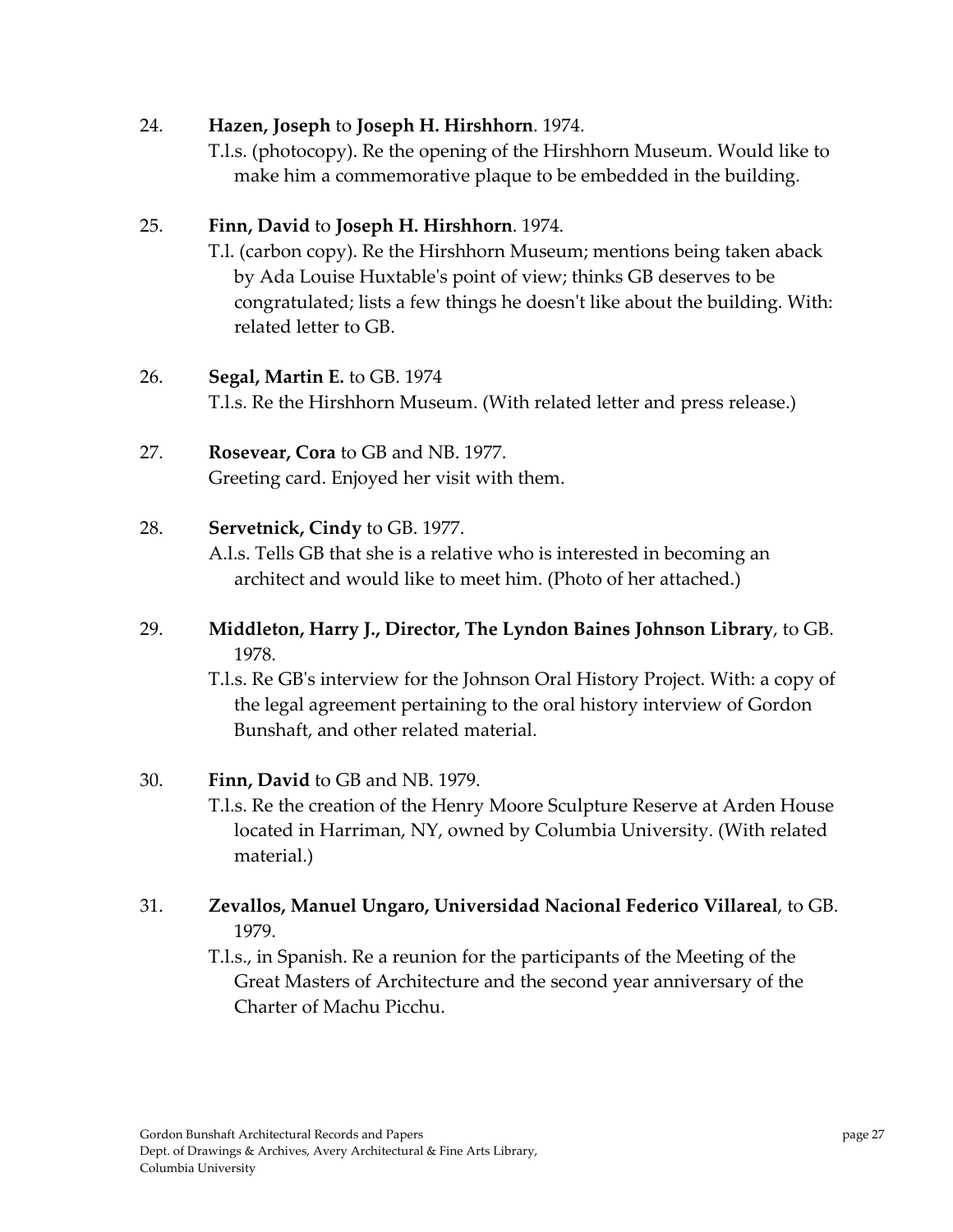BOX: 1:5

FOLDER: Correspondence ‐ general 1980‐1987 (with gaps)

DATES: 1980, 1982, 1984‐1987.

TYPE OF MATERIAL: Correspondence, photograph, greeting card, business card. SUMMARY: This folder contains various letters to and from the Bunshafts with the

people listed below. The subject matter is mainly personal, with mention of GBʹs heart attack.

- 1. **Roche, Kevin** to GB. Undated A.l.s. Saw the American Can Company [and was impressed.]
- 2. **[Krinsky?], Carol** to GB and NB. Undated. A.l.s. Thanks them for a memorable weekend.
- 3. **Nadler, Robert** to GB. Undated. A.l.s. (with envelope). Describes what itʹs like practicing architecture in Israel; discusses his various projects.

# 4. **Rockefeller, Mrs. John D., 3rd** to GB. 1980.

T.l.s. Thanks GB for his contribution to The Museum of Modern Artʹs Annual Fund.

5. **Capeilleres, L. to "Bun". 1980.** A.l.s. Re a young architect friend of hers who would like to work for GB.

# 6. **Newman, Howard** to GB. 1980.

T.l.s. Re GBʹs criticism of him at the American Academy.

## 7. **Bunshaft, Robert** to GB. 1980.

T.l.s. Saw the article in the *AIA Journal* about the Lever House; mentions art he is collecting.

- 8. **Bassett, Edward Charles** to "Bun". Undated. A.l.s. Re [AIA award for Lever House?]
- 9. **Finn, David** to GB. 1980. T.l.s. Re his visit to the Hirshhorn Museum.
- 10. **[Knox?], Seymour** to GB. 1980. Greeting card. Sorry he missed GB and NB at the Miró opening.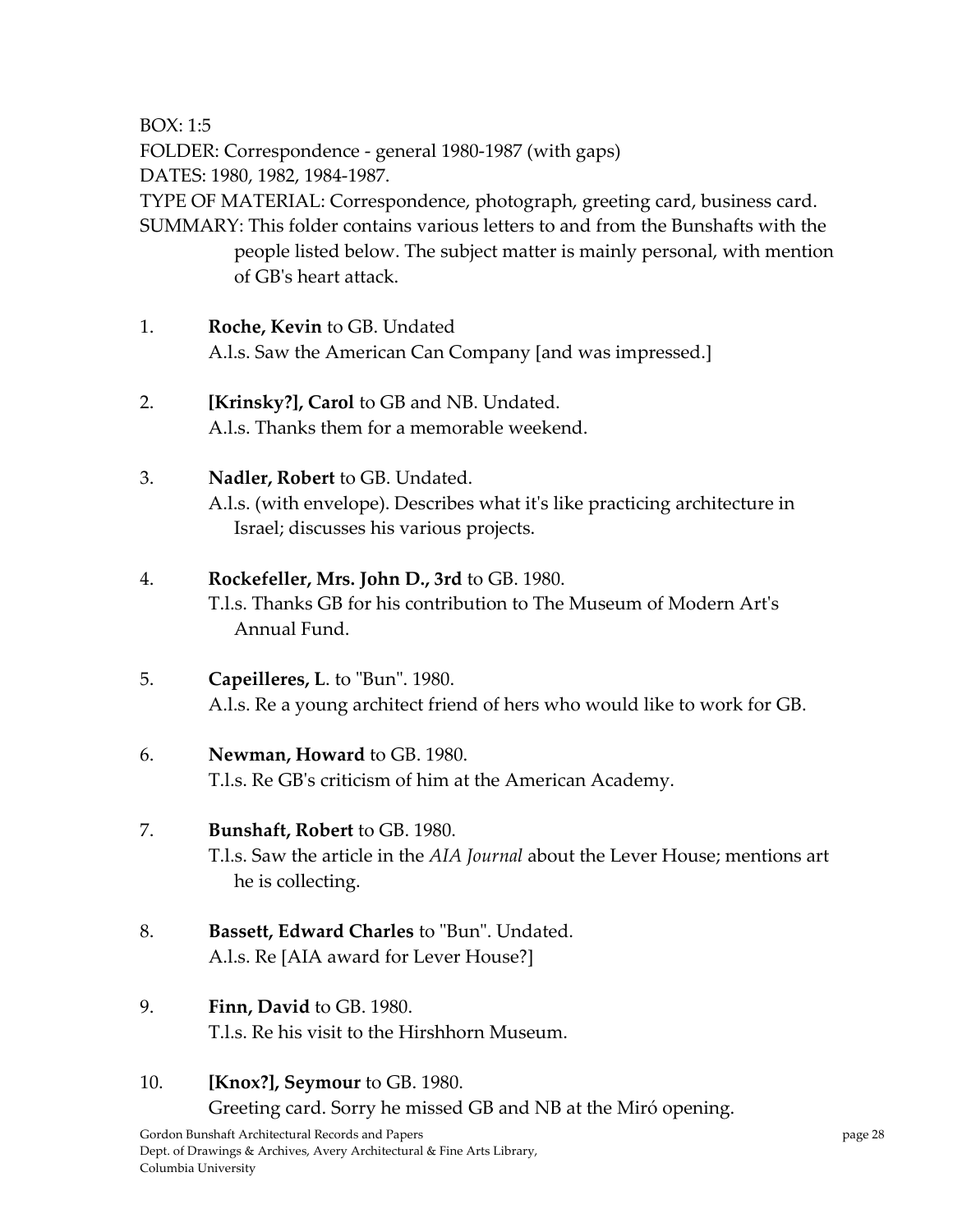11. **Wilke, Ulfert** to GB. 1980. A.l.s. Re GBʹs seizure.

# 12. **Knox, Seymour H.** to GB. 1980. T.l.s. Wishes GB a speedy recovery. Sorry that GB will miss the Miró opening.

# 13. **Rockefeller, David** to GB. 1980.

T.l.s. Re GBʹs heart attack; mentions Picasso show; would like GB to continue to serve as a member of the Chase Art Committee; thanks GB for photos.

#### 14. **McLeod, Mary, Museum of Mankind**, to GB. 1980.

T.l.s. Thanks GB for showing him pictures of the [Moore?] bronze; Moore has agreed to write a book for British Museum Publications. (With related letter.)

# 15. **McLeod, Mary, Assistant Professor, Columbia University, Graduate School of Architecture and Planning** to GB. 1980.

T.l.s. Thanks GB for showing the architecture students his house.

## 16. **Luder, Owen, President, Royal Institute of British Architects** to GB. Undated.

T.l.s. Inquires if GB would deliver the inaugural address in a new annual lecture series the Royal Institute is founding.

#### 17. GB to **Owen Luder**. Undated.

A.l. (draft). Declines invitation to deliver RIBA address.

## 18. **Haussman, Fay** to GB. 1982.

A.l.s. Congratulates GB on building. [Building not identified in letter.]

## 19. **Knox, Seymour H.** to GB. 1982.

T.l.s. Enclosing a photograph of his daughter‐in‐lawʹs needlepoint of a Dubuffet sculpture, with an image of their Cocker Spaniel in the center of the photograph. [Photograph enclosed.]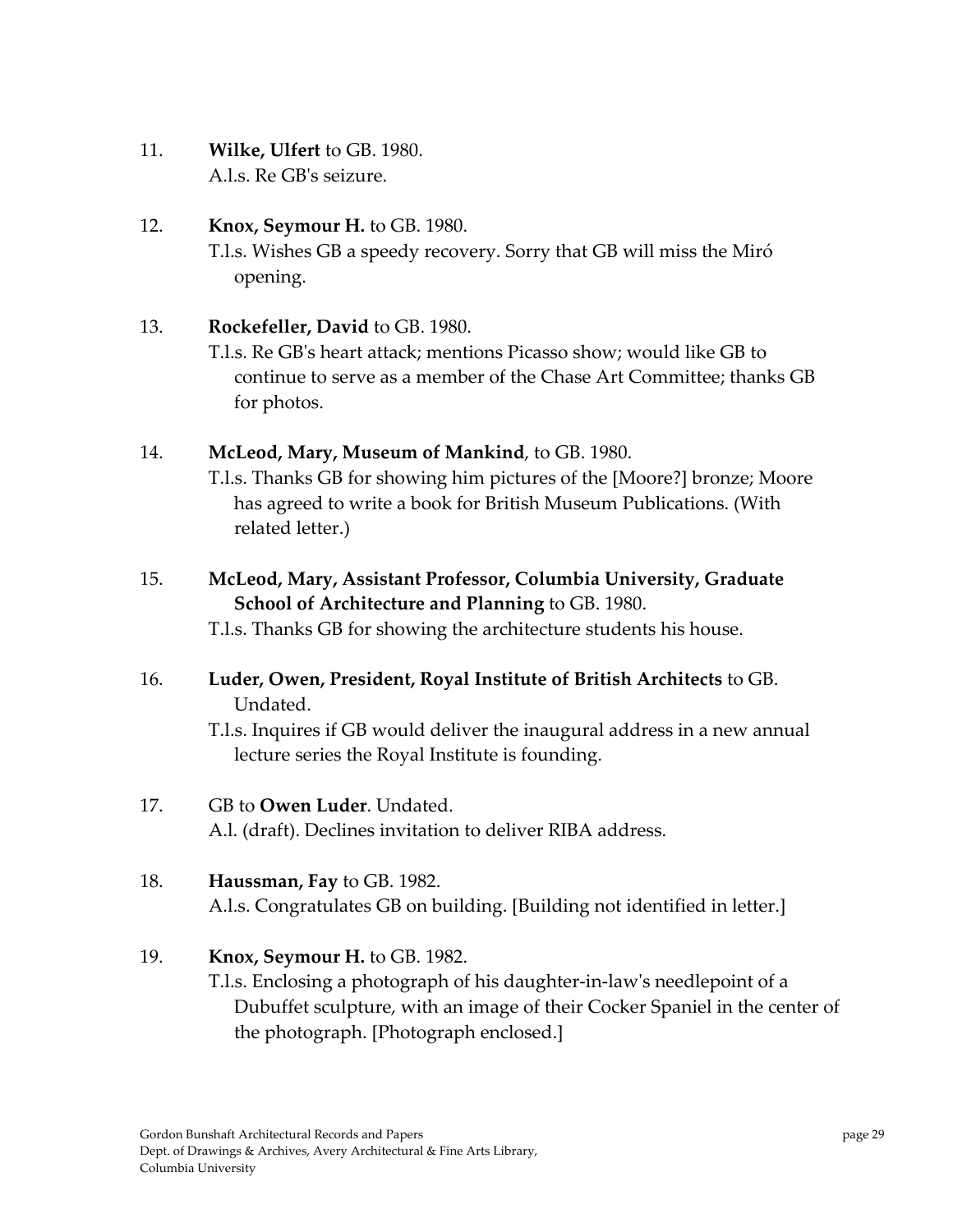## 20. **Ambasz, Emilio, The Architectural League** to GB. 1983.

T.l.s. Re the presentation of the Jeddah Bank. Has proposed to the Aga Khan that GB receive an award "for recovering in a modern idiom the essence of Islamic architecture."

#### 21. **Beinecke, William S.** to GB. 1984.

T.l.s. Congratulates GB on being one of the gold medalists at the annual meeting of the American Academy and Institute of Arts and Letters.

#### 22. **Carter, Margaret R.** to GB. 1985.

A.l.s. Remarks on GBʹs career; and news about herself.

# 23. **Marcus, Stanley** to GB. 1986. T.l.s. Has finally seen GBʹs library at Yale; gives belated congratulations.

#### 24. **Khan, Hasan‐Uddin** to GB. 1986.

T.l.s. Thanks GB for his kind hospitality. Sorry GB will not be participating on the Nairobi project.

#### 24. **Fletcher, Norman C., Rotch Travelling Scholarship**, to GB. 1986.

T.l.s. Re the Rotch Travelling exhibit covering 1883‐1983, which includes one of GBʹs envois from 1933 and the Johnson Library.

## 25. **Burgess, Hill, Skidmore, Owings & Merrill**, to Raul [?]. 1986.

T.l. Re SOM 50th anniversary; has transcribed GBʹs remarks about working as a team.

#### 26. **Curtis, William** to GB. 1986.

A.l.s. Re doing a new chapter to *Modern Architecture Since 1900*, which will include a discussion of the Jeddah [Bank]. With: 2 related items.

#### 27. **Sweeney, Sean** to GB. 1986.

A.l.s. Re putting his fatherʹs [James Sweeney?] collection up for auction. (With related letter and obituary.)

28. 4 letters from the following people to GB, re various subjects, 1986‐1987: **David Finn; John Lloyd Fraser; Armand Blaton; Donald Canty**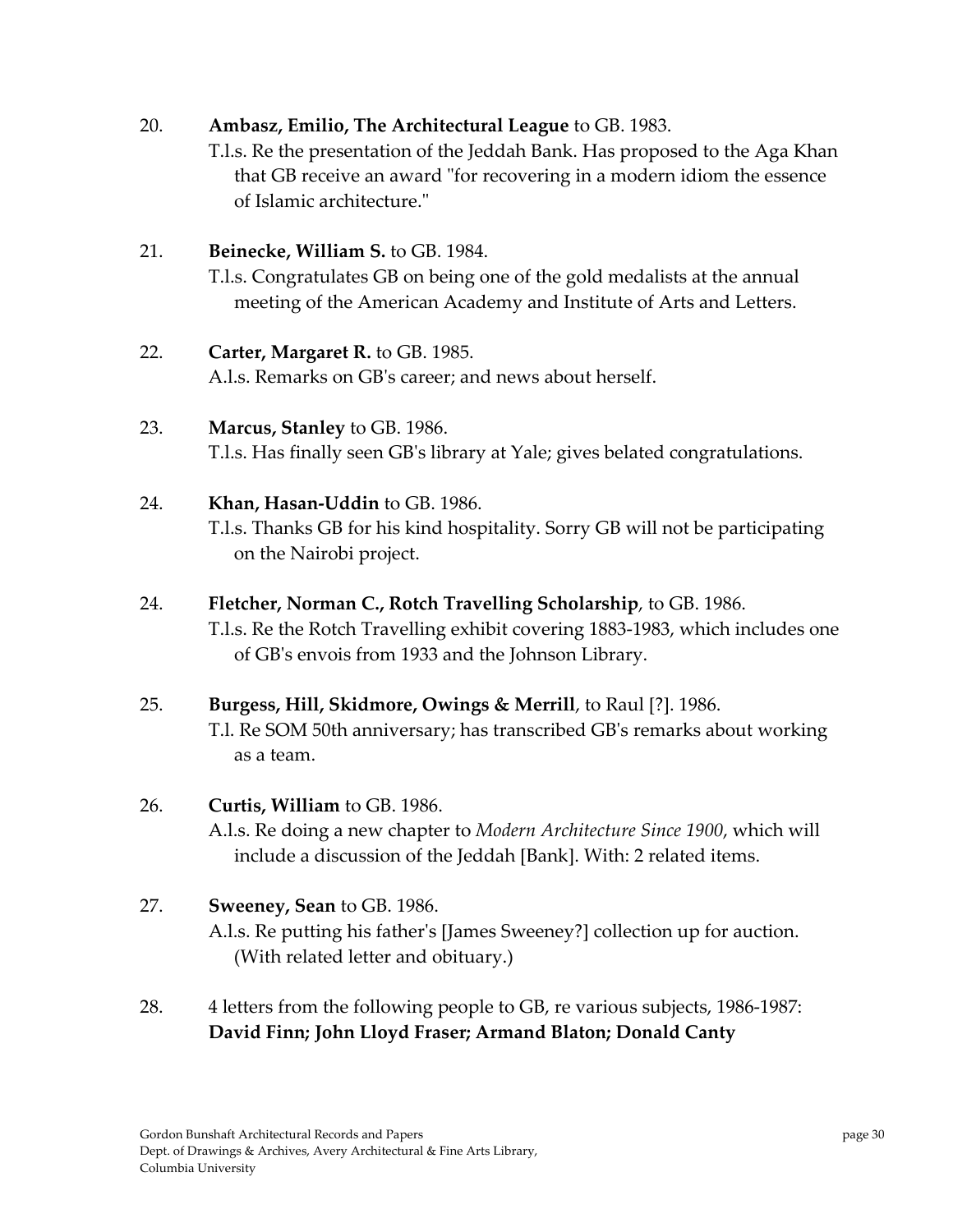- 29. GB to **Donald Canty**. 1987.
	- A.l.s. (draft of letter). Declines Cantyʹs invitation to write an essay for *Architecture*.

BOX: 1:6

FOLDER: Correspondence ‐ Bunshaft family

DATES: 1937, 1945, 1951.

TYPE OF MATERIAL: Correspondence.

- SUMMARY: This folder contains five pieces of correspondence from both Gordon and Nina Bunshaftʹs family.
- 1. GB, New York, NY, 5 May 1937, to **David Bunshaft**, Buffalo, New York. Telegram. Has "a job working at forty dollars."
- 2. **[Bunshaft, Mr. and Mrs.]**, Buffalo, NY, 18 Sept. 1945, to GB, Engineer Section Hq. TSFET (REAR) CQ..., New York, New York. A.l.s. 1p., (recto and verso). Re letter from Owings which may help Bunshaft get out of the army; Sophie met Ninaʹs family; and other family news.
- 3. **[Bunshaft, Mr. and Mrs.],** Buffalo, NY, 29 Sept. 1945, to GB, Engineer Section Hq. TSFET (REAR) CQ..., New York, New York.
	- A.l.s. 2pp. Received letter from Nina; Sophie went to Los Angeles; and other news concerning Sophie and the family.
- 4. **Wayler, H.[?]**, Otisville, NY, 23 Aug. 1951, to GB and NB, New York, New York. A.l.s. 1p., (recto and verso). Re health problems with his heart.
- 5. **ʺDadʺ, [Wayler H.?]**, n.p., ʺThursdayʺ, to NB and GB n.p. A.l.s. 1p., (recto and verso). Re his health.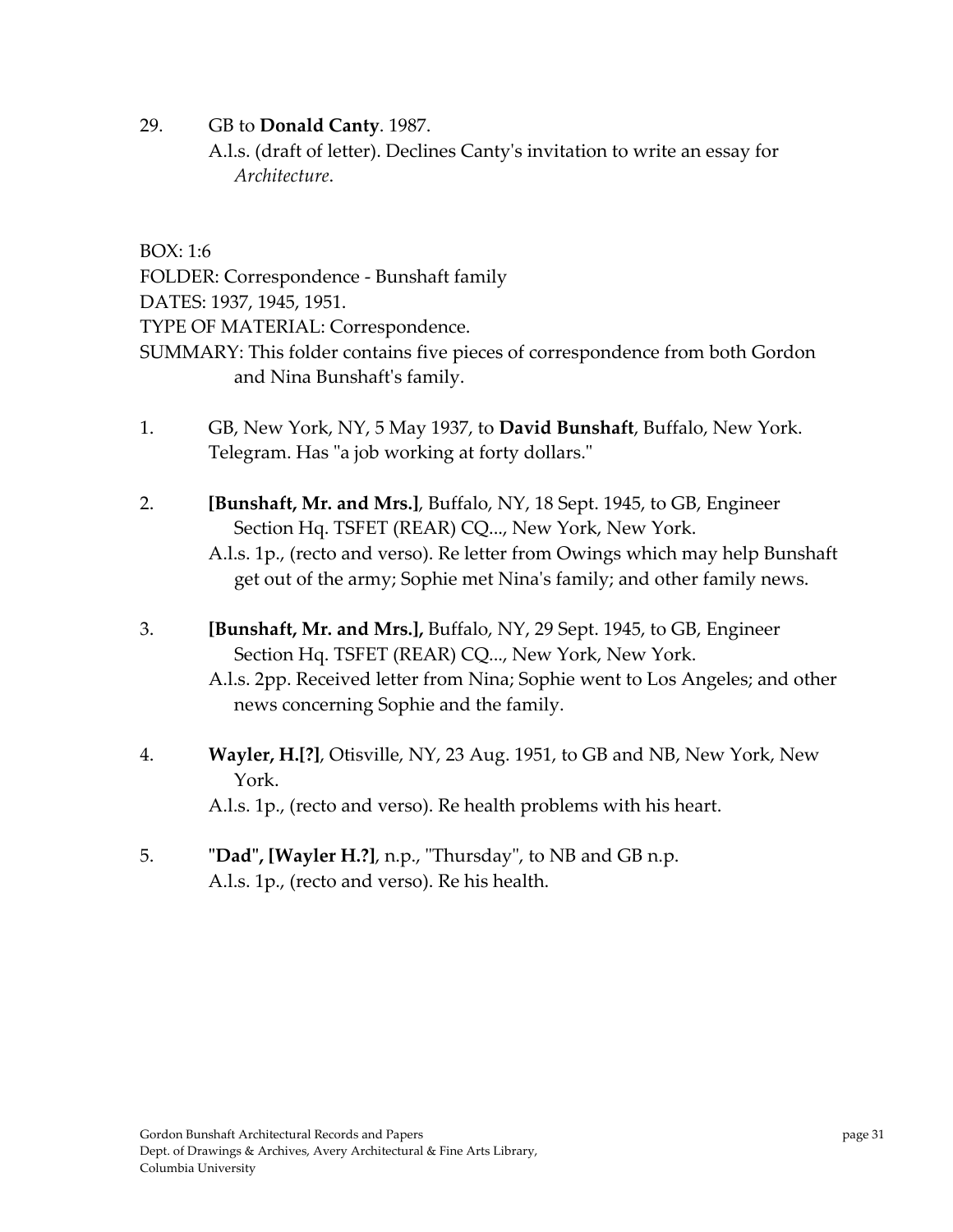BOX: 1:7

FOLDER: Correspondence ‐ Alexander Calder DATES: 1955. TYPE OF MATERIAL: Postcards. SUMMARY: This folder contains three postcards, with short notes from Alexander Calder.

- 1. **[Calder], Sandy** to GB. 1955. Postcard, (signed). Returning to Paris and Roxburg.
- 2. **Calder, Sandy** to GB and NB. Undated Postcard, (signed). Received their Christmas card.
- 3. **[Calder], Sandy** to GB. Undated Postcard, (signed). Mentions hurricane.

#### BOX: 1:8

FOLDER: Correspondence ‐ Carta de Machu Picchu 1977‐1979 DATES: 1977‐1978.

TYPE OF MATERIAL: Correspondence, brochure, poster, diploma.

SUMMARY: This folder contains correspondence regarding the Charter of Machu Picchu and the Meeting of the Great Masters of Architecture, at [the Universidad Nacional Federico Villarreal, Lima, Peru?] The Machu Picchu Charter was designed to be an update of the document Le Corbusier and his collaborators produced in 1933, known as the Charter of Athens. The Machu Picchu Charter discusses concepts regarding urban planning of cities and their surrounding regions. It also explains how it differs from the Charter of Athens. It outlines concepts regarding cities and regions; urban growth; the sector concept; housing; transportation; availability of urban land; natural resources and environmental pollution; preservation; technology; implementation; and urban planning and architecture.

1. **Universidad Nacional Federico Villarreal.** 28 January 1977.

Resolution, (photocopy), in Spanish. This document names Gordon Bunshaft, Charles Eames, José Luis Sert, Paul Rudolph, Buckminster Fuller, Pier Luigi Nervi, and other architects, honorary professors. It also mentions their participation in the Meeting of the Great Masters of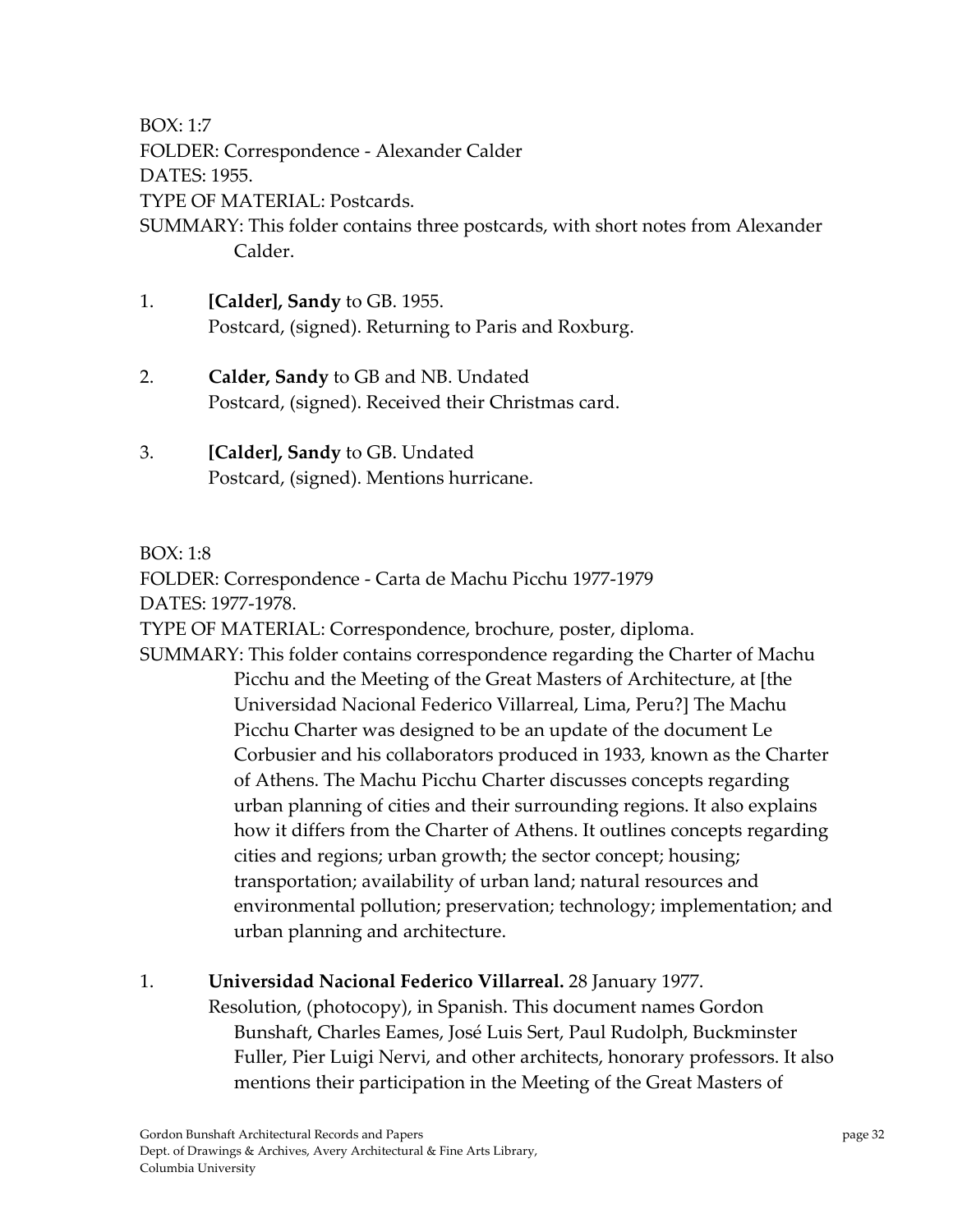Architecture. With: diploma of honorary professorship, and a document thanking GB for visiting their capital [Lima, Peru].

## 2 **The Machu Picchu Charter.** 12 December 1977.

Poster. This large poster contains an illustration on one side, and a copy of the [Charter] on the other side. It explains that the Machu Picchu Charter is an update of the Charter of Athens in 1933 and outlines the main objectives of the Charter and its underlying theories.

- 4. *Carta de Machu Picchu*. 12 December 1977. Brochure, 11 pp., in Spanish. Copy of Charter, signed by participants.
- 5. **Zevallos, Manuel Ungaro, General Secretary of the Sign[ers] of the Chart [sic] of Machu Picchu** to GB. 10 February 1978.

Thanks GB for his participation in Lima, Peru during the Meeting of the Great Masters of Architecture that produced the Chart [sic] of Machu Picchu.

## 6. **GB to Manuel Ungaro Zevallos**. 1978.

Has often thought of the Machu Picchu Conferences since his return. Appreciates all the honors [they] have given him. Discusses his interest in a small Puma stone piece he saw in the lobby of the Gran Azul. Would like to purchase it and have it sent to him. With: 12 pieces of related correspondence regarding the acquisition of this piece of art.

BOX: 1:9

FOLDER: Correspondence ‐ Jean Dubuffet 1963‐1973 (with gaps)

DATES: 1963‐1964, 1966, 1969, 1972‐1973.

TYPE OF MATERIAL: Correspondence.

- SUMMARY: This folder contains correspondence with the artist Jean Dubuffet mainly regarding his social visits with GB and others. Dubuffet also discusses some of the "towers" on which he is working. Almost all of the letters that are in French have translations. There is also a letter from Josef Albers regarding a painting of his that GB owns.
- 1. **Dubuffet, Jean**, Paris, 21 Dec. 1963, to GB and NB, New York. A.l.s. 1p., in French and English. Sends his holiday greetings; mentions exhibits at MoMA and Venice.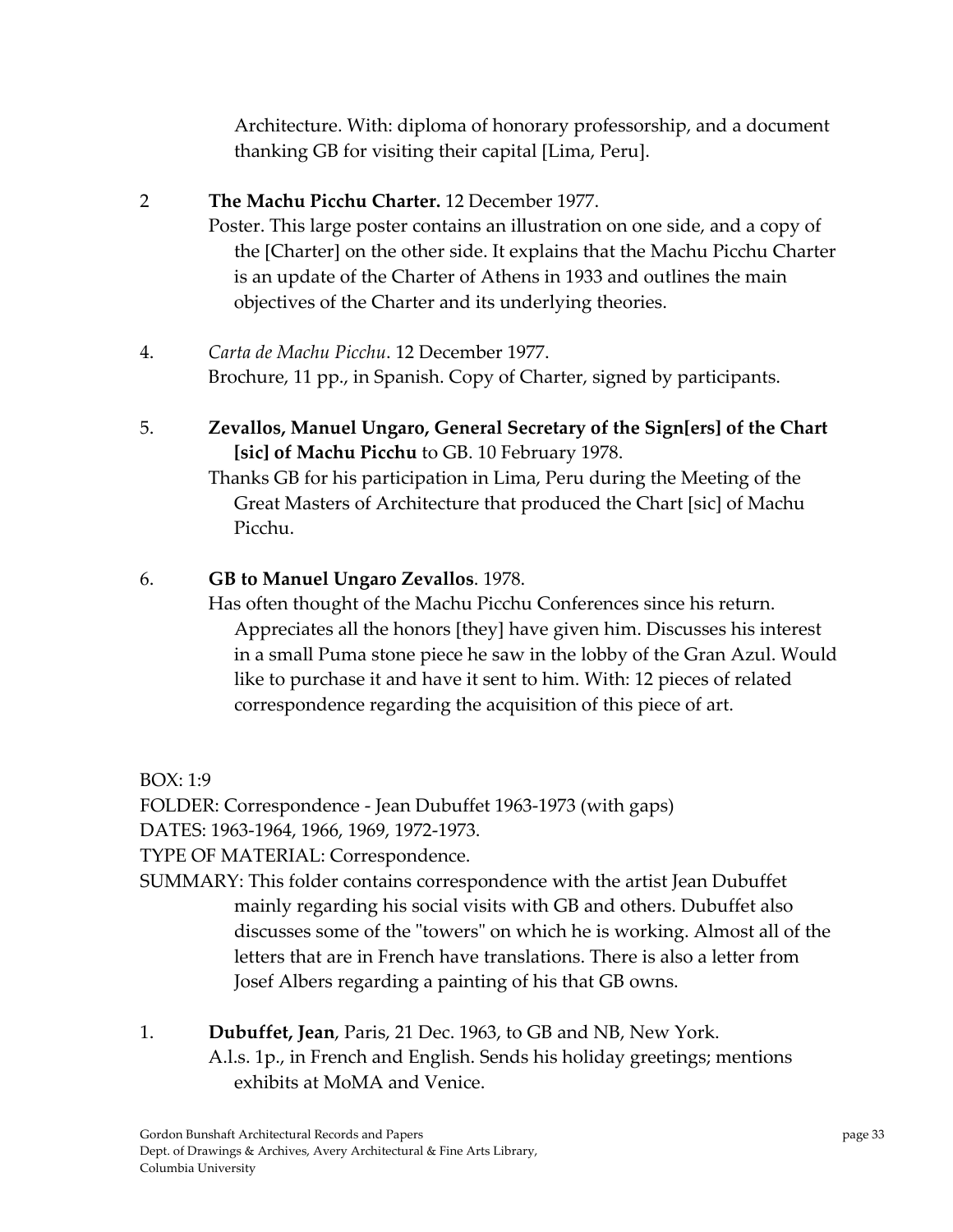- 2. GB, n.p., 7 Jan. 1964, to **Jean Dubuffet**, Paris, France.
	- T.l. (carbon copy), in English. Enjoyed receiving Dubuffetʹs letter; answers Dubuffetʹs question regarding his feelings about Europe; states the reason he never called on Dubuffet during past trips to Paris is because he assumed he was too busy; will see him on his next trip to Paris; has bought a "picture" he did titled "Les Grandes Façades."
- 3. **Dubuffet, Jean**, Paris, 10 Jan. 1964, to GB, n.p.
	- T.l.s. 1p., in French. Responds to GBʹs letter (above); describes his reputation [as a loner]; mentions visits by Ralph Colin and Rosalind Constable; tells GB his traveling schedule; would like to visit GB in Venice; happy to learn that his paintings are in GBʹs hands.
- 4. GB, n.p., 26 Feb. 1964, to **Jean Dubuffet**, Vence, France.
	- T.l. (carbon copy), in English. Sorry JD was not in Paris when he was there; Richard Negrou showed him his Museum of Art Brut; mentions wanting two of JDʹs paintings that were not for sale; knows of his plans for a large exhibit in Venice during the Biennale.
- 5. **Dubuffet, Jean**, Vence, 9 March 1964, to GB, New York.
	- T.l.s. 1p., in French. Thanks JD for his letter; sorry to be away from Paris when GB arrived; was working on his paintings in Venice; discusses plans to meet GB in Venice; does not want to part with the gouache that GB wants.

#### 6. GB to **Annette Giacometti**. 1966.

[Draft of telegram?] Expresses sympathy re Albertoʹs death.

7. **Dubuffet, Jean**, Paris, 27 Jan 1969, to GB, New York. T.l.s. 1p., in French. Thanks GB for his letter of 22 January; would be happy to see one of his "monuments" at the location which he mentioned; describes what the monument might be like.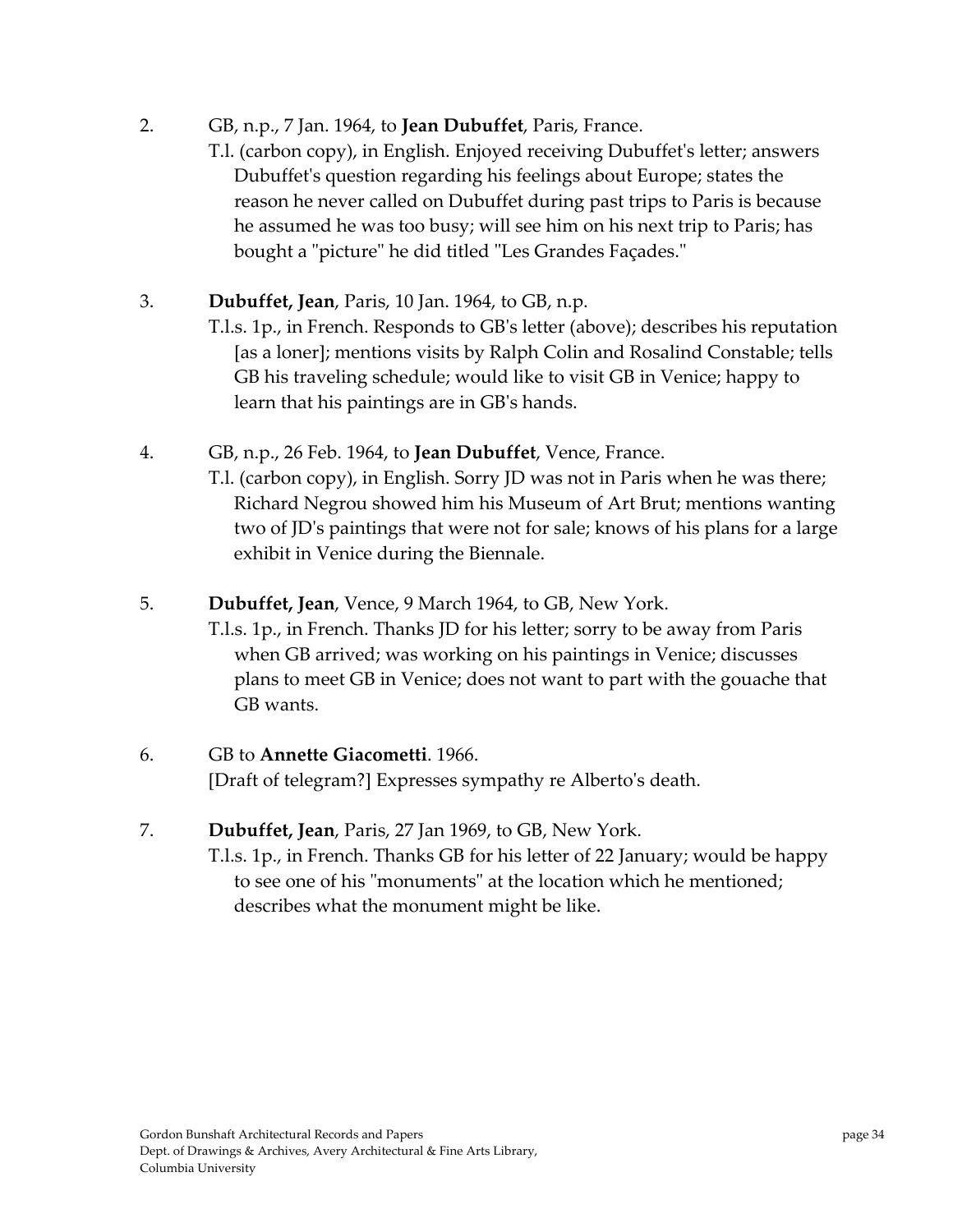- 8. **Dubuffet, Jean**, Paris, 29 Sept. 1969, to GB, New York.
	- T.l.s. 1p., in French. Received his invitation to dinner for 8 Oct. with Ralph Colin and Bill Lieberman; makes plans to visit Chase Manhattan Plaza and Rockefeller.
- 9. GB, n.p., 8 Sept. 1972, to **Jean Dubuffet**, Paris. T.l. (carbon copy), in French. Sorry for being slow in responding to his letter of 21 August; mentions the inauguration ceremonies for his monument on 24 Oct.; mentions Rockefeller.
- 10. 2 photocopies of "Jean Dubufett's Address to the Press at noon on October 24, 1972, Chase Manhattan Plaza."
- 11. GB, n.p., 3 Nov. 1972, to **Jean Dubuffet**, Paris.
	- T.l. (carbon copy), in English. Enclosing *FORTUNE* clipping re JDʹs Chase piece; enjoyed JDʹs visit to New York; looking forward to seeing him at the Guggenheim show in the Spring.
- 12. **Dubuffet, Jean**, Paris, 10 Nov. 1972, to GB, [NY, NY].
	- T.l.s. 1p., (with envelope), in French. GBʹs letter touched him; this is the last time he will write to GB in French; will take English lessons; tells GB about his trip to Chicago; the five workers who went to New York have been fired.

## 13. **Dubuffet, Jean**, Paris, 13 Nov. 1972, to GB, [NY, NY].

A.l.s. 1p., (with envelope), in English. Enjoyed the 11 days spent in the States; wrote a memorial with all the details of the events and people he met; forgot the name of the "rich" collector they had dinner with; mentions progress with English lessons.

14. GB, n.p., 22 Nov. 1972, to **Jean Dubuffet**, Paris. T.l. (photocopy). Pleased with the warm letter he wrote; mentions Seymour Knox as the man whose name JD forgot; includes list of guests who attended the Oct. 23rd dinner at the Brussels Restaurant.

## 15. **[Albers, Josef]**, Orange, CT, 16 Nov. 1972, to GB, n.p.

A.l.s. 1p. Re his painting "Homage in the Square - Globe Monument," that GB owns; needs info about it for a book on private collections of his paintings.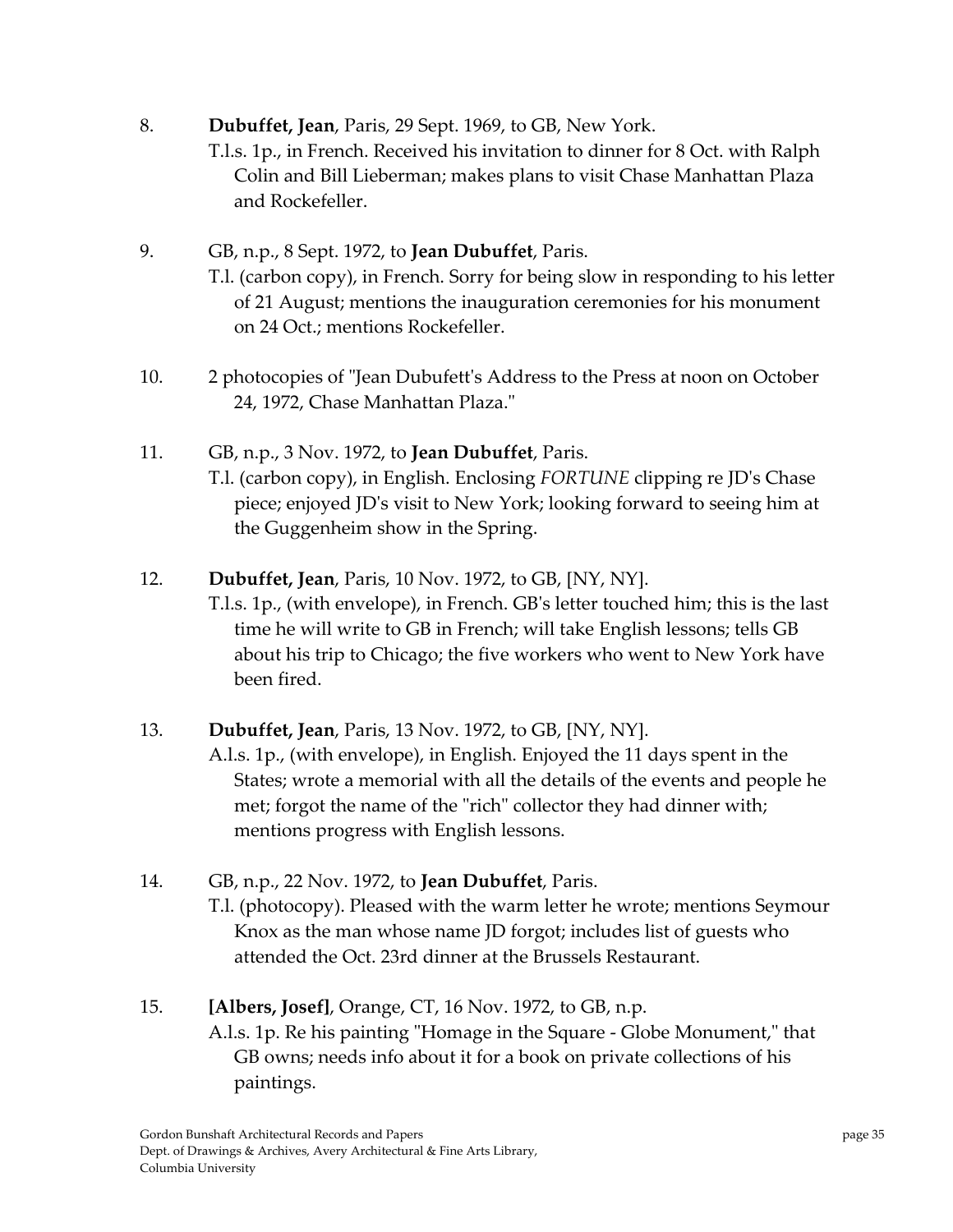- 16. GB, n.p., 29 Nov. 1972, to **Josef Albers**, Orange, CT. T.l. (carbon copy). Enjoyed receiving his letter of 6 Nov.; he still has the painting; mentions a past visit with him at Yale; gives the info JA requested (in the above letter.)
- 17. **Dubuffet, Jean**, Paris, 30 Nov. 1972, to GB, NY, NY. T.l.s. 1p., (with envelope), in English. Thanks GB for list of guests; glad to know the name of Seymour Knox, which he had forgotten. Mentions Buffaloʹs Museum; Pierre Matisse; his studios at Perigny. Hopes his "monument" at Chase Manhattan Plaza does not get dirty; a good solvent will get the graffiti out.
- 18. **Dubuffet, Jean**, Paris, 23 July 1973, to GB, [NY, NY]. A.l.s. 1p., (with envelope), in English. Re his first two towers called "Tour aux recits" and "Tour aux membrures." With: 6 approx. 4x3, B&W snapshots of the towers.
- 19. **Dubuffet, Jean**, Paris, 26 July 1973, to GB, [NY, NY]. A.l.s. 1p., (with envelope), in English. Re the third tower called ["Tour" turbulente."] With: 3 approx. 4x3, B&W snapshots of the tower.
- 20. **Dubuffet, Jean**, Paris, 3 Sept. 1973, to GB, [NY, NY]. A.l.s. 1p., (with envelope), in English. Re the fourth tower called "Tour" narrative." With: 3 approx. 4x3, B&W snapshots of the tower.
- 21. **Dubuffet, Jean**, Paris, 22 Oct. 1973, to GB, [NY, NY].

A.l.s. 2pp., (with envelope), in English. Re a new project for their tower called "Tour aux jambes"; wonders if GB likes it. With: 6 approx. 4x3, B&W photos.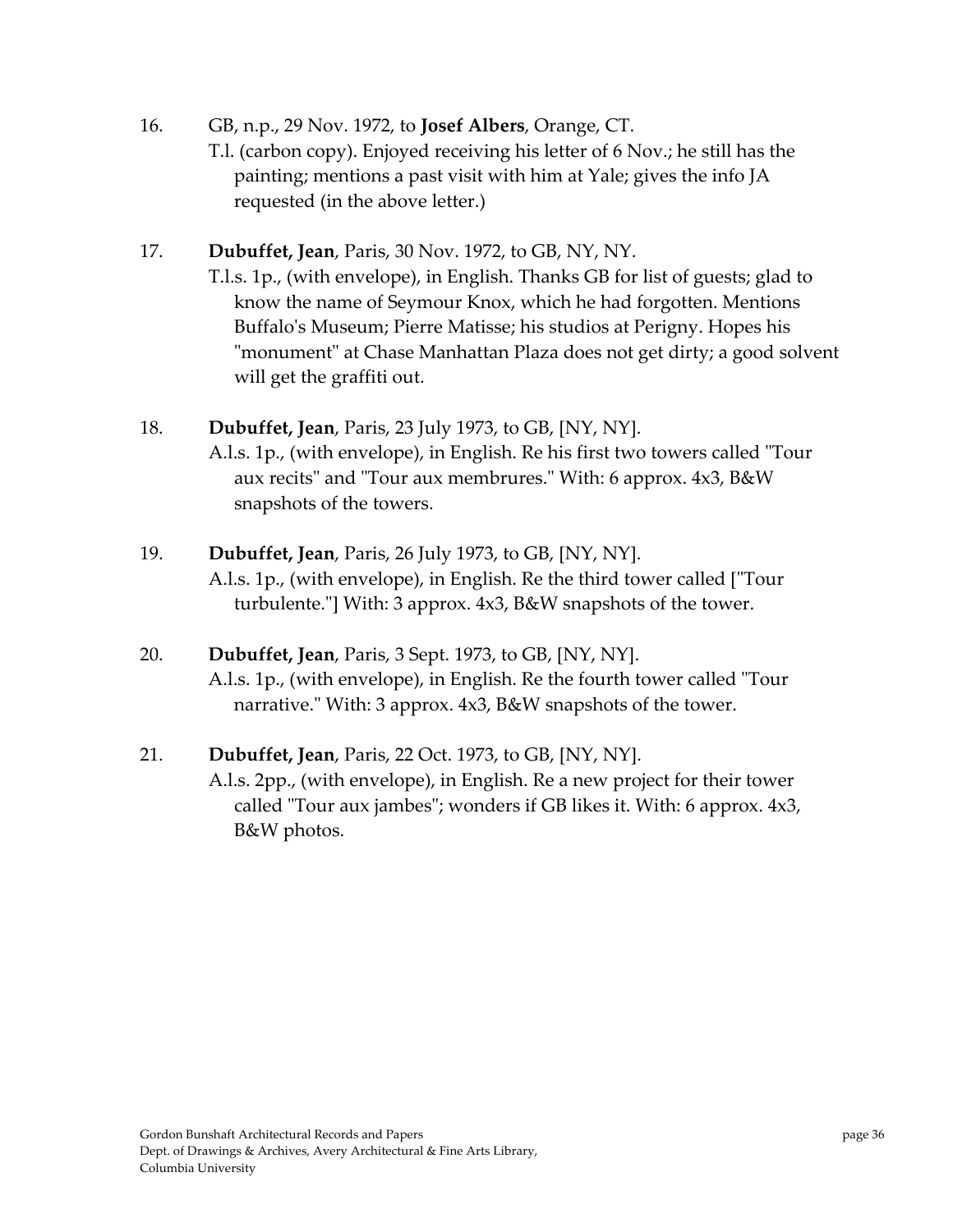BOX: 1:10

FOLDER: Correspondence ‐ Jean Dubuffet 1974‐1984 (with gaps)

DATES: 1974‐1976, 1978‐1979, 1981‐1984.

TYPE OF MATERIAL: Correspondence, press release.

- SUMMARY: This folder contains correspondence with the artist Jean Dubuffet mainly regarding his projects. Almost all of the letters that are in French have translations.
- 1. **Dubuffet, Jean**, Paris, 29 March 1974, to GB, [NY, NY]. T.l.s. 1p., (with envelope), in English. Mr. Deprins and Mr. van der Planck visited him; showed them the enlargement of the tower; mentions contract. With: 1 line drawing of tower.
- 2. **Dubuffet, Jean**, Paris, 29 July 1974, to GB, NYC.
	- A.l.s. 1p., in English. Re "Tour dentellière," and "Tour ballerine." With: 4 approx.  $9 \times 7$ , color photographs of "Tour dentellière," dated 26 June 1974; 1 approx.  $7 \times 5$ , color photograph of "Tour dentellière," dated 26 June 1974; 4 approx.  $9 \times 7$  color photographs of "Tour ballerine"; 4 approx.  $9 \times 7$  color photographs of "Tour aux scriptious[sp.?]"; 1 approx.  $7 \times 5$  color photograph of "Tour aux scriptious[sp.?]"
- 3. **Dubuffet, Jean**, Paris, 17 Sept. 1974, to GB, [New York]. T.l.s. 1p., in English. Suspects GB knows more French than he (JD) knows English; mentions Banque Lambert; changed the model for Regie

Renault; mentions opening of Hirshhorn Museum.

- 4. **Dubuffet, Jean**, Paris, 5 May 1975, to GB, New York. T.l.s. 1p., in French. Re German art historian Andreas Franzke who would like to see JDʹs works in GBʹs collection for publication.
- 5. **Dubuffet, Jean**, Paris, 16 June 1975, to GB, New York. A.l.s. 1p., in English. Thanks GB for book on American folk sculpture; discusses Lili; regrets GB changed plans to visit Paris this month; not planning to go to New York either.
- 6. **Dubuffet, Jean**, Paris, 3 Oct. 1975. ʺNew communication to the members of the former primitive art company."
	- T.l.s. 1p. (photocopy). Re his motives for donating collections of Primitive Art to the city of Lausanne.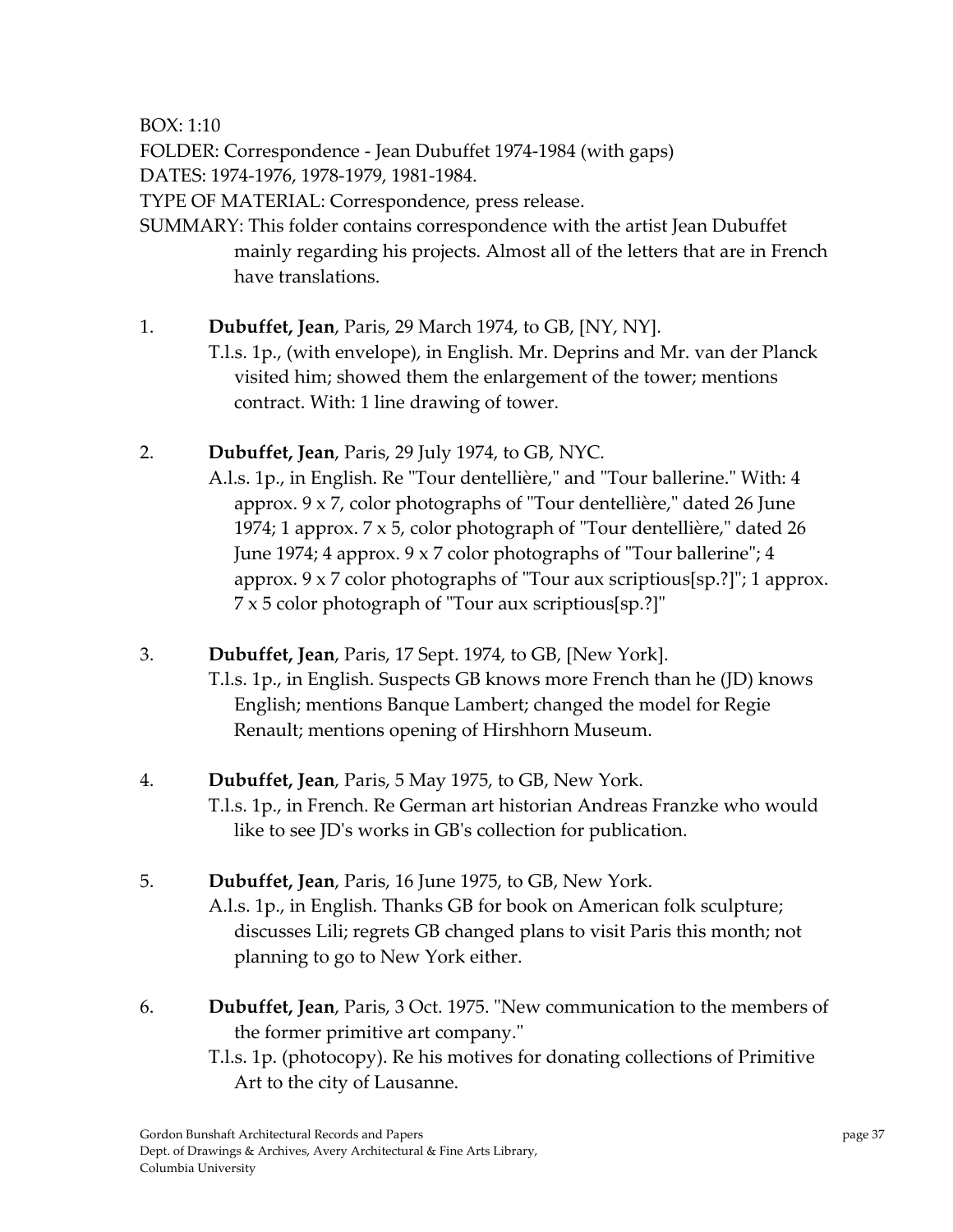- 7. **Dubuffet, Jean**, Paris, 19 Nov. 1975, to GB, [NY, NY]. A.l.s. 1p., (with envelope), in English. Re misunderstanding regarding his "monument of Brussels"; mentions Mr. Deprins and others involved.
- 8. **Dubuffet, Jean**, Paris, 17 June 1976, to GB, New York. T.l.s. 1p., in English. Hopes he and Nina had a good trip to Italy; thanks him for visit in Paris; sending him a painting; discusses exhibits of [his work?] in New York; La Defense will start building his monument; mentions Lili.
- 9. **Dubuffet, Jean**, Paris, 6 Nov. 1976, to GB and NB, [NY, NY]. A.l.s. 1p., (with envelope), in English. States it was kind of them to send roses; Lili back at home and able to sit down in an armchair several times a day.
- 10. **Dubuffet, Jean**, Paris, 28 March 1978, to GB, [NY, NY]. T.l.s. 1p., (with envelope), in French. Received his letter of 8 March; thinks the article he sent by Richard Murphy was well done; the material for ʺCoucou Bazarʺ is leaving for Turin, (gives other details regarding this.)
- 11. **Dubuffet, Jean**, Paris, 17 Dec. 1979, to GB, [NY, NY]. A.l.s. 1p. (with envelope), in English. Wonders if GB is happy with his retirement; his English is getting worse; Lili is sick; he was also sick.
- 12. **[Danowski], Ray[mond],** n.p., 2 Feb. 1981, to GB and NB, New York. A.l.s. Re his new baby. With: photograph of wife and baby.
- 13. **Dubuffet, Jean**, Paris, 1 April 1981, to GB, [NY, NY]. T.l.s., 1p., (with envelope), in French. Thanks him for his letter and check; glad that his two small paintings are in GBʹs hands. Mentions Knud Jensen; Cologne exhibit; Florence exhibit.
- 14. **Jensen, Knud W., Louisiana Museum of Art**, 14 May 1981, to GB, New York.

Re problems with Dubuffetʹs huge outdoor sculpture.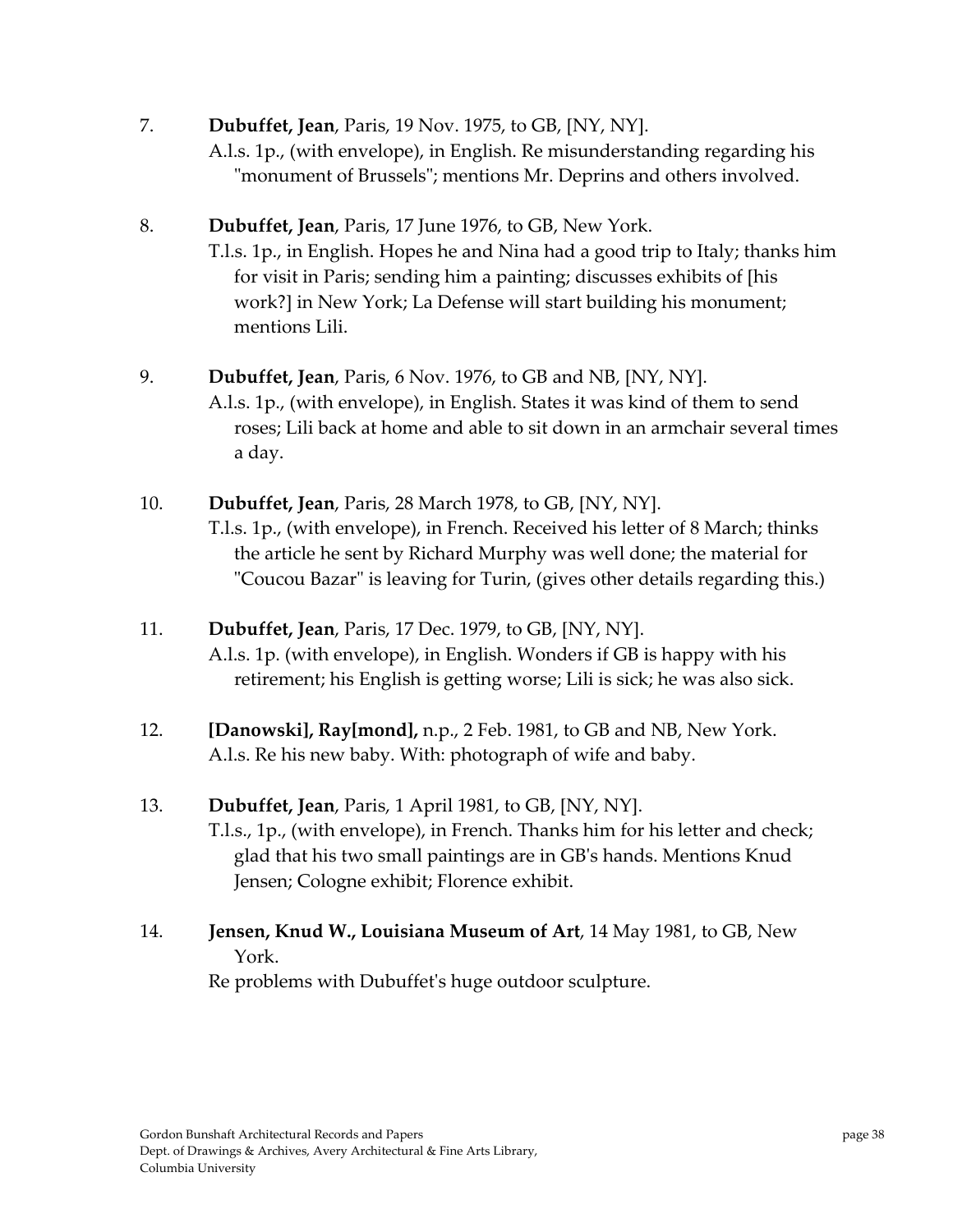- 15. **Dubuffet, Jean**, Paris, 7 Dec. 1981, to GB, [NY, NY]. T.l.s. 1p., (with envelope), in French. Thanks him for his letter and catalog of the Galerie Pierre Matisse. Mentions his AIA award; the "Monument au Fantôme" for Houston; and the "Monument à la Bête Débout" for Chicago.
- 16. **Dubuffet, Jean**, Paris, 15 Feb. 1982, to GB, [NY, NY]. T.l.s. 1p., (with envelope), in French. Has received the book on marionettes by Paul Klee; discusses his "monument" in front of the State of Illinois Center.
- 17. **Dubuffet, Jean**, Paris, 6 April 1982, to GB, [NY, NY]. T.l.s. 1p., (with envelope), in French. Thanks GB for *New York Times* article by John Russell; mentions Bunshafts preparation for a trip.
- 18. **Dubuffet, Jean**, Paris, 22 Dec. 1982, to GB, New York. T.l.s. 1p., in French. Thanks GB for amusing press clippings; mentions meeting the Bunshafts at the Pace Gallery.
- 19. **Dubuffet, Jean**, Paris, 22 March 1983, to GB, [NY, NY]. T.l.s. 1p., (with envelope), in French. States that he is very impressed with the Jeddah building; comments on Jeddah building. Mentions Regie Renault and Mr. Vernier‐Palliez.
- 20. **Dubuffet, Jean**, Paris, 29 March 1983. "Communiqué à la presse." Typed press release (photocopy), in French. Re a lawsuit Dubuffet had against Regie Renault. Dubuffet was commissioned to do a project which was stopped when the company hired a new president. The new president not only stopped the project but also had the more than half‐ completed sculpture destroyed. Dubuffet eventually won the lawsuit which would permit him to continue the project. However, Dubuffet decided not to continue the project under such [hostile] conditions.
- 21. **Dubuffet, Jean**, Paris, 26 March 1984, to GB, [NY, NY].
	- T.l.s. 1p., (with envelope), in French. Tells GB the three paintings he named on the telephone ("Parachiffres", "Mondanites et Effigies incertaines" and ʺLieux abrègesʺ) belong to the Foundation and are not available.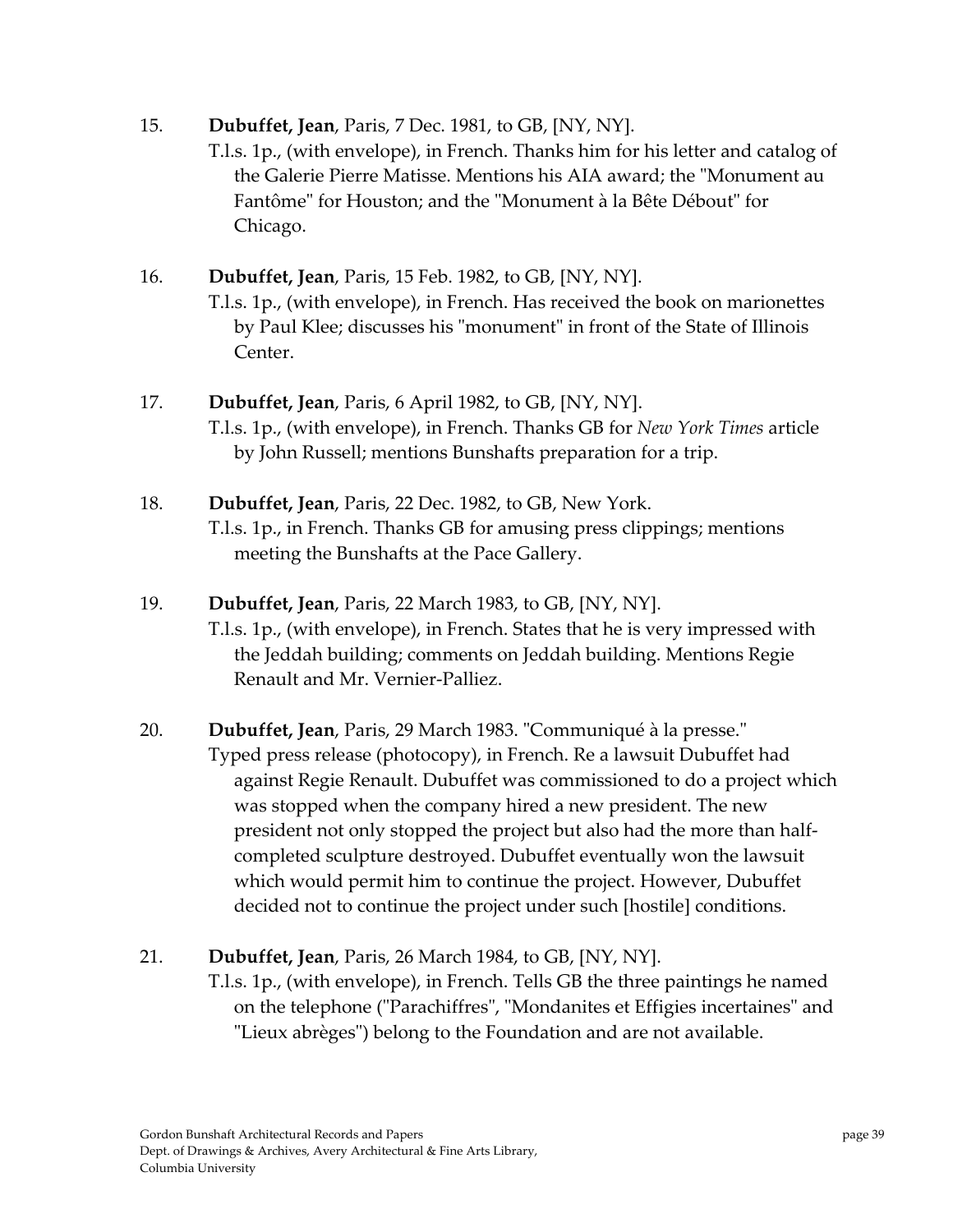BOX: 1:11

FOLDER: Correspondence ‐ Honors 1946‐1963 (with gaps)

DATES: 1946, 1955, 1963.

TYPE OF MATERIAL: Correspondence, telegram, speech.

SUMMARY: This folder contains material related to some of the honors GB received, including a promotion in the army, the Arnold W. Brunner Memorial, and an appointment to the Commission of Fine Arts.

1. **Irvine, Richard H., Adjutant General, War Department**, 30 Sept. 1946, to GB.

T.l.s. (with carbon copy of letter). GB has been promoted to Major in the Army.

- 2. 1 official government document signed by **Richard H. Irvine** promoting GB to Major.
- 3. 1 invitation from **The American Academy of Arts and Letters and The National Institute of Arts and Letters** to GB. Requests his presence 25 May 1955 to present to him the Prize in Architecture (Arnold W. Brunner Memorial). With transcript of speech awarding GB the prize, which is being given for the first time.
- 4. **Kennedy, John F., The White House**, 17 Sept. 1963, to GB, New York, New York.

Telegram, (with envelope). Has signed his commission appointing GB a member of the Commission of Fine Arts.

5. **Wilson, L.R., Secretary, The Commission of Fine Arts**, 18 Sept. 1963, to GB, NY, NY.

T.l.s, (with carbon copy of letter and envelope). Re GBʹs appointment to the Commission.

6. GB, [NY, NY?], 19 Sept. 1963, to **The President**, Washington, D.C. T.l. (carbon copy). Appreciates the honor of being appointed to the Commission and respects the present members.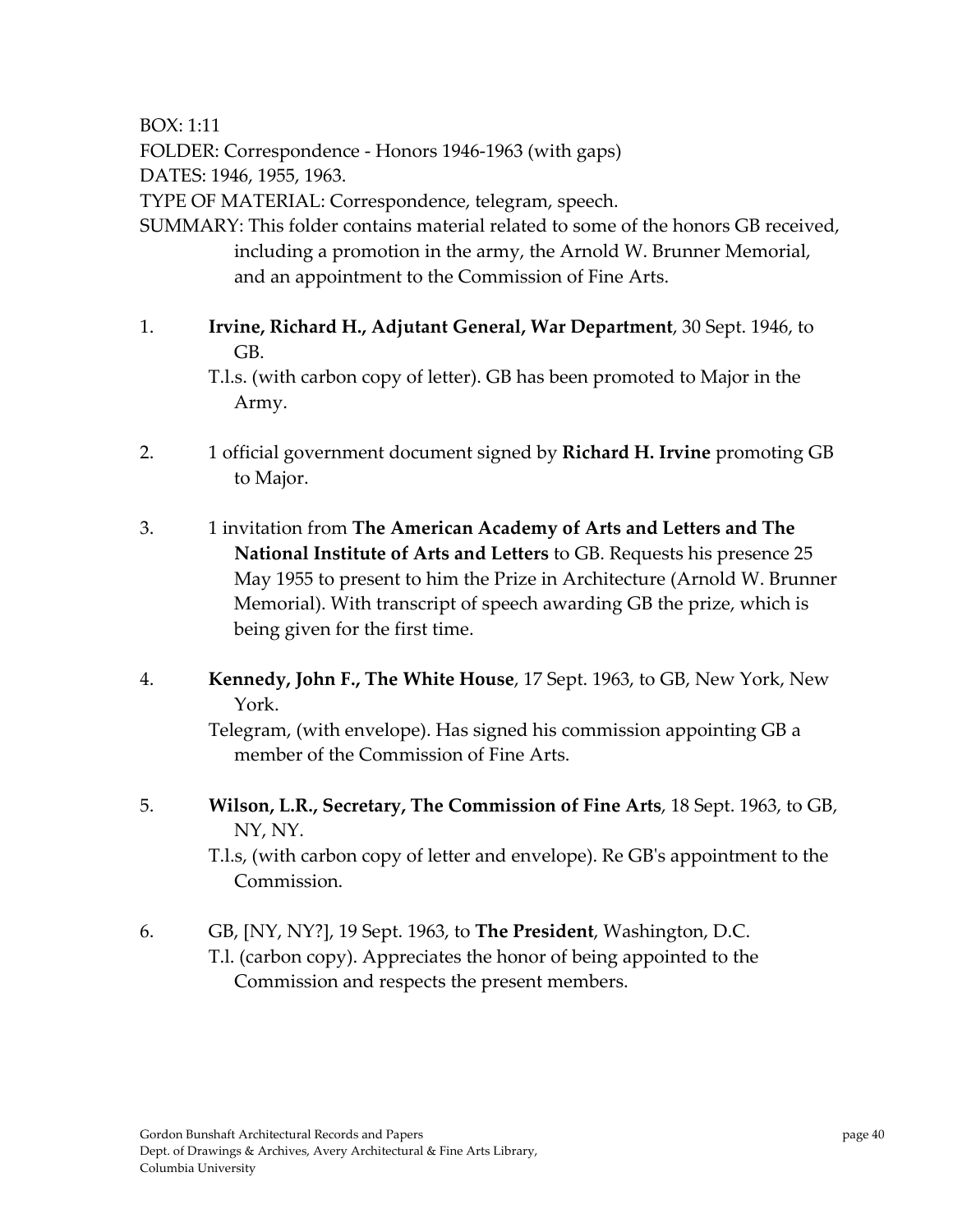BOX: 1:12

FOLDER: Correspondence ‐ Henry Moore 1961‐1987 (with gaps)

DATES: 1961, 1963, 1965‐1980, 1983‐1984, 1987.

TYPE OF MATERIAL: Correspondence.

SUMMARY: This folder contains correspondence with the artist Henry Moore mainly regarding sculptures GB would like to purchase; various projects and exhibits in which Moore was involved; and Mooreʹs visits from the Bunshafts.

1. **Moore, Henry**, [Herts, England], 20 July 1961, to GB, n.p.

- T.l.s. 1p. Thanks GB for letter telling him he will be in London. Telephoned the foundry to know how they are getting on with the casting of the "Helmet Head" and "Rope and Pulley Head." Looking forward to hearing from GB in London.
- 2. GB, [NY, NY?], 24 July 1963, to **Henry Moore**, Herts, England. T.l. (carbon copy). Finally got Figure #4 out of Customs; thanks Moore for cast; enclosing check; wants to know if Moore has heard anything from the Seagram people.
- 3. **Moore, Henry**, [Herts, England], 3 April 1963, to GB, [NY, NY?] T.l.s. 1p. Just got his letter. Delighted GB will be in London; looking forward to seeing him.
- 4. **Moore, Henry**, [Herts, England], 24 May 1963, to GB, [NY, NY?] T.l.s. 1p. Enclosed invoice for "Seated Figure"; it will be dispatched to GB by air; wrote to Frank Stanton; looking forward to going to Brussels to see his building.
- 5. **Moore, Henry**, [Greece?], 15 Aug. 1963, to GB and NB, New York. Postcard, signed. Re his holiday.
- 6. **Moore, Henry**, [Herts, England], 22 April 1965, to GB, [NY, NY?] T.l.s. 1p. Thanks GB for check for the "Seated Woman." Looking forward to seeing GB.
- 7. **Moore, Henry**, [Herts, England], 3 Sept. 1965, to GB and NB, [NY, NY?] A.l.s. 2pp. Has been back for four days and has started to work in the studio. Thanks them for their [hospitality] while he was in New York. "Archer" piece has arrived from Noack; tells GB to get more work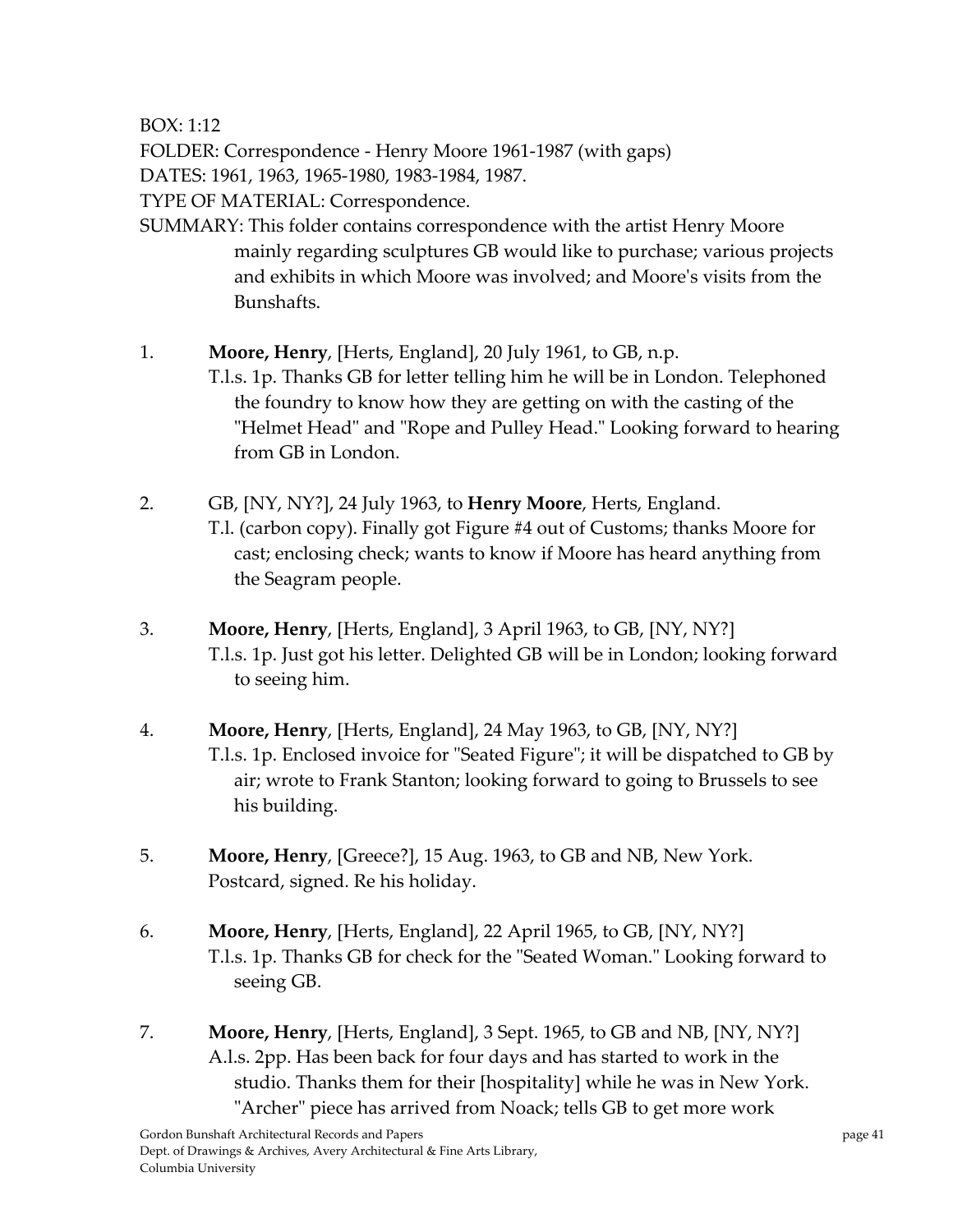[abroad] so that he has to come to London every few months; Mary starts at Oxford next month.

- 8. **Moore, Henry**, [Herts, England], 8 Feb. 1966, to GB, [NY, NY?] T.l.s. 1p. Sent his "Archer" to the shippers; thinks it's one of the nicest so far in its patina.
- 9. GB, [NY, NY?], 25 Feb. 1966, to **Henry Moore**, Herts, England.

T.l. (carbon copy). Enclosed drawings of where the sculpture for the Chase Manhattan Plaza might go (attached); delighted re the patina on the "Three Position Archer" Moore is sending him; has tentative plans to fly to London with Nina; plans to go to Brussels to visit Leon Lambert; thanks Moore for having Sir Herbert Readʹs book sent to him. With: 2 pages of drawings, as described above; and travel schedule which was originally found unfiled, and which may not belong in this folder.

- 10. **Moore, Henry**, [Herts, England], 11 March 1966, to GB, [NY, NY?] T.l.s. 1p., (recto and verso). Thanks GB for his letter of 25 February. Hopes "Archer" piece has arrived; pleased he may visit London; had a visit from Nat Owings; Noack visited to cut into pieces the large "Atom Piece" for casting.
- 11. GB, [NY, NY?], 16 March 1966, to **Henry Moore**, Herts, England. T.l. (carbon copy). Has installed "Three Way Piece No 2, Archer," looks great in their living room; delighted he will be with Moore on 22 May; mentions plans with James Sweeney to visit Moore to discuss the Chase Manhattan Bank.
- 12. **[Moore], Henry**, Paris, 6 Sept. 1966, to GB and NB, NY, NY. Postcard, signed. Re his holiday.
- 13. **[Moore], Henry**, [Herts, England], 16 Dec. 1966, to GB, [NY, NY?] T.l.s. 1p. Managed to get eight seats together at the National Theater. The play is called "The Royal Hunt of the Sun." He and Irina have booked at the Ritz.
- 14. **[Moore], Henry**, [Herts, England], 22 March 1967, to GB and NB, [NY, NY?] A.l.s. 1p. Thanks them for making his trip to New York pleasant. Back to work in the studio.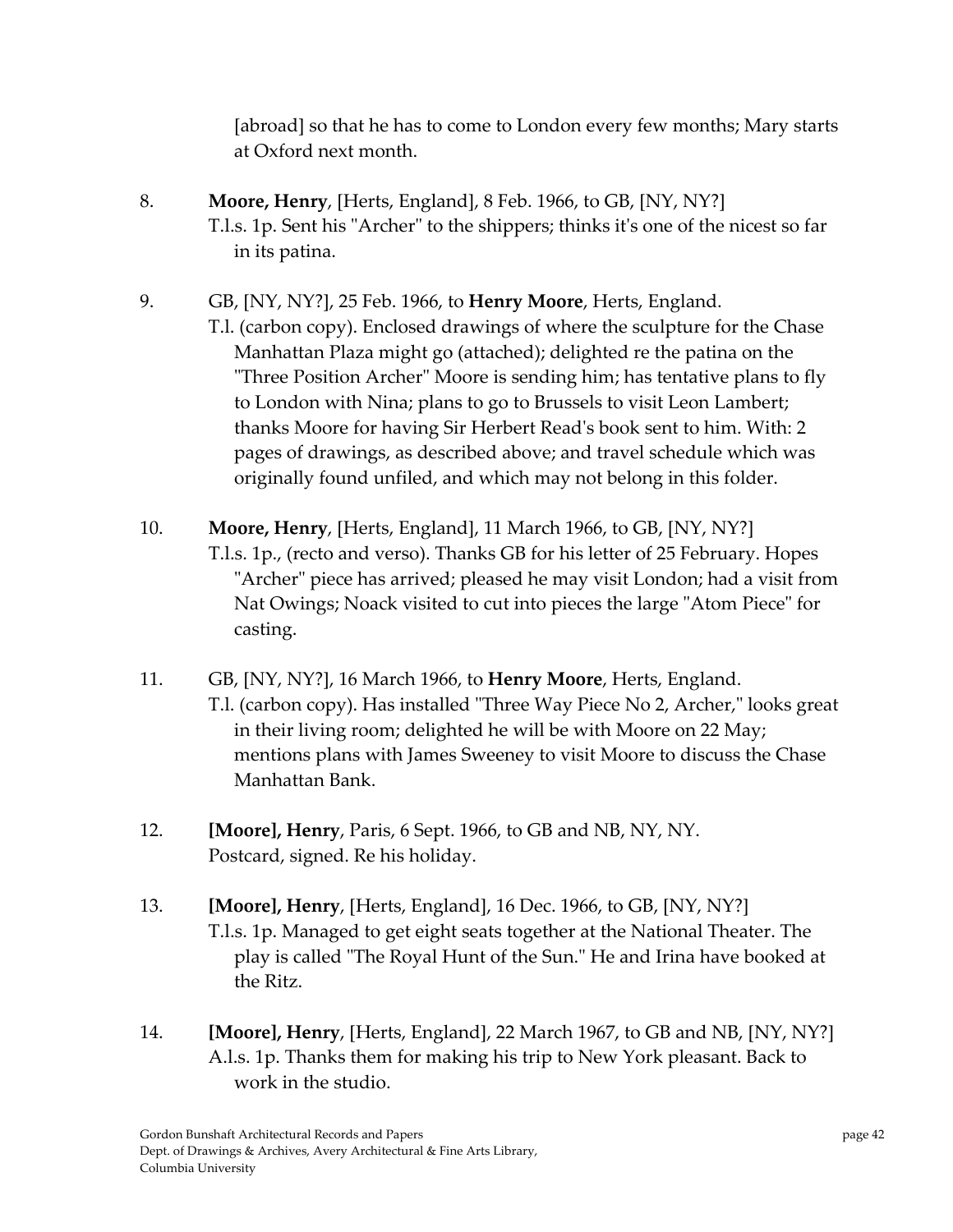- 15. **[Moore], Henry**, [Herts, England], 20 April 1967, to GB, [NY, NY?] T.l.s. 1p., (recto and verso). Glad photographs of the "Three Rings" arrived safely. Discusses Lincoln Center sculpture. Mentions Wolfson College project. Still working on "Double Oval." Has to go to Berlin to progress on the "Atom Piece." Mary went back to Oxford.
- 16. GB, [NY, NY?], 6 July 1967, to **Henry Moore**, Herts, England. T.l. (carbon copy). Tried to contact Frank Stanton re Mooreʹs piece at Lincoln Center. Waiting to hear from Sir Isaiah Berlin. Discusses Lincoln Center, ʺDouble Ovalʺ; Mooreʹs exhibit at the Marlborough has opened in London. Working on the Hirshhorn Museum.
- 17. **[Moore], Henry**, Forte dei Marmi, Italy, 14 July 1967, to GB and NB, NY, NY. Postcard, signed. States he is doing marble carving in the mountains.
- 18. **[Moore], Henry**, Forte dei Marmi, Italy, 27 July 1967, to GB, [NY, NY?] A.l.s. 1p., (recto and verso). Mentions Lincoln Center situation. Discusses the "Double Oval" and Chase Manhattan Plaza. Wants to arrange to have GB's "Three Rings" sculpture sent; will not show it at the Marlborough.
- 19. **[Moore], Henry**, [Herts, England], 25 Oct. 1967, to GB, [NY, NY?] T.l.s. 1p., (recto and verso). Tried out the bronze cast of the "Double Oval' on the podium of the new Ludwig Mies van der Rohe museum in Berlin. Also tried out the cast of the "Archer," which Noack finished. States it was pleasant being with Mies in West Berlin. Trying to work out a price for the "Double Oval."
- 20. **[Moore], Henry**, [Herts, England], 12 Dec. 1967, to GB, [NY, NY?] T.l.s. 1p., (recto and verso). Re setting up the "Nuclear Energy" piece [in] Chicago?] Wonderful visiting him in East Hampton. Discusses Chase Manhattan Plaza project. Mentions his Tate retrospective; Maryʹs holidays from Oxford began.
- 21. **[Moore], Henry**, [Herts, England], 9 Jan. 1968, to GB, [NY, NY?] T.l.s. 1p. Thanks GB for check for the "Three Rings." David Sylvester organizing a catalog for [his] retrospective at the Tate.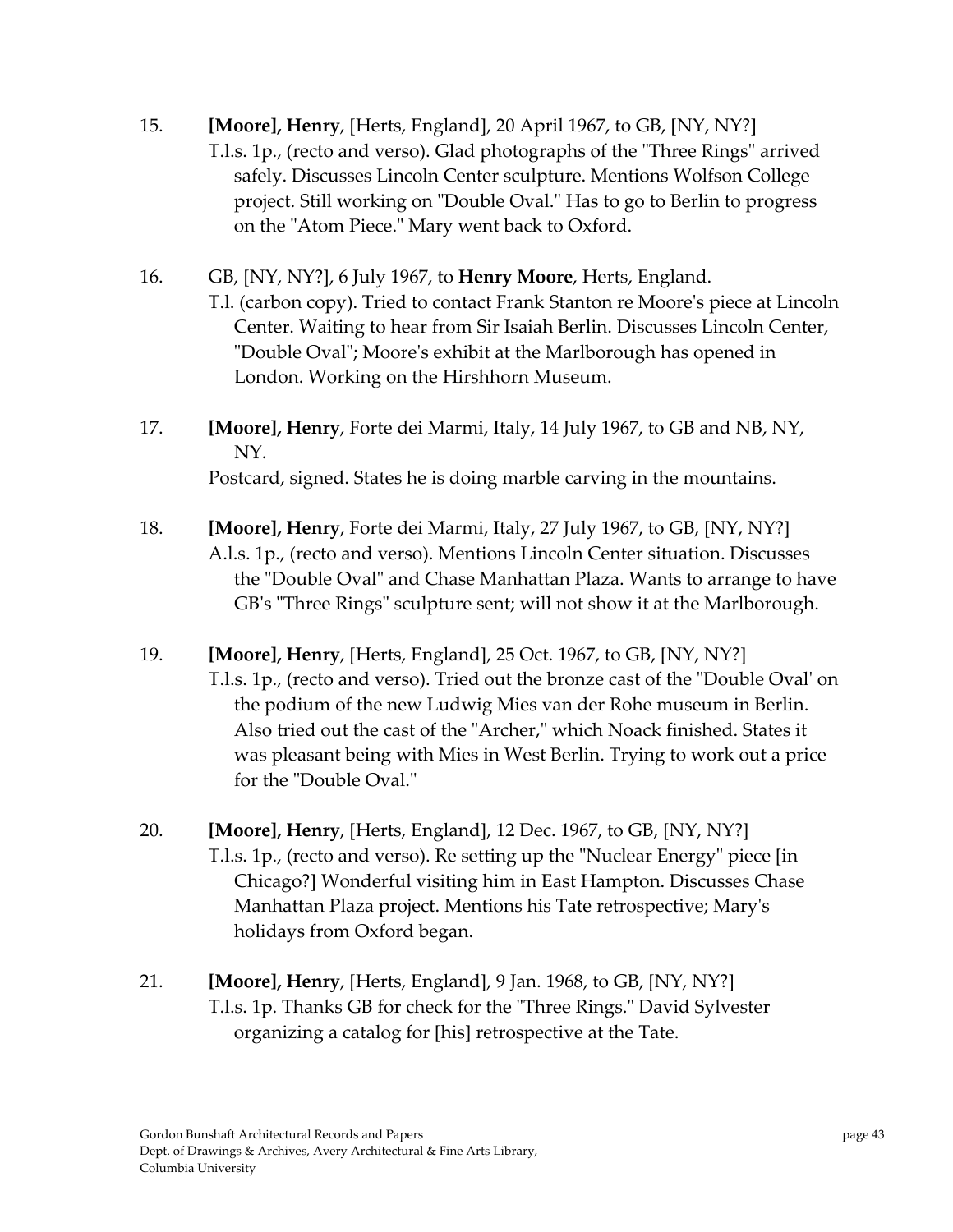- 22. **[Moore], Henry**, [Herts, England], 18 April 1968, to GB, [NY, NY?] T.l.s, 1p. Re plans with GB to be picked up at airport, and other plans. Mary is at home, on vacation from Oxford.
- 23. GB, [NY, NY?], 1 April 1969, to **Henry Moore**, Herts, England. T.l. (carbon copy). Received "Oval Points." Grateful to Moore for letting them have so many of his works. Ran into Charles Gimpel. Hopes Moore will come to the States in the Spring.
- 24. **[Moore], Henry**, (signed by someone else), [Herts, England], 10 April 1969, to GB, [NY, NY?]

T.l.s. 1p. Nice of GB to write about the "Oval With Points." Delighted he likes it. Sorry they could not work out anything for the "Three Piece" Vertebrae" for the Hirshhorn Museum. [Received] a nice letter from Fred Gans regarding the "Oval With Points."

- 25. **[Moore], Henry**, (and Irina), Forte dei Marmi, Italy, 9 Sept. 1969, to GB and NB, NY, NY. Postcard, signed. Doing marble cutting; heard from Harry Brooks.
- 26. **[Moore], Henry**, [signed by someone else], [Herts, England], 11 Nov. 1969, to GB, [NY, NY?]

T.l.s. 1p., (recto and verso). Nice talking to him on the phone. Discusses the "Pointed Torso."

- 27. **[Moore], Henry**, [Herts, England], 11 Dec. 1969, to GB, [NY, NY?] T.l.s. 1p. GB's "Pointed Torso" should be in New York by the time he gets this letter. Looking forward to seeing him.
- 28. **[Moore], Henry**, [Herts, England], 14 Jan. 1970, to GB, [NY, NY?] T.l.s. 1p., (recto and verso). Joseph Hirshhorn telephoned re visiting his studio. Mentions his simultaneous exhibits at Knoedlers and Marlborough-Gerson. Would like GB to lend the "Three Rings."
- 29. GB, [NY, NY?], 20 Jan 1970, to **Henry Moore**, Herts, England. T.l. (carbon copy). Just received his letter of 14 January. Pleased Moore will come to the States for the opening of his show. Called the Knoedler Gallery re the "Three Rings." Mentions Hirshhorn Museum.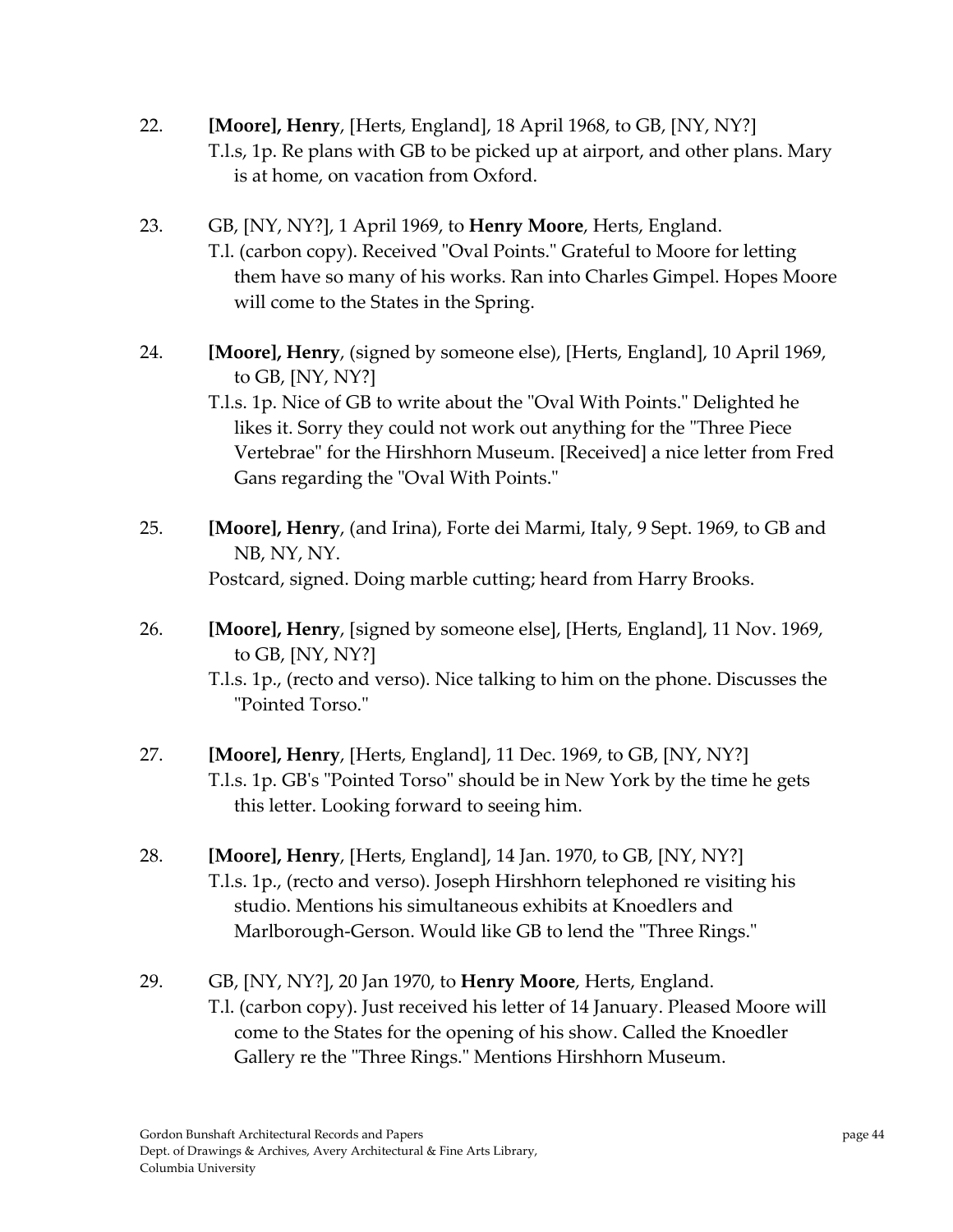- 30. **[Moore], Henry**, [Herts, England], 29 Jan. 1970, to GB, [NY, NY?] T.l.s. 1p. Thanks GB for his letter. Delighted GB will lend the "Three Rings" to the Knoedler show. Happy he will spend the weekend with GB in East Hampton. Will go to Indiana to see the site that [I.M.] Pei is preparing for his sculpture "Arch." Mentions Hirshhorn Museum.
- 31. **[Moore], Henry**, [Herts, England], 24 April 1970, to GB and NB, [NY, NY?] T.l.s. 1p., (recto and verso). Thanks them for looking after him so well. Thanks GB for the help he gave over the talk with Joe [Hirshhorn?] and the possible enlargement of the piece for the Museum. The "Reclining" Figure" has been sold.
- 32. GB, [NY, NY?], 14 July 1970, to **Betty Tinsley, c/o Henry Moore**, Herts, England.

T.l. (carbon copy). Re incorrect listing in catalog. Wants art objects to be listed as belonging to not only to him, but also to his wife.

- 33. GB, [NY, NY?], 1 Dec. 1970, to **Henry Moore**, Herts, England.
	- T.l. (carbon copy). Enclosed photographs of when they were at the quarries near Fort dei Marmi. Needs Moore to sign his bills. Received "Square Form." Hopes opening of the exhibit on Moore's "Elephant" etchings in Geneva was a success. Mentions "Animal Form"; Joe Hirshhorn.
- 34. GB, [NY, NY?], 28 July 1971, to **Henry Moore**, Forte de[i] Marmi, Italy. T.l. (carbon copy). "Mother and Child" arrived. Enclosed are pictures he took of the "Animal Form." Sending a sample of granite Moore might want to consider using for the "Square Form with Cut" for the Hirshhorn Museum. Expects to be in Europe for a presentation at the Banque Lambert. Discusses the Hirshhorn Museum.
- 35. **[Moore], Henry**, Forte dei Marmi, Italy, 6 Aug. 1971, to GB, [NY, NY]. A.l.s. 1p., (recto and verso, with envelope.) GBʹs letter of the 28th arrived. Thanks him for the photos of "Animal Form." Discusses granite sample GB sent. Mentions Mario Mariani; Henrauxʹs.
- 36. **[Moore], Henry**, Forte dei Marmi, Italy, 15 Aug. 1971, to GB, [NY, NY]. A.l.s. 1p., (recto and verso, with envelope.) Has now got from Mario Mariani, Henraux's estimates for the "Square Form." Talked with them re making it out of granite or marble.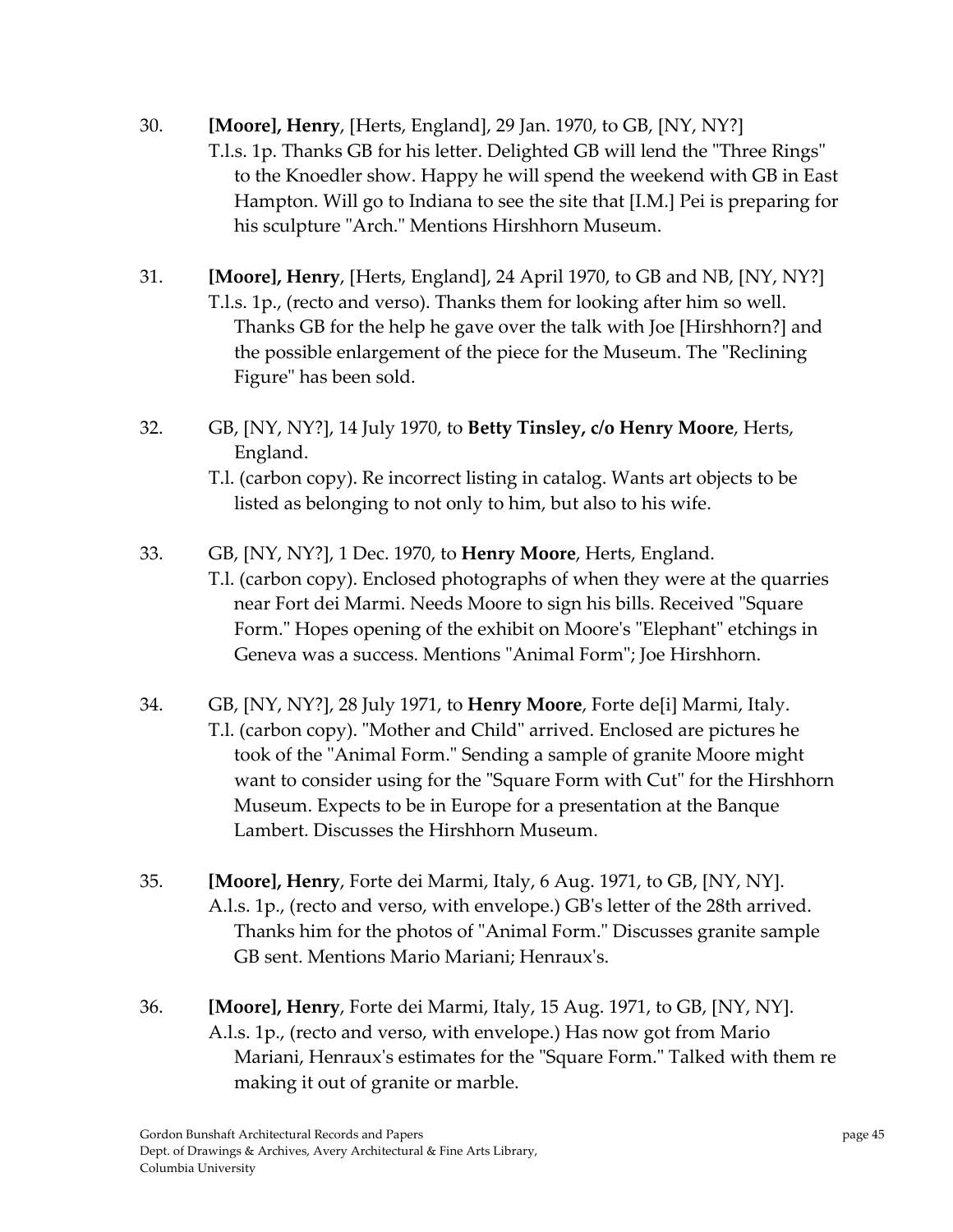- 37. **Tinsley, Betty**, [Herts, England], 23 Aug. 1971, to GB, NY, NY. T.l.s. Mooreʹs secretary writes to tell GB that Moore has left for Rome, and will go to Dublin for the ROSC exhibition.
- 38. **[Moore], Henry**, Forte dei Marmi, Italy, 6 Sept. 1971, to GB, [NY, NY]. A.l.s. 1p., (recto and verso, with envelope.) Got GBʹs letter of 1 Sept. Pleased that GB thinks the grey veined Rio Serra[sp?] marble will be right for the ʺSquare Form with Cut.ʺ Discusses travel plans.
- 39. **Tinsley, Betty**, [Herts, England], 8 Sept. 1971, to GB, NY, NY. T.l.s. Mooreʹs secretary writes to tell GB about Mooreʹs travel schedule so they can coordinate.
- 40. **Tinsley, Betty**, [Herts, England], 23 Sept. 1971, to GB, NY, NY. T.l.s. Re Mooreʹs travel schedule.
- 41. **[Moore], Henry**, (signed by someone else), [Herts, England], 25 Nov. 1971, to GB, [NY, NY?]

T.l.s. 1p. Thanks GB for prints of their visit to Forte dei Marmi. [Received] a letter from Joe [Hirshhorn?] Al Lerner wrote to him re a retrospective Henry Moore exhibition at the Hirshhorn Museum. Will go back to Italy this weekend in connection with the Florence exhibition.

- 42. [GB], [NY, NY?], 20 July 1972, to **Henry Moore**, Forte dei Marmi, Italy. T.l. (carbon copy). Enclosing advance copy of *New York Times* article titled "Henry Moore at Home."
- 43. **[Moore], Henry**, Forte dei Marmi, Italy, 1973, to GB and NB, NY, NY. Postcard, signed. Thanks him for *New York Times* article.
- 44. **[Moore], Henry**, [Herts, England], 30 May 1973, to GB and NB, [NY, NY?] T.l.s. 1p. Re his illness. Has written to MIT re [postponing] his visit. Needs to go to Washington to talk to I.M. Pei about a sculpture for his National Gallery building.
- 45. **[Moore], Henry**, [Herts, England], 23 May 1974, to GB and NB, [NY, NY?] T.l.s. 1p. Got back easily from Toronto. Thanks them for looking after him and for their help over the National Gallery proposed sculpture site.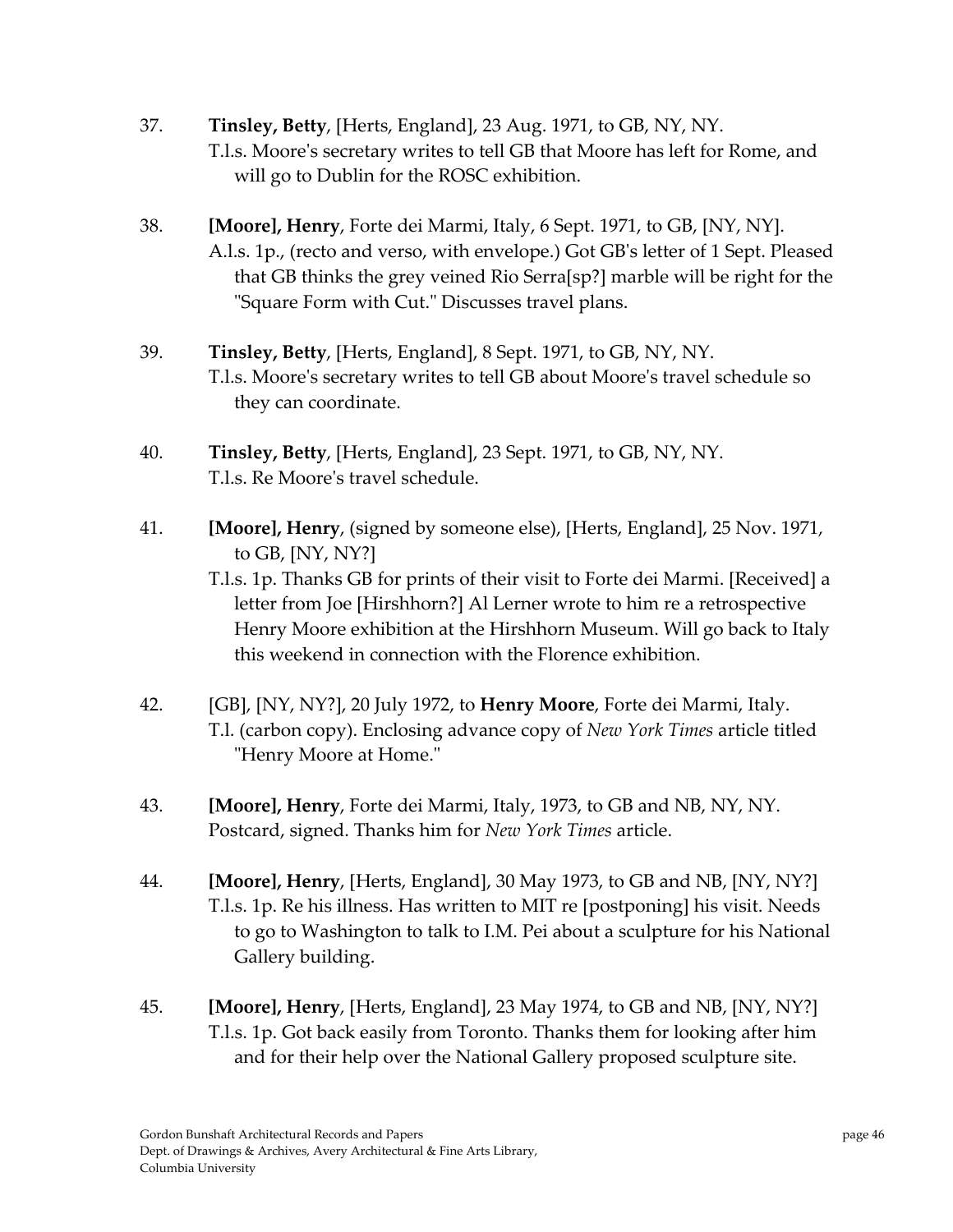- 46. [GB], [NY, NY?], 26 June 1974, to **Henry Moore**, Herts, England. T.l. (carbon copy). Got back from Europe and immediately went to East Hampton to continue their vacation. Have found good places for the two little maquettes. *New York Times* had a fine article on Mooreʹs gifts to the Toronto Museum.
- 47. **[Moore], Henry**, Forte dei Marmi, Italy, 19 Aug. 1974, to GB and NB, NY, NY. Postcard, signed. Re his vacation.
- 48. **[Moore], Henry**, [Herts, England], 24 Dec. 1974, to GB, [NY, NY]. T.l.s. 1p., (with envelope). The volumes of S.O.M. arrived. Thanks GB for sending them. Sending GB the Kenneth Clark book on his drawings. Wishes him and Nina a good Christmas.
- 49. **[Moore], Henry**, [Herts, England], 14 Jan. 1975, to GB, [NY, NY?] T.l.s. 1p. Sorry he hasn't sent off "Arm and Body, and Cyclops and plate A" yet.
- 50. **[Moore], Henry**, [Herts, England], 7 March 1975, to GB, [NY, NY?] T.l.s. 1p. Thanks GB for check for the lithographs. Will save the cast of the "Reclining Figure" maquette for him.
- 51. **[Moore], Henry**, [Torino, Italy?], 20 June 1975, to GB, n.p. Postcard, signed. Thanks GB for book on American Folk Sculpture.
- 52. **[Moore], Henry**, [Herts, England], 8 July 1975, to GB, [NY, NY?] T.l.s. 1p. Re invoice for Nina for the "Reclining Figure" maquette.
- 53. **[Moore], Henry**, (signed by someone else), [Herts, England], 2 Dec. 1975, to GB, [NY, NY?]

T.l.s. 1p. Had to go to Paris in connection with a large exhibition of his work which will take place in 1977. Sending photographs of recent maquettes separately.

54. **[Moore], Henry**, [Herts, England], 22 April 1976, to GB, [NY, NY]. T.l.s. 1p., (with envelope). Thanks GB for enjoyable time at East Hampton, and for coming to Washington to help with the problem there.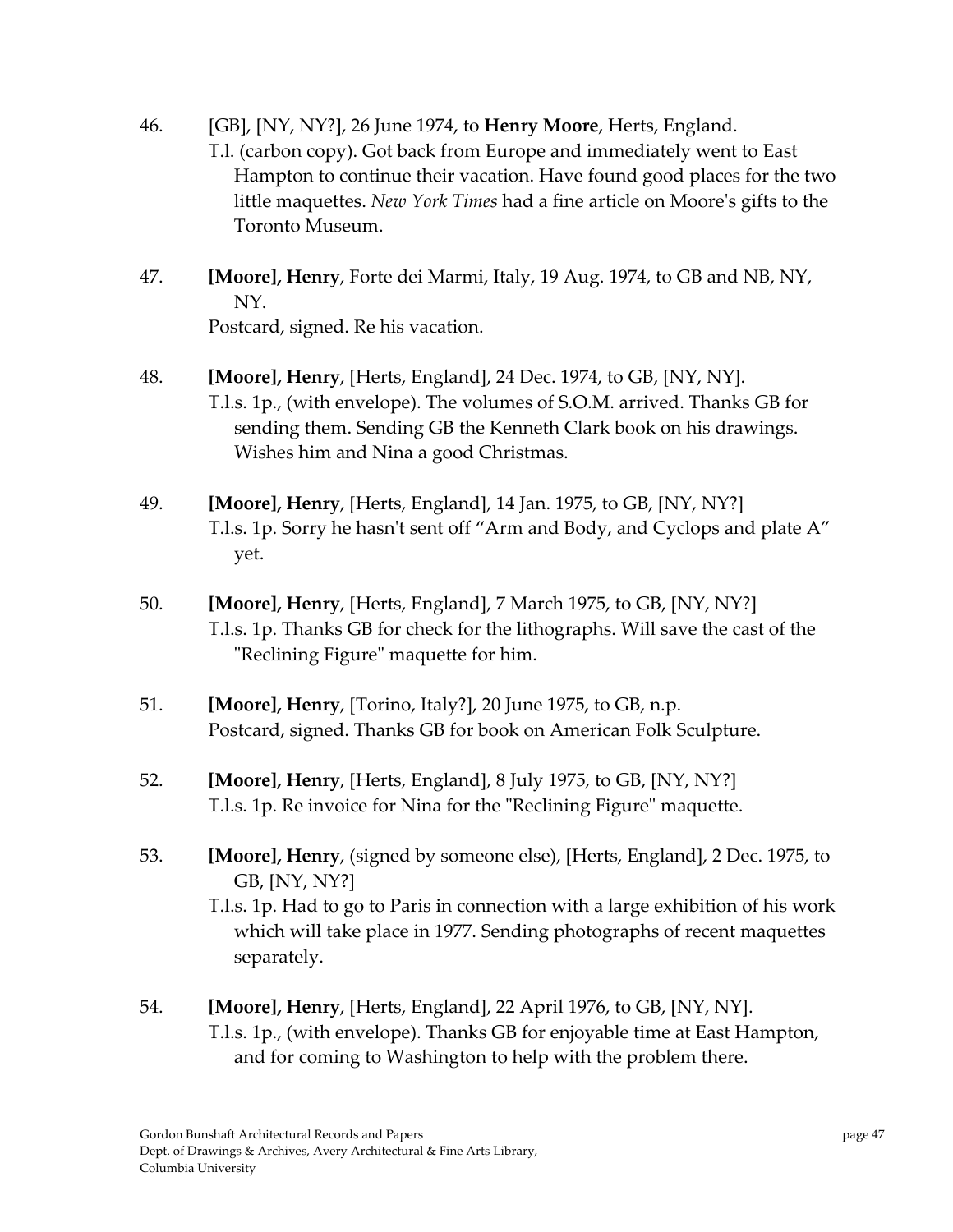55. **[Moore], Henry**, Forte dei Marmi, [Italy], 10 Aug. 1977, to GB and NB, NY, NY.

Postcard, signed. Has been able to get a second cast of the primitive Italian sculpture; arranging for Henraux, (his stone and marble company), to send it to GB at S.O.M.

- 56. **[Moore], Henry**, [Herts, England], 10 Feb. 1978, to GB, [NY, NY]. T.l.s. 1p., (with envelope). Thanks GB for check for the "Draped Reclining Figure on Large Base." Glad GB is coming to Europe. Mentions going to Washington and the Hyde Park exhibition.
- 57. GB, NY, NY, 12 July 1978, to **Henry Moore**, Herts, England. T.l.s. (photocopy). Saw Mooreʹs picture on the cover of Art News. Tells Moore he enjoyed being with him and Irina. Describes his trip to Venice to see the Biennale, and other travels. Mentions Seymour [Knox?] Thanks Moore for lithograph.
- 58. **[Moore], Henry, and Irina**, Forte dei Marmi, [Italy], [?] 1978, to GB and NB, NY, NY. Postcard, signed. Re his vacation.
- 59. **[Moore], Henry**, [Herts, England], 19 Dec. 1979, to GB, [NY, NY?] T.l.s. 1p. The two magazines arrived.
- 60. GB, [NY, NY?], 30 May 1980, to **Henry Moore**, n.p. A.l.s. 2pp. Enclosed a bank check for the Polynesian Bronze. Had their cast photographed, enclosed photographs. Enclosed an AIA magazine with an article on the Lever House. Also enclosed photograph of modern dancers dancing around his "Animal Form" at the Museum of Modern
- 61. **[Moore], Henry**, [Herts, England], 9 June 1980, to GB, [NY, NY?] T.l.s. 1p. Delighted to see the photographs GB sent him. Thanks GB for the check.
- 62. **[Moore], Henry**, The Henry Moore Foundation, 25 April 1983, to GB, NY, NY.

T.l.s. 1p. Nice of GB to send *Vogue* article about K[enneth?] Clark.

Art.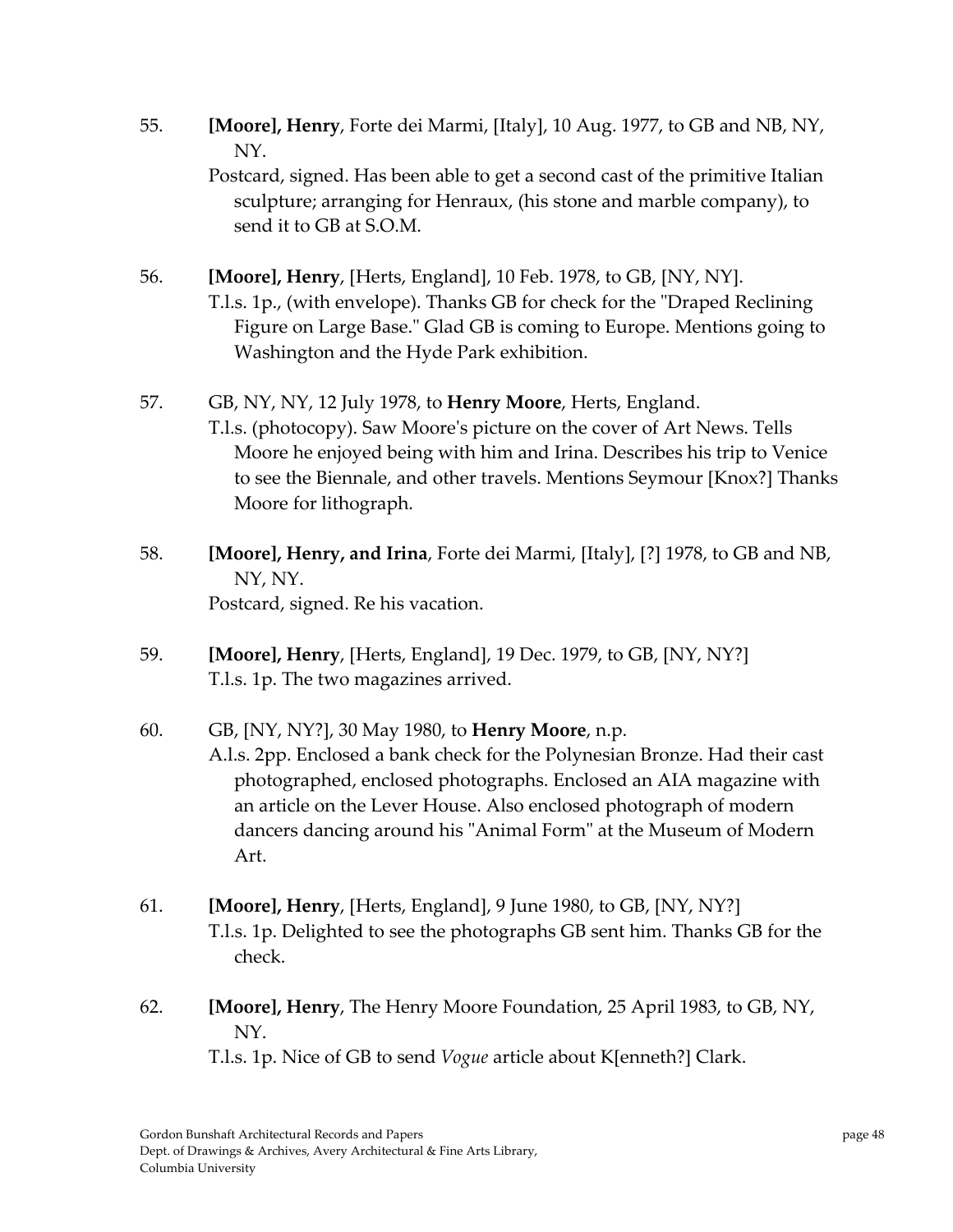- 63. **[Moore], Henry**, [Herts, England], 22 June 1984, to GB, [NY, NY]. T.l.s. 1p., (with envelope). Re not separating the "Two Figures on a Base."
- 64. **[Moore], Irina**, [Herts, England?], 2 March 1987, to GB and NB, [NY, NY?] T.l.s. 1p. It was good to talk to them on the phone. Working on a canvas interpreting one of Henryʹs drawings.

BOX: 1:13

FOLDER: Correspondence - Henry Moore - "Animal Form" 1970-1971 DATES: 1970, 1971. TYPE OF MATERIAL: Correspondence, drawing.

SUMMARY: This folder contains correspondence regarding GBʹs order and acquisition of Henry Moore's sculpture "Animal Form."

1. [GB], [NY, NY?], 8 May 1970, to **Henry Moore**, Herts, England. T.l. (carbon copy). Enclosed two prints of a drawing he made to send to Dr. Mariani of the Henraux Company, so that he can order the travertine. Discusses details concerning the dimensions of the "Animal Form." Appreciates his sending them the bill for insurance purposes. Looks forward to seeing him 31 May. Hopes he has time to make the enlarged

model so that the "Animal Form" can be carved this summer.

- 2. 1 line drawing [of "Animal Form"?],  $8-1/2 \times 10$ , on glassine. Includes dimensions, not signed.
- 3. **[Moore], Henry**, Forte dei Marmi, [Italy], 10 Aug. 1970, to GB and NB, [NY, NY?]

A.l.s. 1p., (recto and verso). Theyʹve now been in Fort dei Marmi for a month. Has been working at Henraux's; has found what he thinks is a very good block for the large version of "Animal Form." Discusses other details concerning "Animal Form," and news about Mary.

4. [GB], [NY, NY?], 16 Aug. 1970, to **Henry Moore**, Forte dei Marmi, Italy. T.l. (carbon copy). Will not be able to come to Italy because he just had an eye operation. Would like to know if the travertine block he found for "Animal Form" is called Estraba. Would like to visit him and Irina in October, when "Animal Form" is done.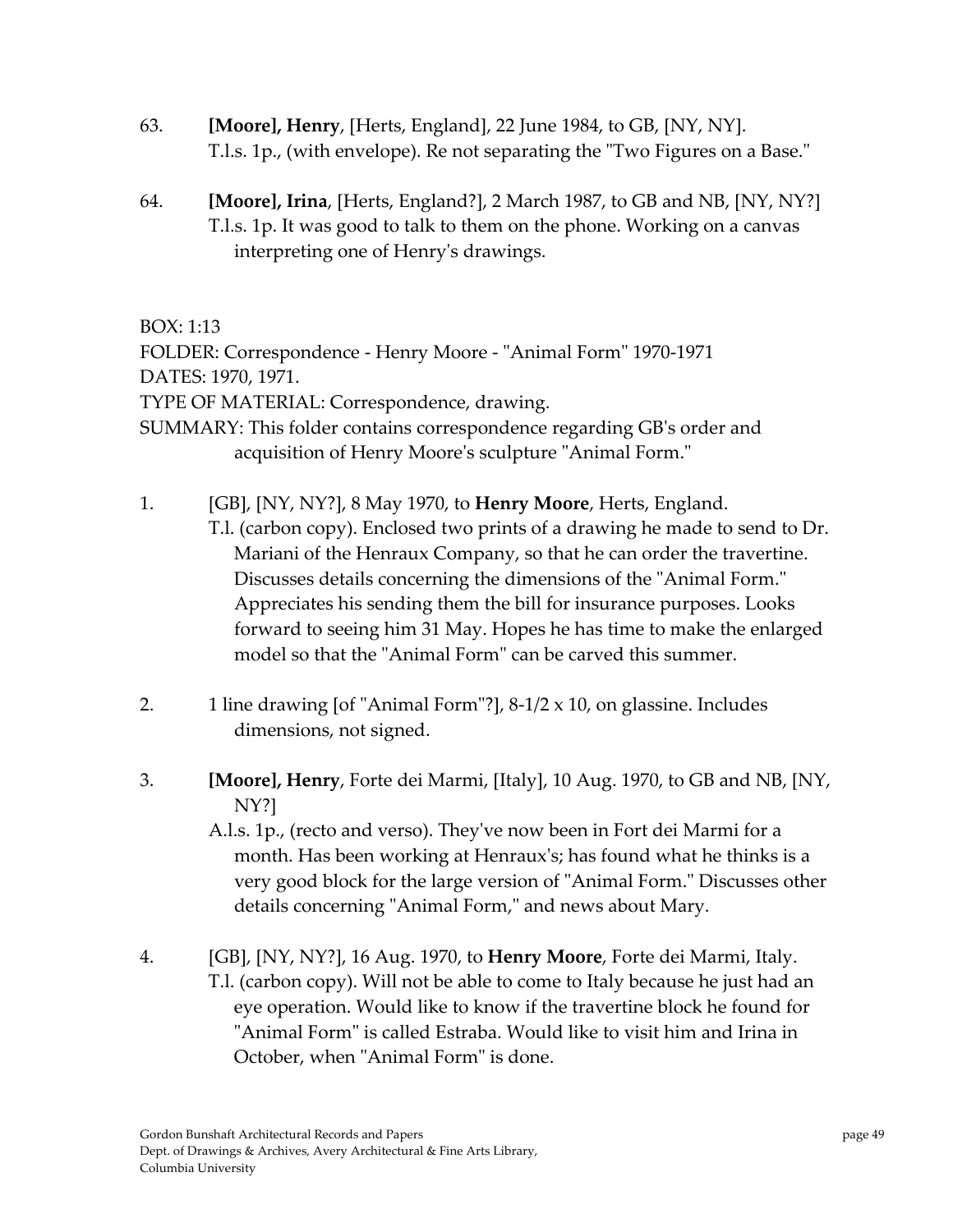5. **[Moore], Henry**, Forte dei Marmi, [Italy], 25 Aug. 1970, to GB and NB, [NY, NY?]

A.l.s. 1p., (recto and verso). Got his letter of 16 August. Surprised to hear about his eye operation. The large "Animal Form" is going along well, but slowly. Will not be any where near finished before September 8th. Discusses other details regarding "Animal Form."

- 6. [GB], [NY, NY?], 25 Sept. 1970, to **Henry Moore**, Herts, England. T.l. (carbon copy). Thanks him for the three pictures of them behind the "Animal Form." Discusses plans to go to Forte dei Marmi on October 26th.
- 7. [GB], [NY, NY?], 9 Oct. 1970, to **Henry Moore**, Herts, England. T.l. (carbon copy). Discusses details of travel plans.
- 8. **Moore, Henry**, Herts, [England], 19 Oct. 1970, to GB, NY, NY. Telegram. Tells GB to telephone him regarding one or two things which need to be decided.
- 9. GB, [NY, NY?], 9 Nov. 1970, to **Henry [Moore]**, n.p.
	- T.l. (carbon copy). Just got back. Checked on the cast of the "Square Form" which is No. 8 of 9. Suggests Moore visits Giacometti show while in Rome. Hopes there will not be too much delay in getting the "Animal" Form."
- 10. 2 receipts (with duplicates), signed by **Henry Moore**, dated 23 Nov. 1970. 1 for travertine, and 1 for the insurance for "Animal Form."
- 11. **Mariani, Mario**, Henraux, Lucca, Italy, 28 Nov. 1970, to GB, NY, NY. T.l.s. Pleased to receive GBʹs letter re visiting their quarries. Showed photos of corrections to Henry Moore; the new base has been prepared.
- 12. [GB], [NY, NY?], 1 Dec. 1970, to **Henry Moore**, Herts, England.

T.l. (carbon copy). Enclosing photographs of the quarries near Forte dei Marmi, and two bills which he would like HM to sign. Received the "Square Form." Hopes the opening of the exhibition on his "Elephant" etchings in Geneva was a success. Has not heard from Henraux re "Animal Form." Told Joe Hirshhorn that Moore decided to go ahead with the "Square Form," in bronze.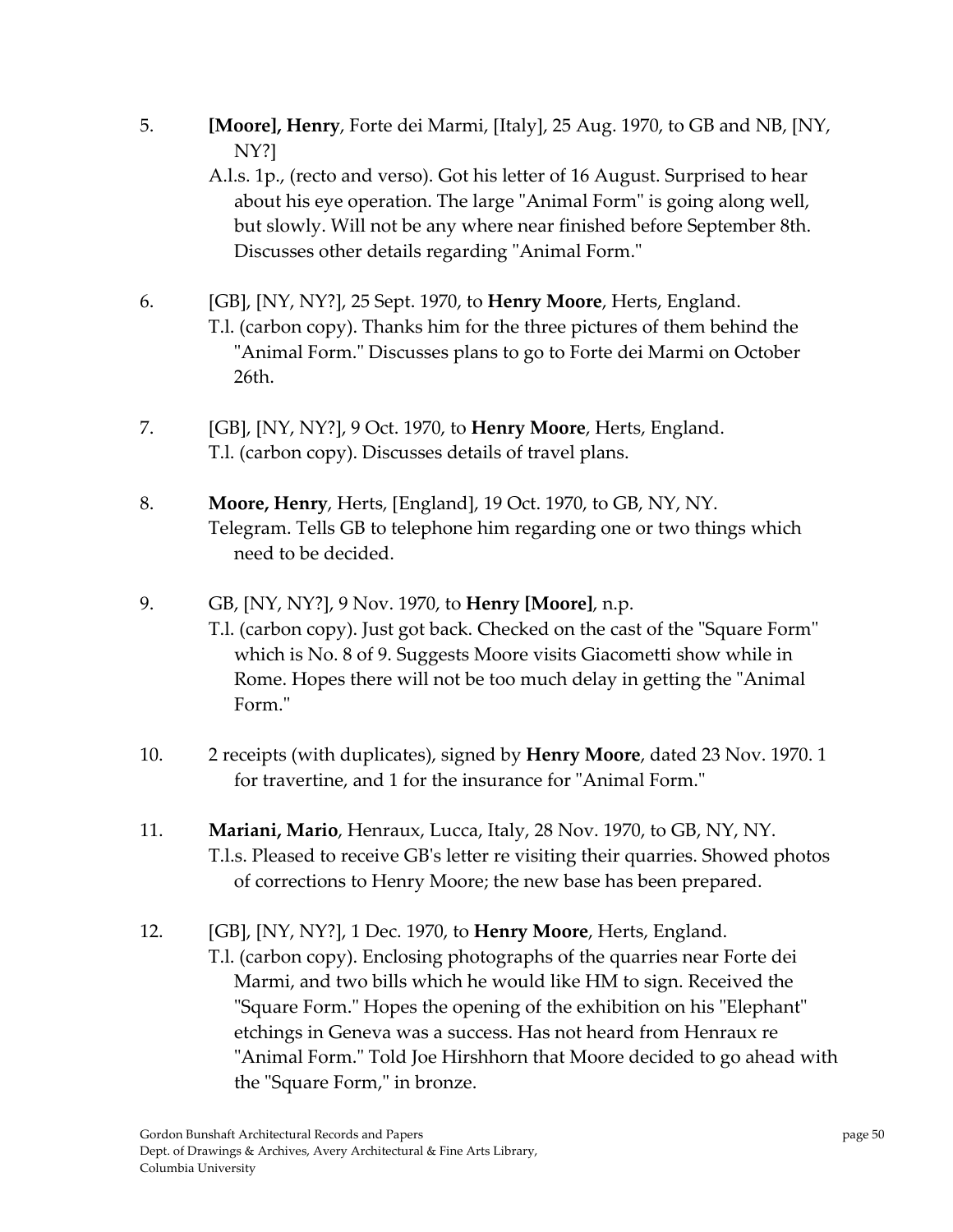- 13. **[Moore], Henry**, [Herts, England], 7 Dec. 1970, to GB, [NY, NY?] A.l.s. 1p., (recto and verso). Just got his letter of 1 December. Sorry he forgot to sign the two bills. Thanks GB for photographs. Hears from Bolton and Fairhead that the green "Square Form With Cut" is already back in England. Discusses photos of "Animal Form" from Henraux. Mentions opening of elephant etchings. Went to Switzerland.
- 14. **[Moore], Henry**, [Herts, England], 23 Dec. 1970, to GB, [NY, NY?] A.l.s. 1p. Discusses photographs from Henraux, wants to know what GB thinks.
- 15. 1 telegram from **Henraux**, to GB, stating "Animal Form" will be shipped.
- 16. [GB], [NY, NY?], 19 Jan. 1971, to **Henry Moore**, Herts, England. T.l. (carbon copy). Received the catalog of the Elephant Series. Sent him a book on Etruscan art. Henraux's shipping "Animal Form" this week. Inquires about his big exhibit in Florence.
- 17. 1 telegram from **Henraux**, to GB re shipping of "Animal Form."
- 18. GB, [NY, NY?], 5 Feb. 1971, to **Mr. Carsella**, W.R. Keating Co., Inc., NY, NY. T.l. (carbon copy). Re customs clearance.

## BOX: 1:14

FOLDER: Correspondence - Henry Moore - "Oval with Points" 1971-1972 DATES: 1971‐1972. TYPE OF MATERIAL: Correspondence, drawings. SUMMARY: This folder contains correspondence regarding GBʹs order and acquisition of Henry Moore's sculpture "Oval with Points."

- 1. 1 pencil drawing titled "Bronze Base for `Oval Form with Points,' (suggested size & details)." Signed by GB, 29 Dec. 1971.
- 2. [GB], [NY, NY?], 30 Dec. 1971, to **Henry Moore**, Herts, England. T.l. (carbon copy). Looking forward to getting "Oval with Points." Enclosed drawing, (see above item.) Hope Moore doesnʹt mind the suggested changes.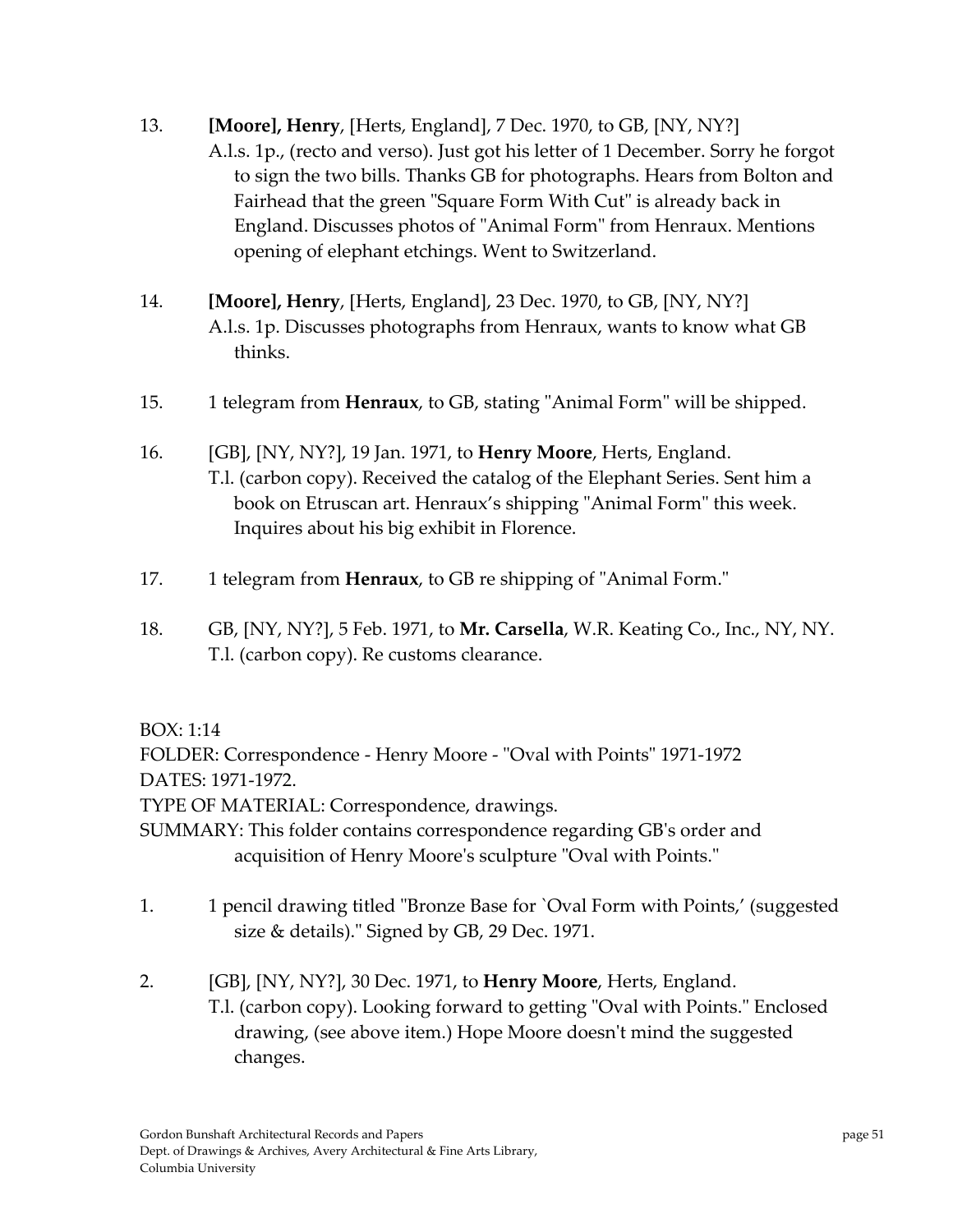- 3. **[Moore], Henry**, [Herts, England], 11 Jan. 1972, to GB, [NY, NY?] T.l.s. 1p. Thanks GB for photographs of the "Animal Form." Says the mockup of the "Oval with Points" that GB made is remarkable. Has ordered the base to be made in England.
- 4. [GB], [NY, NY?], 13 Jan. 1972, to **Henry Moore**, Herts, England. T.l. (carbon copy). Enjoyed talking to him yesterday. Enclosed negatives of "Animal Form." Hopes "Oval with Points" can be shipped in April.
- 5. **[Moore], Henry**, (signed by someone else), [Herts, England], 26 Jan. 1972, to GB, [NY, NY?]

T.l.s. 1p. Thanks GB for negatives and for the letters from William Burden and William Paley. Came back from Berlin and has instructed Noack to make GB's cast of the "Oval with Points," so that he can patinate it green. About to leave for Paris and Rome.

- 6. 1 drawing of "pedestal for sculpture," dated 1 March 1972, signed by GB.
- 7. [GB], [NY, NY?], 20 June 1972, to **Henry [Moore]**, [Herts, England?] T.l. (carbon copy). The bronze "Oval with Points" arrived last week, it was taken out to East Hampton. Enclosed a check. Would like a receipt. Mentions bill for "Blind Bird." Enclosed Kramer review from the *New York Times*, of which Al Lerner is sending him copies.

BOX: 1:15

FOLDER: Correspondence - Henry Moore - "Reclining Figure - Arch Leg" 1972-1973 DATES: 1972‐1973.

TYPE OF MATERIAL: Correspondence.

SUMMARY: This folder contains correspondence regarding GBʹs order and acquisition of Henry Moore's sculpture "Reclining Figure - Arch Leg."

1. [GB], [NY, NY?], 31 July 1972, to **Henry Moore**, Forte dei Marmi, Italy. T.l. (carbon copy). Enclosed *New York Times* review of his book, Henry Moore Unpublished Drawings. Appreciates his "kind" price for the "Reclining Figure - Arch Leg." Mentions Moore's show in Florence, and the fact that he [couldn't find "Reclining Figure - Arch Leg."]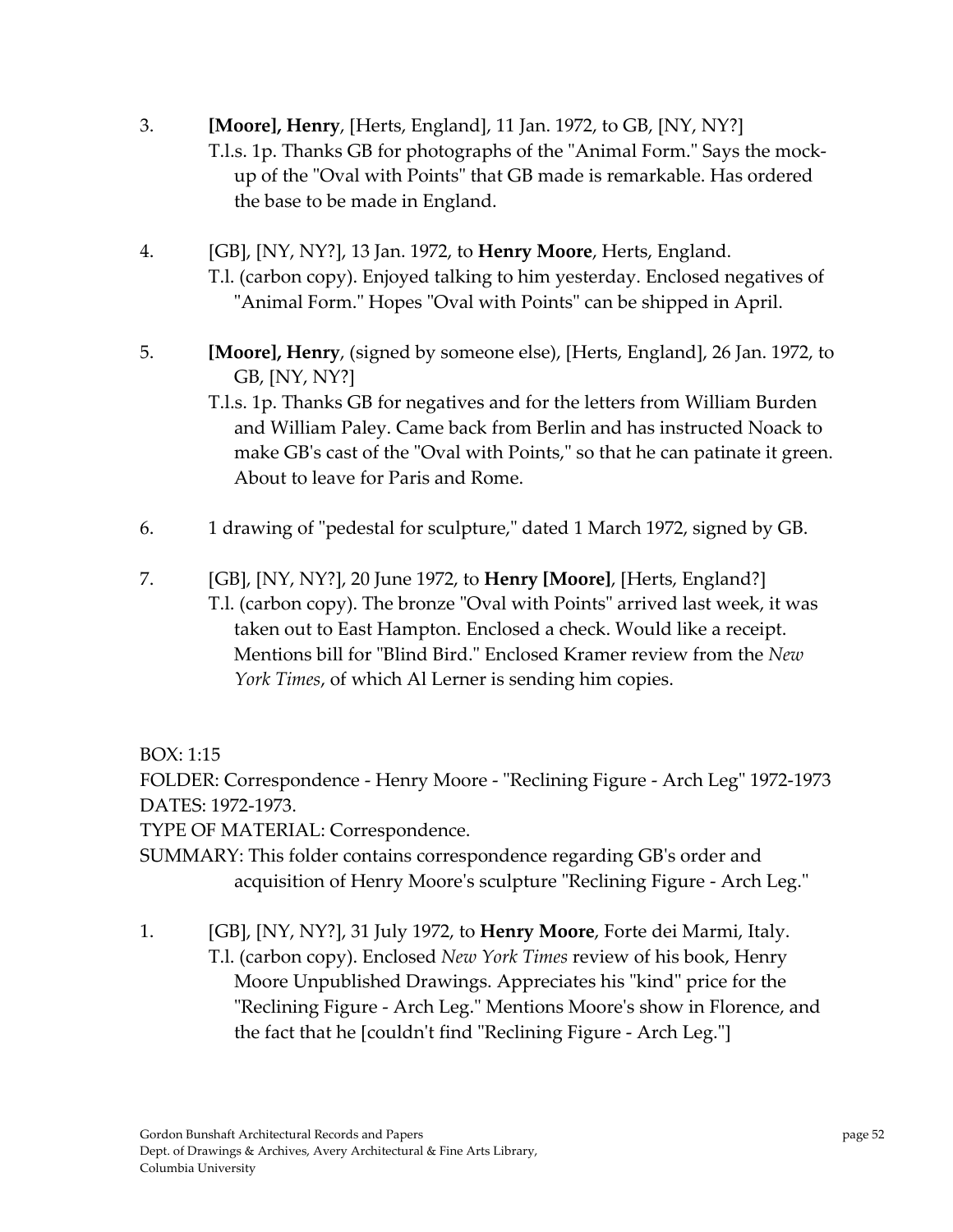- 2. [GB], [NY, NY?], 1 Aug. 1972, to **Henry Moore**, Forte dei Marmi, Italy. T.l. (carbon copy). Contrary to what he wrote in his letter of 31 July, he actually did not miss seeing the "Reclining Figure - Arch Leg" in Florence.
- 3. [GB], [NY, NY?], 4 Aug. 1972, to **Henry Moore**, Forte dei Marmi, Italy. T.l. (carbon copy). Tells Moore about a job offer he received from a major industrial Italian company, [FIAT?] Will travel to Italy in the Fall. Would like to go to Florence again to his show and to take a good look at the "Reclining Figure - Arch Leg." A man from his office took photographs of the "Reclining Figure - Arch Leg"; thinks the piece is beautiful.
- 4. [GB], [NY, NY?], 9 Aug. 1972, to **Henry Moore**, Forte dei Marmi, Italy. T.l. (carbon copy). Joe Hirshhorn told him about a story in *Time* about Moore, and is sending him copies. Hirshhorn wants to get the marble "Square Form with Cut" for the Museum.
- 5. [GB], [NY, NY?], 1 Sept. 1972, to **Henry Moore**, Forte dei Marmi, Italy. T.l.s. (carbon copy). Discusses travel plans to Pisa, Florence, and Munich. Plans to spend some time at his exhibition. Will measure the base of the "Reclining Figure - Arch Leg."
- 6. 1 receipt from First National City Bank, 27 Dec. 1972, to **Henry Moore**, from GB, in the amount of \$58,800.00.
- 7. [GB], [NY, NY?], 27 Dec. 1972, to **Henry Moore**, Herts, England. T.l. (carbon copy). Hopes he, Irina and Mary are enjoying the Holiday Season. The "Reclining Figure - Arch Leg" has arrived. Hopes to get to East Hampton during the next week.
- 8. 1 page of measurements by [GB] re the "Reclining Figure Arch Leg."
- 9. **[Moore], Henry**, [Herts, England], 3 Jan. 1973, to GB, [NY, NY?] T.l.s. Thanks GB for his letter of the 27th December. Glad to hear the figure has finally arrived. Mrs. Tinsley is sending him a new bill. Looking forward to hearing how it looks when he has it in East Hampton.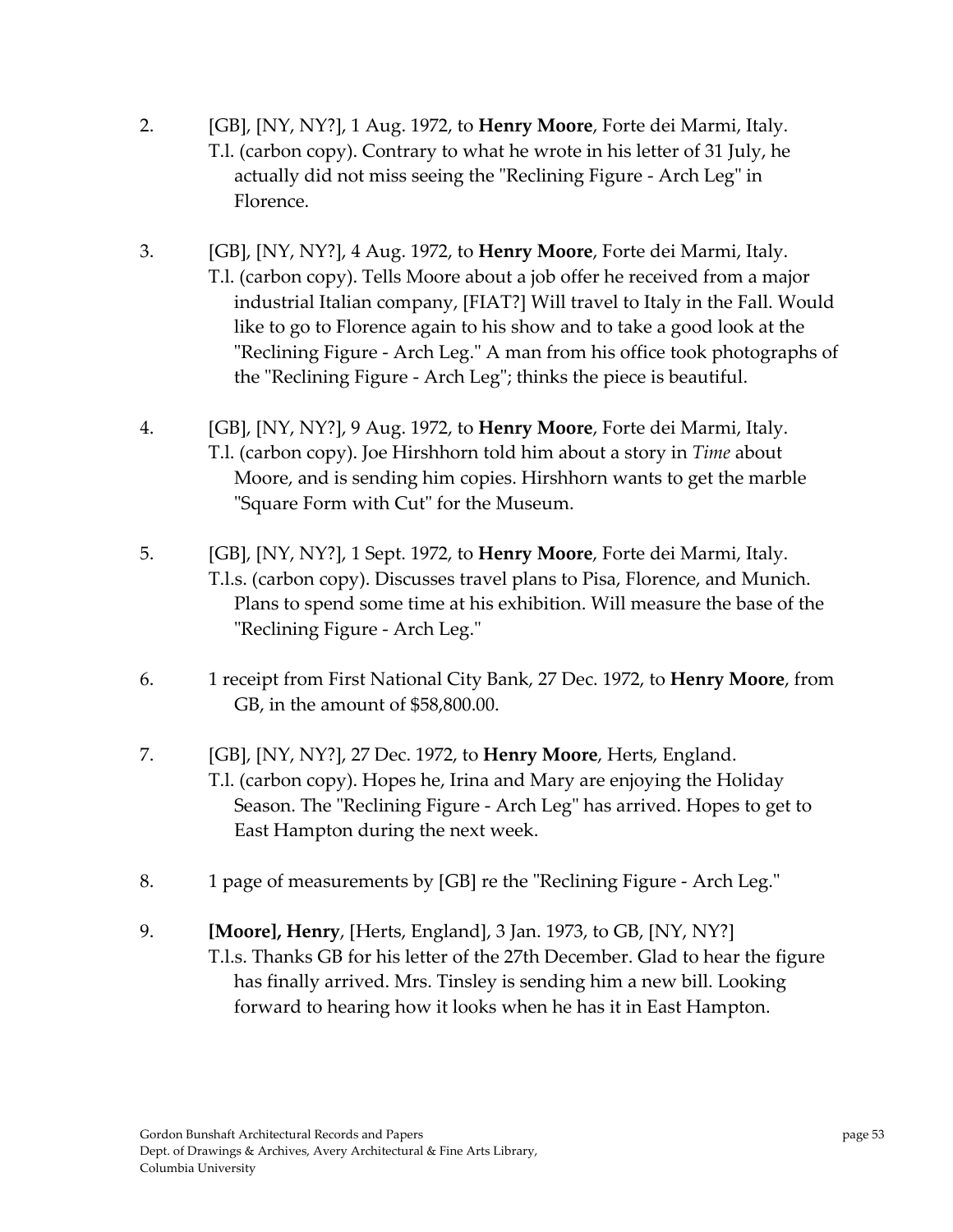10. [GB], [NY, NY?], 19 Jan. 1973, to **Henry Moore**, Herts, England.

T.l. (carbon copy). The "Reclining Figure - Arch Leg" looks "absolutely marvelous" in their place. Enclosing pictures he took of it. The Museum of Modern Art has placed "Animal Form" in the most important location in their sculpture garden.

BOX: 1:16

FOLDER: Correspondence ‐ Rotch Travelling Scholarship

DATES: 1936, 1952.

TYPE OF MATERIAL: Correspondence, clipping.

- SUMMARY: This folder contains letters related to the Rotch Travelling Scholarship which Bunshaft won shortly after graduating from MIT in 1935.
- 1. Bunshaft, Gordon, London, England, 16 Sept. 1936, to **Mr. Blackall, Rotch Travelling Scholarship**, Boston, Mass.
	- T.l. 5pp., (carbon copy). Gives detailed account of his travels and impressions. Discusses Florence, Sienna, Perugia, Rome (including the American Academy), Naples, Greece, Trieste, Dubrovnick, Venice, Vienna, and other places.
- 2. Hyzen, Leon, London, England, 22 Sept. 1936, to **Mr. Blackall, Rotch Travelling Scholarship**, Boston, Mass.
	- T.l. 3pp., (carbon copy). Gives detailed account of his travels and impressions. Discusses meeting GB in Paris and his travels to various other parts of France.
- 3. 1 folder written on by [GB], "M.I.T. school work & Rotch Travelling Drawings," with drawing on verso.
- 4. No author. ʺWork of Rotch Scholars from 1884 to 1950: An Exhibit Sponsored by Boston Architects.ʺ *Architectural Record*, January 1951. Clipping. Article mentions GB as one of the many winners.
- 5. 1 page, (recto and verso), of notes and drawings by GB, undated. Re the history of architecture.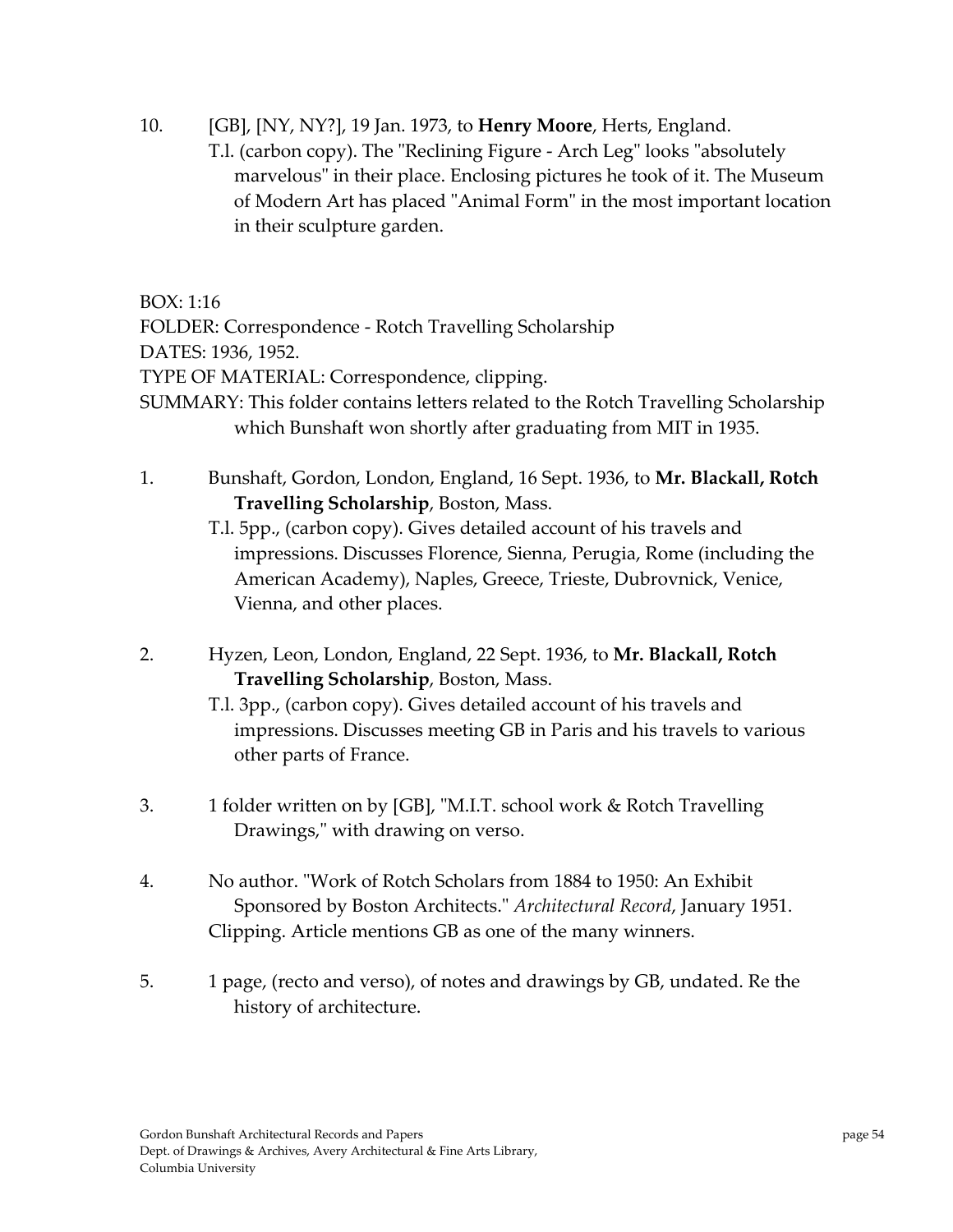## **II. CLIPPINGS**

BOX: 2:1 FOLDER: Clippings ‐ Awards ‐ American Institute of Architects DATES: 1961, 1967. TYPE OF MATERIAL: Clippings. SUMMARY:

- 1. No author. ʺTwo Receive Architectural Awards,ʺ *New York Times*, 8 June 1961. Clippings, (3 copies). AIA awards Medal of Honor to Gordon Bunshaft and Othmar H. Ammann.
- 2. Leo, John. "Skidmore, Owings is awarded with 5 of Architect's 20 Awards," *The New York Times*, 16 May 1967. Clipping, AIA awards 5 of 20 honor awards to S.O.M., including one for the Beinecke Library designed by GB.

BOX: 2:2 FOLDER: Clippings ‐ Awards ‐ Boston Society of Architects DATES: 1954. TYPE OF MATERIAL: Clipping. SUMMARY:

1. No author. "Maginnis & Walsh, Architects, to Get 1954 Parker Medal," The *Boston Herald*, 12 May 1954. Clipping. Bunshaft is awards jury chairman.

BOX: 2:3 FOLDER: Clippings ‐ Awards ‐ Chancellorʹs Medal from State University of Buffalo DATES: 1969. TYPE OF MATERIAL: Clippings.  $SIIMMARY·$ 

1. No author. "Bunshaft Presented Chancellor's Medal for Creativity as Architect,ʺ *Buffalo Evening News*, 12 February 1969.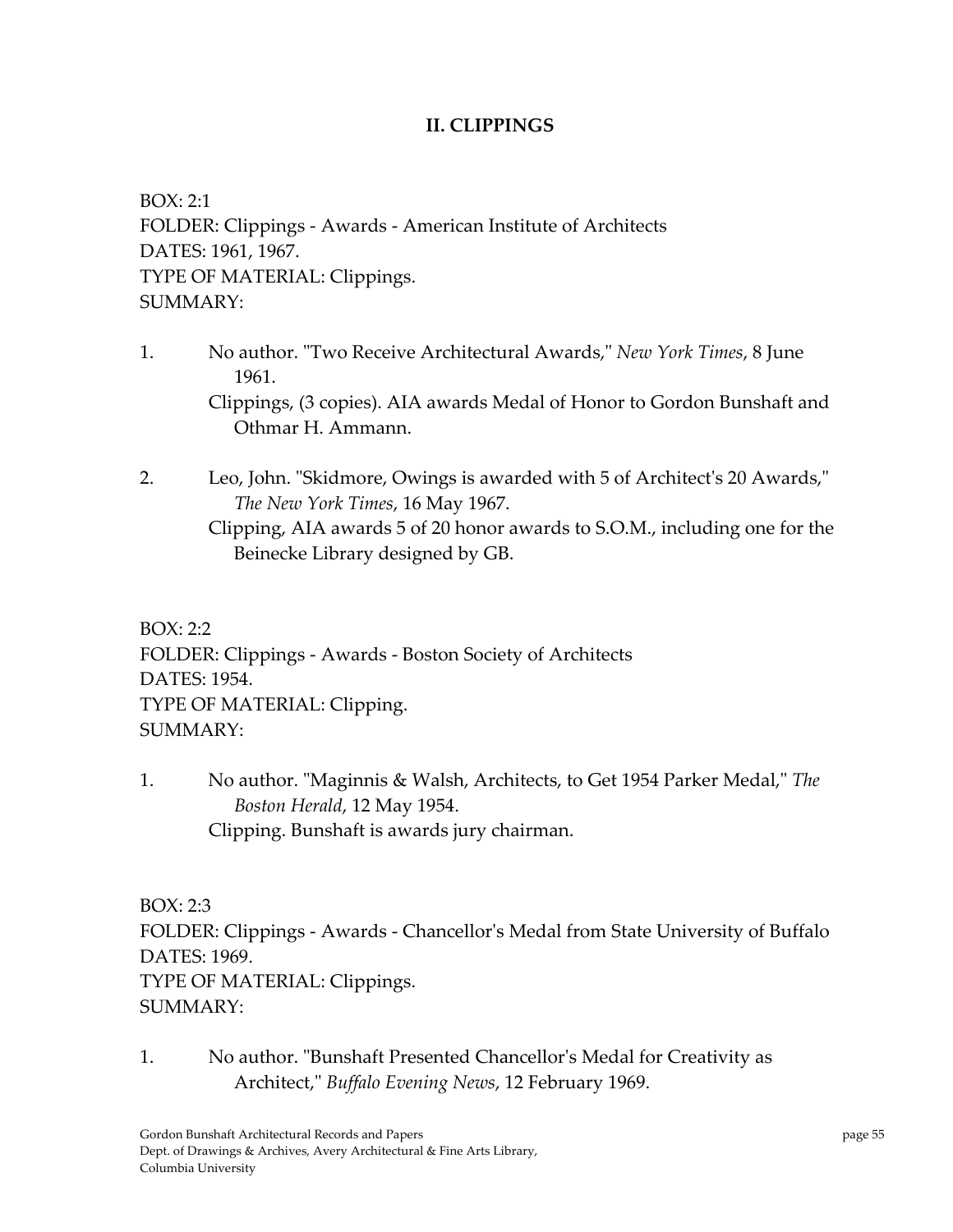2 clippings, (1 duplicate). GB is awarded the Chancellorʹs Medal from the University of Buffalo.

2. 2 related clippings.

BOX: 2:4

FOLDER: Clippings ‐ Awards ‐ National Institute of Arts and Letters DATES: 1955, 1960, 1970. TYPE OF MATERIAL: Programs, clippings, press release. SUMMARY:

- 1. 1955 3 programs. Re GB is awarded Prize in Architecture (Arnold W. Brunner Memorial) by National Institute of Arts and Letters.
- 2. 1955 7 clippings, (3 duplicates). Related to the award listed above.
- 3. [1955] 1 press release. Related to the award listed above.
- 4. 1970

2 programs, (1 duplicate). Re photographs and models by architect members in the Academy Museum. Includes GBʹs Johnson Library, Joseph H. Hirshhorn Museum, and American Can Co. Other members include Kevin Roche, Ralph Walker, Pietro Belluschi, Philip Johnson, Gilmore D. Clarke and Michael Rapuano, Wallace K. Harrison, Marcel Breuer, R. Buckminster Fuller, I.M. Pei, and Louis I. Kahn.

BOX: 2:5 FOLDER: Clippings ‐ Awards ‐ Pritzker Architecture Prize DATES: 1988. TYPE OF MATERIAL: Photocopies of clippings.  $SIIMMARY·$ 

1. 1988

22 national and international news clippings. Re GB and Oscar Niemeyer selected to share the 1988 Pritzker Architecture Prize.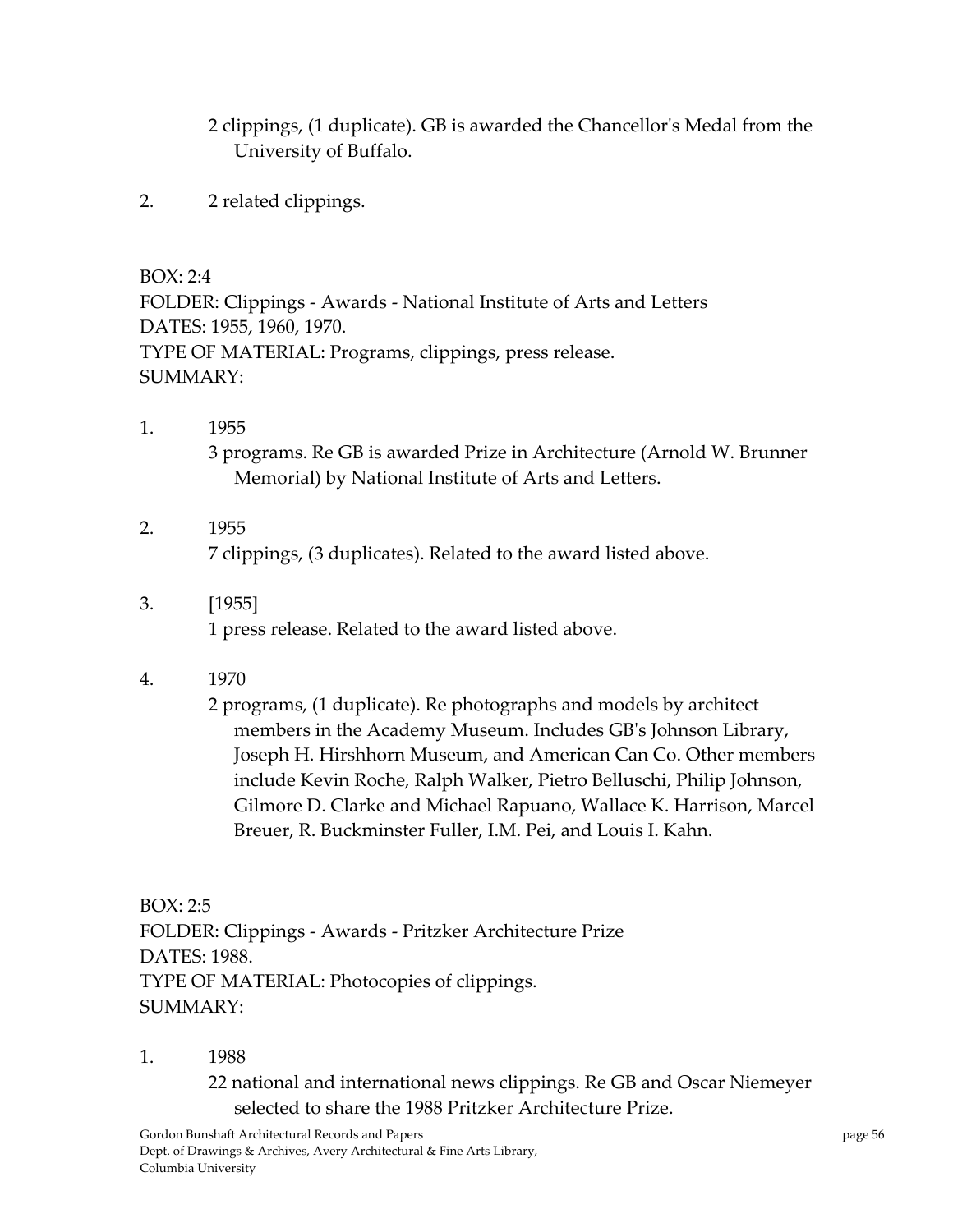BOX: 2:6 FOLDER: Clippings ‐ Miscellaneous ‐ Award program DATES: 1976. TYPE OF MATERIAL: Program. SUMMARY:

1. 1976 1 program. Re GB is one of the recipients of the MIT 1976 Corporate Leadership Awards.

BOX: 2:7 FOLDER: Clippings ‐ Miscellaneous ‐ Congratulations Card DATES: Undated. TYPE OF MATERIAL: Card. SUMMARY:

1. Leterman, Elmer G. to GB. Undated. Card with clipping. Congratulates GB re The National Institute of Arts and Letters awarding him the prize in architecture.

BOX: 2:8 FOLDER: Clippings ‐ Miscellaneous ‐ Greeting card DATES: 1963. TYPE OF MATERIAL: Greeting Card. SUMMARY:

1. 1963

1 Greeting card. "Happy New Year, Joanna and Gabriel Seldis, Dec. 24, 1963" with enclosed  $7 \times 6$  in. sketch of a building's interior signed by GB.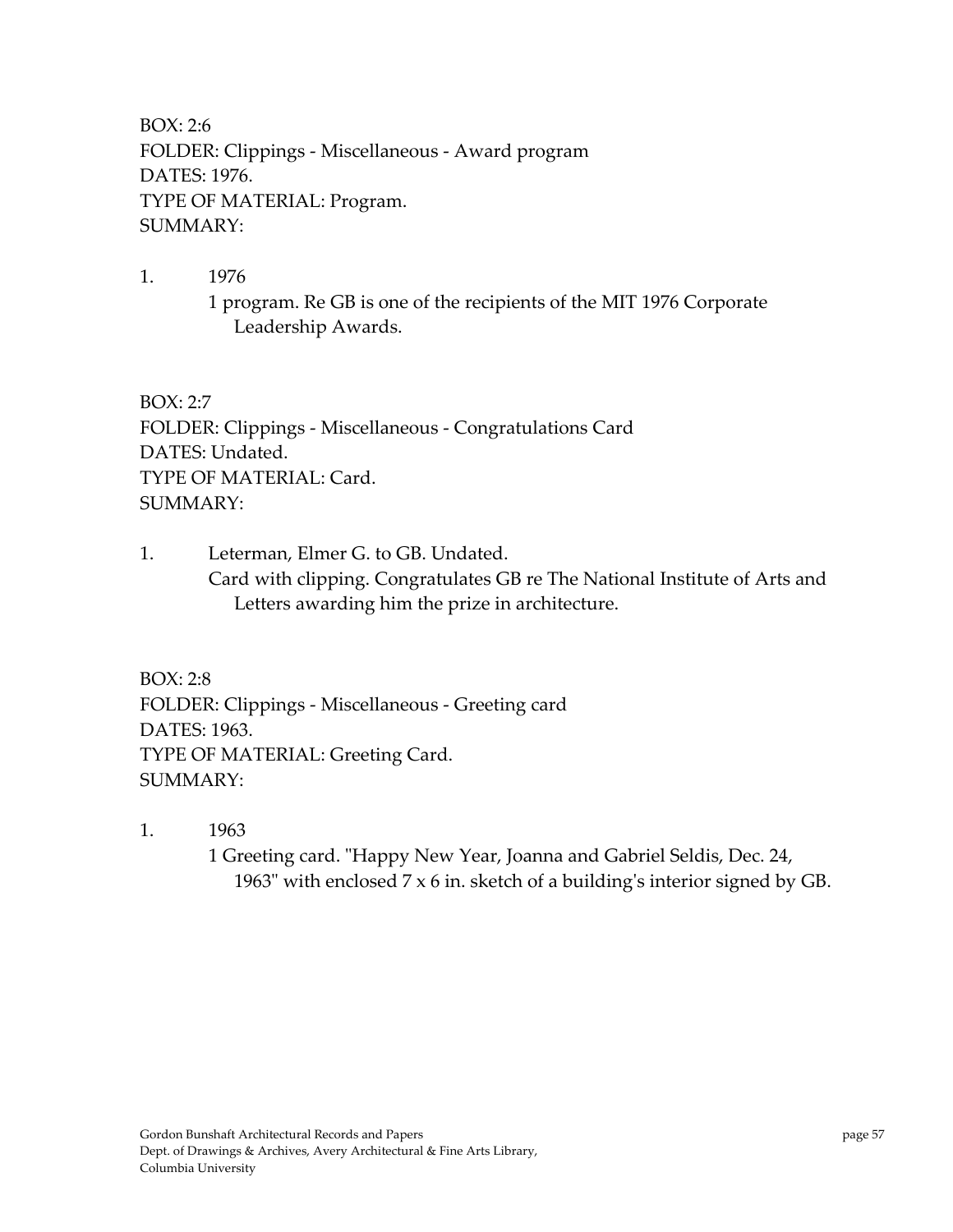BOX: 2:9 FOLDER: Clippings ‐ Miscellaneous ‐ Memorial Tribute DATES: 1990. TYPE OF MATERIAL: Program. SUMMARY:

1. The Museum of Modern Art, "A Memorial Tribute to Gordon Bunshaft 1909-1990," 19 September 1990. Program. Contains list of speakers including David Rockefeller, Kevin Roche, Philip Johnson, and others.

## BOX: 2:10

FOLDER: Clippings ‐ Miscellaneous ‐ Transcription of Interview ‐ *New York Times* article, and related correspondence DATES: 1969, 1972.

TYPE OF MATERIAL: Transcript, correspondence. SUMMARY:

- 1. 1969 1 transcript. GB is interviewed by Paige E. Mulhollan re his work.
- 2. 1972 66 letters. Congratulating GB re *The New York Times Magazine*ʹs July 23, 1972 article about GB.

BOX: 2:11 FOLDER: Clippings ‐ Publicity ‐ Air Academy DATES: 1954‐1956. TYPE OF MATERIAL: Clippings. SUMMARY:

1. Kindschi, Del. "Talbott Confers with Top Architects on Air Academy," *The Free Press*, 18 August 1954. Clipping of photo. Re Secretary of the Air Force Talbott and top architects, including GB, inspect and discuss plans to build the Air Academy. Also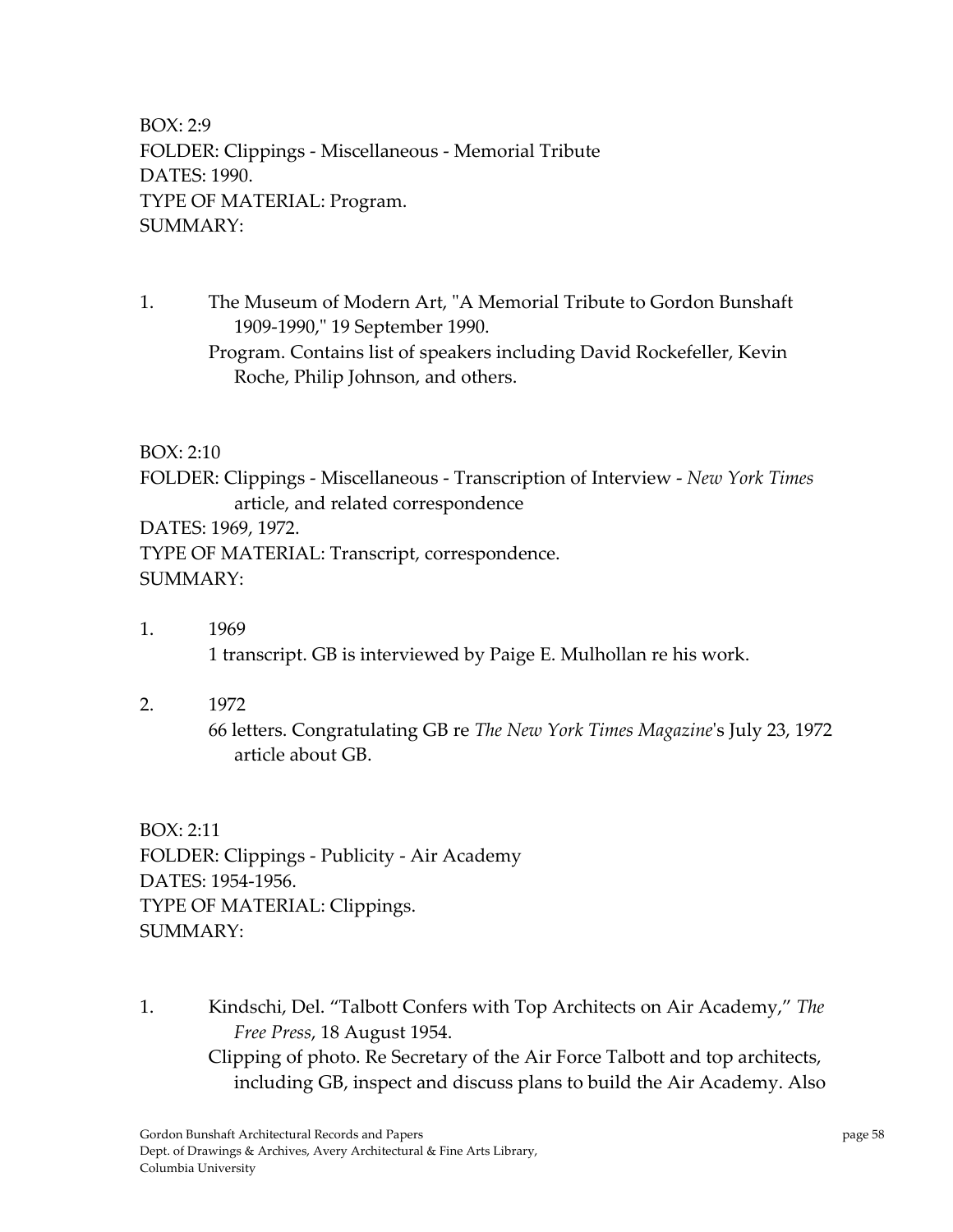mentioned are N.A. Owings, Louis Skidmore, Eero Saarinen, William Hartman, Ellery Husted, Wallace K. Harrison and Max Abramovitz.

- 2. No author. No title, *Gazette Telegraph*, 21 June 1955. Clipping of Photo and caption. Re a conference held by the architects, including GB, at the Colorado Springs Fine Arts Center on the design of the United States Air Force Academy. Also mentioned are Eero Saarinen, John Merrill, John Ferry, Welton Beckett, L.W. Robert, Walter Netsch, Pietro Belluschi, and Nathaniel Owings.
- 3. No author. "Secretary of Air Examines Mockups at Academy Site," Gazette *Telegraph,* 16 April 1956.
	- Clipping with two photos and caption re the Secretary of the Air Force Donald A. Quarles and the architects, including GB, examine and discuss the materials of the on site exterior mockup of the Air Academy. Also mentioned are: Nathaniel Owings, Lawrence W. Robert, Eero Saarinen, Maj. Gen. Lee B. Washburne, Col. Albert E. Stoltz, Maj. Gen. Dan F. Callahan, Lt. Gen. Hubert Harmon, and Pietro Belluschi.

BOX: 2:12 FOLDER: Clippings ‐ Publicity ‐ Albright‐Knox DATES: 1958, 1959, 1962, 1972, 1987. TYPE OF MATERIAL: Clippings, photocopy of clipping. SUMMARY:

- 1. No author. "Design for Art Gallery Addition 'Modern in Spirit' But Classical," source unknown, 2 July 1958. Clipping. Re GBʹs proposal of the Albright Art Gallery addition.
- 2. No author. "Gallery Contemporary Wing Still Is In Planning Stage," *Buffalo Evening News*, 12 March 1959. Clipping. Re G.B.ʹs gallery addition proposal still in planning stage.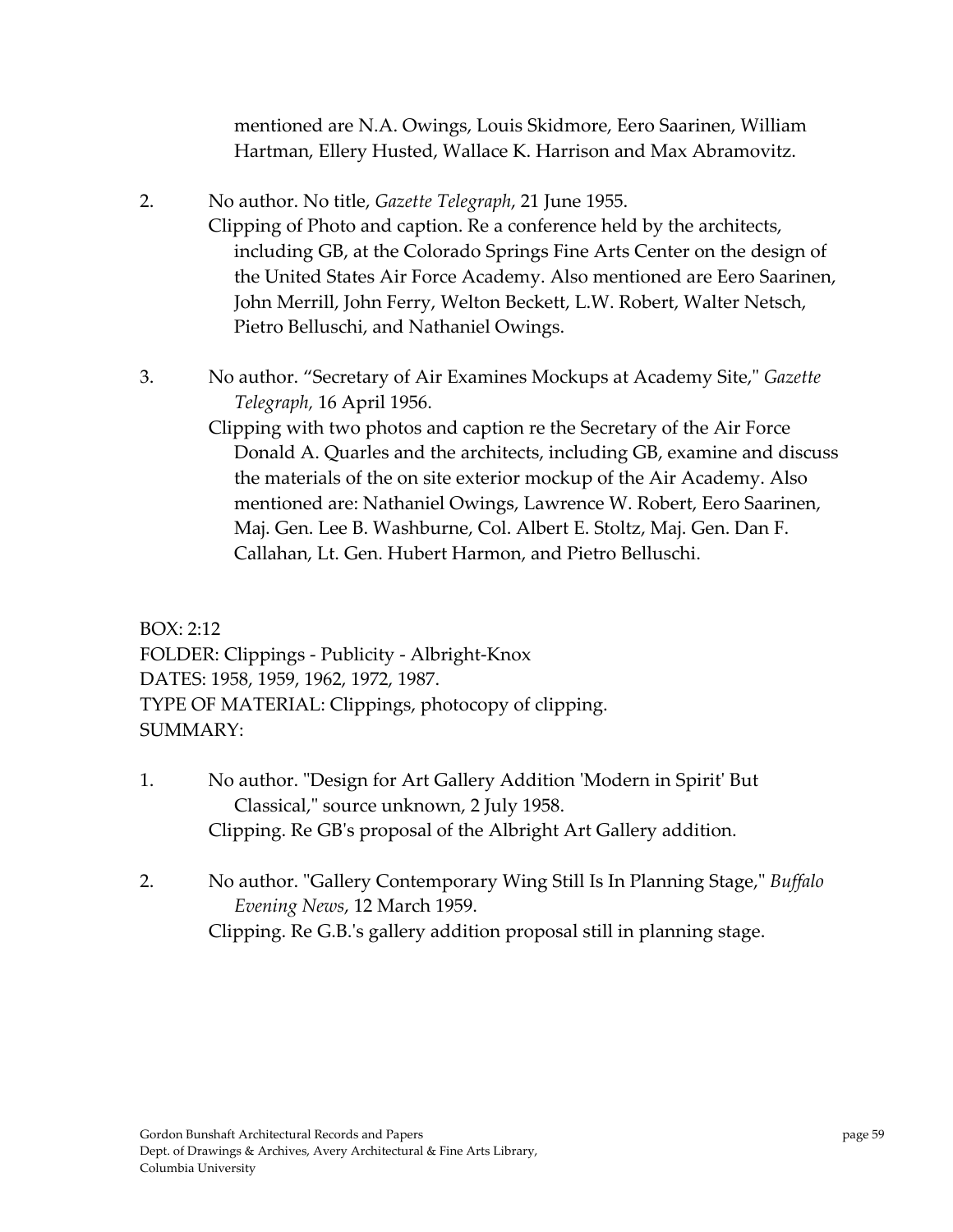- 3. Reeves, Jean. "Albright-Knox Gallery Earns Salute from Art Magazine," source unknown, 3 January 1962. Clipping. Re Miss Falvin, managing editor of *The Art Gallery*, praises GBʹs Albright‐Knox Art Gallery addition.
- 4. 1962 1 front page, (1 duplicate, 1 photocopy). With 4 articles re the opening of the Albright‐Knox Art Gallery addition designed by GB.
- 5. No author. "Addition to Gallery 'Speaks For Itself,' Architect Says," Buffalo *Evening News,* 19 January 1962. Clipping. Re G.B.ʹs role in Albright‐Knox Art Galleryʹs addition design and the buildingʹs layout.
- 6. Fess, Margret. ʺ\$2‐Million Gallery Dedicated Today,ʺ *Buffalo Courier‐Express*, 19 January 1962. Clipping with photos. Re the dedication ceremony and a description of the Albright‐Knox Art Gallery addition.
- 7. 1962

1 front page of the *Buffalo Courier‐Express* with 2 articles. Re an exhibition of Vincent Van Gogh paintings and a concert to celebrate the opening of the auditorium of the Albright‐Knox Art Gallery.

8. 1962

1 page of the *Buffalo Evening News* with 3 articles. Re the activities on the reopening of the Albright‐Knox Art Gallery.

- 9. Reeves, Jean. "Governor Calls Gallery Sign of U.S. Renaissance," Buffalo *Evening News*, 19 January 1962. Clipping. Re the dedication ceremony of the Albright‐Knox Gallery, with remarks by Governor Rockefeller.
- 10. No author. No title, *Buffalo Courier‐Express*, 20 January 1962. Clipping of 2 photos with captions. Re the dedication ceremony of the Albright‐Knox Art Gallery.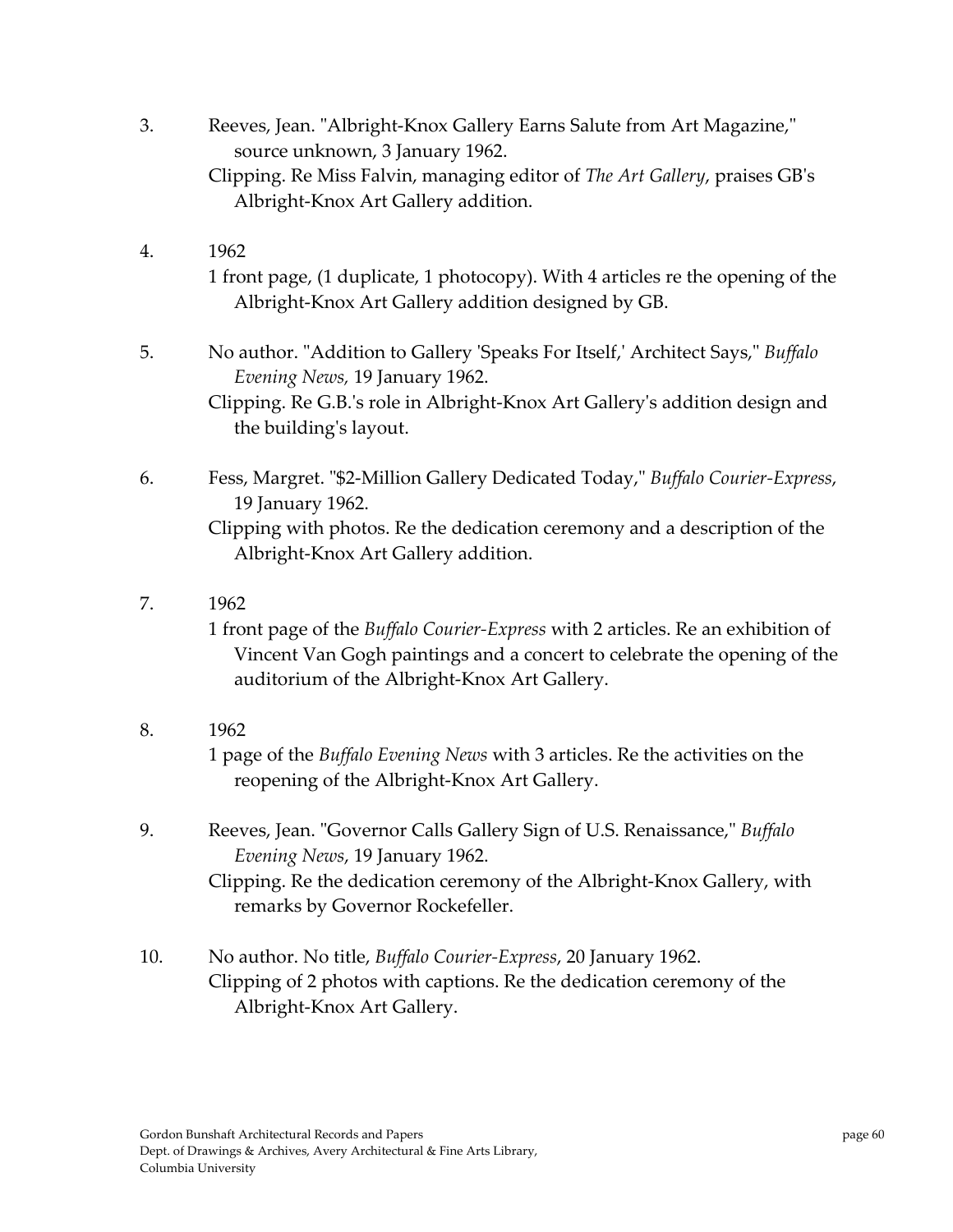11. 1962

1 page from the *Buffalo Courier‐Express* with 3 articles. Re the dedication ceremony of the Albright‐Knox Gallery and GBʹs explanation of his gallery design.

- 12. 1962 1 page from the *Buffalo Evening News* with 2 articles. Re visitorʹs enthusiastic response to the Albright‐Knox Gallery after its dedication.
- 13. Reeves, Jean. "Museum's Role Is Described As Stimulus for 'Living Art'," *Buffalo Evening News*, 20 January 1962. Clipping. Re Symposium on "Pioneering in Art Collecting" at University of Buffalo. Speakers include James Johnson Sweeney, Sir Herbert Read, Kenzo Tange.
- 14. No author. "The Albright Art Gallery of Tomorrow," source unknown, undated. Clipping of photograph. With caption re GB, Manly Fleischmann, David A. Rockefeller, and Seymour H. Knox viewing the scale model of the new Albright‐Knox Art Gallery.
- 15. Wieland, Paul. "New Art Gallery Scene of Splendor," source unknown, undated. Clipping. Re description of the renovated and expanded Albright‐Knox Art Gallery.
- 16. Hartnett, Jean D. "UB Pays Surprise Tribute to Knox At Conferring of Honorary Degrees,ʺ *Buffalo Courier‐Express*, 21 January 1962. Clipping with photo. Re Knox and 7 other men receive honorary doctoral degrees from UB. Also mentioned are Sir Herbert Read, William J.H.B. Sandberg, Kenzo Tange, James Johnson Sweeney, Gordon Bailey Washburn, GB, and Alfred E. Barr.
- 17. No author. ʺU. of Buffalo Honors 8,ʺ *The New York Times*, 22 January 1962. Clipping. Re 8 men, including GB, are conferred honorary doctoral degrees by U. Buffalo in conjunction with the dedication of the Albright‐Knox Art Gallery. Also mentioned are Seymour H. Knox, Alfred E. Barr, Sir Herbert Read, James Johnson Sweeney, Kenzo Tange, William J.H. Sanberg, and Gordon Bailey Washburn.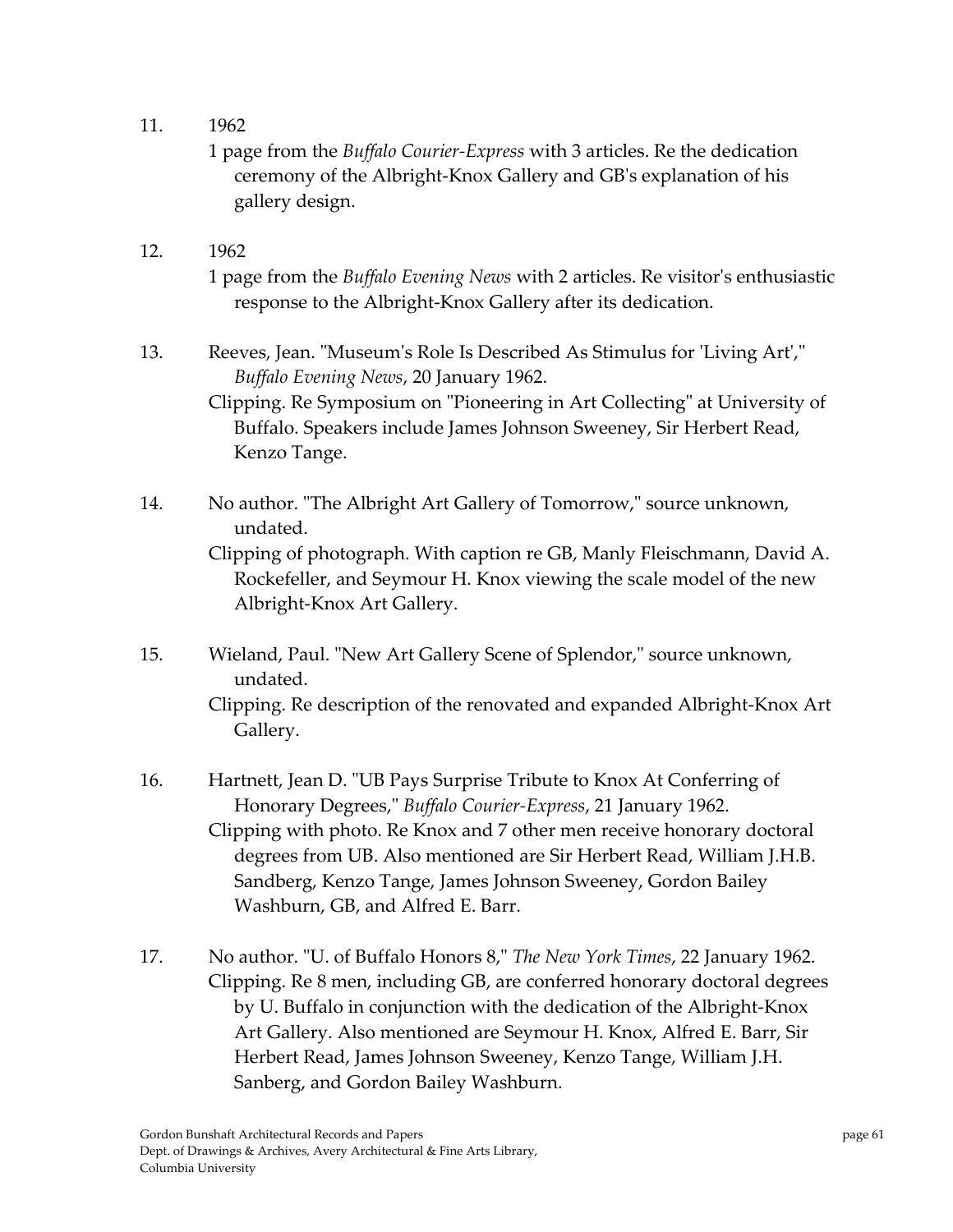- 18. 1962
	- 2 clippings from an unknown source. Re enthusiastic public response to Albright‐Knox Art Gallery addition; and Seymour H. Knox receives honorary doctoral degree from U. Buffalo.
- 19. Reeves, Jean. "Albright-Knox Acquires Henry Moore Sculpture," Buffalo *Evening News*, 22 January 1972.

20. Ott, Betty J. "Gallery Dinner Has Optical Theme," Buffalo Courier-Express, 24 January 1972.

> 1 Clipping, (1 duplicate). Re the Subscription Dinner at the Albright‐Knox Art Gallery in conjunction with the 10th Anniversary of the Knox addition to the Gallery.

- 21. No author. No title, *Courier Express*, 15 August 1972. Clipping. Re Seymour H. Knox and GB touring the Albright‐Knox Gallery together.
- 22. Huntington, Richard. "A Gallery Inspired by Greek Temple," The Buffalo *News*, 3 May 1987.
	- Clipping. Re Albright‐Knox Art Gallery celebrates anniversary by holding an exhibition of the Gallery, designed by Edward B. Green and GB.

BOX: 2:13 FOLDER: Clippings ‐ Publicity ‐ American Can Co. DATES: 1971. TYPE OF MATERIAL: Clipping, photocopy of clipping. SUMMARY:

1. Huxtable, Ada Louise. ʺItʹs So Peaceful in the Country,ʺ *The New York Times*, 17 January 1971.

1 clipping, (3 duplicate photocopies). With photo re the new corporate headquarters of the American Can Company in Greenwich, Conn., designed by GB, and the buildingʹs impact on the community.

Clipping. Re Henry Moore's sculpture, "Oval with Points," is acquired by the Albright‐Knox Gallery.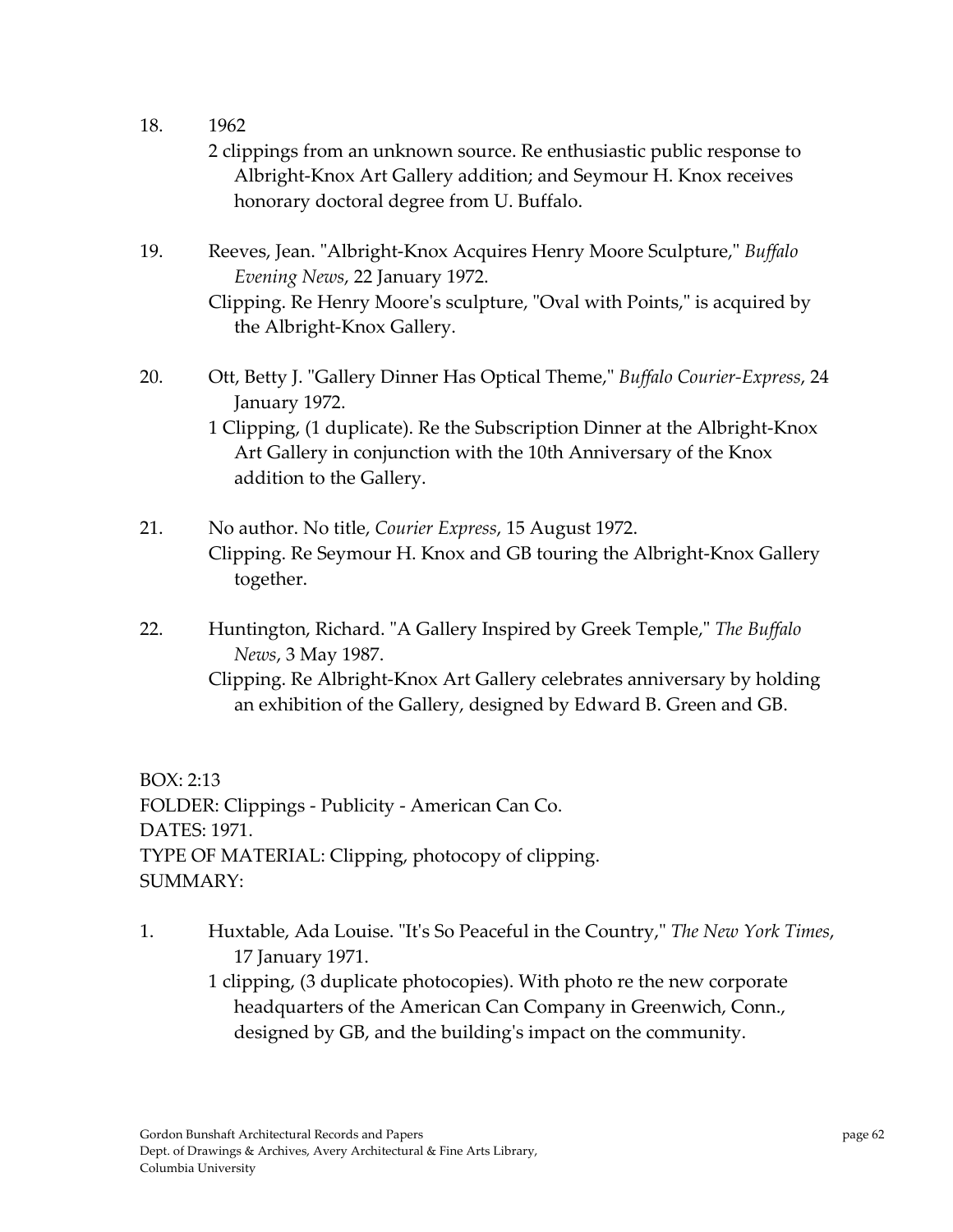BOX: 2:14 FOLDER: Clippings ‐ Publicity ‐ Avery Exhibit DATES: 1989. TYPE OF MATERIAL: Clipping, newsletter. SUMMARY:

- 1. No author. "Skidmore, Owings & Merrill's Gordon Bunshaft: Half a Century of Exemplary Modernism,ʺ *Newsline*, March 1989. Re exhibition organized by Avery Library of GBʹs work displayed at Columbia Universityʹs Low Library Rotunda.
- 2. No author. ʺBunshaft Visits His Exhibit," *Columbia University Record*, v.14, n.21, 10 March 1989.

Clipping of photo showing Mr. and Mrs. GB with Angela Giral, Director of the Avery Library, at exhibit.

BOX: 2:15 FOLDER: Clippings ‐ Publicity ‐ Beinecke Library DATES: 1964, undated TYPE OF MATERIAL: Clipping, photo of clipping. SUMMARY:

- 1. Iselin, Johanna. "Abritant un million de manuscrits, une bibiothêque dʹavant‐garde,ʺ *Journal de Genève*, 31 October ‐ 1 November 1964. Clipping. With 2 photos re the Beinecke Library at Yale, designed by GB.
- 2. No author. No title, source unknown. p.232, undated. A portion of a photocopy of a page re the history and structure of the Beinecke Library.
- 3. No author. "Yale Coddles and Shares Rare Books," source unknown, undated. Clipping. Re Beinecke Library marking its 25th year with six exhibitions.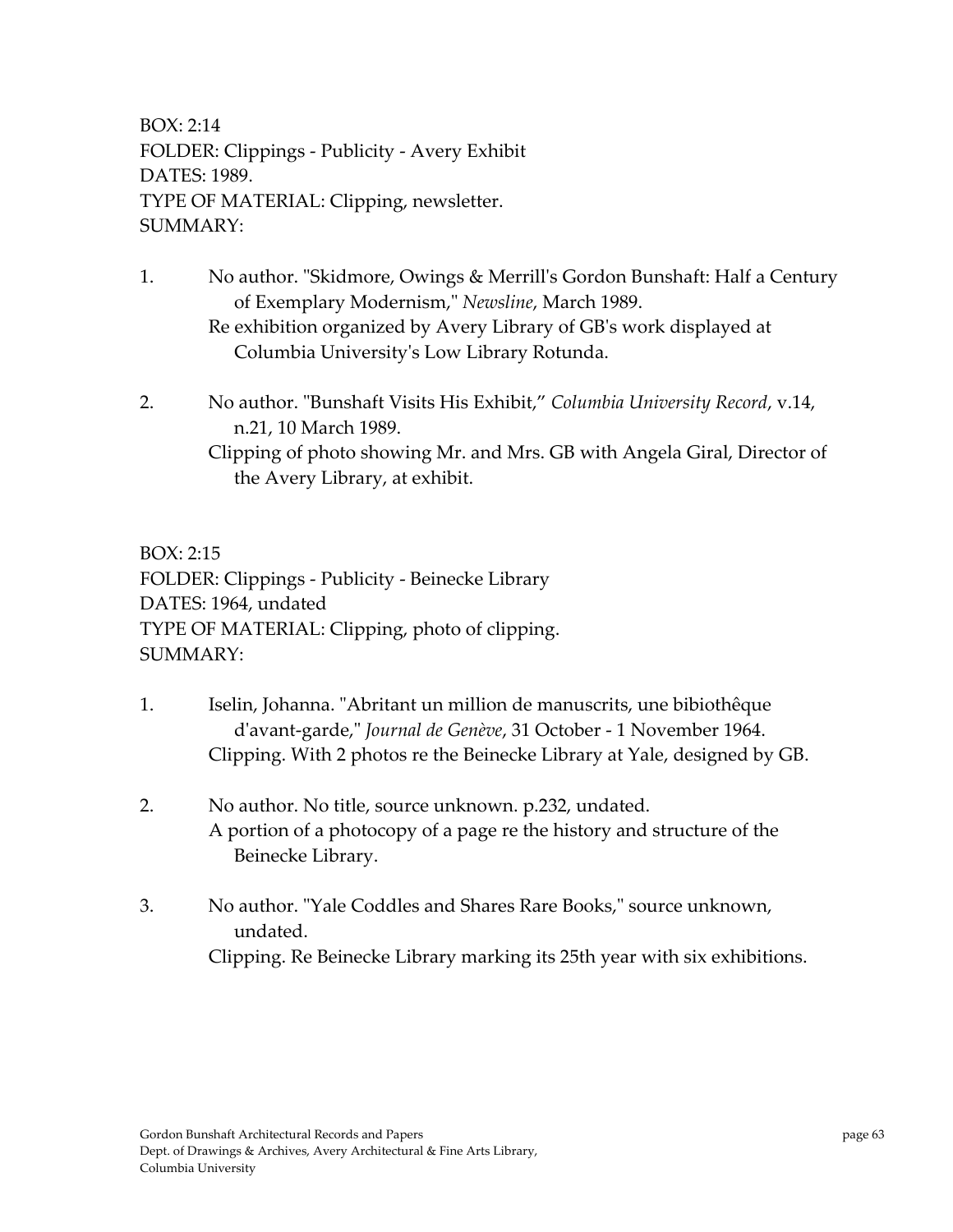BOX: 2:16 FOLDER: Clippings ‐ Publicity ‐ 140 Broadway DATES: 1974. TYPE OF MATERIAL: Clipping. SUMMARY:

1. Huxtable, Ada Louis. "Public Sculpture - A City's Most Pervasive Art," The *New York Times*, 15 September 1974. Clipping. Re review of the statues in the Metropolitan Museum of Artʹs show on "New York City Sculpture," including the GB designed plaza at 140 Broadway.

BOX: 2:17 FOLDER: Clippings ‐ Publicity ‐ Bunshaftʹs East Hampton Studio DATES: Undated. TYPE OF MATERIAL: Clipping. SUMMARY:

1. No author. No title, source unknown, undated Clipping. Re East Hampton Community Boardʹs rejection of GBʹs plan to build a studio with a kitchen.

BOX: 2:18 FOLDER: Clippings ‐ Publicity – Bunshaft Apartment, Manhattan, New York DATES: Undated. TYPE OF MATERIAL: Clipping. SUMMARY:

1. No author. No title, source unknown, undated Clipping of photo re GBʹs library in his apartment.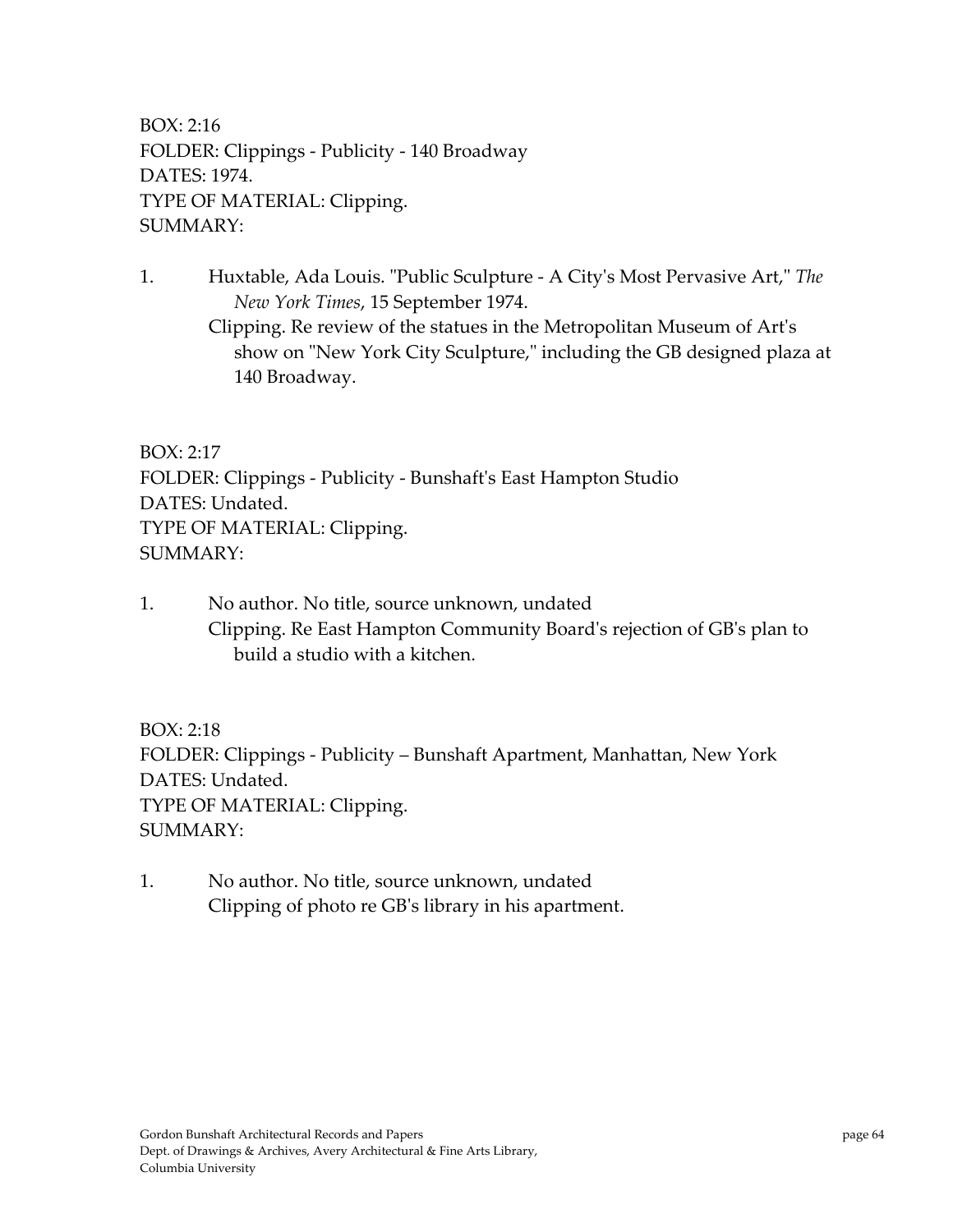BOX: 2:19 FOLDER: Clippings ‐ Publicity ‐ Carborundum Office Complex DATES: Undated. TYPE OF MATERIAL: Photocopy of clipping. SUMMARY:

1. Hanchette, John. "Architect for Carbo Famed Master Builder," source unknown, undated. Photocopy of clipping. Re GB and his building designs.

BOX: 2:20 FOLDER: Clippings ‐ Publicity ‐ Connecticut General Offices DATES: 1957, undated. TYPE OF MATERIAL: Clipping. SUMMARY:

- 1. No author. No title, *The Hartford Courant*, 1 August 1957. Clipping. Re U.S. Ambassador to Italy, James D. Zellerbach, views the new Connecticut General offices with GB, Bruce Hayden, and Nathaniel Owings.
- 2. Huxtable, Ada Louise. ʺShows With a Personal Vision,ʺ *The New York Times*, undated.

Clipping. Re The Connecticut General Life Insurance Building is one of buildings photographed by Ezra Stoller, whose photographs are on exhibit in the Max Protetch Gallery.

BOX: 2:21 FOLDER: Clippings ‐ Publicity ‐ Emhart Manufacturing Co. DATES: 1963. TYPE OF MATERIAL: Positive Photostat. SUMMARY:

1. Huxtable, Ada Louise. "Business Builds A Landmark in Connecticut," The *New York Times*, 28 July 1963. Positive photostat of clipping. Re the Emhart Manufacturing Company Building designed by S.O.M., with comment by GB.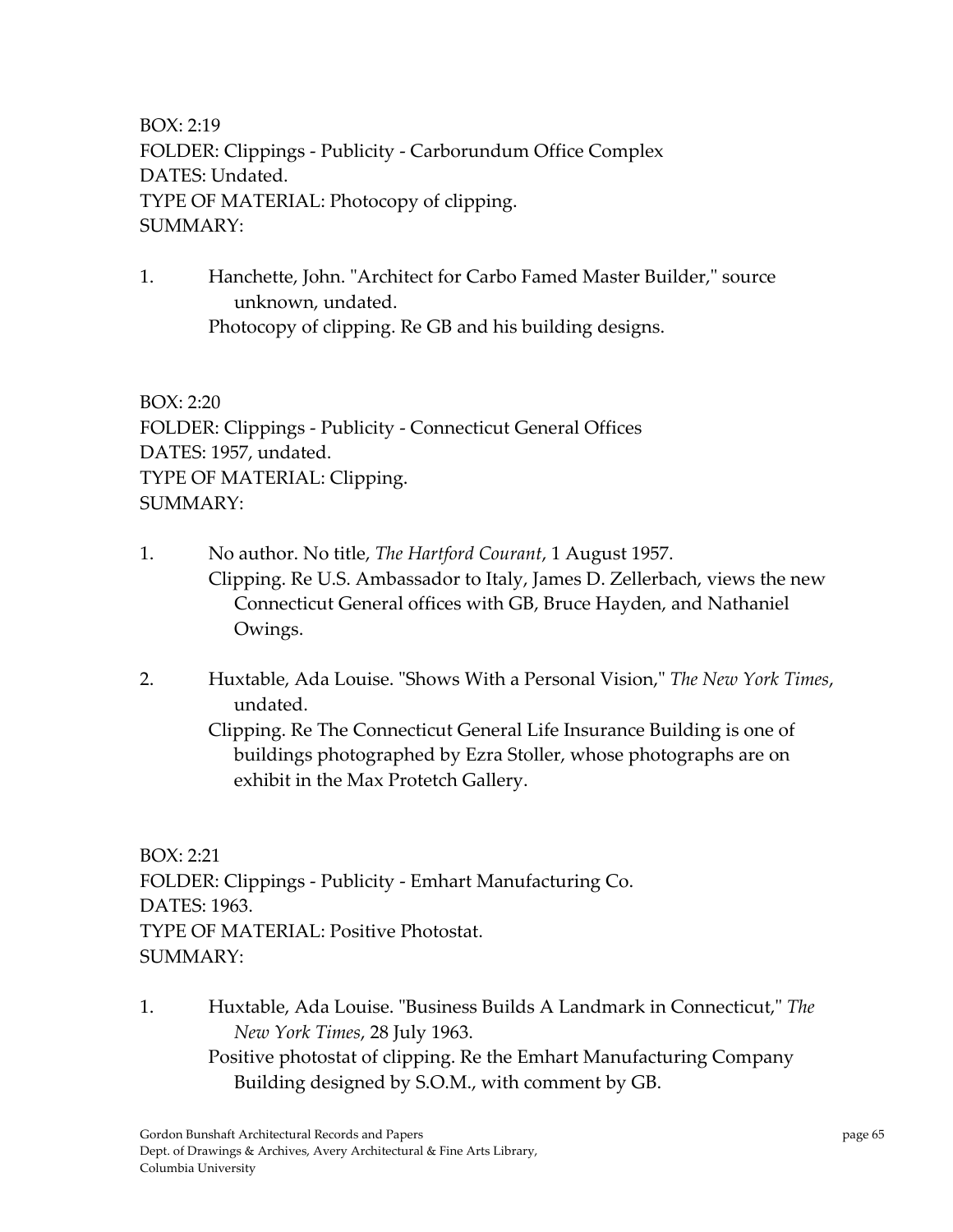BOX: 2:22 FOLDER: Clippings ‐ Publicity ‐ Fine Arts Commission DATES: Undated, post [19]64, 1971. TYPE OF MATERIAL: Clippings, T.L.S., positive photostat. SUMMARY:

- 1. Gustaistis, Rasa. "Architect Gordon Bunshaft Named to Arts Commission," source unknown, undated. Clipping. Re President Kennedy appoints GB to be the 7th member of the Fine Arts Commission.
- 2. Atherton, Charles H. to GB. 1971. T.L.S. Re an enclosed article re the Commission of Fine Artʹs members, (from The Washington Post.)
- 3. Von Eckardt, Wolf. ʺArchitectureʹs Politicians,ʺ [*The Washington Post*], undated.

Clipping which appears to be the first part of the article enclosed in the letter above. Re the workings of the Fine Arts Commission. GB is mentioned. Also mentioned: Daniel H. Burnham, William Walton, Luigi Moretti, President Kennedy, Cass Gilbert, John Russell Pope, Daniel Chester French, Paul Manship, and Frederick Law Olmsted.

3. White, Jean M. "President Meets Fines Arts Group, Shows Interest in D.C. Architecture," source unknown, undated (post 1-10-64). Clipping, (1 positive photostat). Re President Johnson met with the Fine

Arts Commission and showed that he wants to follow through on the Kennedy Administration's interest in Washington and its architecture.

BOX: 2:23 FOLDER: Clippings ‐ Publicity ‐ Foreign Language Clippings. DATES: 1964, date unspecified. TYPE OF MATERIAL: Clippings. SUMMARY:

1. 1960.

2 clippings, (1 duplicate), in Japanese. Re Isamu Noguchi and others visiting Ise shrine.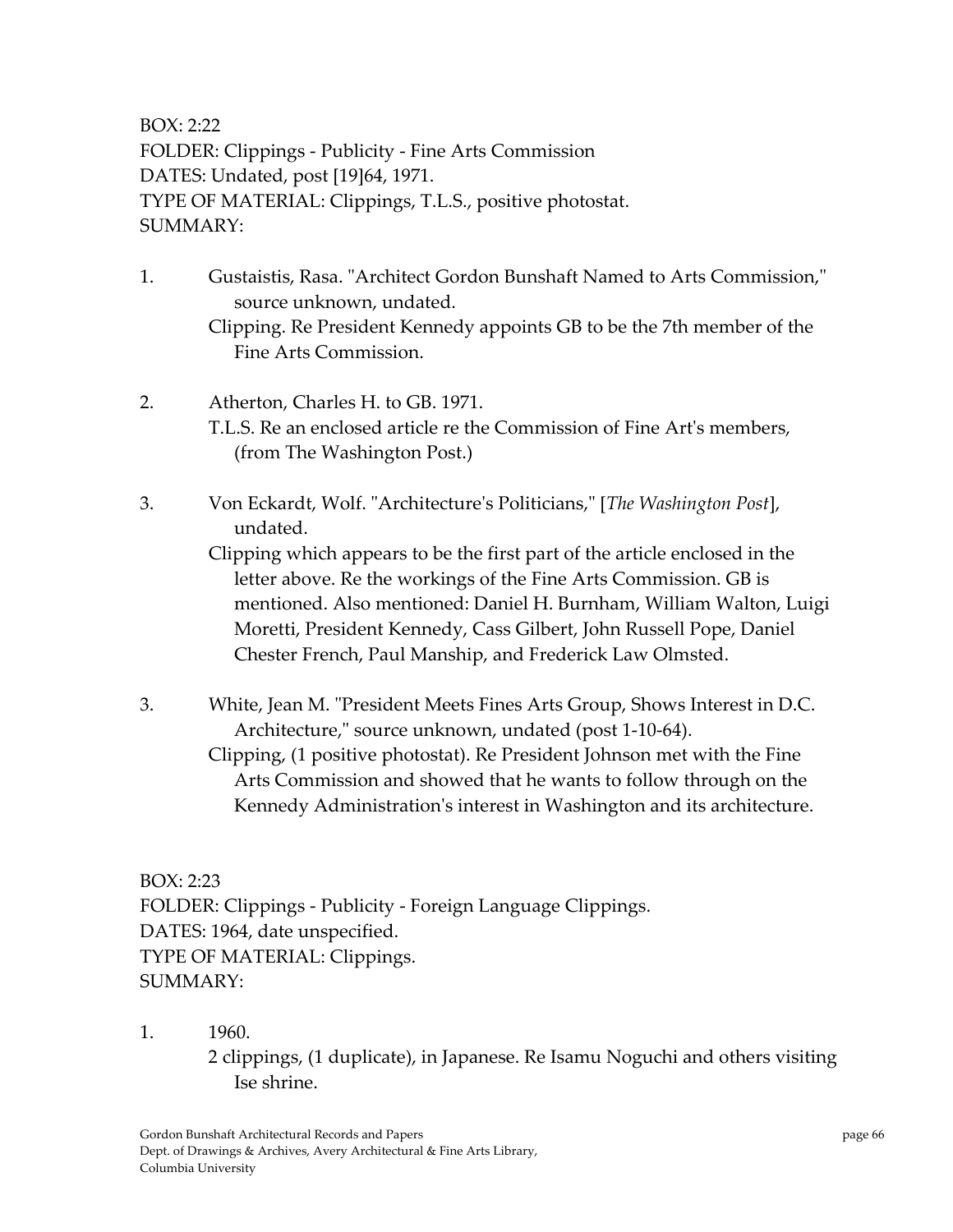2. 1964

Clipping in Dutch. Re Henry Mooreʹs sculpture in Brussels. GB is mentioned.

3. Undated

Clipping of photo with caption in Turkish. GB and five others pictured. "A group of American urban specialists has been in our city and yesterday visited the Governor, Fahrettin Kerim Kokayi. In the picture, the specialists are seen leaving the province."

BOX: 2:24 FOLDER: Clippings ‐ Publicity ‐ General ‐ Bunshaft DATES: 1955, 1961, 1964, 1966‐1967, 1969, 1972‐1974, 1979, 1984, 1985, 1988. TYPE OF MATERIAL: Clippings. SUMMARY:

- 1. No author. No title, *Boston Daily Record*, 30 April 1955. Clipping of a photo with caption re GB, John McAndrew, Eduardo Catalano make up the jury for the '55 Boston Arts Festival.
- 2. O'Hara, Mary. "Carnegie Exhibit Off To Glittering Start," Pittsburgh Press, 27 October 1961.

1 Clipping, (1 duplicate). Re The opening night of the Pittsburgh International Exhibition of Contemporary Painting and sculpture. Mr. and Mrs. GB are mentioned.

3. No author. ʺExciting Art Tour Of East Hampton Homes,ʺ *The Sunday Review*, 2 August 1964.

Clipping. Re GB's East Hampton home is of the 8 homes open for "Tour of the Homes of Art Collectors." Also mentioned are: Mrs. Otto L. Spaeth, Mrs. Edward Rice, Jr., Mrs. GB, Mrs. M. Anderson Kennard, Mrs. Arthur Boyer Schoen, Mr. and Mrs. Theodore Weicker, Jr., Mrs. Edward Fuller, Mrs. Ellery S. James, Mr. and Mrs. Jacob M. Kapan.

4. No author. ʺPace of University Progress Quickens,ʺ *UB Alumni News*, October 1966. Clipping. Re GB has been named the architect for the new UB campus development.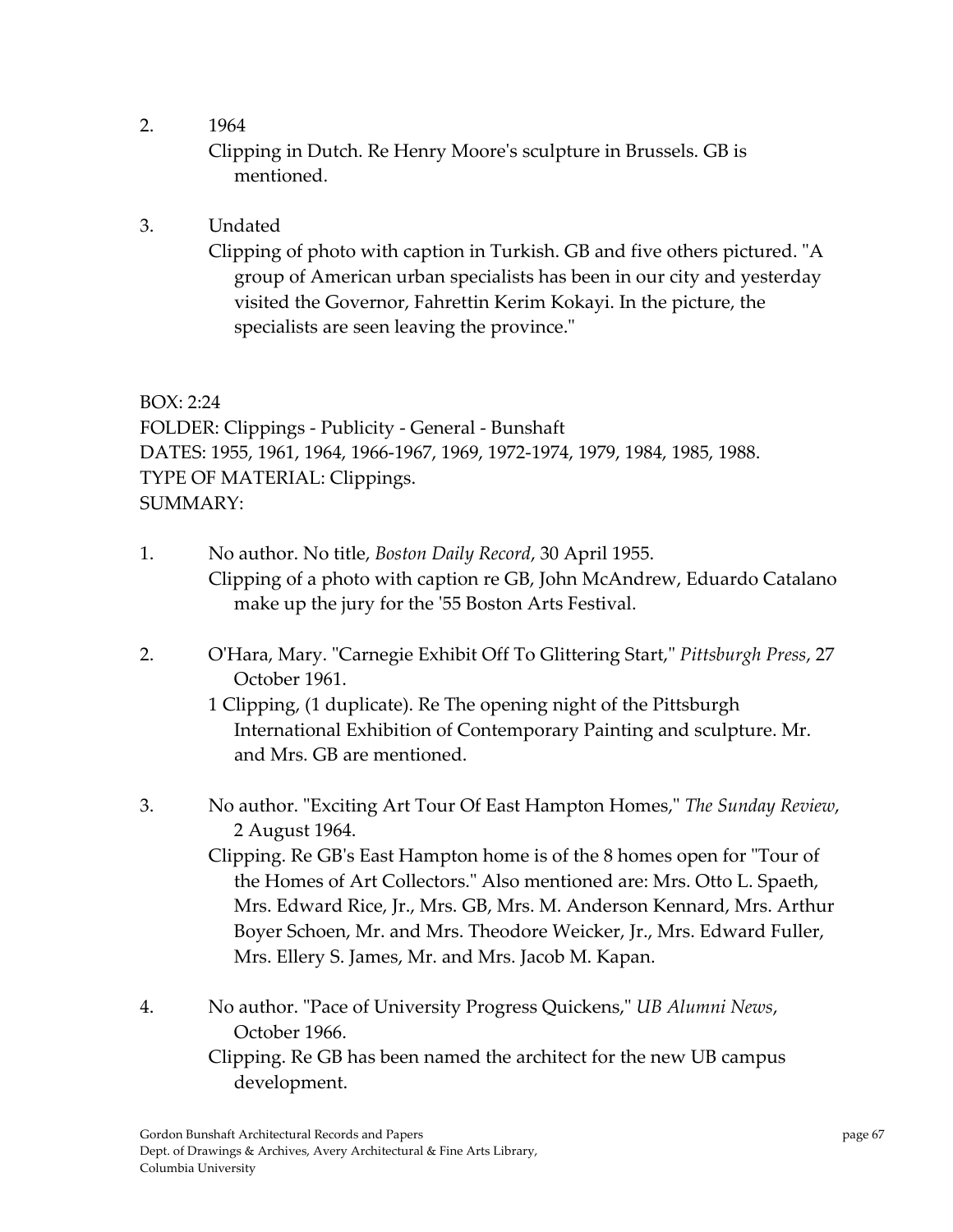- 5. Reif, Rita. "If You Can't Afford the Painting, How About a Tapestry of It?" *The New York Times*, 19 August 1967. Clipping. Re GB, among other people, owns tapestry of famous paintings.
- 6. Reeves, Jean. ʺPhoto Exhibit Honors Architect Bunshaft ‐ Famed for Skyscrapers, Museums, Libraries,ʺ *Buffalo Evening News*, 12 February 1969.

1 Clipping, (2 duplicates). Re The Albright‐Knox Art Gallery opens an exhibition honoring GBʹs work.

- 7. Drysdale, Susan. No title. The Christian Science Monitor, 22 January 1972. 1 Clipping, (1 duplicate). A review of Dubuffetʹs work uses his painting "Grand Jazz Band" from Mr. and Mrs. GB's collection as an illustration.
- 8. No author. No title, source unknown, undated. 1 clipping, (1 duplicate). Re Mr. and Mrs. GBʹs home is one of 9 famous art collectorsʹ opened for annual house tour to benefit the Radcliffe Club of New Yorkʹs Scholarship Fund.
- 9. No author. "Gordon Bunshaft," Building Design, 7 September 1973. Reprinted from a 1972 issue of *The New York Times Magazine*.

Clipping. Re GBʹs career development in architecture. Mentions that GB has been appointed to design the New York City Convention and Exhibition Center.

10. Davidson, Peggy. "Three of the Country's Most Creative Architects......Are the Cornerstone of Reborn Niagara Falls," Niagara Gazette, 13 January 1974.

Clipping. Re The works of GB, Philip Johnson, and Paul Rudolph, especially their architectural designs in the city of Niagara Falls.

- 11. Fox, Austin M. "Gordon Bunshaft: Buffalo International Architect," Buffalo *Evening News,* 27 April 1974. 1 Clipping, (1 duplicate). Re the life and work of GB.
- 12. Rees, Joanna. ʺGordon Bunshaft: Architect,ʺ *The Soho Weekly News*, 25 July 1974.

Clipping. Re an interview with GB on his work.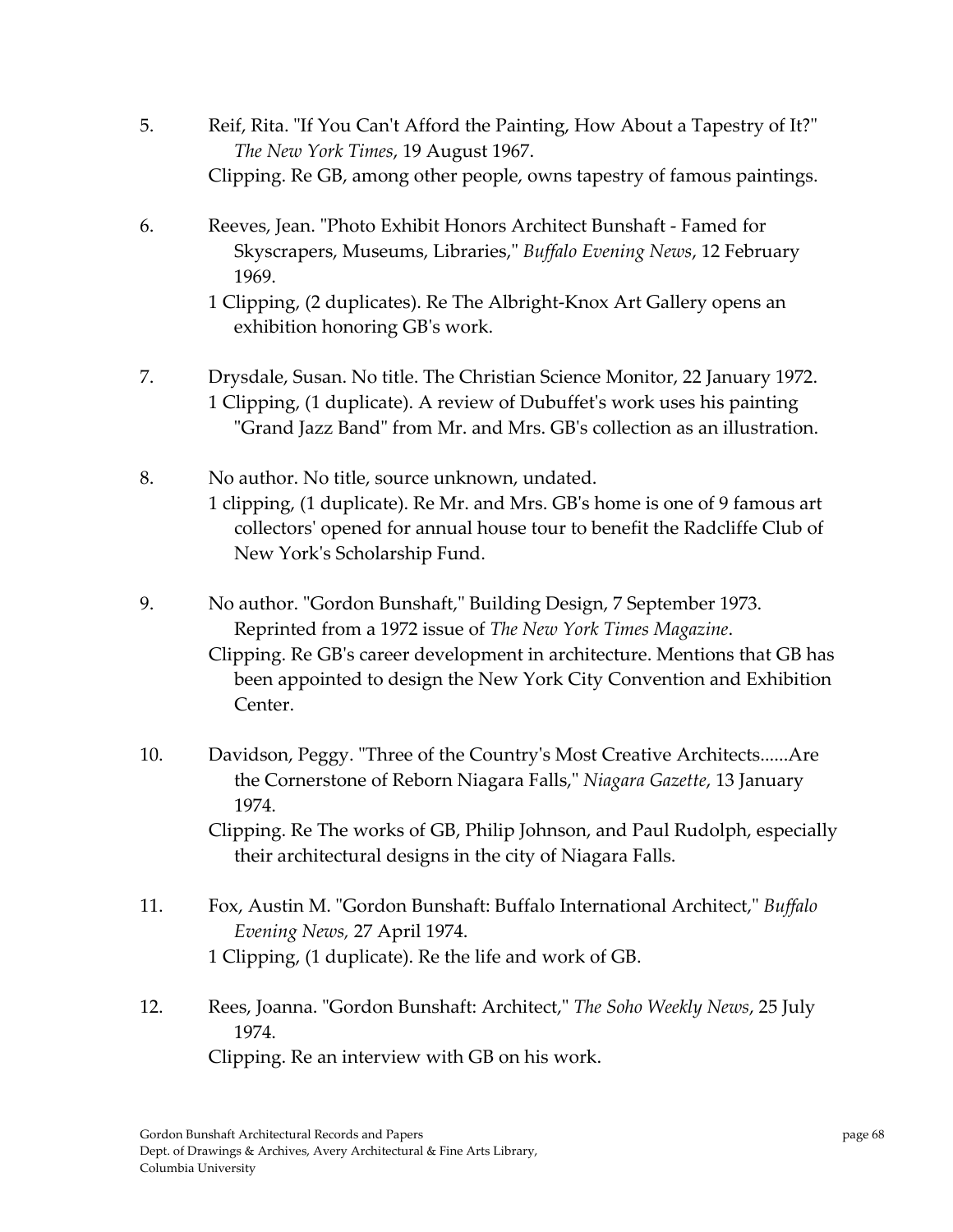- 13. Crutcher, Anne. "The Mix of Arts That Makes An Architect," *Washington Star News*, 6 October 1974. 1 Clipping, (1 duplicate). Re a profile on GB.
- 14. No author. No title, *The New York Times*, 30 December 1979. Clipping. Re The retirement of GB.
- 15. Roche, Kevin. 16 May 1986. Typed Statement. Re celebrating GBʹs contributions to architecture and the culture of our time. GBʹs works mentioned are: Chase Manhattan Bank, Union Carbide Headquarters, Connecticut General, American Can Company Headquarters, Beinecke Rare Book and Manuscript Library, The Albright‐Knox Art Gallery, The Hirshhorn Museum, The International Airport and National Commercial Bank in Jeddah, Saudi Arabia, and others.
- 16. Campbell, Robert. "Drawing Conclusions," Boston Globe, 5 November 1985. Clipping. Re An exhibition on Rotch Traveling [sic] Scholarship winners, including GBʹs work, and selected work by the Arthur W. Wheelwright and Julia Amory Appleton Fellows.
- 17. Goldberger, Paul. No title, *The New York Times*, 12 December 1988. Clipping. Review of Carol Herselle Krinskyʹs book about GB: Bunshaft: Of Skidmore, Owings & Merrill, published by Architectural History Foundation/MIT Press.

BOX: 2:25 FOLDER: Clippings ‐ Publicity ‐ Hirshhorn Museum DATES: 1967, 1971, 1974, 1980, undated. TYPE OF MATERIAL: Clippings, photocopy of clipping, program. SUMMARY:

- 1. No author. ʺHirshhorn Museum Architect Named,ʺ *The New York Times*, 28 January 1967. Clipping. Re GB is named the architect for the Hirshhorn Museum and Sculpture Garden.
- 2. Forgey, Benjamin. "Hirshhorn Garden Plan Is Vastly Improved," source unknown, 17 April 1971.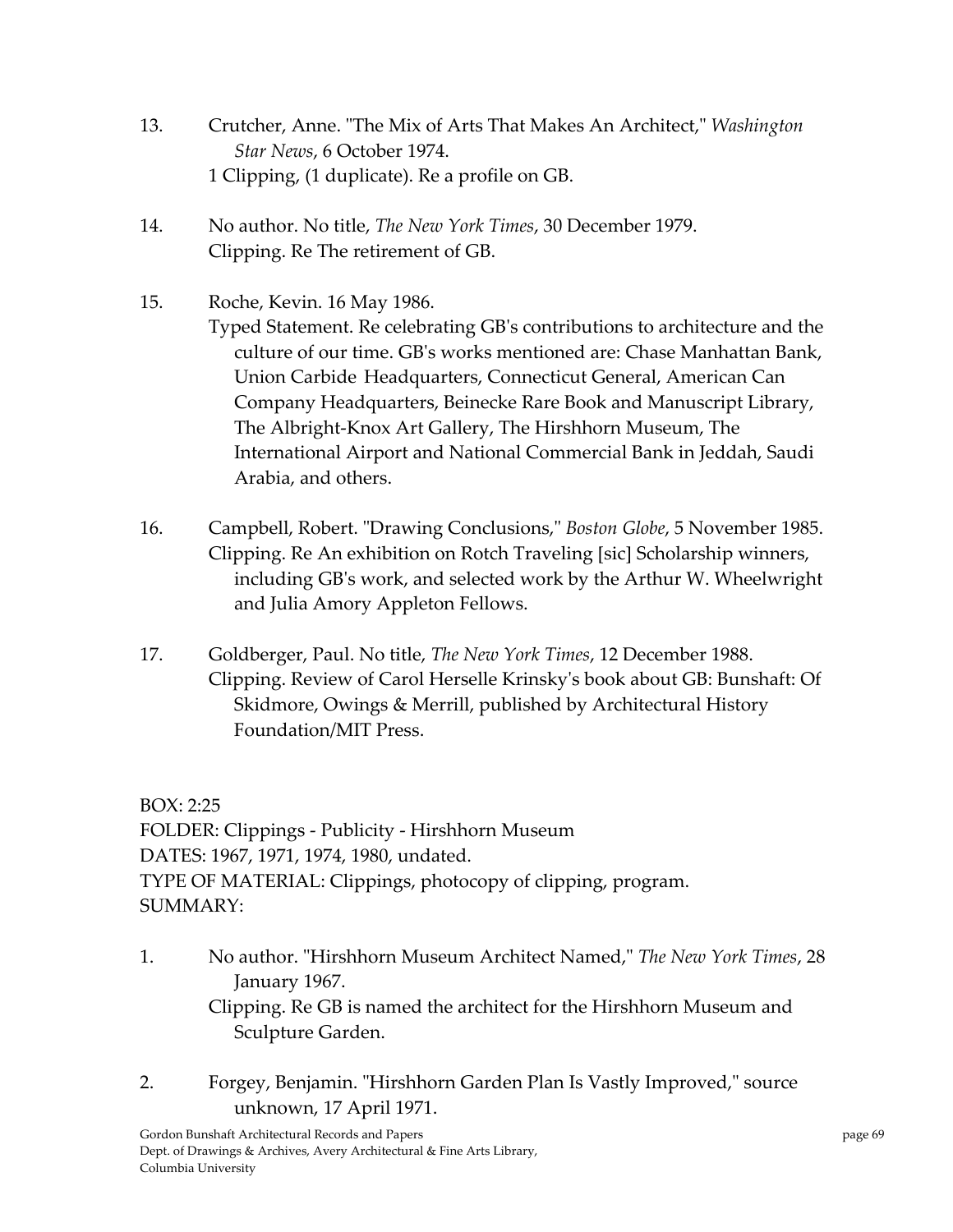Photocopy of clipping. Re GB unveils and speaks about a model, and scale drawings, of his revised concept for the Hirshhorn Museum for members of a committee of the National Capital Planning Commission.

3. Lyndon, Christopher. "Hirshhorn Museum Taking Shape in Washington," *The New York Times*, 5 July 1971.

- 4. Raynor, Vivien. ʺA Preview of the New Hirshhorn Museum,ʺ *The New York Times,* 14 July 1974. Clipping. Re a preview of the Hirshhorn Museum.
- 5. Forgey, Benjamin. "The Hirshhorn: At Last, It's About to Open," *Washington Star‐News*, 28 September 1974. Clipping. Re The Hirshhorn Museum is about to open.
- 6. Richard, Paul. ʺAssessing The Hirshhorn on the Eve of Its Opening,ʺ *The Washington Post,* 29 September 1974. Clipping. Re Paul Richard assesses the museum before it opens.
- 7. Richard, Paul. ʺThe Splendors of The Hirshhorn Collection,ʺ *The Washington Post*, 29 September 1974. Clipping. Re a profile of Hirshhorn and the art and sculpture collection he
	- gave to the Hirshhorn Museum.
- 8. Richar, Paul. ʺNow Itʹs 2004 on the Mall,ʺ *The Washington Post*, 1 October 1974.

Clipping taped onto a piece of white paper. Re Hirshhorn donated 4 more sculptures by Henry Moore, Kenneth Snelson, and Reuben Nakians, to the Hirshhorn Museum.

9. 1974 Program. Re The opening of the GB designed Hirshhorn Museum.

<sup>1</sup> Clipping, (1 duplicate). Re Hirshhorn Museum is undergoing construction.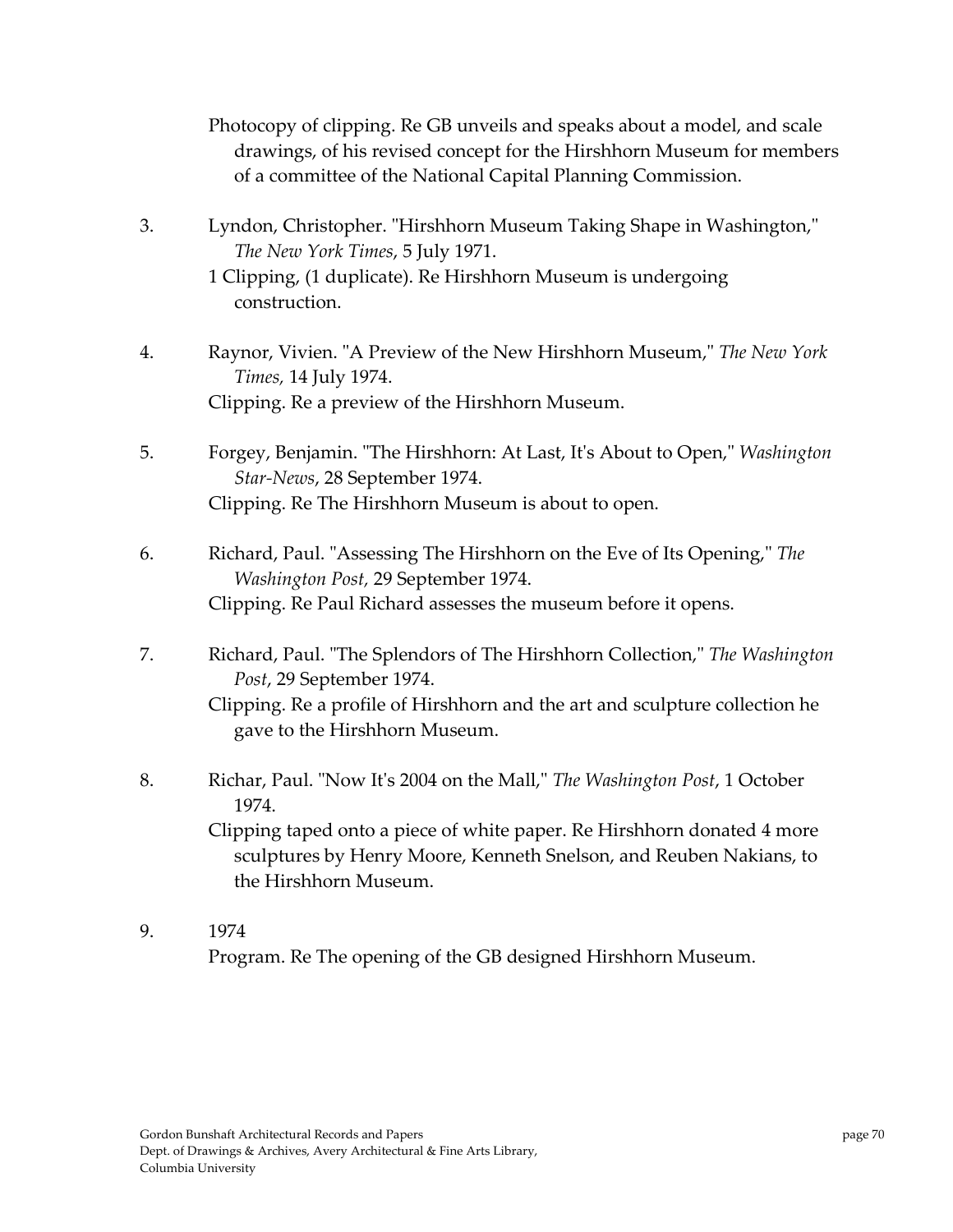10. 1974

Bound program containing invitation to the opening of the Hirshhorn Museum; the opening day events; the museum's general fact sheet; architectural fact sheet; historical background; introductory remarks; opening ceremony; music commissioned for opening; Abrams books published for opening; exhibition at Lyndon Baines Johnson Library; biographical information of Mr. Hirshhorn; regents of Smithsonian; trustees of Hirshhorn Museum and Sculpture Garden; the Honorable Patrick Moynihan; Abram Lerner; Museum Director; GB, Architect, and background: speech by S. Dillon Ripley at groundbreaking ceremonies, 1969; speech by Joseph H. Hirshhorn at groundbreaking ceremonies, 1969.

- 11. Mitchell, Henry. ʺThe Hirshhornʹs Grand Opening,ʺ *The Washington Post*, 2 October 1974. Clipping, taped onto a piece of white paper. Re the dedication of the Hirshhorn Museum.
- 12. McMellan, Diana. "The Opening: It was This Is Your Life, Joe Hirshhorn, as he gloried in his very own museum,ʺ *Washington Star‐News*, 2 October 1974.

Clipping. Re the opening night of the Hirshhorn Museum.

- 13. Smyth, Jeannette. ʺJoe Hirshhorn: Iʹm A Simple Little Man,ʺ *The Washington Post*, 2 October 1974. Clipping taped onto white paper. Re Joe Hirshhorn at the opening of the Hirshhorn Museum.
- 14. 1974 Clippings. 4 pages from *The New York Times* containing 4 articles re the Hirshhorn Museumʹs opening and general information.
- 15. Stein, Benjamin. "A Dazzling Cylinder of Modern Art," The Wall Street *Journal*, 4 October 1974. Clipping. Re praise for GBʹs museum design.
- 16. No author. ʺBunshaft,ʺ *Washington Star‐News*, 6 October 1974. 1 clipping, (1 duplicate). With a photo and two sketches. Re a profile on GB and his design of the Hirshhorn Museum.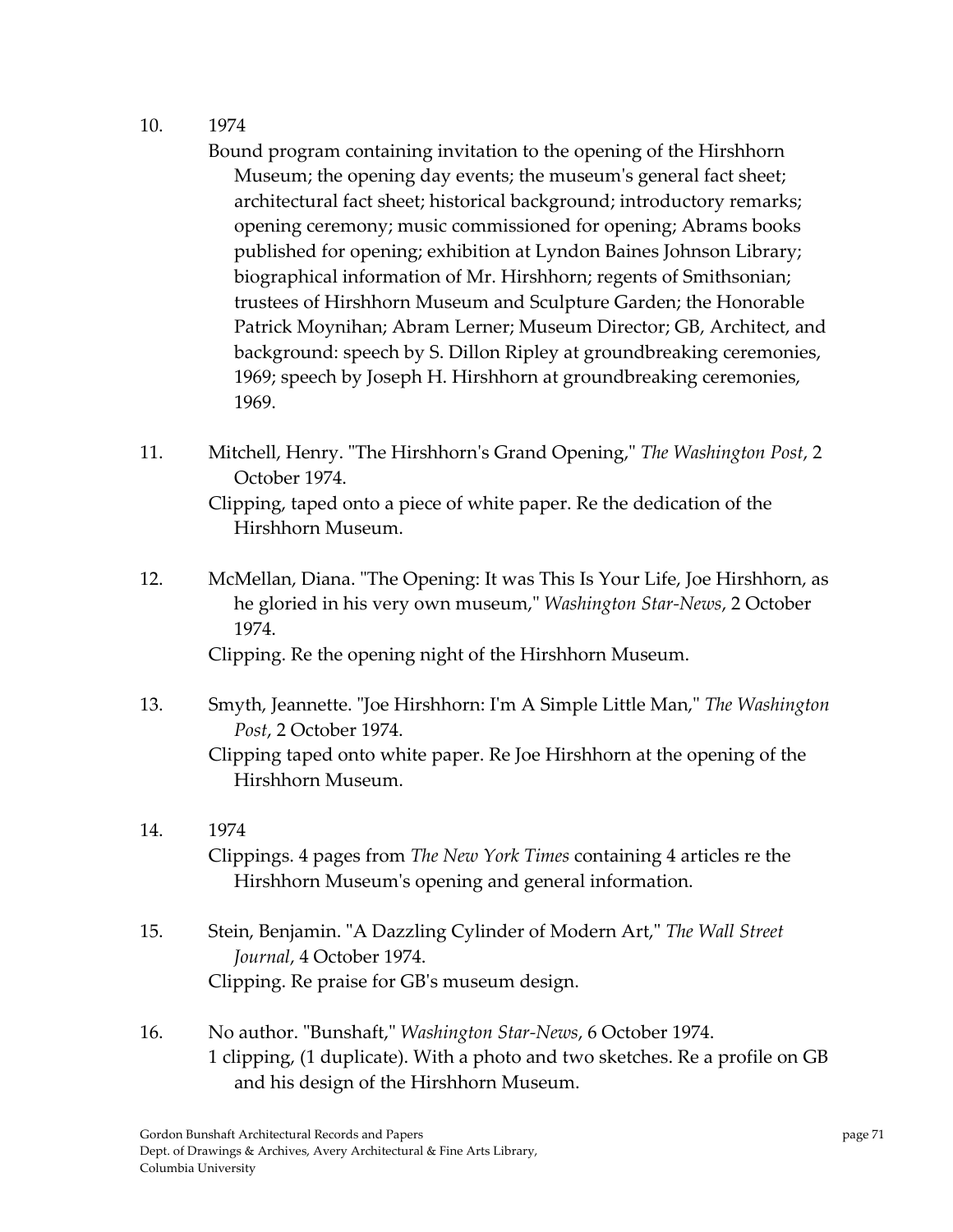17. 1974

1 page from *The New York Times* with 2 articles re Washington D.C.ʹs increased status as a center of modern art, and a criticʹs disapproval of the museum design by GB.

- 18. No author. "The Hirshhorn: Some Arresting Pieces, Some That Wandered In," source unknown, undated. Clipping. Re assessment of the art work in the Hirshhorn Museum.
- 19. No author. "Hirshhorn Museum: A Capital Attraction," The Washington Star, 5 March 1980. Clipping. Re 4 photos with a caption re The Hirshhorn Museum near its sixth year anniversary.

BOX: 2:26 FOLDER: Clippings ‐ Publicity‐ Johnson Library DATES: 1966, 1971, 1972, 1975. TYPE OF MATERIAL: Clippings, photocopy of clipping, brochure. SUMMARY:

1. 1971

1 page of *Corpus Christi Caller‐Times* containing 2 articles re the space of the Johnson Library and President Johnson inspecting the library.

2. 1971

1 page, (1 duplicate and 1 photocopy), of *The New York Times* containing 2 articles re President L.B. Johnson at the dedication of the Johnson Library and critical acclaim of the library design.

3. Huxtable, Ada Louise. ʺArchitecture in ʹ71: Lively Confusion,ʺ *The New York Times*, 4 January 1972.

Clipping. Re the architectural situation that year. Mentioned are: Venturi & Rauch, Minoru Yamasaki, Skidmore, Owings & Merrill, GB, William L. Pereira, John Portman, I.M. Pei, and Paul Rudolph.

4. 1975

Exhibition catalog. Re the sculptures and their drawings from the Hirshhorn Museum collection in the Lyndon Baines Johnson Library.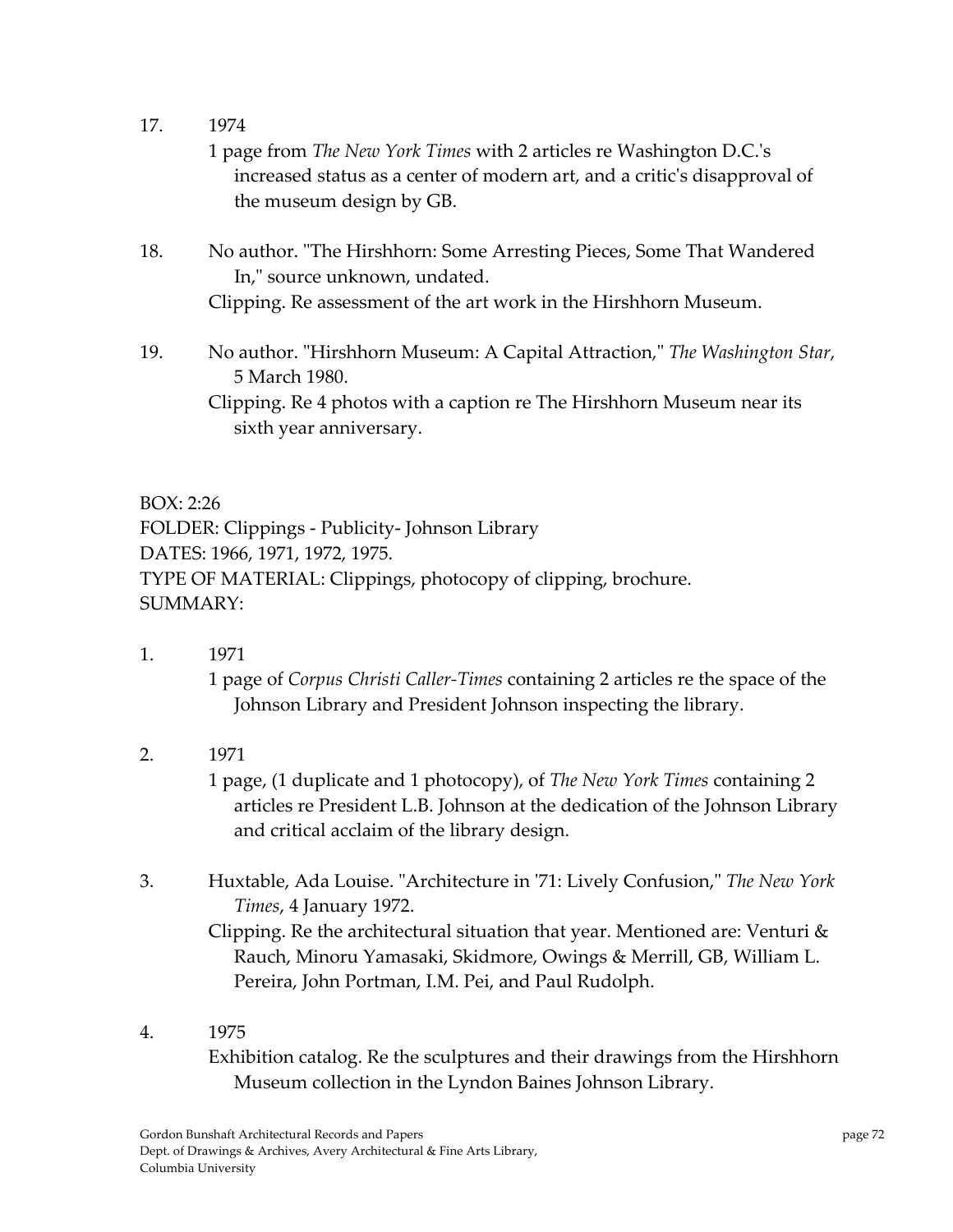5. No author. ʺU. of Texas to Build Library for Johnsonʹs Papers,ʺ *The New York Times*, 2 December 1966. Clipping. Re the design for the Johnson Library is shown.

BOX: 2:27

FOLDER: Clippings ‐ Publicity ‐ Lever House DATES: 1952, 1980, 1982, 1988, undated. TYPE OF MATERIAL: Clippings, photocopies of clipping, brochure with T.L.S. enclosed.

#### SUMMARY:

1. Mumford, Lewis. "House of Glass," The New Yorker, 19 August 1952. 1 photocopy, (2 duplicates). Re Praise for the Lever House design.

2. Mumford, Lewis. "House of Glass," From The Ground Up - Collected Essays from *The New Yorker*, undated. Photocopy. Re a review of Lever House.

- 3 Louchheim, Aline B. "Newest Building in the New Style," source unknown, undated. Clipping. Re the critic considers Lever House to be an advance in architectural history.
- 4. No author. "Lever House Named by AIA Awards Jury to Receive 25-Year Award,ʺ *F.W. Dodge Construction News*, 2 May 1980. Clipping. Re Lever House designed by GB of S.O.M. receives AIA 25‐Year Award.
- 5. Gapp, Paul. "New York's Lever House Joins a List of Winners," source unknown, circa May 1980. Clipping. Re Lever House, designed by GB, is named to receive AIAʹs 25‐ year Award.
- 6. No author. "March of Progress," New York, undated. Clipping. Re Lever House might be torn down.
- 7. Dunlap, David W. "Lever Office Tower Declared a City Landmark," The New *York Times*, 10 November 1982.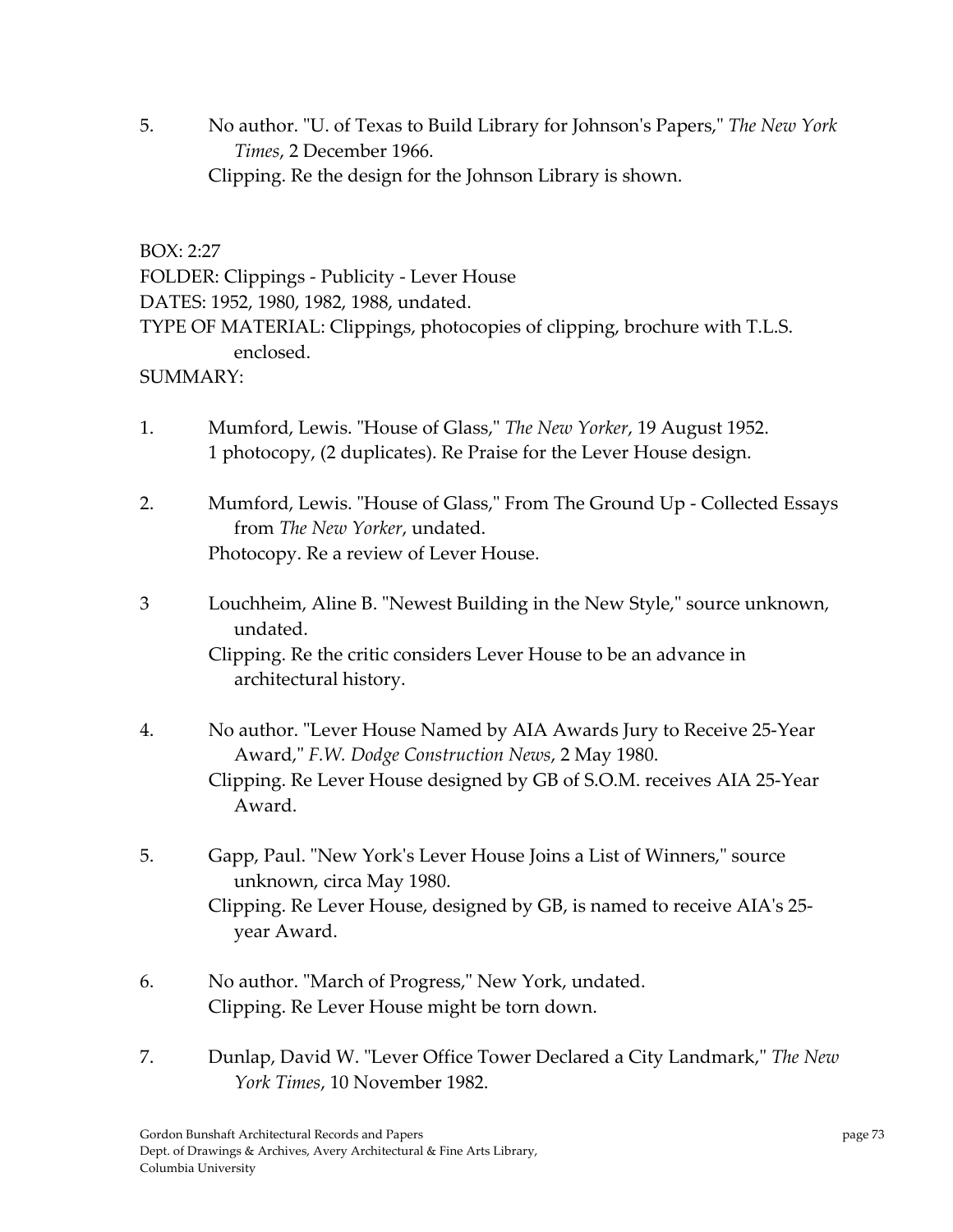Clipping. Re Lever House becomes the most contemporary landmark in New York City.

- 8. No author. "Caixa de vidro," *Veja*, 2 March 1983. Photocopy. Text in Portuguese. Re Lever House.
- 9. 1988 Brochure called Lever Standard with T.L.S. from Shirley Loxley to GB. Re GB's recent visit with Mr. Tabaksblat at Lever House.

BOX: 2:28 FOLDER: Clippings ‐ Publicity ‐ Lincoln Center DATES: 1958, 1962, 1965. TYPE OF MATERIAL: Clippings. SUMMARY:

1. 1958

1 page of the *New York Herald Tribune* with 2 articles. Re GB and Eero Saarinen are named the last two architects of the group to design Lincoln Center. Also mentioned are: Wallace K. Harrison, Max Abramovitz, Philip Johnson, and Dr. Pietro Belluschi. Also a profile on Wallace K. Harrison.

- 2. No author. "Review And Preview of Lincoln Center," *Fortune*, April 1962. Clipping. Re the conception and construction of Lincoln Center.
- 3. Canaday, John. ʺHenry Moore to Supervise Installation,ʺ *The New York Times*, 25 August 1965.

Clipping. Re Henry Moore arrives at Lincoln Center to supervise the installation of his sculptures. Also mentioned are Hermann Noack and GB.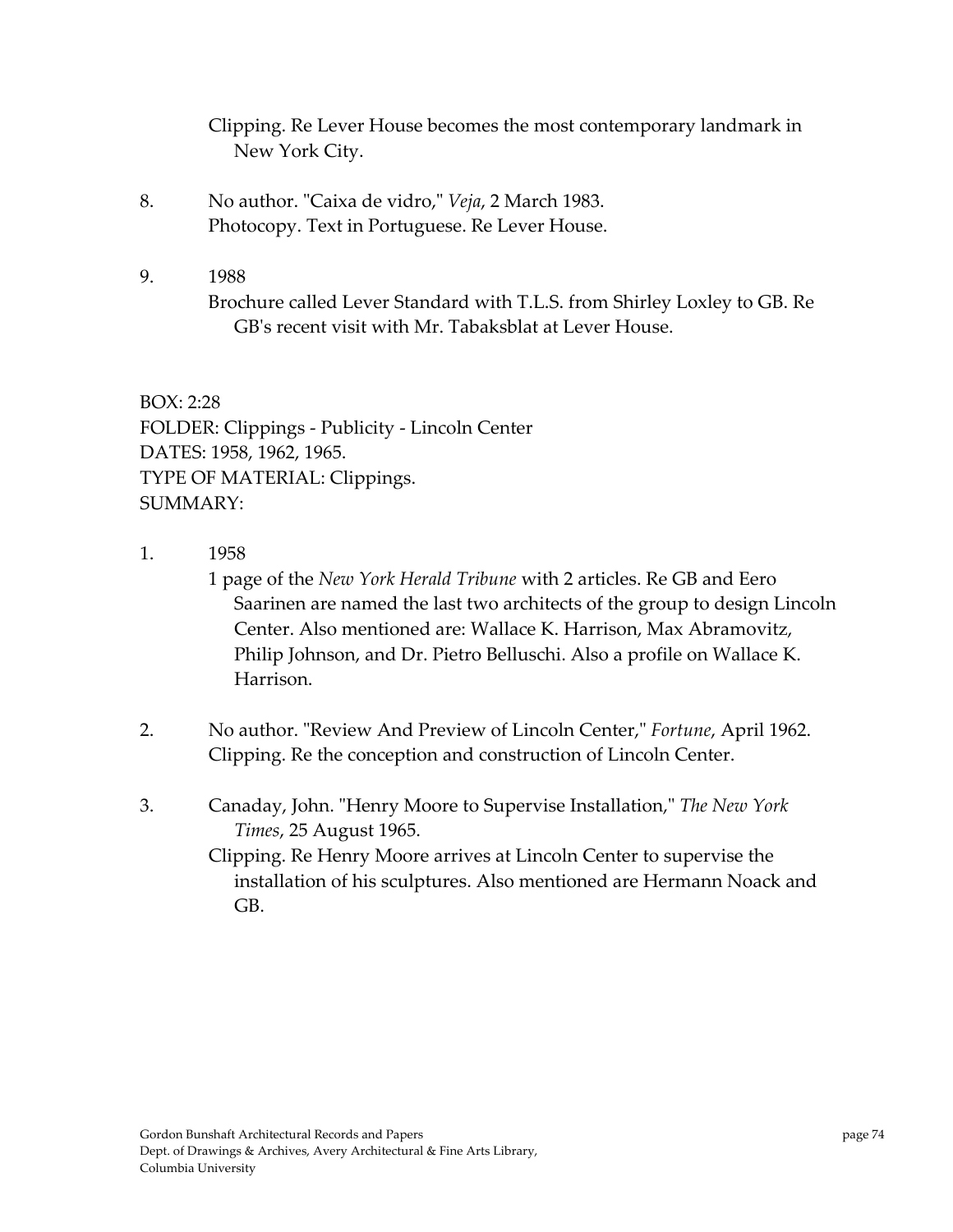BOX: 2:29 FOLDER: Clippings ‐ Publicity ‐ Manufacturersʹ Trust Co. DATES: 1954. TYPE OF MATERIAL: Clippings. SUMMARY:

- 1. No author. "5-Story Glass-Walled Bank Ready at 5th Ave. and 43rd St.," *New York Herald Tribune,* 23 September 1954. 1 Clipping, (1 duplicate). Re preview of the Manufacturerʹs Trust Building.
- 2. No author. "Banking Under Glass," *Herald Tribune*, 25 September 1954. Clipping. Re positive review after preview of the Manufacturerʹs Trust Bank.
- 3. No author. "Crystal Lantern," The New Yorker, 13 November 1954. Photocopy of article, (1 page is photocopy duplicate). Re praise for Lever House design.

BOX: 2:30 FOLDER: Clippings ‐ Publicity ‐ Marine Midland Building DATES: 1968, 1980. TYPE OF MATERIAL: Photocopy, clipping. SUMMARY:

- 1. Huxtable, Ada Louise. ʺSometimes We Do It Right,ʺ *The New York Times*, 31 March 1968. Photocopy. Re praise for the Marine Midland Bank building, especially the new cube by Noguchi, and the buildingʹs surroundings.
- 2. Goldberger, Paul. "Three Ways to Get a Sense of Extraordinary New York," *The New York Times*, 8 August 1980.

Clipping. Re 3 walking tours surveying good architecture in New York City is recommended by the author.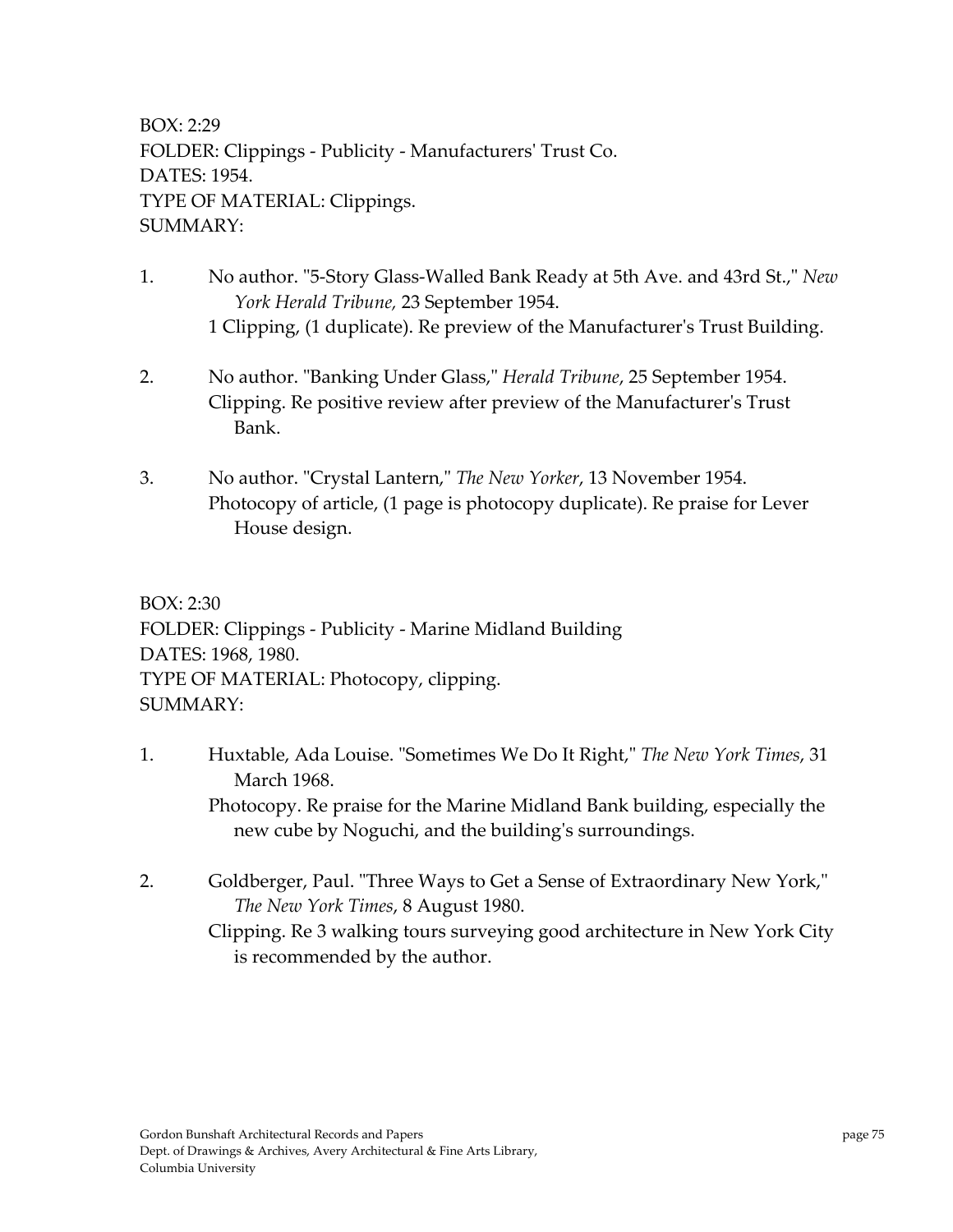BOX: 2:31 FOLDER: Clippings ‐ Publicity ‐ Mrs. Bunshaft DATES: 1958. TYPE OF MATERIAL: Clippings. SUMMARY:

- 1. Packwood, Mary. "Husband Plans Home; She's Collecting Earrings," *Richmond Times‐Dispatch*, 29 September 1958.
	- 1 Clipping, (2 duplicates). Re a profile of Mrs. Bunshaft: her hobbies and her role in family.

#### BOX: 2:32

FOLDER: Clippings ‐ Publicity ‐ National Commercial Bank, Jeddah DATES: 1979, undated. TYPE OF MATERIAL: Clipping, photocopy. SUMMARY:

1. Huxtable, Ada Louis. ʺMirrors of Our Time,ʺ *The New York Times Magazine*, 25 February 1979.

Clipping. Re Museum of Modern Art's exhibition, "Transformations in Modern Architecture," which includes the National Commercial Bank designed by GB in Jeddah, Saudi Arabia. Also mentioned: Arthur Drexler; S.O.M.; Sears Tower; Eero Saarinen; Kevin Roche; Dinkeloo; John Deere Headquarters; John Portman; Welton Becket Associates; Gottfried Böhm; Jean Renaudie, Foster Associates, Willis Faber and Dumas, Ltd.; Reunion Center; Odell Associates; the Blue Cross / Blue Shield Headquarters, Hubert Bennett; Hayward Gallery; William Kessler; Detroitʹs College of Art and Design; Ralph Erskine; Byker Housing; Robert Venturi; Charles Jencks; Edward Larrabee Barnes' Snell Music Library; Paul Rudolph; Kenzo Tange; I.M. Pei; Everson Museum; Marcel Breuer; Hamilton Smith; Hellmuth, Obata and Kassabaum; the National Air and Space Museum; Jørn Utzon; Sydney Opera House; Richard Meier; Gwathmey‐Siegel; John Hejduk; Piano and Rogers; Ludwig Mies van der Rohe; Louis Kahn; Charles Moore; James Stirling; and United Nations Plaza Hotel.

2. Goldberger, Paul. "Three Distinct Approaches to Skyscraper Design," source unknown, undated.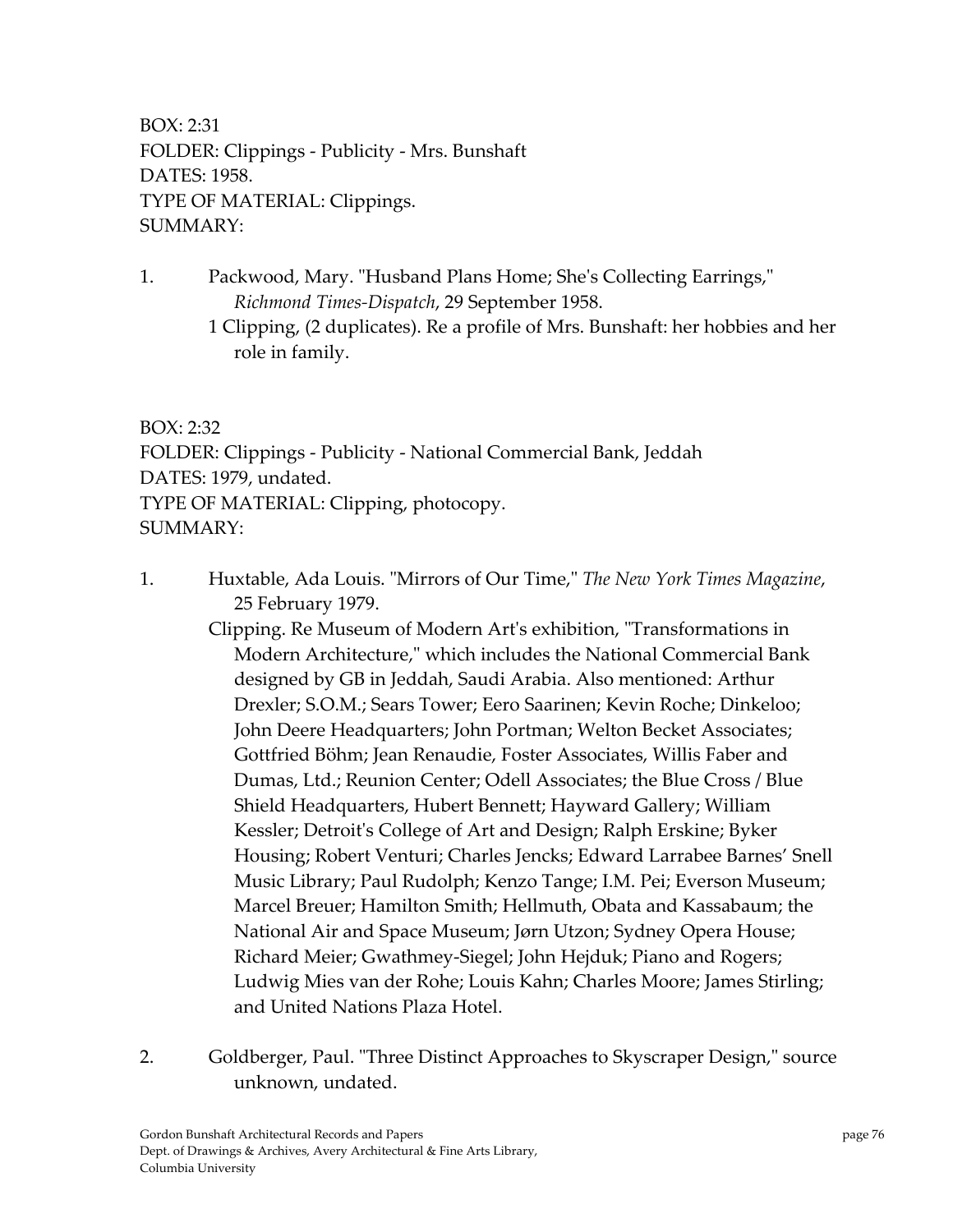Photocopy of clipping. Re The Museum of Modern Art's exhibition, "Three Skyscrapers," which includes the National Commercial Bank, in Jeddah, Saudi Arabia, by GB of S.O.M. Also mentioned: International Place at Fort Hill Square by Johnson/Burgee, Architects; and Shanghai Banking Corporation[?] in Hong Kong by Norman Foster Associates.

BOX: 2:33 FOLDER: Clippings ‐ Publicity ‐ NY Worldʹs Fair DATES: Undated. TYPE OF MATERIAL: Clipping. SUMMARY:

1. No author. ʺNew York Worldʹs Fair Architects Quit Show,ʺ *The New York Times*, undated.

Clipping. Re architects, including GB, engaged to design the worldʹs fair of 1964 have resigned. Also mentioned: Robert Moses, Edward Durell Stone, Henry Dreyfuss, Emil H. Praeger, and Robert Moses.

BOX: 2:34 FOLDER: Clippings ‐ Publicity ‐ NYC Convention Center, (not built) DATES: 1972. TYPE OF MATERIAL: Clippings. SUMMARY:

1. Huxtable, Ada Louise. "Architect Selected by Jury for City Convention Center,ʺ *The New York Times*, 6 April 1972. 1 Clipping, (2 duplicates). GB is named to be the architect for the New York Convention Center.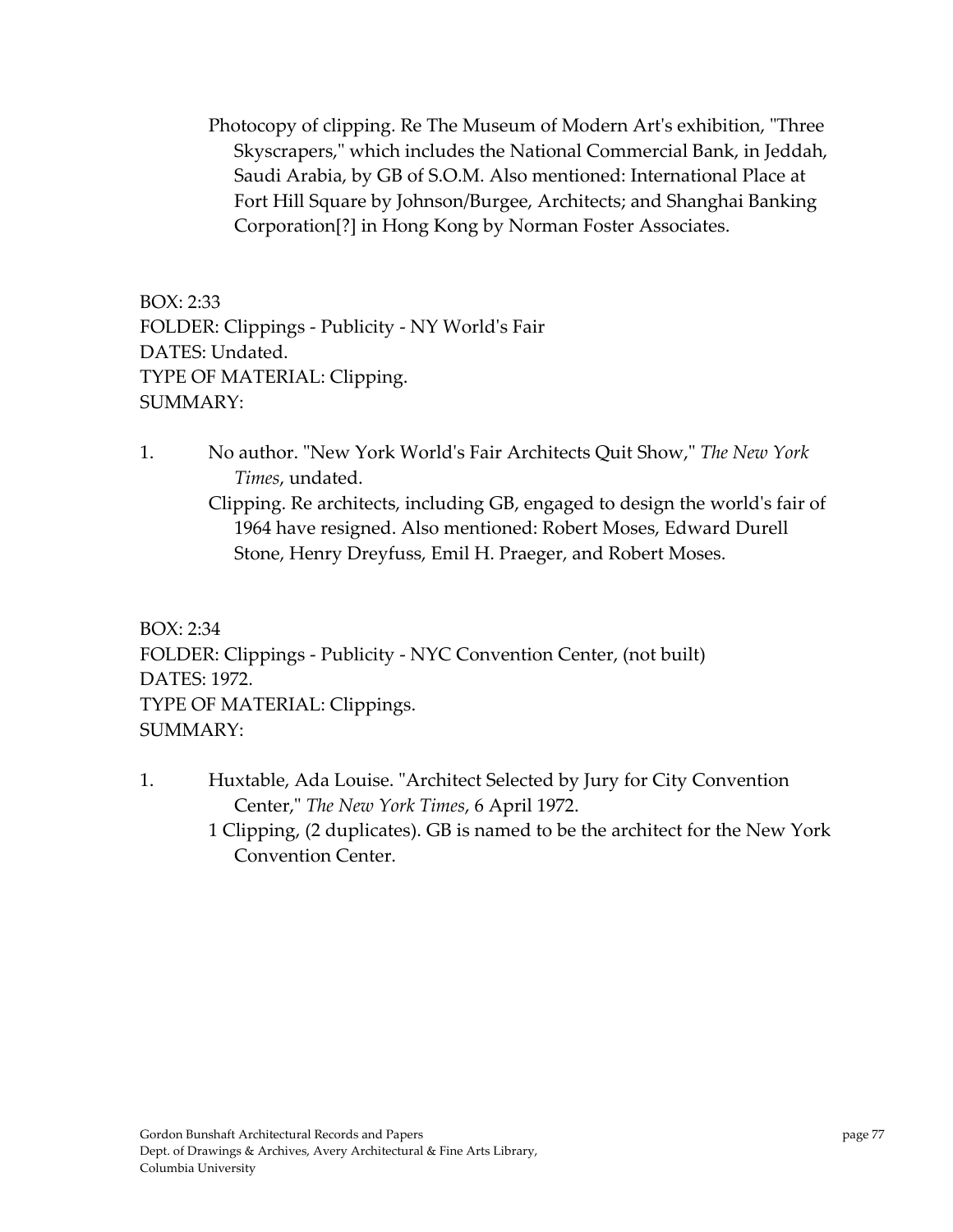BOX: 2:35 FOLDER: Clippings ‐ Publicity ‐ I.M. Pei DATES: 1979. TYPE OF MATERIAL: Clipping. SUMMARY:

1. Huxtable, Ada Louise. ʺThe Retreat Continued,ʺ *The New York Times*, 30 December 1979. Clipping. Re I.M. Pei wins media attention and AIA Gold Medal award; and the critic's assessment of 1979's architectural stylistic trend.

BOX: 2:36 FOLDER: Clippings - "Publicity reviews" - Envelope DATES: Undated. TYPE OF MATERIAL: Envelope. SUMMARY:

1. 1 empty envelope signed by GB, "Publicity reviews."

BOX: 2:37 FOLDER: Clippings ‐ Publicity ‐ S.O.M. DATES: 1950. TYPE OF MATERIAL: Clipping. SUMMARY:

1. Neugass, Dr. Fritz. ʺDie neue Architecktur,ʺ *Sonntagsblatt Staats‐zeitung Und Herold*, 5 November 1950. Clipping in German. Re new architectural styles, emphasizing the works of S.O.M., with mention of GBʹs Lever House. Also mentioned: Le Corbusier; Ludwig Mies van der Rohe; Robert Maillart; Alvar Aalto; Ford Motor Co. Headquarters; H.J. Heinz & Co. Factory; and Bellevue Hospital.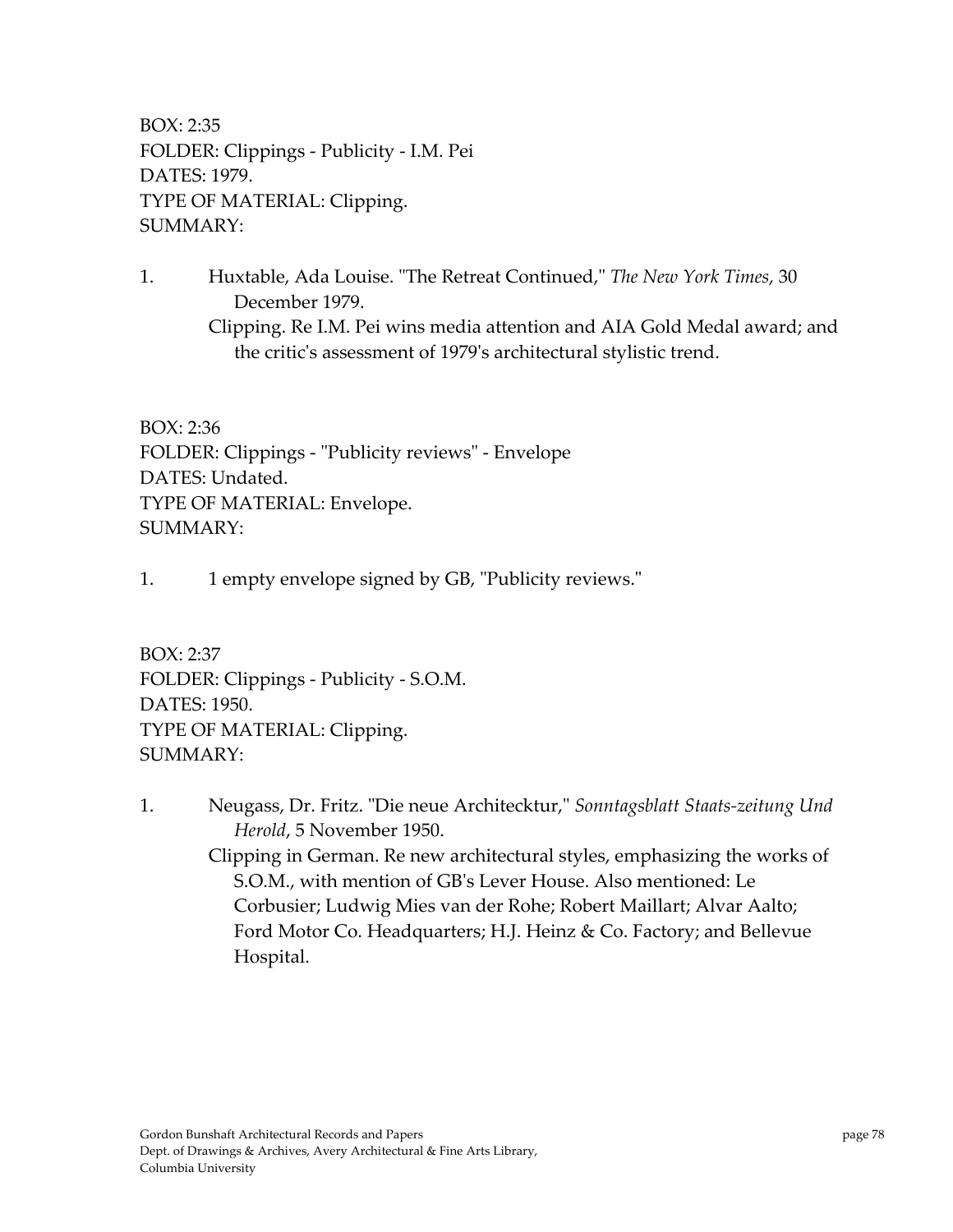BOX: 2:38 FOLDER: Clippings ‐ Publicity ‐ Virginia Museum of Fine Arts DATES: 1958, 1960. TYPE OF MATERIAL: Clippings. SUMMARY:

1. Lee, John. ʺArchitects Need ʹGood Clientsʹ,ʺ *The Richmond News Leader*, 27 September 1958.

Clipping. Re GB at the opening of the Reynolds Metals Co. building, designed by S.O.M., and the exhibition of other works by S.O.M. at the Virginia Museum.

2. Hyed, Nelson. ʺExhibition Entries Are Judged,ʺ *The Richmond News Leader*, 2 May 1960.

Clipping. GB, A. Aubrey Bodine and G.E. Kidder Smith are the three jurors for the entries of the Virginia Museum of Fine Artsʹ first architectsʹ designersʹ and photographersʹ exhibition.

BOX: 2:39 FOLDER: Clippings ‐ Publicity ‐ Welfare Building, Great Lakes Naval Station DATES: Undated. TYPE OF MATERIAL: Clipping. SUMMARY:

1. Louchheim, Aline B. "Architecture and the Allied Arts," source unknown, undated.

Clipping. Re the Gold Medal Exhibition at the Architectural League. S.O.M.ʹs Welfare Building is included. Also mentioned: the Glass House by Philip Johnson; the Museum of Modern Art building by Philip Goodwin; the A. Conger Goodyear House by Edward Stone; the Parke‐ Bernet building by Walker & Poor; Al & Dick's Restaurant facade and interior by Nemey & Geller; a movie theatre by Lewis Eugene Wilson; the Lake Placid House by Kahn & Jacobs; the Princeton Firestone Library by OʹConnor & Kilham; and a church by Kivet & Meyers.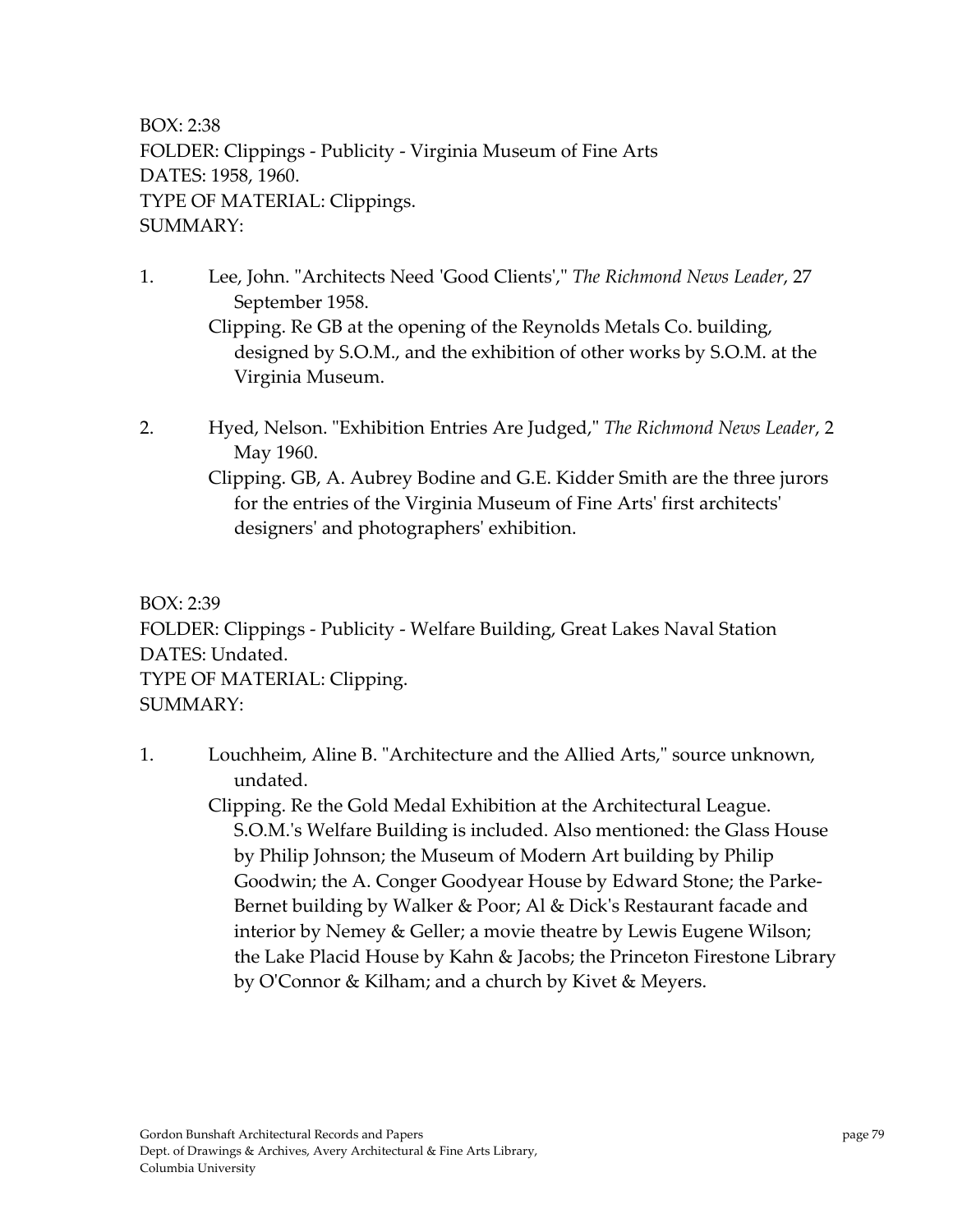### **III. PHOTOGRAPHS ‐ PROJECTS AND PERSONAL**

BOX: 3:1 FOLDER: Photographs projects ‐ Gordon Bunshaftʹs home, East Hampton, New York. DATES: Undated. TYPE OF MATERIAL: Photographs. SUMMARY:

1. **-1 Exterior view, [with sculpture by Joan Miró silhouetted against pond.]** ‐1 Interior view of master bedroom, [with tapestry by Le Corbusier on wall.]

BOX: 3:2

FOLDER: Photographs projects ‐ GBʹs apartment, Manhattan, New York [Manhattan House, 200 East 66th Street]

DATES: Undated.

TYPE OF MATERIAL: Photographs, list.

- SUMMARY: This folder also contains a photocopied list written by GB of all the art objects in his Manhattan apartment. The list is two pages, and is accompanied by seven pages of photocopies of photographs numbering the objects described on the list.
- 1. -3 Interior views of library. ‐13 Interior views of living room. ‐2 Interior views of dining room.

BOX: 3:3

FOLDER: Photographs projects ‐ Venezuelan Pavilion, 1939 New York Worldʹs Fair, Queens, New York.

DATES: 1938‐39. TYPE OF MATERIAL: Photographs. SUMMARY:

- 1. **–2 Exterior views (duplicates) of pavilion.** 
	- ‐1 Interior view of pavilion.
	- ‐1 Presentation drawing for pavilion, done in 1938.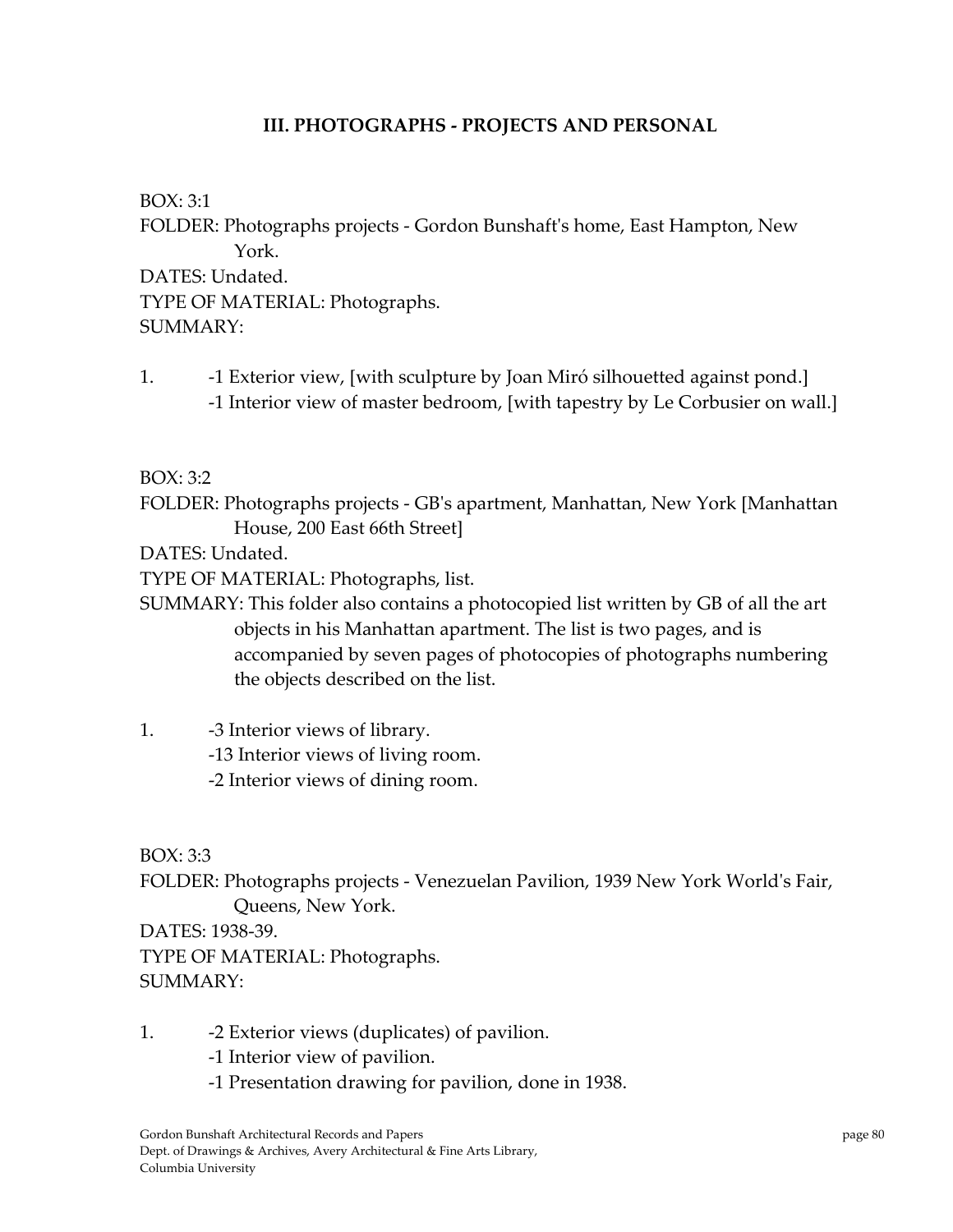FOLDER: Photographs projects - "The Circle", Ladies Restaurant in Chicago Department Store

DATES: 1940. TYPE OF MATERIAL: Photographs. SUMMARY:

1. **-1 View of a "chair-tray" in restaurant. Photographed by Vories Fisher.**  ‐1 Interior view of the restaurant. Photographed by Vories Fisher. 8‐3/4 x 10‐ 13/16 in.

BOX: 3:5

FOLDER: Photographs projects ‐ Hostess House, Great Lakes Naval Training Center, Great Lakes, Illinois

DATES: 1942.

TYPE OF MATERIAL: Photographs. SUMMARY:

1. ‐3 Exterior views of the house. Photographed by Hedrich‐Blessing. ‐1 Interior view of the house.

BOX: 3:6

FOLDER: Photographs projects ‐ Ohio State University Medical Center, Columbus, Ohio [not built]

DATES: 1946.

TYPE OF MATERIAL: Photographs.

SUMMARY:

1. **-1 Photo of site-plan drawing. Photographed by Gilbert Ask.**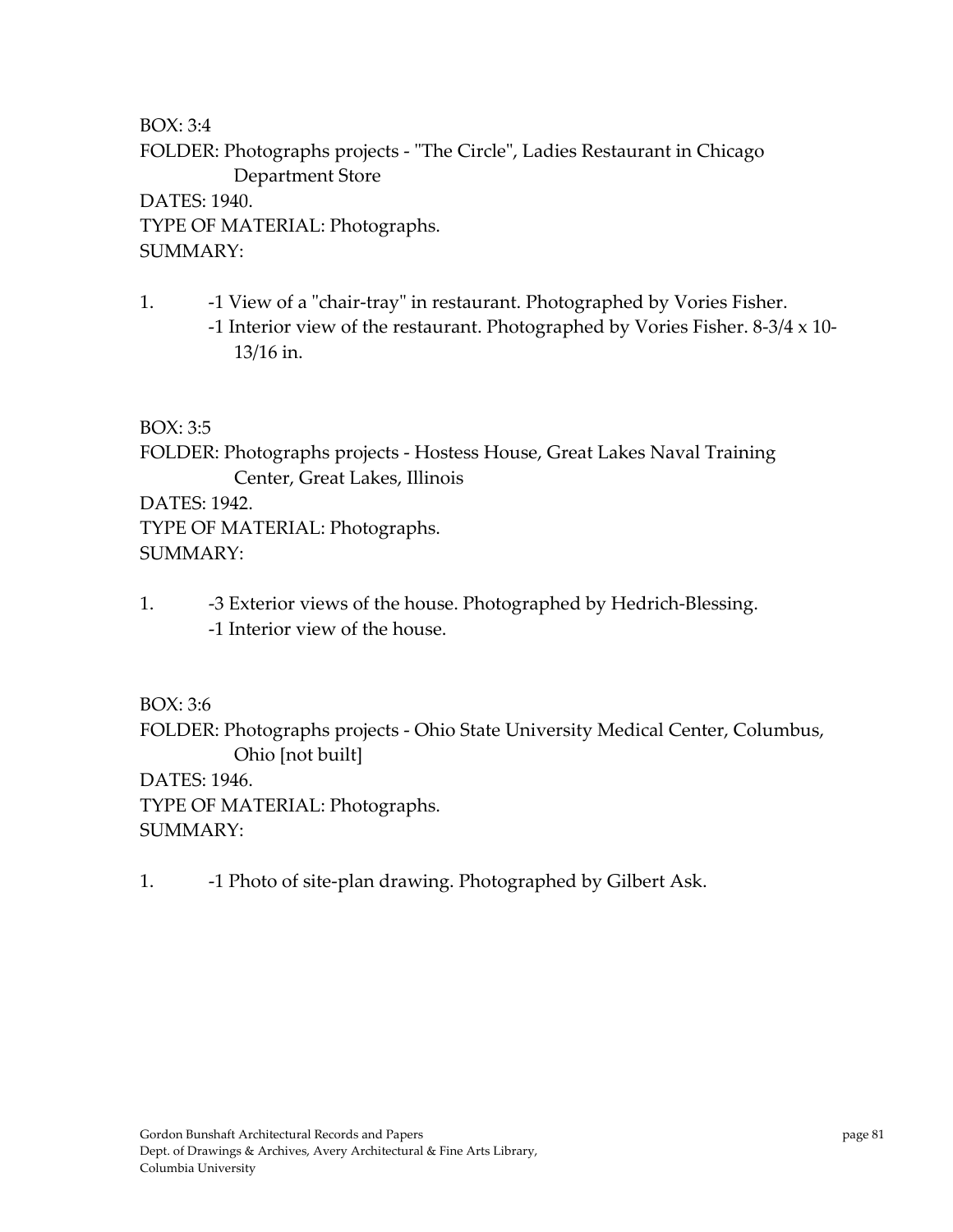FOLDER: Photographs projects - Project for Apt. House, Commercial & Medical Center, etc., for Caracas, Venezuela (not built)

DATES: Late 1940s. TYPE OF MATERIAL: Photographs. SUMMARY:

1. **-1 Photo of site-plan drawing.** 

BOX: 3:8 FOLDER: Photographs projects ‐ Chapel for new town, Venezuela [not built] DATES: Late 1940s. TYPE OF MATERIAL: Photographs. SUMMARY:

1. **-4 Exterior views of model of the chapel. Photographed by Ezra Stoller.** 

BOX: 3:9 FOLDER: Photographs projects ‐ Manhattan House, Manhattan, New York. DATES: 1950. TYPE OF MATERIAL: Photographs. SUMMARY:

- 1. **-5 Exterior views of the buildings. Photographed by Ezra Stoller.** 18-3/4 x 10‐3/4 in., 1 is 9‐3/8 x 11‐3/8 in.
	- ‐1 Interior view of the lounge of the building. Photographed by Ezra Stoller Associates.
	- ‐1 Photo of plan drawing of a typical floor of the building.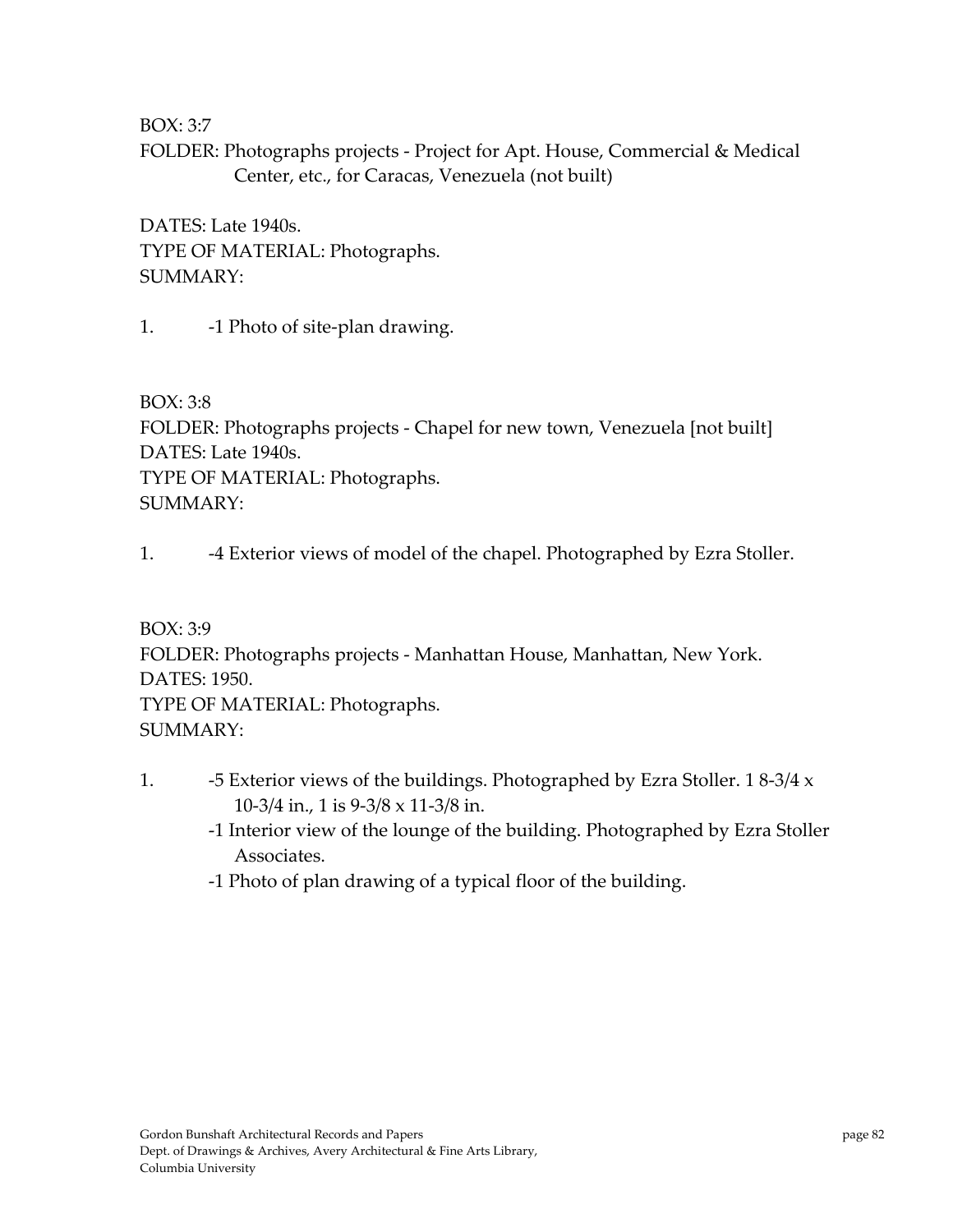FOLDER: Photographs projects ‐ Ft. Hamilton Veteransʹ Hospital, Brooklyn, New York.

DATES: 1951. TYPE OF MATERIAL: Photographs. SUMMARY:

- 1. -24 Exterior views of the hospital, 8 duplicates. 22 photos photographed by Torkel Korling, 1 by Martin Helfer. 10 x 13 in. or smaller,
	- ‐7 Interior views of the hospital. Photographed by Torkel Korling. 10 x 13 in. or smaller.

BOX: 3:11

FOLDER: Photographs projects ‐ H.J. Heinz Co. Vinegar Plant, Pittsburgh, Pennsylvania.

DATES: 1952. TYPE OF MATERIAL: Photographs. SUMMARY:

- 1. **••** -3 Exterior views of the plant building. Photographed by Ezra Stoller Associates. 8 x 10 in. photos.
	- -2 Exterior view of the plant building.  $4-15/16 \times 6-15/16$  in. color transparencies.

BOX: 3:12 FOLDER: Photographs projects ‐ Lever House, Manhattan, New York. DATES: 1952. TYPE OF MATERIAL: Photographs. SUMMARY:

- 1. ‐5 Exterior views of the building (1 duplicate). 2 photographed by Ezra Stoller; 1 by Gottscho‐Schleisner, Inc.
	- ‐1 Photo of a floor plan drawing of the building.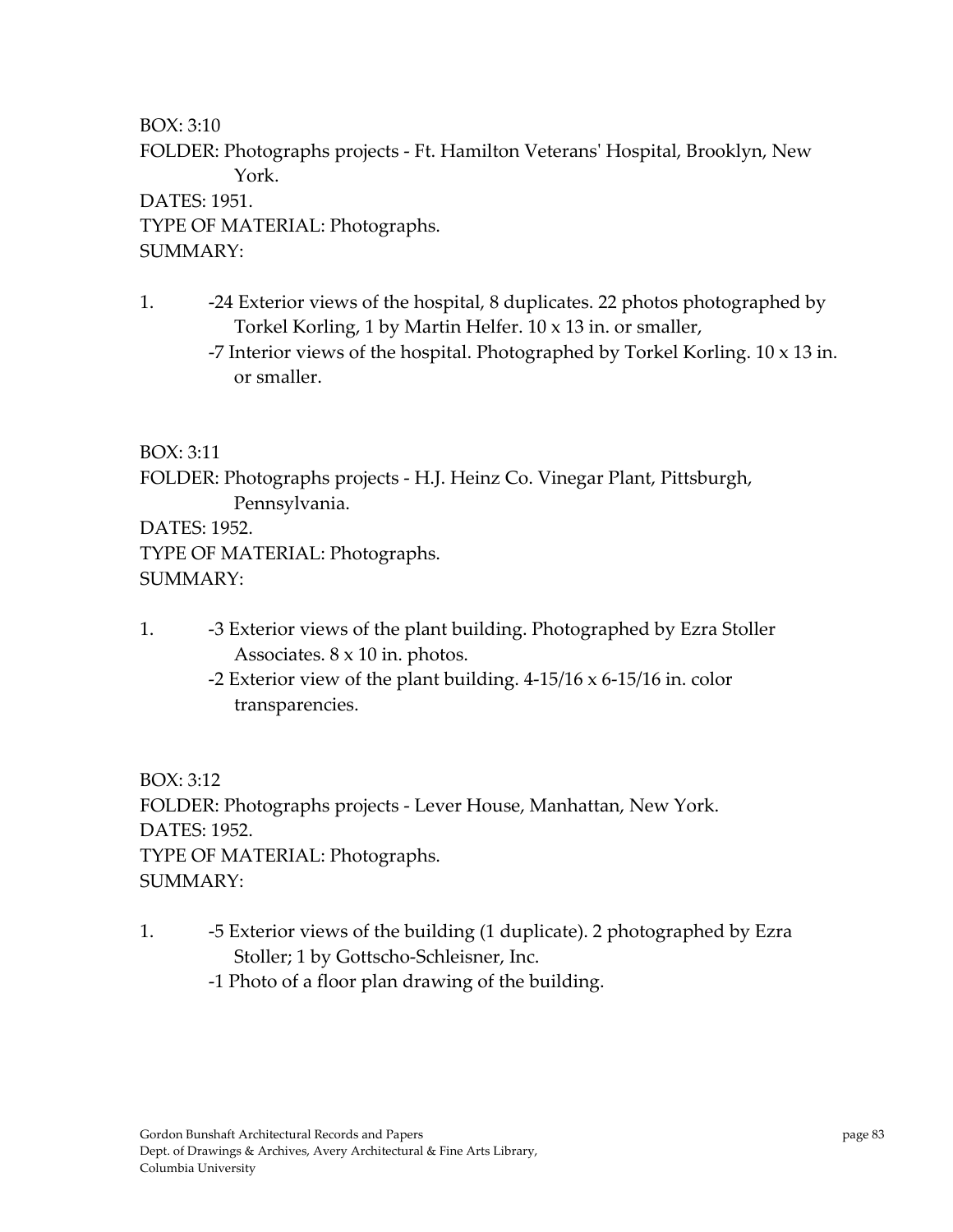BOX: 3:13 FOLDER: Photographs projects ‐ U.S. Consular Housing, Bremen, Germany DATES: 1952. TYPE OF MATERIAL: Photographs. SUMMARY:

1.  $\overline{\phantom{a}}$  -6 Exterior views of the buildings. 2 photographed by Heidersberger.  $8 \times 10$ in. or smaller.

‐1 Photo of a floor plan drawing of building. 7‐3/16 x 9‐1/2 in.

BOX: 3:14 FOLDER: Photographs projects – United States Consulate, Berlin, Germany DATES: 1954. TYPE OF MATERIAL: Photographs. SUMMARY:

1. -5 Exterior views of building.

BOX: 3:15

FOLDER: Photographs projects ‐ Manufacturerʹs Hanover Trust Co., Fifth Ave. Branch, Manhattan, New York.

DATES: 1954. TYPE OF MATERIAL: Photographs. SUMMARY:

1. **–4 Exterior views of the building. Photographed by Ezra Stoller.**  ‐3 Interior views of the building. Photographed by Ezra Stoller. -2 Photos of floor plan drawings. 1 is  $8-1/2 \times 11$  in.

BOX: 3:16 FOLDER: Photographs projects ‐ Istanbul Hilton Hotel, Istanbul, Turkey DATES: 1955. TYPE OF MATERIAL: Photographs. SUMMARY:

1. **-9 Exterior views of the hotel, (1 duplicate). Photographed by Ezra Stoller.** ‐1 Interior view of the hotel. Photographed by Ezra Stoller.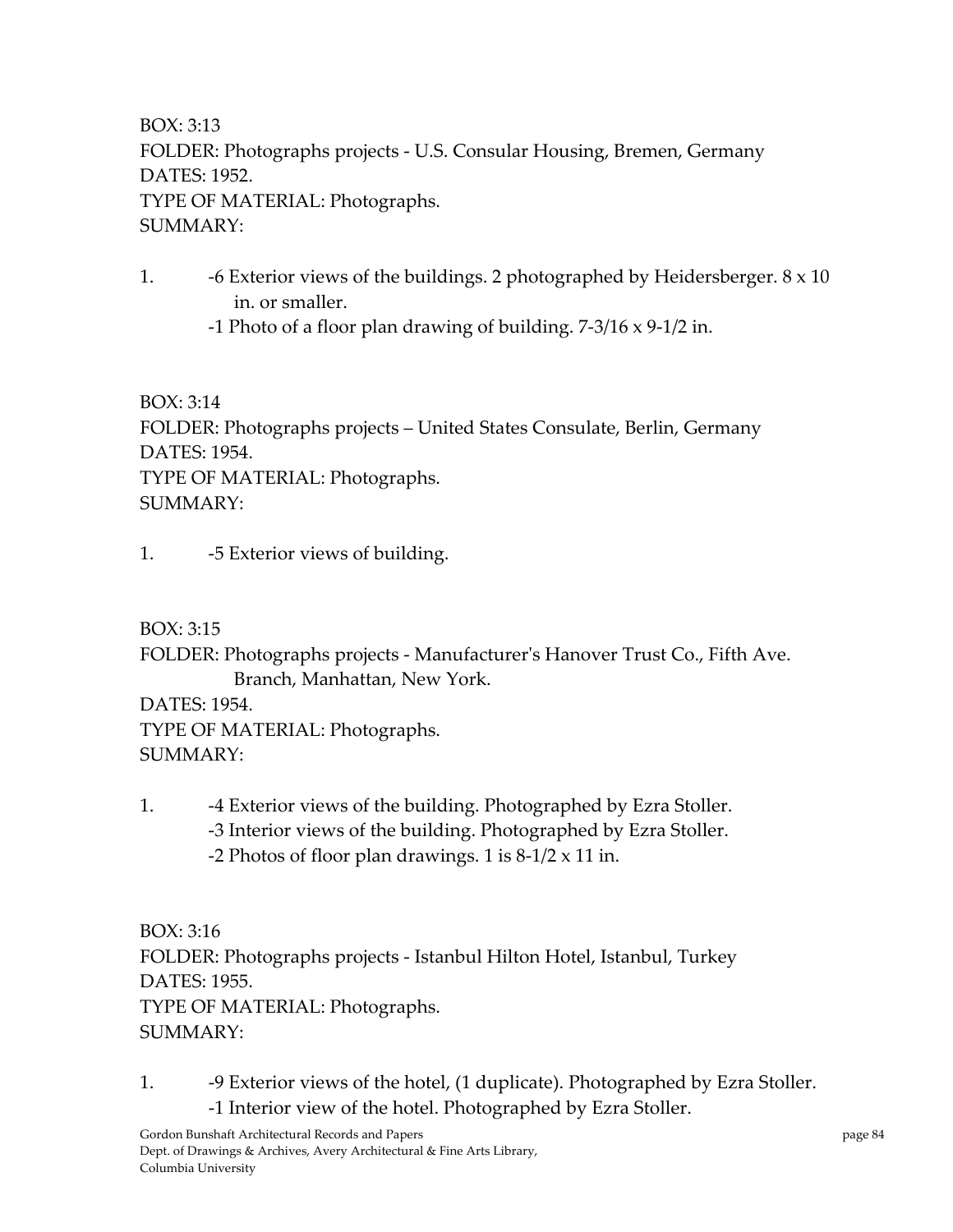- ‐3 Photos of section drawings of the building: 2 transverse sections (1 duplicate), 1 longitudinal section. 1 photographed by Pennyroyal Productions.
- ‐6 Photos of plan drawings of hotel, 1 site plan, 1 garden level plan, 1 entrance floor plan, 1 basement floor plan, 2 typical floor plans (1 duplicate). Photographed by Pennyroyal Productions. 8 x 10‐1/4 in. or smaller. 1

FOLDER: Photographs projects ‐ Connecticut General Life Insurance Co., Bloomfield, Connecticut.

DATES: 1957. TYPE OF MATERIAL: Photographs. SUMMARY:

- 1. -8 Exterior views of the building. Photographed by Ezra Stoller Associates. 1  $7 \times 9 - 15/16$  in.
	- ‐2 Interior views of the courtyard and building. Photographed by Ezra Stoller.
	- ‐1 Photo of site plan drawing of building.

BOX: 3:18

FOLDER: Photographs projects ‐ Karl Taylor Compton Laboratories, M.I.T., Cambridge, Massachusetts.

DATES: 1957.

TYPE OF MATERIAL: Photographs.

SUMMARY:

1. **-6 Exterior views of the building. Photographed by Ezra Stoller Associates.** 

BOX: 3:19 FOLDER: Photographs projects ‐ Reynolds Metals Company, Richmond, Virginia. DATES: 1958. TYPE OF MATERIAL: Photographs.

SUMMARY:

1. **••** -4 Exterior views of the building. 2 photographed by Ezra Stoller.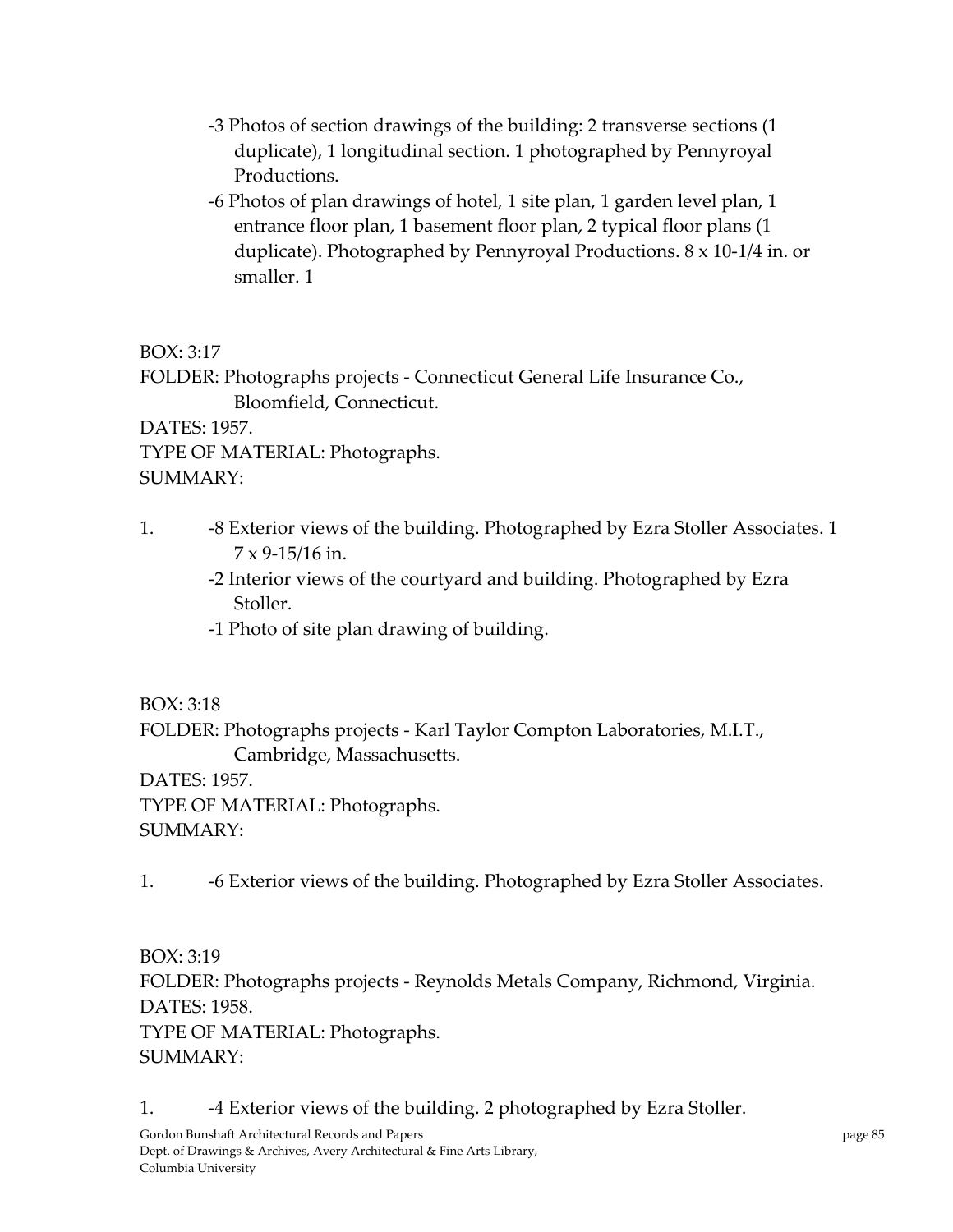- ‐2 Views of courtyard of building from interior. Photographed by Ezra Stoller Associates.
- ‐1 Photo of site plan drawing of building.
- ‐1 Photo of section drawing looking west of building.

FOLDER: Photographs projects ‐ Pepsi‐Cola Company, Manhattan, New York. DATES: 1960.

TYPE OF MATERIAL: Photographs, press release. SUMMARY:

- 1. **-4 Exterior views of building. 1 photographed by Ezra Stoller; 3** photographed by J. Alex Langley.
	- ‐2 Photos of floor plan drawings: 1 typical floor plan, 1 penthouse plan.
	- ‐1 Photo of section drawing of building.
	- ‐1 Public release. Re the layout of the building and its dedication.

BOX: 3:21

FOLDER: Photographs projects ‐ Chase Manhattan Bank, Manhattan, New York. DATES: 1961.

TYPE OF MATERIAL: Photographs, press release. SUMMARY:

- 1. **-5 Exterior views of the building, 1 with press release on verso re Chase** Manhattan Bank. 1 photographed by Ezra Stoller; 1 photographed by Eric Locker.
	- ‐3 Interior views of the building, (1 duplicate). 1 photographed by Ezra Stoller; 1 photographed by Alexandre Georges.
	- ‐3 Photos of plan drawings of the building, 1 7th floor plan, 2 ground floor plans[?].
	- ‐4 Photos of section drawings of building: 3 longitudinal sections, 1 transversal section.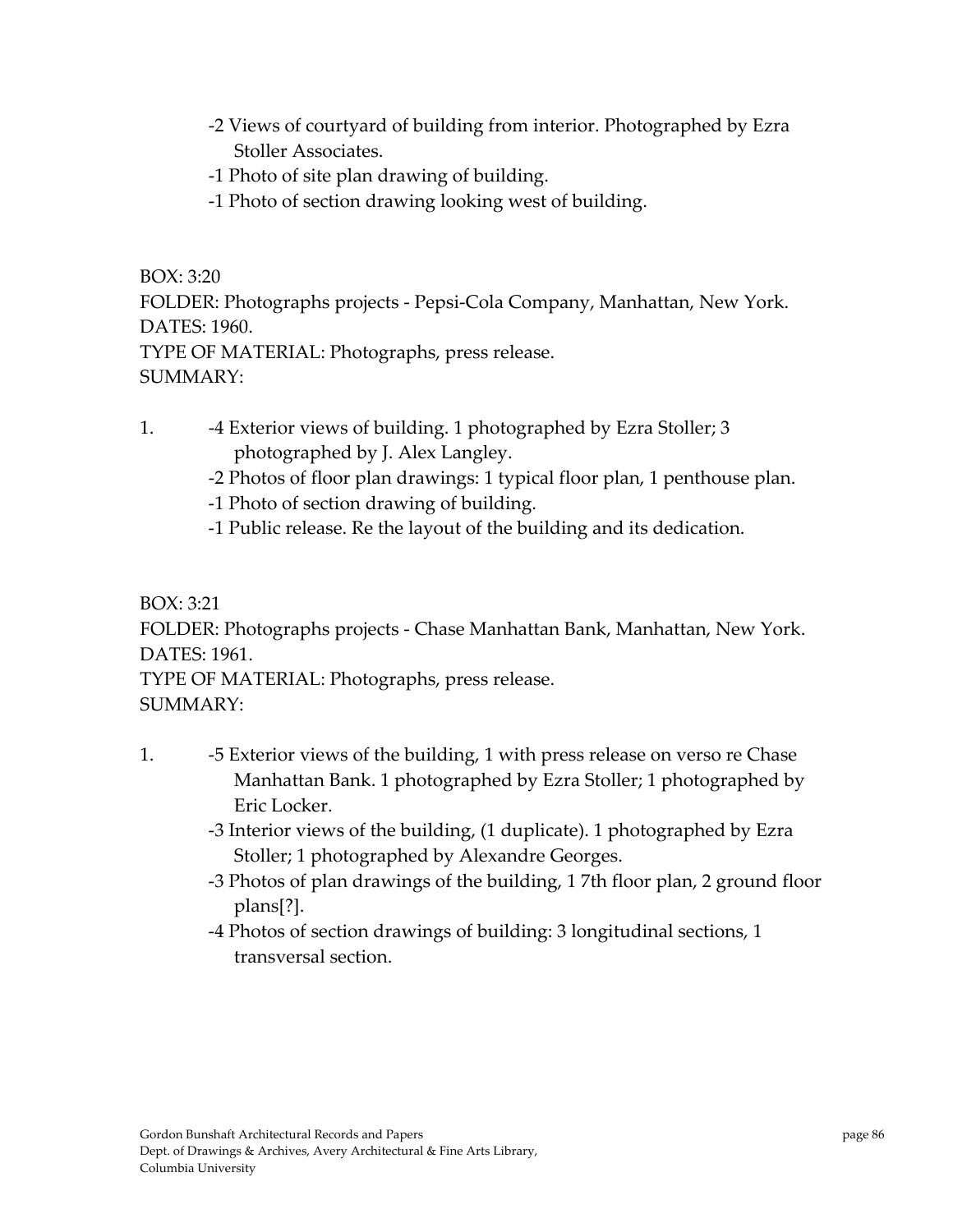BOX: 3:22 FOLDER: Photographs projects ‐ First City National Bank, Houston, Texas. DATES: 1961. TYPE OF MATERIAL: Photographs. SUMMARY:

1. **-3 Exterior views of the building. Photographed by Ezra Stoller.** 

‐2 Interior views of the building. Photographed by Ezra Stoller.

‐2 Photos of plan drawings of the building: 1 ground plan, 1 unidentified.

‐1 Photo of section drawing of building.

BOX: 3:23

FOLDER: Photographs projects ‐ Union Carbide Corporation, Manhattan, New York.

DATES: 1961.

TYPE OF MATERIAL: Photographs, photo reproduction. SUMMARY:

- 1.  **7 Exterior views of the building (1 of different size but of same view), 1** photo with 1 photo reproduction of 1 section drawing and 1 ground floor drawing on verso. 5 photographed by Ezra Stoller; 1 photographed by Joseph W. Molitor Architectural and Industrial Photography; 1 photographed by Norman R.C. McGrath. 1 3‐7/8 x 9‐7/16 in.
	- ‐2 Photos of plan drawings of the building: 1 ground floor plan, 1 second floor plan.
	- ‐1 Photo of longitudinal section drawing of the building.

BOX: 3:24

FOLDER: Photographs projects ‐ Albright‐Knox Art Gallery, Buffalo, New York. DATES: 1962.

TYPE OF MATERIAL: Photographs. SUMMARY:

- 1. **-5 Exterior views of the gallery addition. Photographed by Ezra Stoller.**  ‐3 Interior views of the gallery addition. Photographed by Ezra Stoller. 1 7‐  $1/4 \times 9 - 3/8$  in.
	- ‐2 Photos of plan drawings of the building.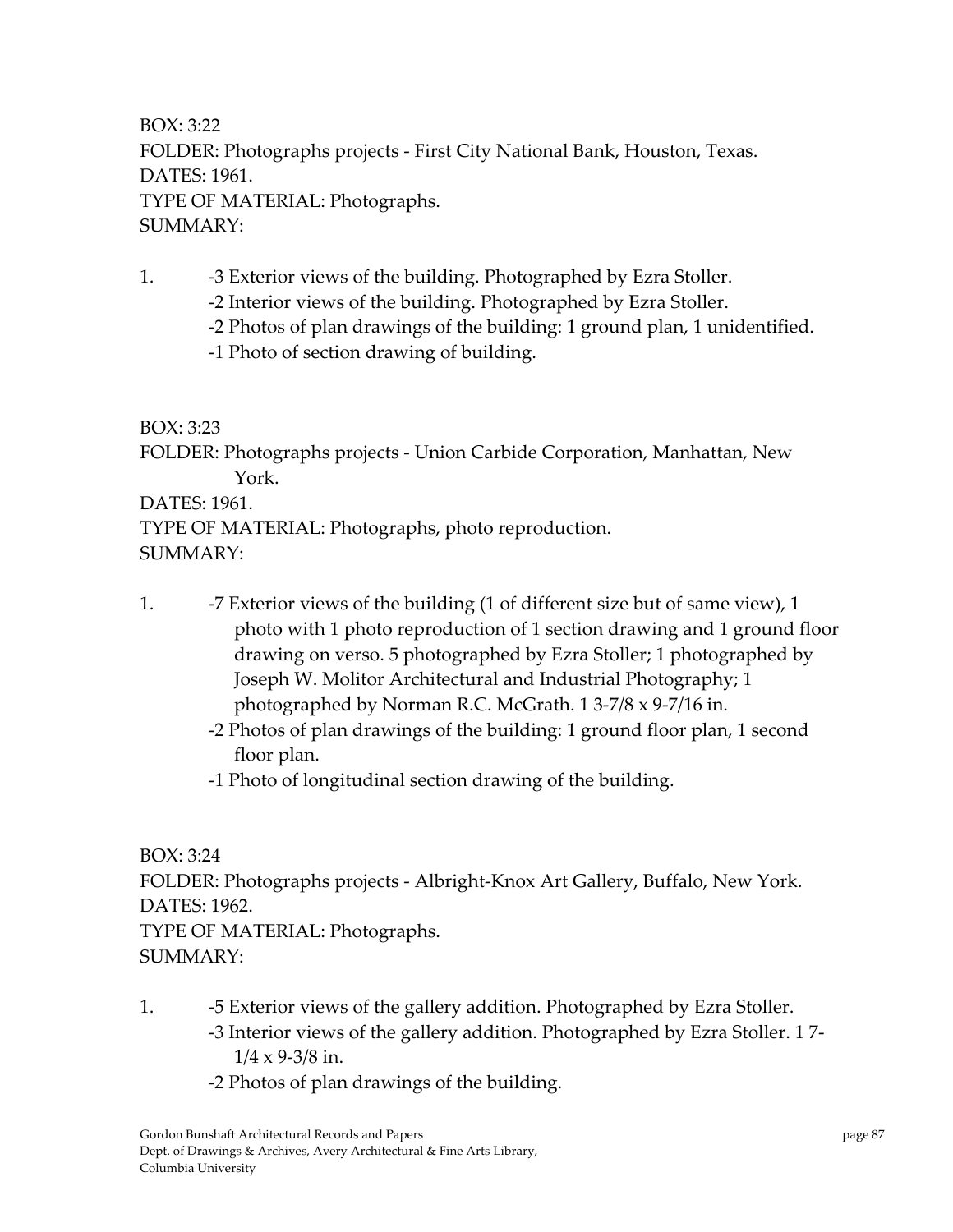FOLDER: Photographs projects ‐ John Hancock Mutual Life Insurance Company Building., New Orleans, LA.

DATES: 1962. TYPE OF MATERIAL: Photographs. SUMMARY:

- 1. **-6 Exterior views of the building, photographed by Ezra Stoller Associates.** 
	- ‐1 Photo of plan drawing of the building.
	- ‐1 Photo of section drawing of the building.

BOX: 3:26

FOLDER: Photographs projects ‐ Beinecke Rare Book and Manuscript Library, Yale University, New Haven, Connecticut.

DATES: 1963.

TYPE OF MATERIAL: Photographs, photo reproductions.

SUMMARY:

- 1. **••** -3 Exterior views of library complex and the sculpture court model. Photographed by Ezra Stoller Associates.
	- ‐6 Exterior views of the model of the library. Photographed by Ezra Stoller Associates.
	- ‐1 View of sculpture court from the interior. Photographed by Ezra Stoller Associates.
	- ‐5 Interior views of the library (1 duplicate). Photographed by Ezra Stoller.
	- ‐5 Exterior views of the library (1 duplicate). 2 photographed by Ezra Stoller; 1 photographed by Time, Inc.
	- ‐3 Views of the sculpture court. Photographed by Ezra Stoller.
	- ‐6 Photos of plan drawings of the library, 2 site plans, 2 court level plans, 2 mezzanine plans.
	- ‐1 Photo of transverse section drawing of library.
	- ‐1 Photo of elevation, section and partial view drawing of truss.
	- -1 Photo reproduction of plan drawings of the library.  $5-1/2 \times 8-9/16$  in.
	- ‐1 Photo reproduction of transverse section drawing of the library. 4‐3/4 x 8‐ 3/8 in.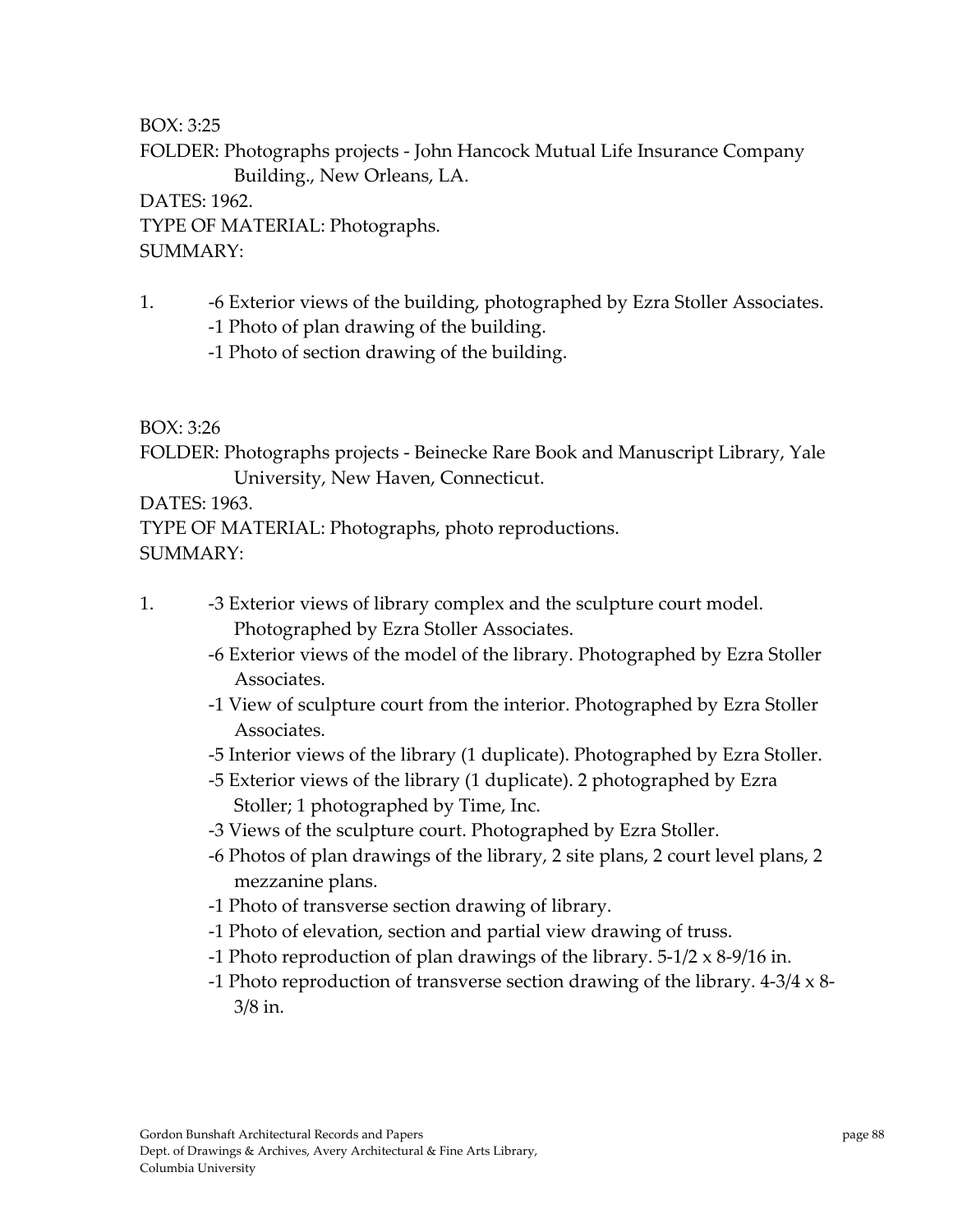BOX: 3:27 FOLDER: Photographs projects ‐ Emhart Corporation, Bloomfield, Connecticut. DATES: 1963. TYPE OF MATERIAL: Photographs, photo reproduction. SUMMARY:

- 1. ‐6 Exterior views of the building, 1 with photo reproduction of plan drawing on verso. Photographed by Ezra Stoller.
	- ‐5 Photos of plan drawings of the building: 1 site plan, 1 basement level plan, 1 ground floor plan, 2 office level plans.
	- ‐1 Photo of section drawing through entrance court of the building.

#### BOX: 3:28

FOLDER: Photographs projects ‐ Yale Computer Center, Yale University, New Haven, Connecticut.

DATES: 1963.

TYPE OF MATERIAL: Photographs.

SUMMARY:

1. **–4 Exterior views of the center, (1 duplicate). Photographed by Joseph W.** Molitor Architectural and Industrial Photography.

BOX: 3:29 FOLDER: Photographs projects ‐ I.B.M., Armonk, New York. DATES: 1964. TYPE OF MATERIAL: Photographs. SUMMARY:

- 1. ‐6 Exterior views of the building, 4 photographed by Joseph W. Molitor Architectural and Industrial Photography.
	- ‐2 Views of the interior courtyard, 1 photographed by Joseph W. Molitor Architectural and Industrial Photography.
	- ‐1 Photo of building and site model of the building.
	- ‐2 Photos of plan drawings of the building: 1 site plan, 1 second level.
	- ‐1 Photo of elevation and section drawings of the building: west, east, south elevations, and east‐west section.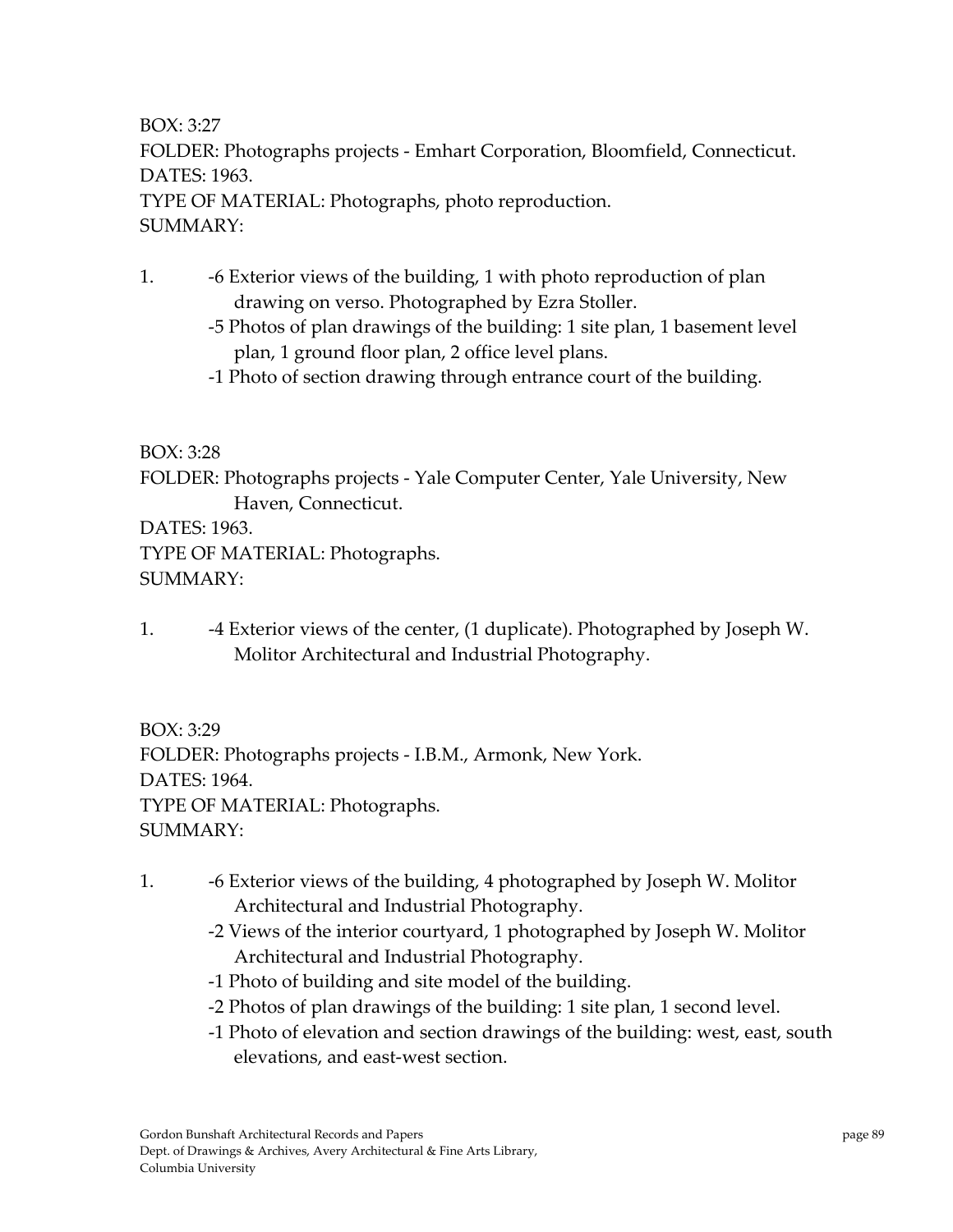FOLDER: Photographs projects ‐ American Republic Insurance Co., Des Moines, Iowa

#### DATES: 1965.

TYPE OF MATERIAL: Photographs, negative photostat. SUMMARY:

- 1. **-9 Exterior views of the building, photographed by Ezra Stoller Associates.** 
	- ‐2 Views of the interior courtyard, photographed by Ezra Stoller Associates. ‐6 Interior views of the building (1 duplicate), 1 color photo. 4 photographed by Ezra Stoller; 1 photographed by Yukio Futugawa, Tokyo. 1 8‐9/16 x 11 in.
	- ‐6 Photos of plan drawings of building, (1 duplicate), 1 site plan, 2 entrance floor plans, 1 terrace floor plan, 2 typical office floor plans.  $8-1/2 \times 11$  in. or smaller.
	- ‐4 Photos of section drawings of building, 1 negative photostat: 1 unidentified, 2 east‐west sections, 1 section looking east.

BOX: 4:1 FOLDER: Photographs projects ‐ Banque Lambert, Brussels, Belgium DATES: 1965. TYPE OF MATERIAL: Photographs. SUMMARY:

- 1. **-6 Exterior views of the bank, 2 8-1/8 x 10 in. Photographed by Ezra Stoller.**  ‐17 Interior views of the bank, (5 duplicates). 15 photographed by Ezra Stoller.
	- -2 Photos of plan drawings of bank.  $17-1/4 \times 9-3/4$  in.: 1 site plan, 1 floor plan.
	- ‐1 Photo of elevation and section drawing of building structure. 8‐1/4 x 11‐ 1/8 in.
	- ‐1 Photo of section drawing of bank.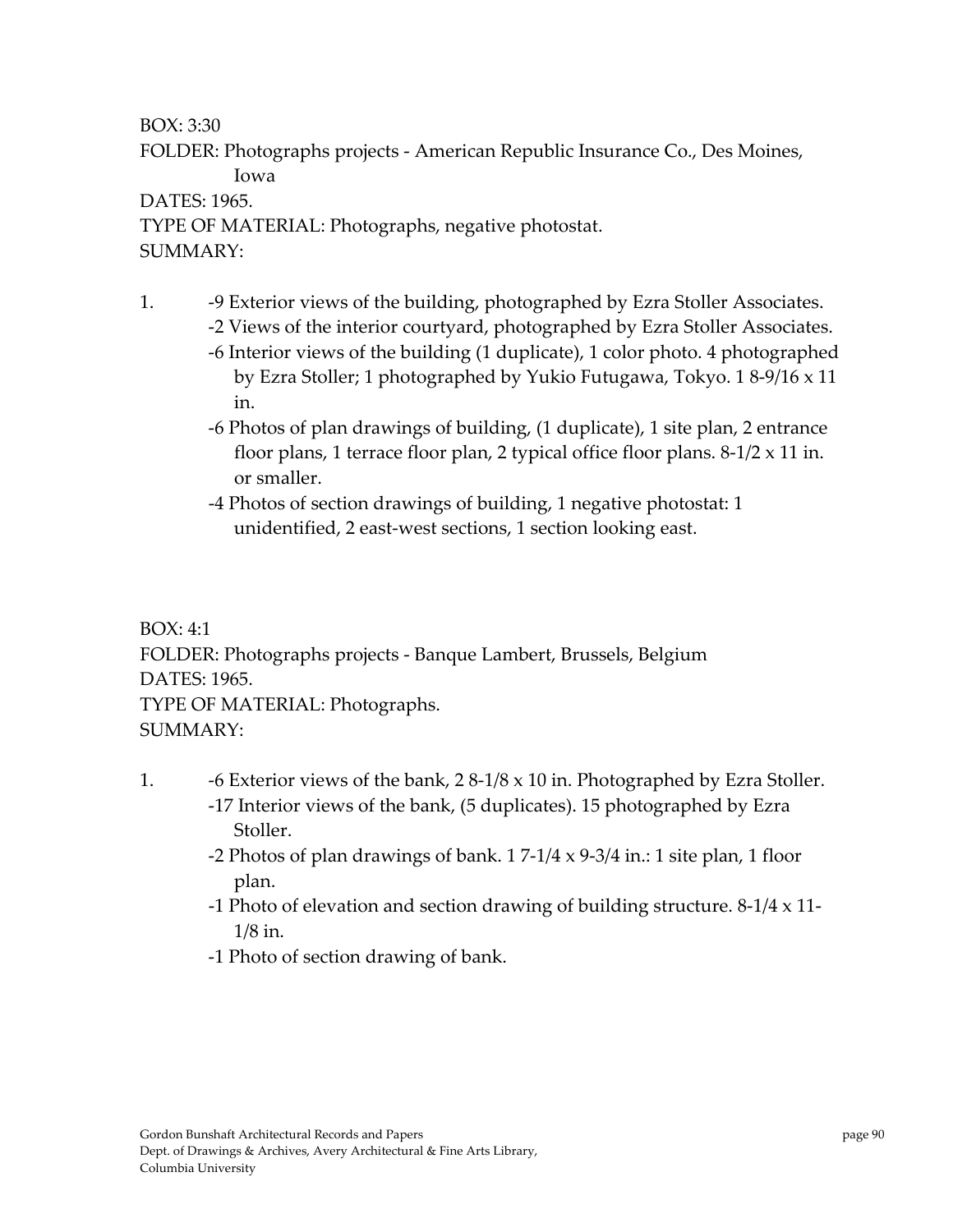FOLDER: Photographs projects ‐ Lambert Library, Banque Lambert, Brussels, Belgium.

DATES: Undated.

TYPE OF MATERIAL: Photograph, obituary. SUMMARY:

- 1. **-1** Interior view of library, color photo.
	- ‐1 Obituary, signed The Board of Directors, Artemis, S.A. Re the death and biography of Baron Lambert.

## BOX: 4:3

FOLDER: Photographs projects ‐ Great Southern Life Insurance Company, Houston, Texas

DATES: 1965. TYPE OF MATERIAL: Photographs. SUMMARY:

1. **-3 Exterior views of the building. 2 photographed by Ezra Stoller; 1** photographed by Paul Peters.

BOX: 4:4 FOLDER: H.J. Heinz Co., Ltd., Hayes Park, Middlesex, England. DATES: 1965. TYPE OF MATERIAL: Photographs. SUMMARY:

- 1. **-5 Exterior views of the building. Photographed by Ezra Stoller.** 
	- ‐1 View of interior courtyard of building. Photographed by Ezra Stoller.
	- ‐1 Photo of site model of the building.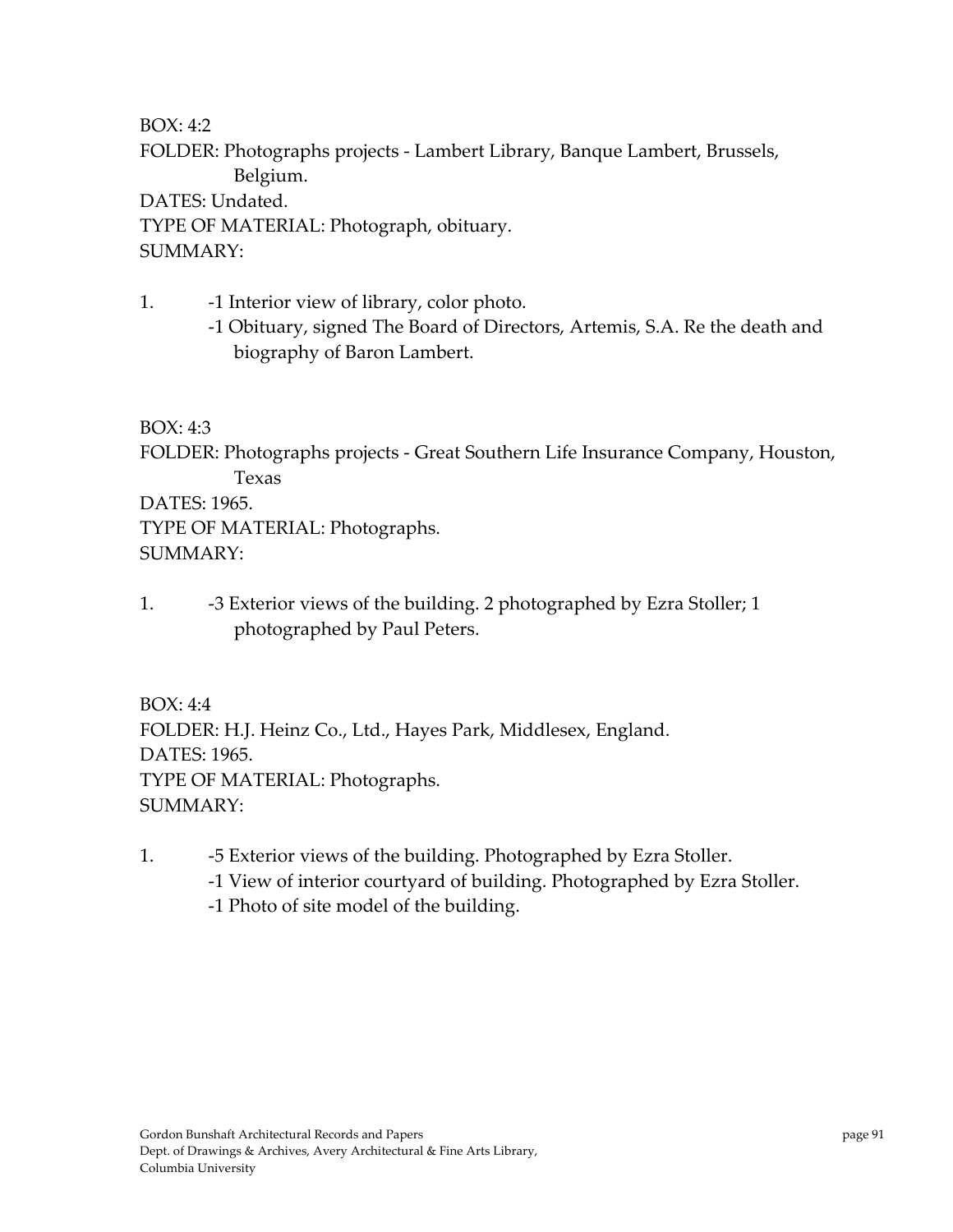FOLDER: Photographs projects ‐ Lincoln Center Library, Manhattan, New York. DATES: 1961, 1965.

TYPE OF MATERIAL: Photographs, typed description. SUMMARY:

- 1. **-7 Exterior views of library, (1 duplicate).** 4 photographed by Ezra Stoller; 1 photographed by Bob Serating Photo.
	- ‐4 Photos of plan drawings of library, (1 duplicate), 8 x 10 in. or smaller: 1 site plan, 2 research library plans, 1 ground level plan.
	- ‐1 Photo of section drawing of library.
	- ‐1 Photo of GB with Eero Saarinen and Pietro Belluschi with models and drawings.
- 2. **-1 Typed description.** "Lincoln Center Library Museum," 20 October 1961. Re the design and functions of the library complex.

BOX: 4:6

FOLDER: Photographs projects ‐ Marine Midland Building, 140 Broadway, Manhattan, New York.

DATES: 1967.

TYPE OF MATERIAL: Photographs.

SUMMARY:

- 1. **-6 Exterior views of the building, (1 duplicate). 4 photographed by Cervin** Robinson; 2 photographed by Ezra Stoller.
	- ‐2 Interior views of the building. 1 photographed by Cervin Robinson; 1 photographed by Ezra Stoller.
	- ‐4 Photos of plan drawings of the building: 1 site plan, 3 floor plans.

BOX: 4:7

FOLDER: Photographs projects ‐ Noxell Corporation, Cockeysville, Maryland. DATES: 1967.

TYPE OF MATERIAL: Photograph.  $SIIMMARY·$ 

1. **••** -1 Exterior view of the building. Photographed by Ezra Stoller.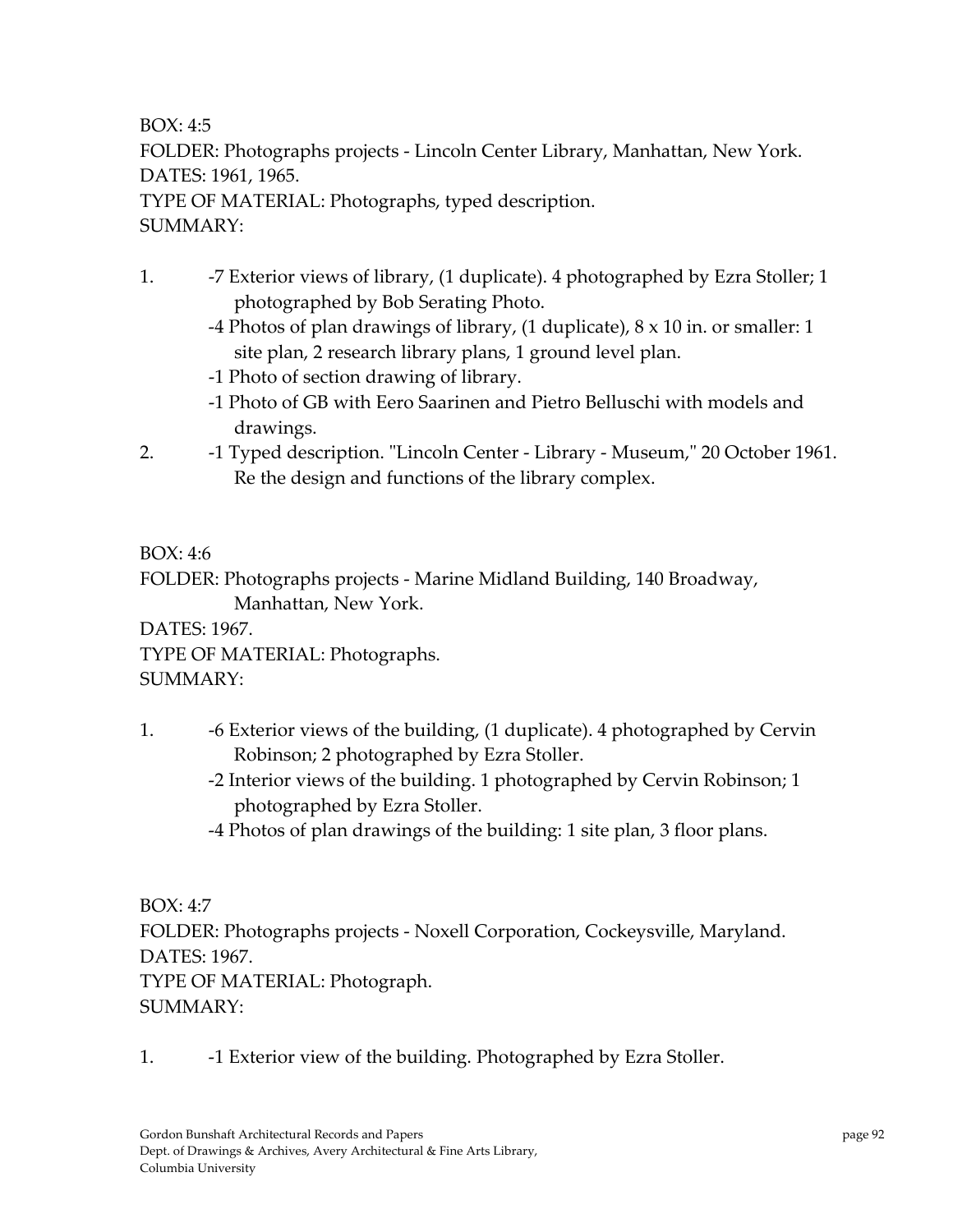FOLDER: Photographs projects ‐ Master plan of new SUNY Buffalo campus, New York (not built).

### DATES: 1967-1968.

TYPE OF MATERIAL: Photographs, photo reproductions, hand‐written note signed. SUMMARY:

- 1. ‐13 Exterior views of model of the campus site. Photographed by Ezra Stoller. 8‐5/8 x 11‐1/8 in.
	- ‐11 Photo reproductions of models of campus design. Photographed by Ezra Stoller.
	- ‐9 Photos of plan drawings for the campus.
	- ‐1 Photo of section drawings of the campus design.
- 2. **••** -1 Note written and signed by GB. Re the master plan for the campus.

## BOX: 4:9

FOLDER: Photographs projects ‐ No. 1 Main Place, Dallas Main Place, Dallas, Texas DATES: 1968.

TYPE OF MATERIAL: Photographs.

# SUMMARY:

- 1. ‐5 Exterior views of the building, (1 duplicate), 1 color photo, 4 photographed by Ezra Stoller;1 photographed by Hank Tenny.
	- ‐2 Exterior views of the model of the building.
	- ‐2 Interior views of the building. Photographed by Ezra Stoller.
	- -4 Photos of plan drawings of building,  $(1 \text{ duplicate})$ . 8-1/2 x 11 in. or smaller.
	- ‐1 Photo of section drawing of building.

BOX: 4:10

FOLDER: Photographs projects ‐ American Can Co., Greenwich, Connecticut. DATES: 1970.

TYPE OF MATERIAL: Photographs, photo reproduction.  $SIIMMARY·$ 

1. -19 Exterior views of the building. 17 photographed by Ezra Stoller; 2 photographed by Jack Horner. 1 color photo, 8‐5/8 x 11 in. or smaller.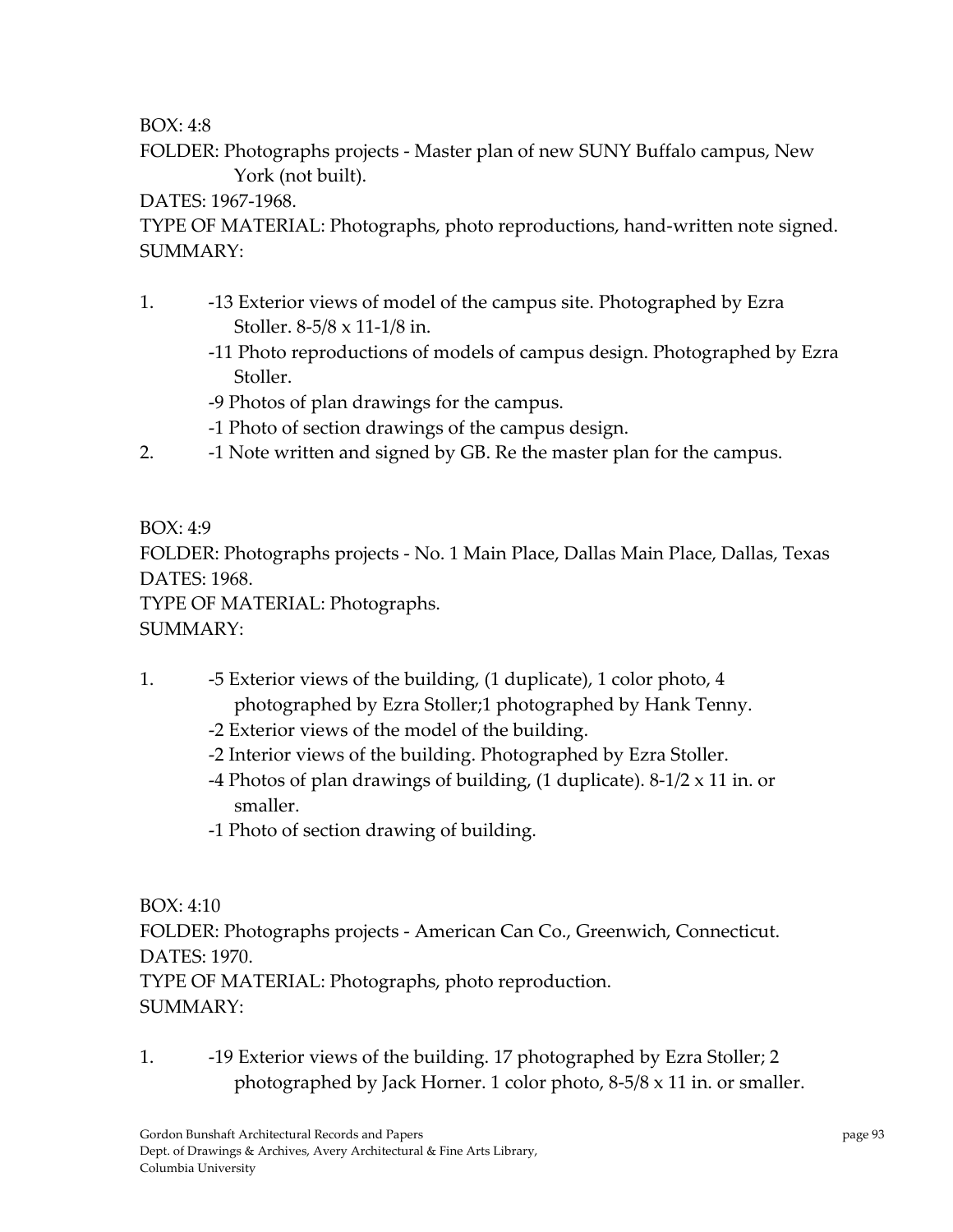- ‐13 Interior views of the building, (3 duplicates), 1 color photo, 1 color photo reproduction. 1 photographed by Ezra Stoller. 7‐7/8 x 10‐11/16 in., 8‐1/8 x 10 in. or smaller.
- ‐2 Photos of plan drawings: 1 site plan, 1 ground floor plan. Photographed by Ezra Stoller.
- ‐1 Photo of east‐west section drawing of building. Photographed by Ezra Stoller.

FOLDER: Photographs projects ‐ Lyndon Baines Library & Sid W. Richardson Hall, University of Texas, Austin, Texas.

DATES: 1971.

TYPE OF MATERIAL: Photographs.

SUMMARY:

- 1. ‐12 Exterior views of the library complex, (4 duplicates), photographed by Ezra Stoller.
	- ‐2 Interior views of the library, photographed by Ezra Stoller.
	- ‐6 Photos of plan drawings of the library complex, (1 duplicate): 1 site plan, 1 first floor plan, 2 second floor plans (1 with notes), 1 eighth floor plan, 1 reflected ceiling plan, 1 photographed by Ezra Stoller.
	- ‐1 Photo of section drawing of building facing west.
	- ‐1 Photo of identifications of building, location, and architects.

BOX: 4:12 FOLDER: Photographs projects ‐ Lyndon Baines Johnson Library, Austin, Texas. DATES: Undated. TYPE OF MATERIAL: Photograph. SUMMARY:

1. **••** -1 Interior view of library, color photograph, same view as one in the above folder: Lyndon Baines Library and Sid W. Richardson Hall, U. of Texas, Austin, Texas.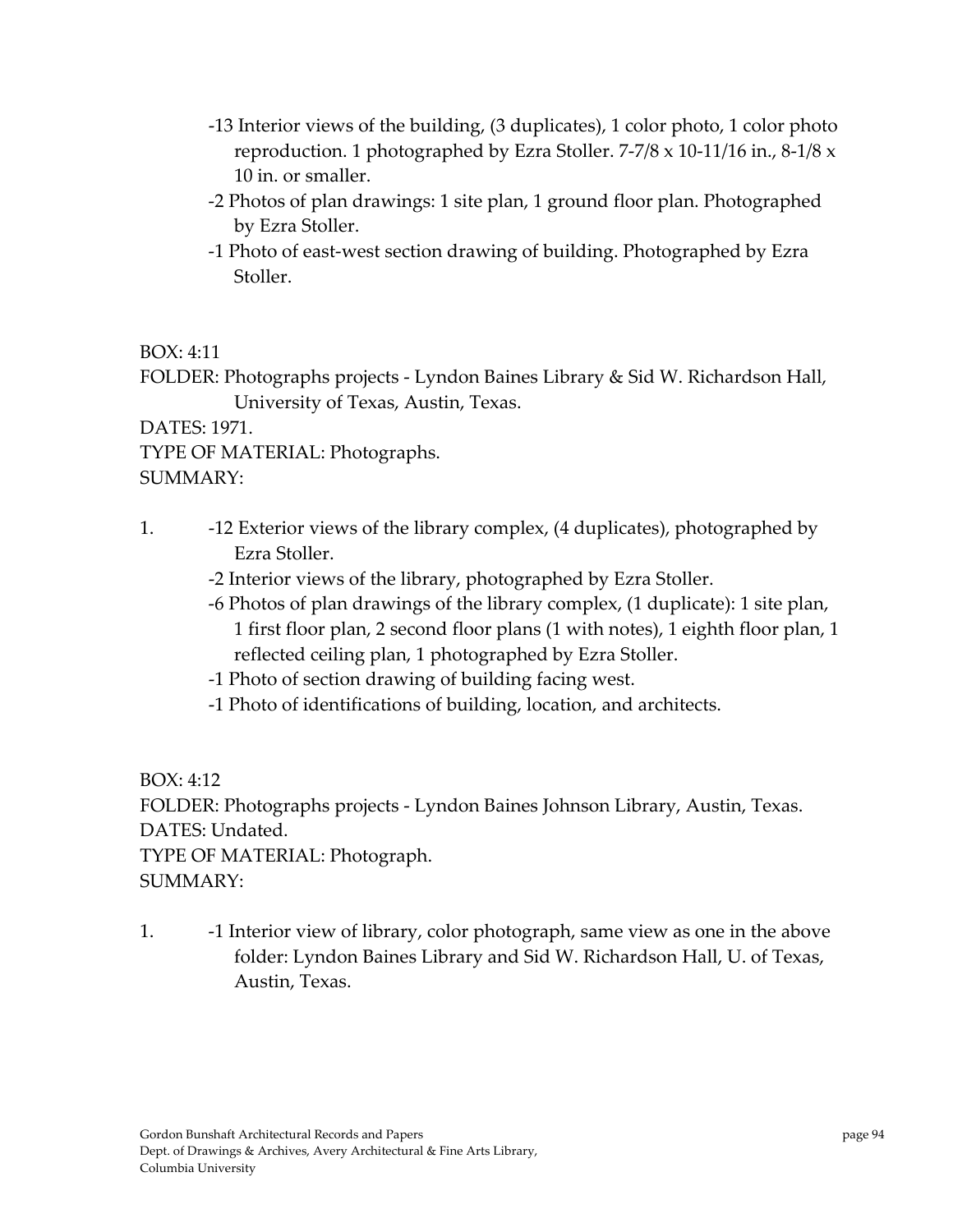FOLDER: Photographs projects ‐ Connecticut General Life Insurance, Garage, Bloomfield, Connecticut.

DATES: 1972.

TYPE OF MATERIAL: Photographs. SUMMARY:

1.  $-4$  Exterior views of the garage. Photographed by Ezra Stoller.  $8-1/8 \times 11$  in. or smaller.

‐1 Photo of site model. Photographed by Lee Bolton.

## BOX: 4:14

FOLDER: Photographs projects ‐ W.R. Grace Building, 1114 Ave. of the Americas, Manhattan, New York.

DATES: 1973.

TYPE OF MATERIAL: Photographs.

SUMMARY:

- 1.  $-3$  Exterior views of the building, of same view.  $8-9/16 \times 11-1/16$  in. or smaller, 1 negative.
	- ‐5 Photos of plan drawings of the building, (1 duplicate): 2 lobby level plans, 1 intermediate low‐rise level, second floor, and third floor.
	- ‐1 Photo of section drawing of building, lower right corner lacking.

BOX: 4:15

FOLDER: Photographs projects ‐ 9 West 57th Street, Solow Development Corporation, Manhattan, New York.

DATES: 1968, 1980.

TYPE OF MATERIAL: Photographs, color transparency.

SUMMARY:

- 1. **••** -7 Exterior views of the building, 1 color transparency. 2 photographed by Bo Parker; 2 photographed by Wolfgang Hoyt of ESTO; 2 photographed by Jack Horner‐Pennyroyal.
	- ‐3 Photos of plan drawings of the building, (1 duplicate): 2 lobby plans, 1 thirty‐first floor plan.
	- ‐2 Photos of section drawing A‐A, (1 duplicate), drawn on 6 November 1968.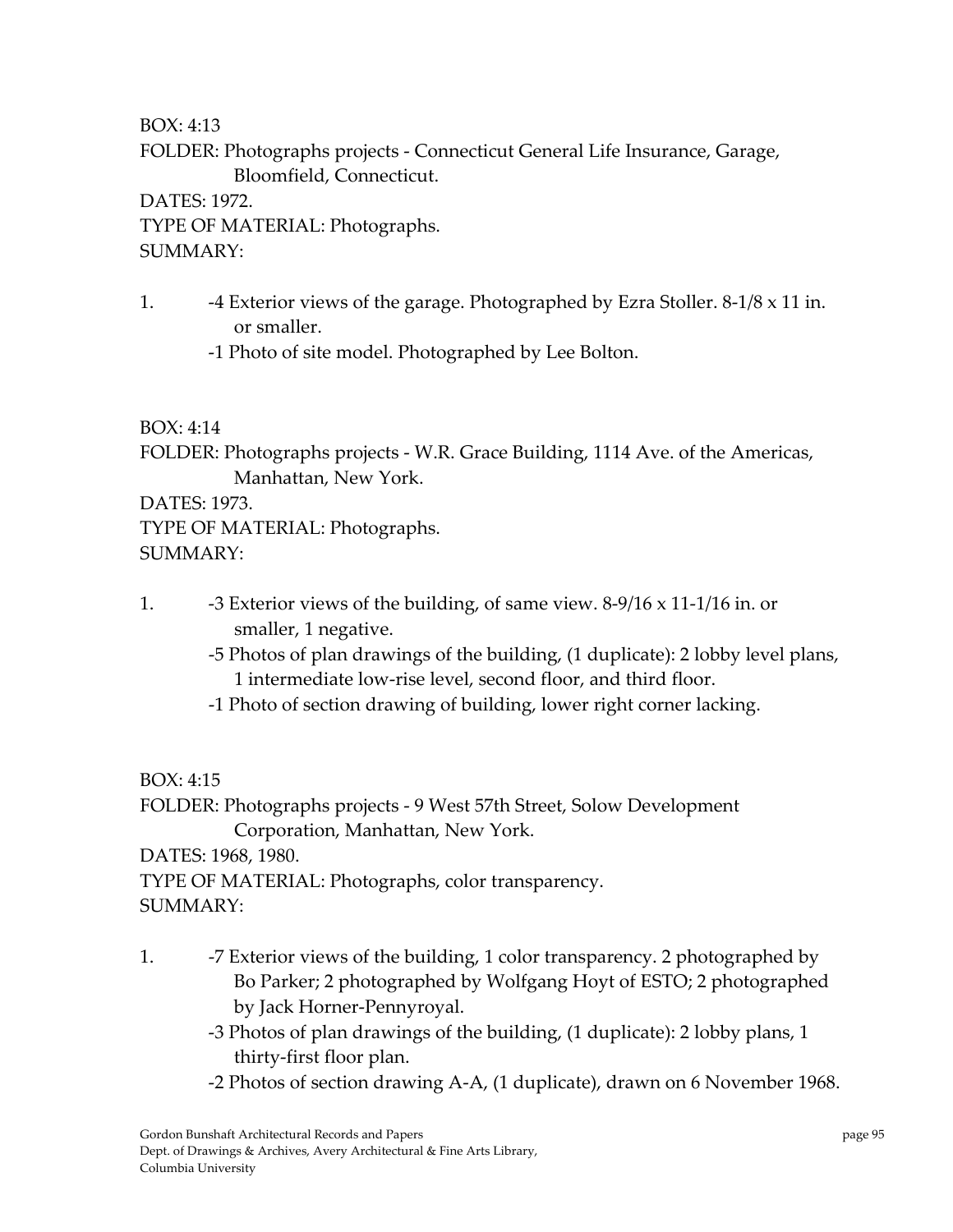FOLDER: Photographs projects ‐ The Hirshhorn Museum and Sculpture Garden, Washington, D.C.

DATES: 1974. TYPE OF MATERIAL: Photographs. SUMMARY:

- 1.  $\sim$  -6 Exterior views of the museum, (1 duplicate),  $8 \times 10$  in. or smaller, 1 color photo, 3 photographed by Ezra Stoller; 1 photographed by Stewart Brothers Photographers, Inc.
	- ‐2 Views of the interior courtyard, 1 photographed by Ezra Stoller; 1 photographed by Yale Joel.
	- ‐6 Interior views of the museum, (1 duplicate). 5 photographed by Ezra Stoller.  $8-1/4 \times 10$  in. or smaller.
	- ‐2 Photos of site plan drawings of museum.
	- ‐3 Photos of plan drawings of museum: 1 gallery plan, 2 fourth floor plans.
	- ‐1 Photo of section of museum.

BOX: 4:17 FOLDER: Photographs projects ‐ Hirshhorn Museum, Washington, D.C. DATES: 1975. TYPE OF MATERIAL: Photographs. SUMMARY:

1. **-2** Exterior views of the museum, each mounted on one side of a board.

BOX: 4:18

FOLDER: Photographs projects ‐ Philip Morris Cigarette Manufacturing Plant, Richmond, Virginia.

DATES: 1974.

TYPE OF MATERIAL: Photographs. SUMMARY:

- 1. **-5 Exterior views of the plant. Photographed by Ezra Stoller.** 
	- ‐15 Interior views of the plant, (2 duplicates, 1 color), 2 color photos in total.

14 photographed by Ezra Stoller; 1 photographed by Norman McGrath.

- ‐2 Photos of plan drawings of plant: 1 site plan, 1 ground plan.
- ‐1 Photo of cross section drawing of plant.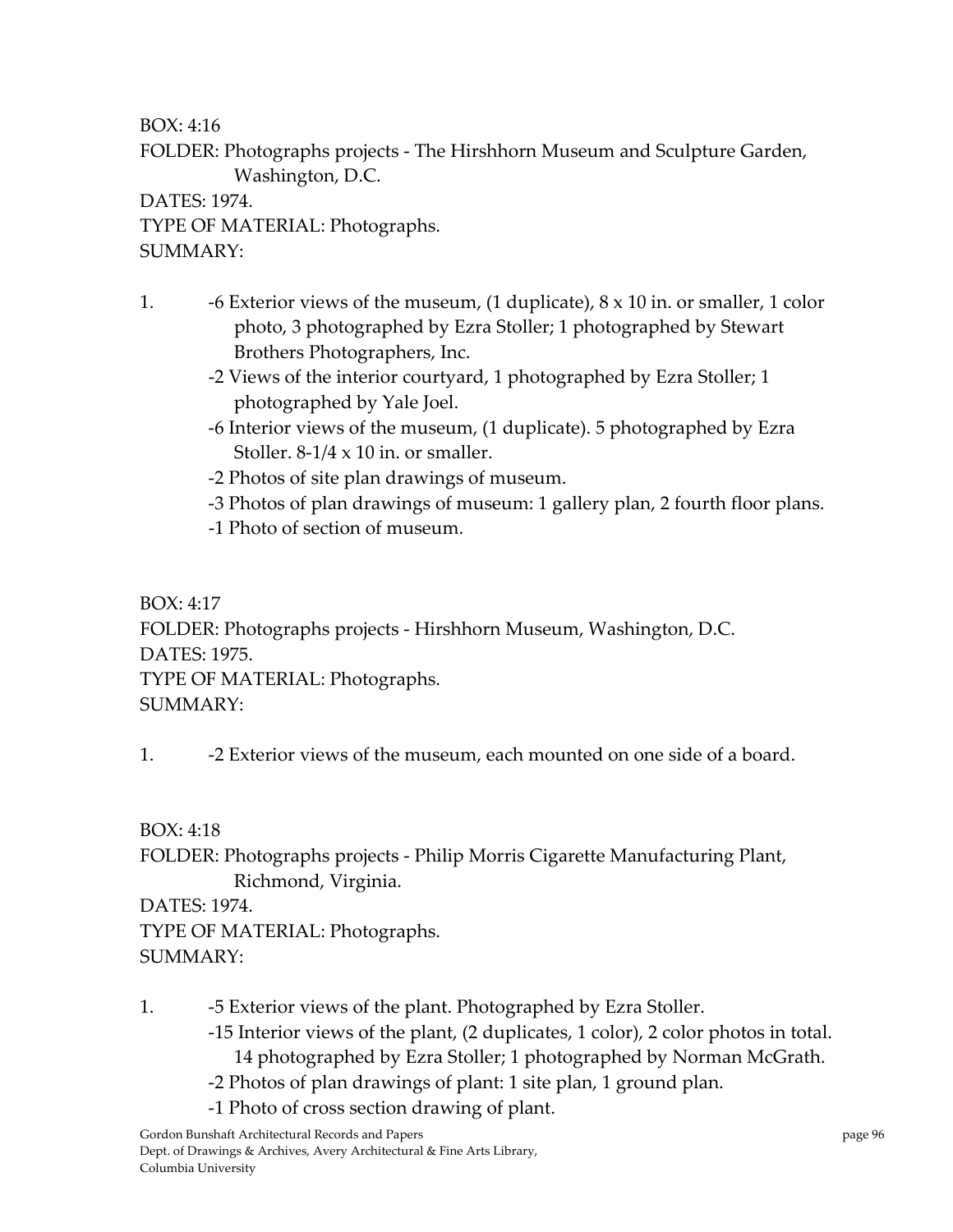FOLDER: Photographs projects ‐ KAAIA [The Kingdom of Saudi Arabia Ministry of Defense and Aviation International Airport Projects] ‐ Master Plans

DATES: 1979.

TYPE OF MATERIAL: Jeddah, Saudi Arabia. SUMMARY:

1. ‐1 Photo of site plan drawing of New Jeddah International Airport.

BOX: 4:20

FOLDER: Photographs projects ‐ Haj Terminal, New Jeddah International Airport, Jeddah, Saudi Arabia

DATES: 1978.

TYPE OF MATERIAL: Photographs.

SUMMARY:

- 1. ‐4 Exterior views of airport.1 photographed by Jay Langlois Photographic Services.  $8-1/8 \times 10-1/8$  in. or smaller.
	- ‐4 Photos of exterior views of airport model, (1 duplicate), 3 photographed by Louis Checkman; 1 photographed by Jack Horner.
	- ‐1 Photo of interior view of airport model. Photographed by Louis Checkman.
	- ‐3 Photos of plan drawings of airport: 1 master plan, 1 site plan, 1 plan of 1 of 10 modules.
	- ‐1 Photo of land‐side elevation drawing of airport, noted "1/8/78" on verso.
	- ‐2 Photos of section drawings of airport (1 a detail of a section): 2 east‐west sections, noted "1/8/78" on verso.
	- ‐1 Photo of perspective drawing of a module.

BOX: 4:21

FOLDER: Photographs projects ‐ Haj Terminal, New Jeddah International Airport, Jeddah, Saudi Arabia

DATES: Undated.

TYPE OF MATERIAL: Photographs.

# SUMMARY:

1. **-3 Exterior views of the terminal, color photos. 2 photographed by Jay** Langlois; 1 photographed by John Zils.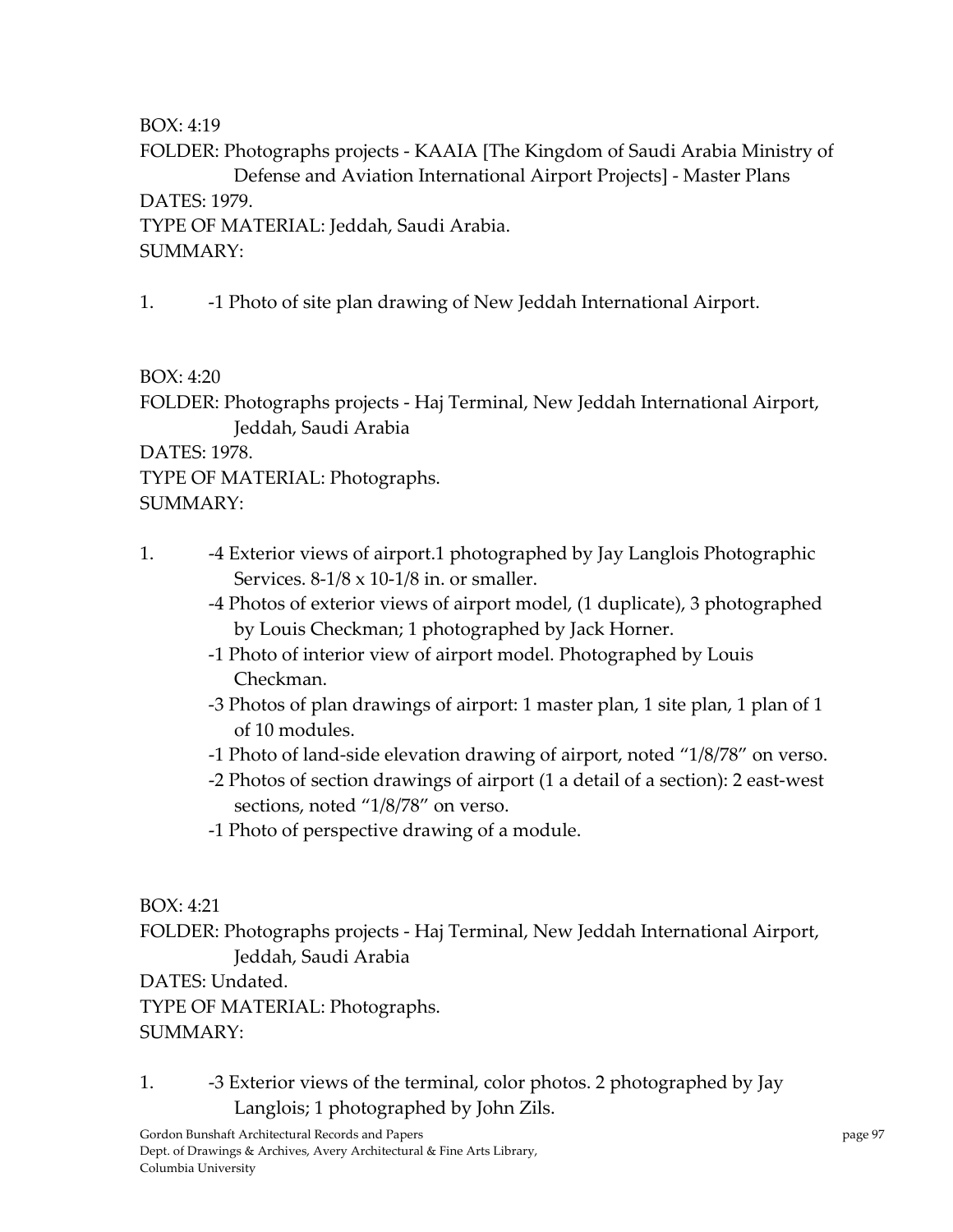‐1 Interior view of the terminal, color photo. Photographed by Jay Langlois.

‐1 Photo of site plan drawing of terminal.

BOX: 4:22

FOLDER: Photographs projects ‐ National Commercial Bank, Jeddah, Saudi Arabia DATES: 1982, 1984.

TYPE OF MATERIAL: Photographs. SUMMARY:

- 1. **••** -3 Exterior views of the bank. Photographed by Wolfgang Hoyt of ESTO. 8-1/2 x 11 in.
	- ‐2 Photos of exterior views of the bank model, 1 with measurement on recto. Photographed by Ezra Stoller.
	- ‐1 Photo of interior courtyard of bank, 8‐1/2 x 11 in. Photographed by Wolfgang Hoyt of ESTO.
	- ‐2 Photos of interior courtyard model of bank. 1 photographed by Ezra Stoller.
	- ‐10 Interior views of the bank, (1 color duplicate) 5 photographed by Jack Horner; 4 photographed by Ezra Stoller. 8‐1/2 x 11 in. or smaller.
	- -6 Photos of plan drawings of the bank.  $8-3/4 \times 11$  in. or smaller: 4 floor plans, 2 site plans (1 alternate).
	- ‐2 Photos of section drawings of the bank, (1 duplicate with pentone added on drawing.)

BOX: 4:23

FOLDER: Photographs projects ‐ National Commercial Bank, Jeddah, Saudi Arabia DATES: 1984.

TYPE OF MATERIAL: Photographs. SUMMARY:

- 1. ‐14 Exterior views of the bank, (1 duplicate), 4 are duplicates of exterior views from previous folder, color photos. 11 photographed by Wolfgang Hoyt of ESTO, 3 unidentified.
	- ‐1 Interior view of bank, color photo. Photographed by Wolfgang Hoyt of ESTO.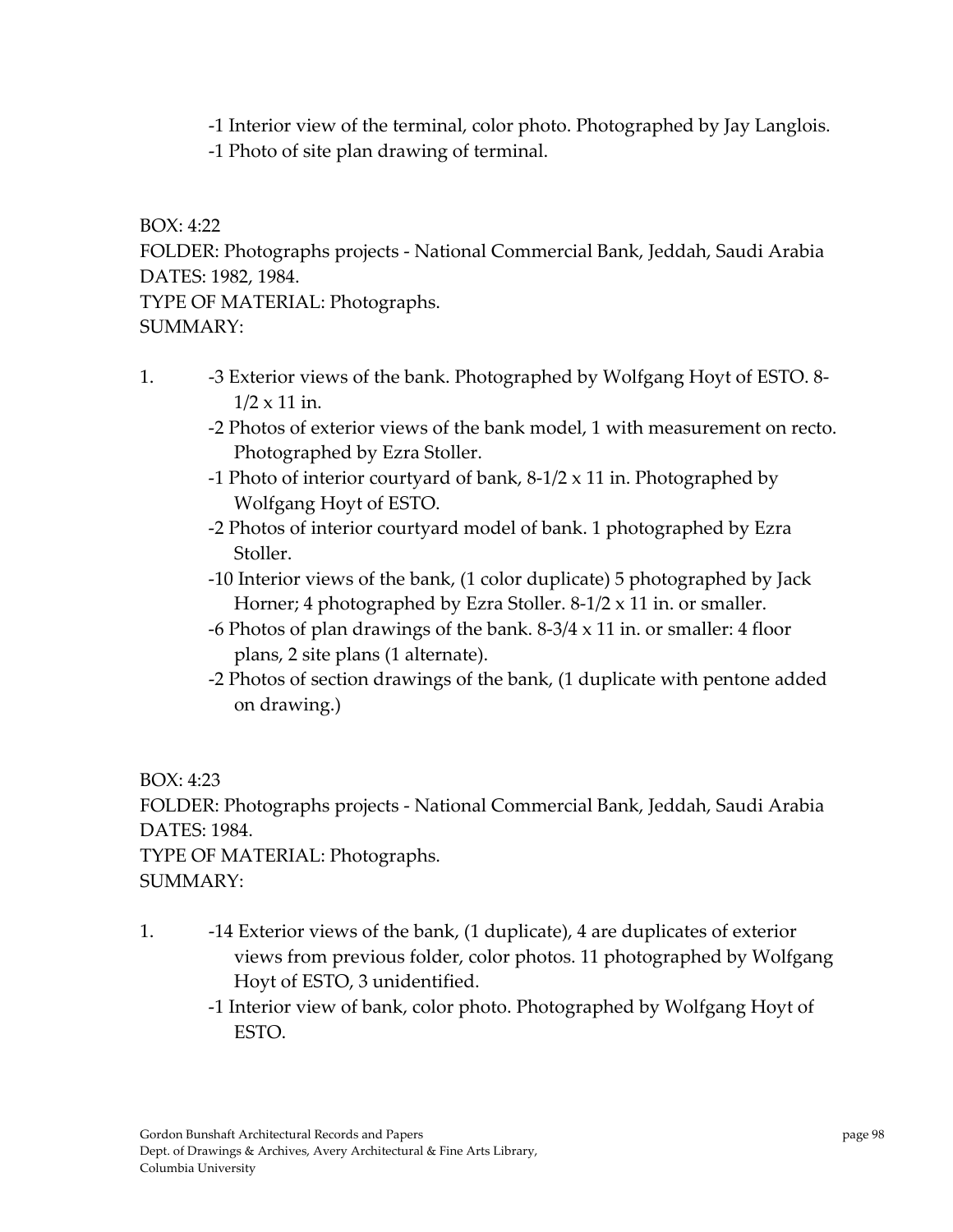BOX: 4:24 FOLDER: Photographs projects ‐ National Commercial Bank, Jeddah, Saudi Arabia DATES: Undated. TYPE OF MATERIAL: Photographs. SUMMARY:

1. ‐2 Exterior views of the bank, (1 duplicate), both are color duplicates of previous folder, color photos, photographed by Wolfgang Hoyt of ESTO. ‐23 Interior views of the bank, (5 duplicates), 8 in total are color duplicates of previous two folders, 21 photographed by Wolfgang Hoyt of ESTO.

BOX: 5:1

FOLDER: Photographs personal ‐ Family photos DATES: 1909, 1910, 1919, 1944, undated. TYPE OF MATERIAL: Photographs. SUMMARY:

- 1. ‐1 Matted photo of GBʹs parents and baby GB, 1909. Photographed at [West]phal [Studio], 260 Broadway, Buffalo, New York. Frame 6‐7/16 x 9 in., photo 3‐7/8 x 5‐5/8 in.
	- ‐1 Photo of GB as baby, 1909. Photographed at Westphal [Studio, Buffalo New York]. Oval portrait on matted frame of 5‐7/8 x 8‐7/8 in.
	- ‐1 Photo of GB at age 5. 3‐3/8 x 5‐3/8 in., lower left corner ripped.
	- -1 Photo of GB at about 8 years old. Signed on recto by GB.  $3\n-15/16 \times 5\n-9/16$ in. pasted on mat board of  $5-15/16 \times 8-15/16$  in.
	- -1 Photo of GB and his mother, 1910. 1-1/2  $\times$  1-5/8 in.
	- -1 Photo of GB's father circa 1910. "Westphal" hand-written on recto. Oval photo, approx.  $2 \times 3$  in., pasted onto mat board cut into oval shape of  $5 \times$  $6 - 7/8.$
	- -1 Photo of [GB as a boy?].  $3-3/8 \times 5-7/16$  in., pasted onto mat board of  $4-1/2$  $x 6 - 5/8$  in.
	- ‐1 Matted photo of GB in 4th Grade in Public School 45, Buffalo, New York, 1919. Photo  $6 \times 8$  in. is pasted onto board of  $7-1/2 \times 9-7/16$  in.
	- ‐1 Photo of GBʹs Mother at Niagara Falls, August 1944. 3‐1/4 x 4‐5/8 in.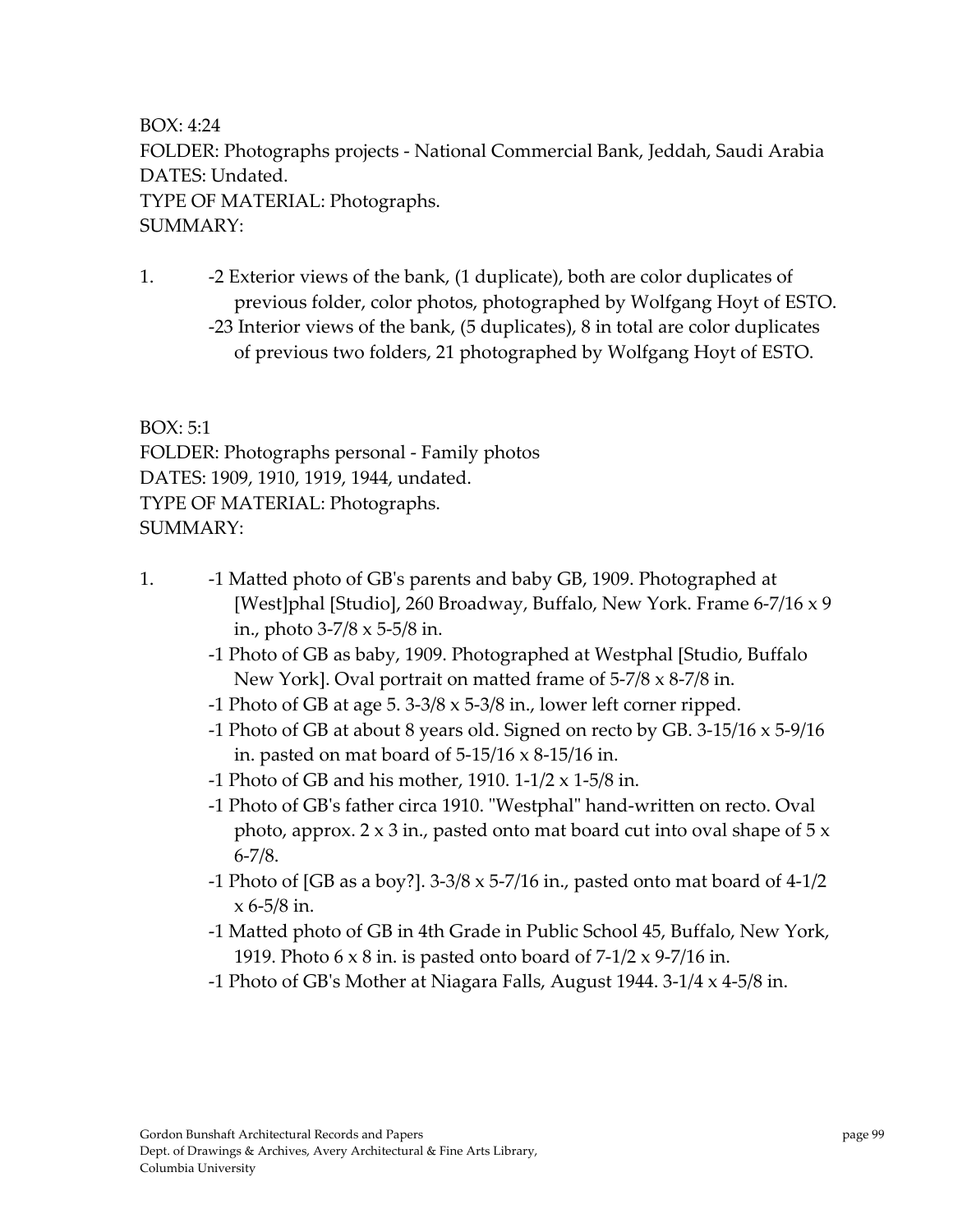BOX: 5:2 FOLDER: Photographs personal ‐ GB as soldier, World War II DATES: 1943‐1946. TYPE OF MATERIAL: Photographs, list. SUMMARY:

- 1. ‐1 Photo of officers, including GB, at Fort Totten, L.I., New York, 1943.
	- ‐1 List accompanying the above photo identifying the names of officers. GB, titled Captain, is the second one on the left in the 4th row.
	- ‐1 Photo of GB and his mother, 1943. 2‐15/16 x 4‐13/16 in.
	- -1 Photo of GB in uniform in Paris,  $1944. 3-5/8 \times 4-11/16$  in.
	- ‐1 Photo of GB on balcony of his office in Chief Engineer Headquarters, 1945. 2‐1/8 x 3‐1/4 in.
	- -1 Photo of GB in uniform in Paris, 1945.  $5 \times 7$  in.
	- ‐1 Photo of GB at left with staff officers of his group [in the Chief Engineers Office of the U.S. Army headquarters in Paris on Ave. Kleber], 1945. 6‐1/8  $x 8-1/8$  in.
	- ‐1 Photo of GB with staff officers of his group in the Chief Engineers Office of the U.S. Army headquarters on Avenue Kleber, Paris,1945. 6‐1/8 x 8‐ 1/8 in.
	- ‐1 Photo of GB and Major Tindell and another officer at office on Avenue Kleber, Paris, 1945. 4‐1/8 x 5‐1/16 in.
	- ‐1 Photo of GB in front of fireplace in Chief Engineers Office of U.S. Army in Paris in 1945. 4‐3/8 x 5‐1/16 in.
	- -1 Photo of GB and other soldiers in front of a chateau in Paris, 1946. 2-5/8  $x$ 4‐3/8 in.
	- ‐2 Photos of GB at left with other soldiers (1 duplicate). Noted on the versos: "In Munich after German surrender, 1946, GB at left," and "In Munich 1946, I am at left side." 3-1/8 x 4-1/4 in.
	- -1 Photo of GB with some of his group near Munich 1946.  $3-1/4 \times 4-3/8$  in.
	- -1 Photo of GB with other soldiers in Munich,  $1946. 3-1/4 \times 4-1/4$  in.
	- ‐1 Photo of GB in Munich, 1946. 3‐1/4 x 4‐1/4 in.
	- ‐1 Photo of GB and other soldiers having a picnic lunch in Europe, 1946. 3‐  $1/4 \times 4 - 1/4$  in.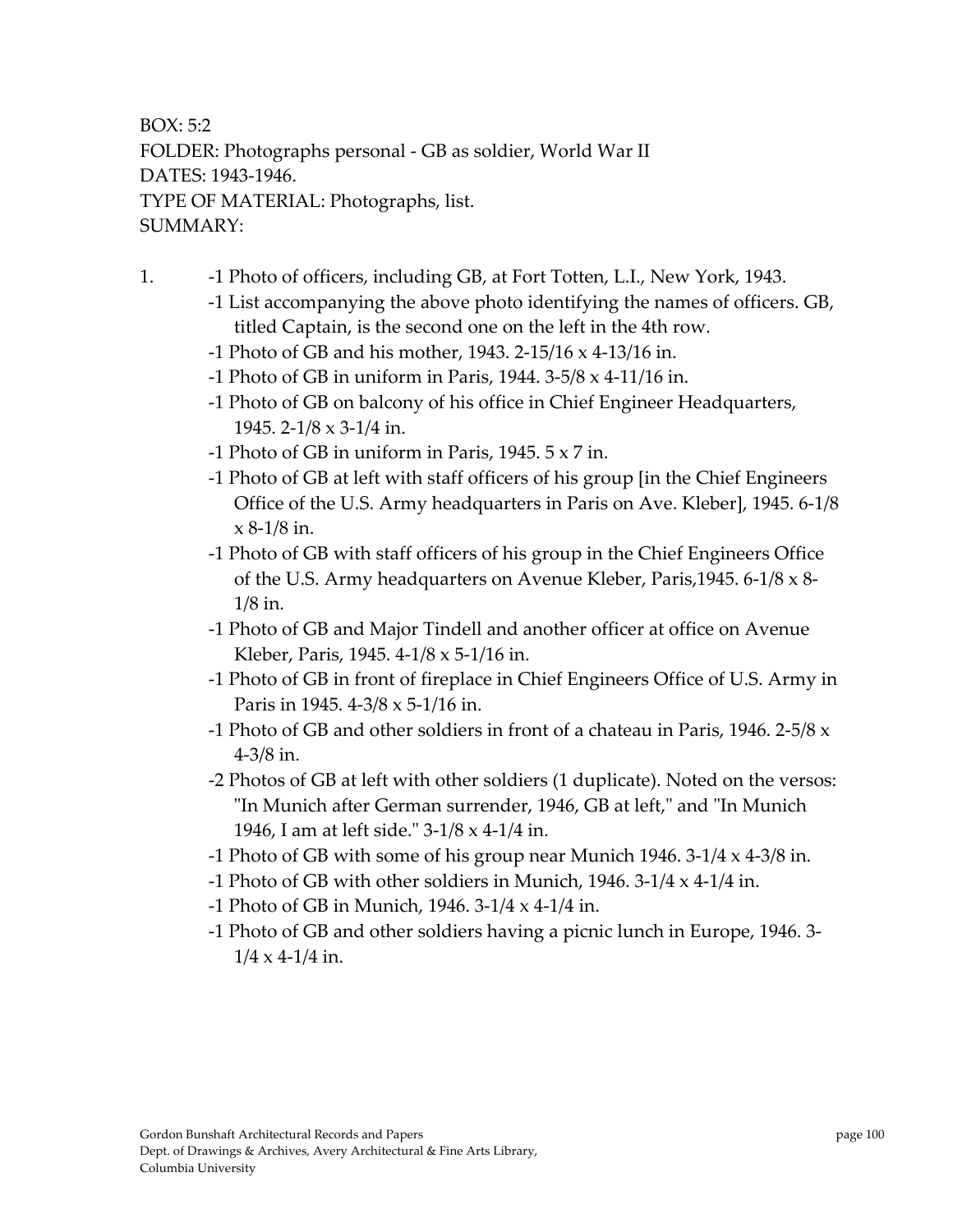BOX: 5:3

FOLDER: Photographs personal ‐ Travel Photos: GB alone on Rotch Travelling Scholarship

DATES: 1935‐1936, undated.

TYPE OF MATERIAL: Photographs.

SUMMARY:

- 1. **-1 Photo on mat with note on verso: "Taken in Cologne Sept. 26, 1935 by** Frank."  $5-1/16 \times 7-1/16$  in.
	- -1 Photo of GB standing next to balcony in a building in Paris, 1935. 6-7/8  $\times$  9 in.
	- ‐1 Photo made into a postcard of GB in Seville, Spain, December 1935.
	- ‐1 Photo of GB with an Arab in Tangiers, Africa, December 20, 1935. 3‐3/8 x 5‐3/8 in.
	- ‐2 Photos of GB on a hill with a village in the background, Spain, 1935. Both of same setting, 1 3‐3/8 x 5‐7/16 in., the other 4‐12 x 6‐1/2 in.
	- ‐1 Photo made into postcard of GB in front of seascape in Marseilles, France, 1936. 3‐3/8 x 5‐3/8 in.
	- ‐1 Photo of GB standing in front of a wall in Europe, 1936. 3‐11/16 x 5‐1/2 in.
	- ‐1 Photo of GB in the Tower of Pisa, Italy, February 1936. 4‐7/8 x 6‐15/16 in.
	- ‐1 Photo of GB standing with two Italians on a hill in Frascati, 1936. 3‐13/16 x 5‐9/16 in., photographed by Vasari‐Roma.
	- ‐1 Photo of GB standing in front of a column in Pompeii, March 19, 1936. 3‐  $3/4 \times 5 - 5/8$  in.
	- ‐1 Photo of GB, a woman and a man sitting at the Temple of Aegina, Island of Aegina, May 29, 1936. 3‐13/16 x 5‐13/16 in.
	- ‐1 Photo of GB with an American professor and another man on an ancient ruin site in Greece.  $3-1/2 \times 5-1/2$  in.

BOX: 5:4 FOLDER: Photographs personal ‐ GB and Nina B. Travels DATES: 1950s, 1950, 1953, 1956, 1959. TYPE OF MATERIAL: Photographs. SUMMARY:

1. ‐18 Photos of S.O.M. members, including GB, and staff on trip in Turkey to do a special survey of Turkish architectural school, public housing, etc. 1 is photo made into postcard,  $3-7/16 \times 5-7/16$  in. or smaller.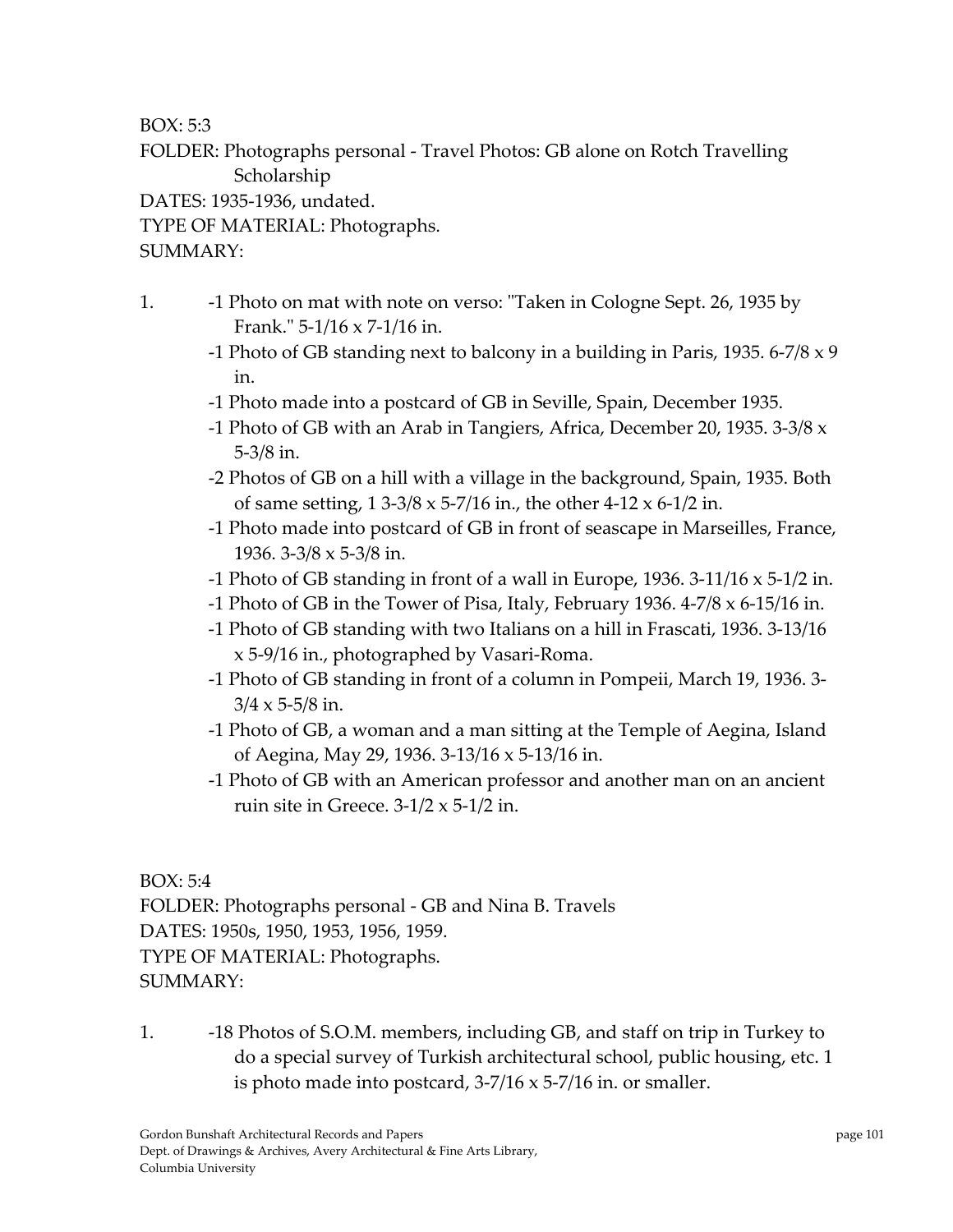- ‐1 Photo of Nina B. and Ruth Hughs sitting in front of the Parthenon on the Acropolis, Greece, early 1950s. 3‐1/2 x 5‐1/2 in.
- ‐1 Photo of GB and Nina B. on the Acropolis, Athens, late 1950s. 5‐1/8 x 7 in.
- ‐1 Photo of Nina B. sitting holding doves, Spain, dated 1953. Stamped on verso: "Que M.a Louis, 18 June 1963."  $3-3/8 \times 5-1/4$  in.
- -1 Photo of Nina B. in front of building in Alhambra, Spain, 1953. 3-1/4  $\times$  3-1/4 in.
- ‐1 Photo of Nina B. in Spain, 1950s. 3‐1/4 x 3‐1/4 in.
- ‐2 Photos of Nina B. in Seville, Spain, 1950s. 3‐3/8 x 3‐5/16 in.
- -1 Photo of Nina B. in front of the Tower of Pisa, Italy.  $2-9/16 \times 2-1/2$  in.
- -1 Photo of Ed Mathews, GB and Nina B. at "Skids" House, Florida, 1950s. 8  $x$  10 in.
- ‐2 Photos of GB and Nina B. on a horse carriage in Spain, dated 1950s. 3‐3/8  $x$  5-3/8 in., with stamp of "Que M.a Luisa, 18 June 1963."
- ‐1 Photo of Nina B. in a church courtyard in Torcello, Italy, 1954., 3‐1/2 x 3‐ 3/8 in.
- ‐1 Photo of GB and Nina B. at a construction site, Rome, Italy, May 6, 1956.  $3 - 7/8 \times 4$  in.
- ‐1 Photo of Nina B. sitting on a balcony in Hotel Villa dʹEste, Lake Como, Italy, 1950s. 2‐3/4 x 3‐7/8 in.
- -2 Photos of Nina B. in Venice, 1950s.  $2-1/4 \times 4-1/16$  in. or smaller.
- ‐1 Photo of Nina B. standing on a balcony in Italy, late 1950. 2‐3/4 x 3‐7/8 in.
- -1 Photo of Nina B. standing next to a fountain in Germany, 1950s. 2-3/4  $\times$  3-7/8 in.
- ‐1 Photo of Nina B. and GB in front of a construction site in Rome, 1959. 3‐ 15/16 x 4 in.

BOX: 5:5

FOLDER: Photographs personal ‐ GB and Nina B. Travels DATES: 1960, 1964, 1967, 1969. TYPE OF MATERIAL: Photographs. SUMMARY:

- 1. ‐1 Photo of GB and Nina B. standing on a building [balcony] at Chandigarh, India, 1960, 8‐1/8 x 10 in.
	- ‐1 Photo of GB and others sitting around a table in Rome, Italy, June 1964. 5‐  $1/8 \times 7 - 3/16$  in.
	- -1 Photo of GB and Nina B. in Luxor, Egypt,  $1967. 3-1/2 \times 5-1/2$  in.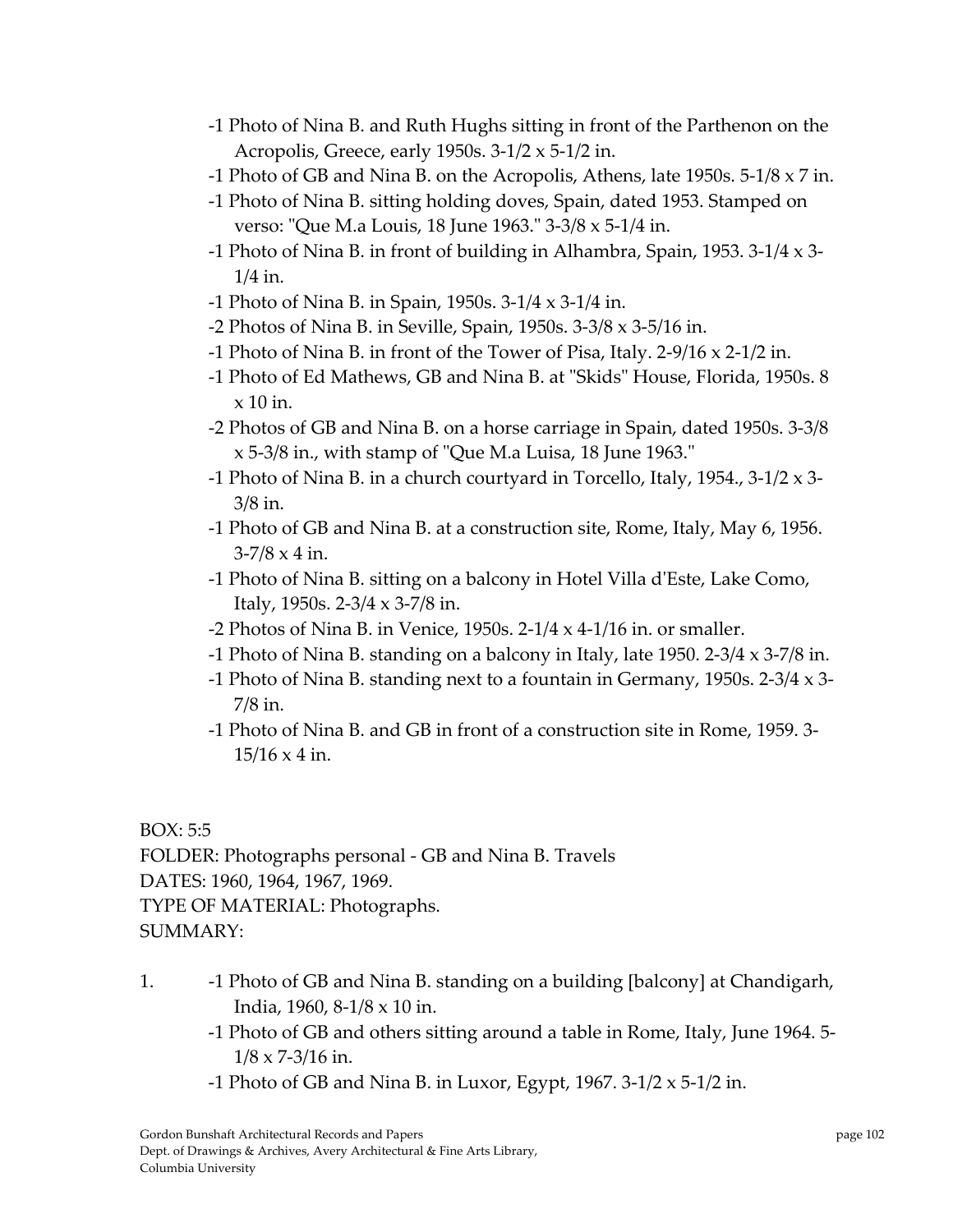- ‐1 Color photo of GB and S.O.M. partners in Luxor, Egypt, 14 January 1967. Photographed by Nat Owings. 8‐3/8 x 11‐3/16 in.
- ‐1 Photo of GB and Nina B. walking on the Acropolis, Athens, Greece, January 1967. 5‐1/8 x 7 in.
- ‐2 Photos, one of GB, one of Nina B., as each disembarks from a ship at Rhodes, Greece, 1969. 4‐1/6 x 5‐3/4 in.

BOX: 5:6 FOLDER: Photographs personal ‐ GB and Nina B. Travels DATES: 1978, 1982. TYPE OF MATERIAL: Photographs. SUMMARY:

- 1. ‐1 Photo of GB and Nina B. at Restaurant Martin[eo?] in Venice, 1978. "Souvenir di Venezia 1978 - " printed on bottom front of photo. 3-9/16 x 4‐13/16 in.
	- ‐1 Color photo of GB standing in the Court of Lions in Alhambra, Spain, June 1982. 3‐1/2 x 3‐7/16 in.

BOX: 5:7

FOLDER: Photographs personal ‐ GB and Hirshhorn DATES: 1965, 1966, 1972, 1974, undated. TYPE OF MATERIAL: Photographs, T.L.S. SUMMARY:

- 1. Hirshhorn, Mrs. Joseph to Mrs. B., 1965.
	- ‐Envelope containing a T.L.S. to GB and Nina B. re 12 enclosed color photos taken of GB, Nina B., Mr. and Mrs. Costantino Nivola, Willem De Kooning, and Olga and Joe Hirshhorn at a luncheon for Joe Hirshhorn in the Bunshaft estate in East Hampton, New York. 3‐1/2 x 3‐1/2 in.
	- ‐1 Photo of GB, Nina B., Dillon Riply at luncheon after groundbreaking of Hirshhorn Museum. 5 x 7‐1/8 in.
	- ‐4 Photos of GB at the ground breaking ceremony for Hirshhorn Museum, also mentioned on verso: Nina B., President and Mrs. Johnson, Dillon Riply, Joe and Olga Hirshhorn, winter late 1960s. Photographed by The Smithsonian Institute. 8‐1/8 x 10 in.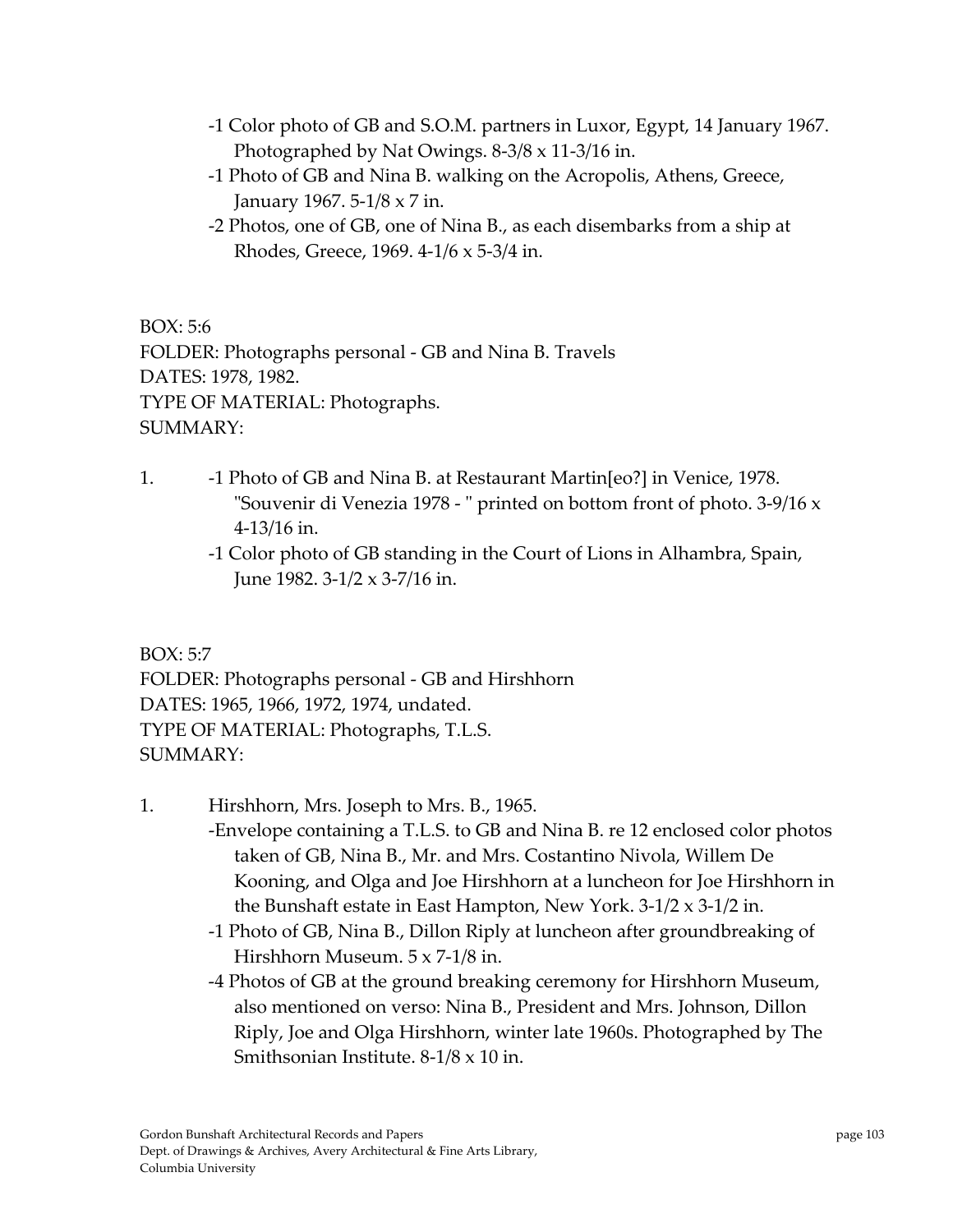- ‐4 Photos of GB at Hirshhorn Museum construction site, with notes ʺSunday, Gordon Bunshaft, New York Times Photos, Tames, "4‐35, 7/6/72 367Aʺ noted on verso. 7‐1/16 x 10 in.
- ‐3 Photos of GB at the Hirshhorn Museum, also mentioned on verso: Senator Moynihan, late Fall 1974. Photographed by The Smithsonian Institution.  $8-1/8 \times 10$  in.

BOX: 5:8 FOLDER: Photographs personal ‐ GB and Beinecke Library DATES: 1962, 1970s, undated. TYPE OF MATERIAL: Photographs. SUMMARY:

- 1. **••** -1 Photo of GB, V.P. of Vermont Marble Co., Dave Hughs of S.O.M., and a Vermont official at the marble quarry in Danbury, 28 May 1962. 5 x 7‐ 1/16 in.
	- ‐1 Photo of GB, Jon Crandall[?] of Fuller Co. Building, and William Beinecke at the dedication of Beinecke Library, penciled note "To Mr. Bunshaft" on recto. 7‐7/8 x 9‐13/16 in.
	- ‐1 Photograph of GB standing in front of an engraved stone at Beinecke Library, 1970s. Verso of photo states: reproduction needs written permission of Harold M. Bone. 5 x 7 in.

BOX: 5:9

FOLDER: Photographs personal ‐ GB and representatives from Connecticut General Life Insurance Company DATES: 1950s, undated. TYPE OF MATERIAL: Photographs. SUMMARY:

- 1. ‐3 Photos of GB presenting the model of the company building, 1950s. 2 photographed by Robert Fricks. 2 are 8‐1/8 x 10 in., 1 duplicate is 7‐3/16 x 9 in.
	- ‐1 Photo of building team members, including GB and president of the company Frazar in a meeting. Photographed by Victor Jorgensen of Scopes Associates, Inc. 6-9/16 x 9-7/16 in.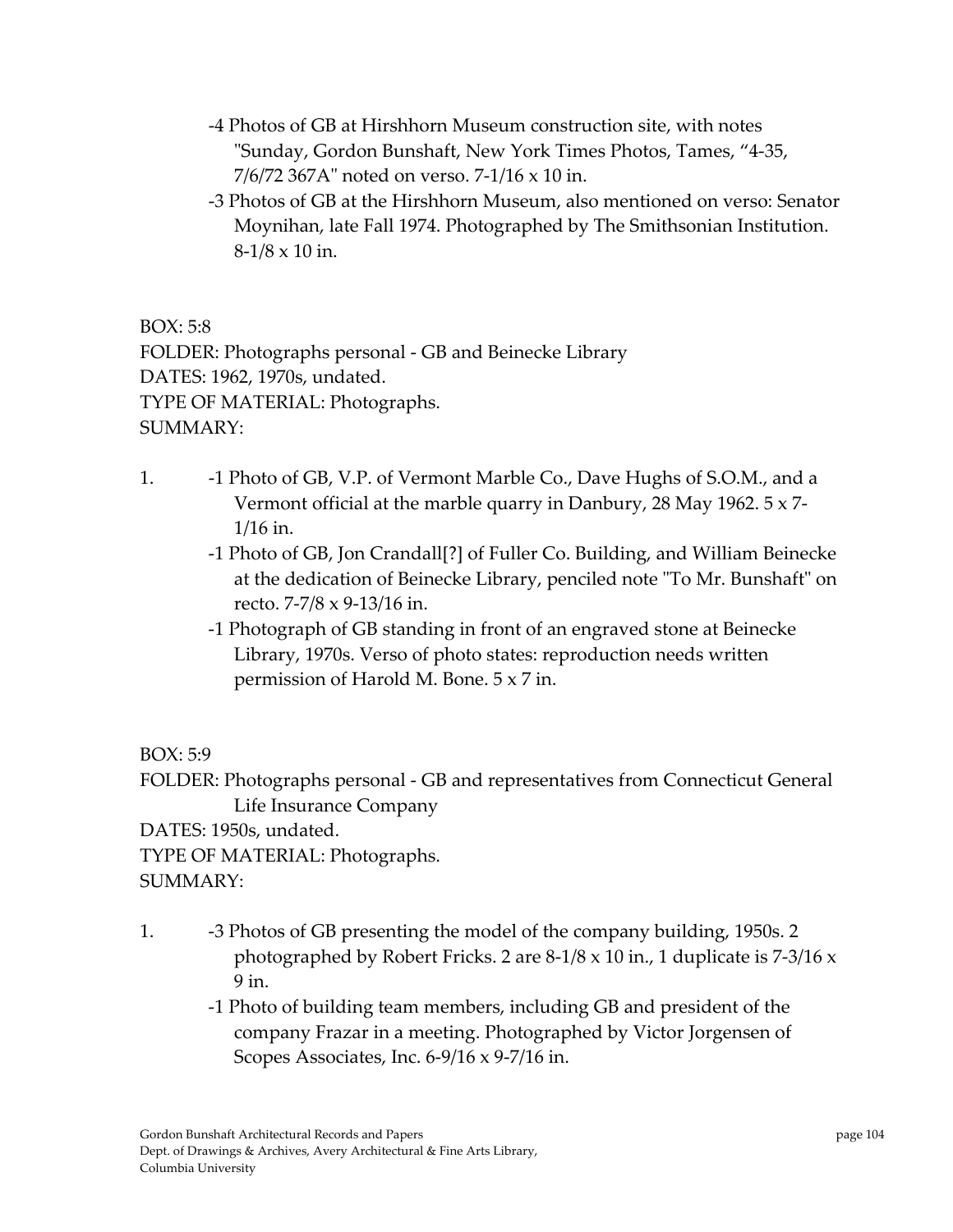‐1 Photo of Nathaniel Owings, GB, client Zellerbach, and project executive from the company visiting the completed building. Photographed by The Hartford Courant. 7‐1/8 x 9 in.

BOX: 5:10 FOLDER: Photographs personal ‐ GB and Mr. and Mrs. H.J. Heinz, II DATES: 1950s, 1960s, 1970s, 1978, undated TYPE OF MATERIAL: Photographs. SUMMARY:

- 1. **-2 Photos of GB and H.J. Heinz II in front of a car at site of Heinz** Headquarters, London, late 1950s. 6‐3/8 x 7‐3/4 in.
	- ‐1 Photo of GB presenting the model of H.J. Heinzʹs headquarters in England, also pictured: Jack Heinz II, Jeffries Mathews, Frank Armour and another person, both from the company, 1960s. 6‐5/16 x 7‐7/8 in.
	- -1 Photo of GB and Mrs. H. J. Heinz at KITT Green opening, 1960s. 6-5/8  $\times$  8-1/2 in.
	- ‐2 Color photos of GB, Nina B. and others at H.J. Heinz IIʹs house outside of London, end of June 1978. 5 x 6‐3/8 in.
	- ‐1 Color photo of Nina B. and GB in costume riding bicycle together at "Gay 90ʹs Party" given by H.J. Heinz II and Dru Heinz on H.J. Heinzʹs 75th birthday, early 1970s. 4‐5/16 x 5‐3/4 in.
	- ‐1 Souvenir containing a photo of GB and colleagues sitting around a table in Sammyʹs Bowery Follies, featuring songs of gay 90ʹs, signed, with notes written on left side of inner leaf. Photo is  $4-1/2 \times 6$  in.

BOX: 5:11 FOLDER: Photographs personal ‐ GB receiving Brunner award DATES: 1955. TYPE OF MATERIAL: Photograph. SUMMARY:

1. **••** -1 Photo of Ralph Walker presenting GB with the Brunner Award at ceremonies at the National Institute of Arts and Letters, Yamasaki receives second prize, 1955. 8‐1/8 x 10 in.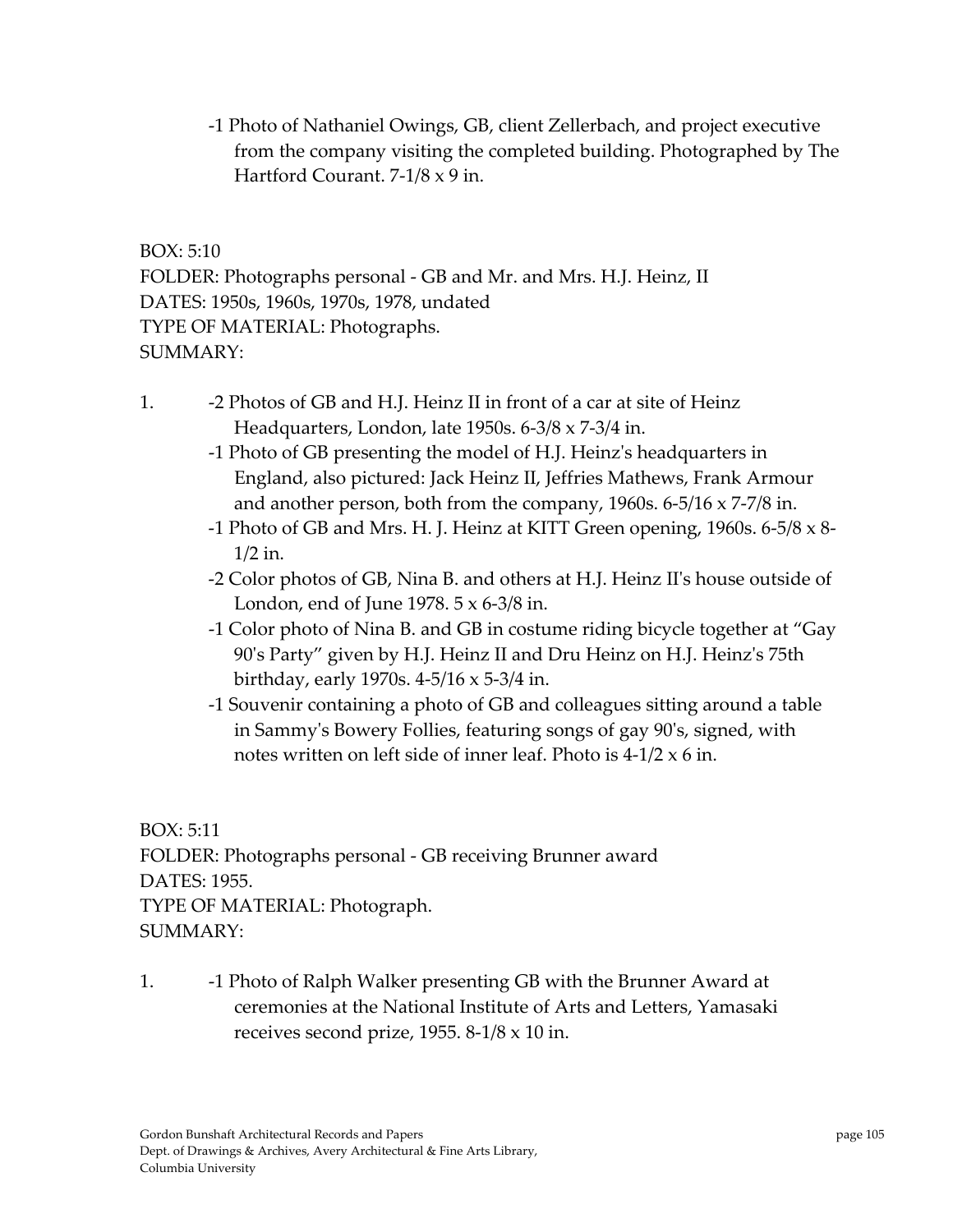BOX: 5:12 FOLDER: Photographs personal ‐ GB and I.M. Pei at Heinzʹs birthday party DATES: 1983 or 1984. TYPE OF MATERIAL: Photograph. SUMMARY:

1. **-1 Matted color photograph of GB and I.M. Pei at H.J. Heinz's 75th birthday** party at his house in Sutton Place, New York City, 1983 or 1984. With note written on top of inner leaf. 5 x 7 in.

BOX: 5:13

FOLDER: Photographs personal - GB and Edward Durell Stone at Stone's residence, East Hampton, New York. DATES: Early 1970s.

TYPE OF MATERIAL: Photograph. SUMMARY:

1.  $\blacksquare$  -1 Photo of GB and Edward Durell Stone, early 1970s. 3-1/4 x 4-1/8 in.

BOX: 5:14

FOLDER: Photographs personal ‐ Luncheon at East Hampton, New York. DATES: 1960s. TYPE OF MATERIAL: Photograph. SUMMARY:

1. 1 Color photo of GB, Nina B, Paul and Mrs. Weidlinger, Armond Bartos, and Celeste Bartos at luncheon at East Hampton, 1960s.

BOX: 5:15 FOLDER: Photographs personal ‐ Opening of Terrace Plaza Hotel, Cincinnati, Ohio DATES: Late 1940s. TYPE OF MATERIAL: Photographs.  $SIIMMARY:$ 

1. -3 Photos of GB and Nina B. at the opening of the Terrace Plaza Hotel, also pictured: Mr. and Mrs. Nat Owings, Mr. and Mrs. Walter Severinghaus, Mrs. Louis Skidmore, Wayne Soverns, Al Baum, Frank Nolan, Robert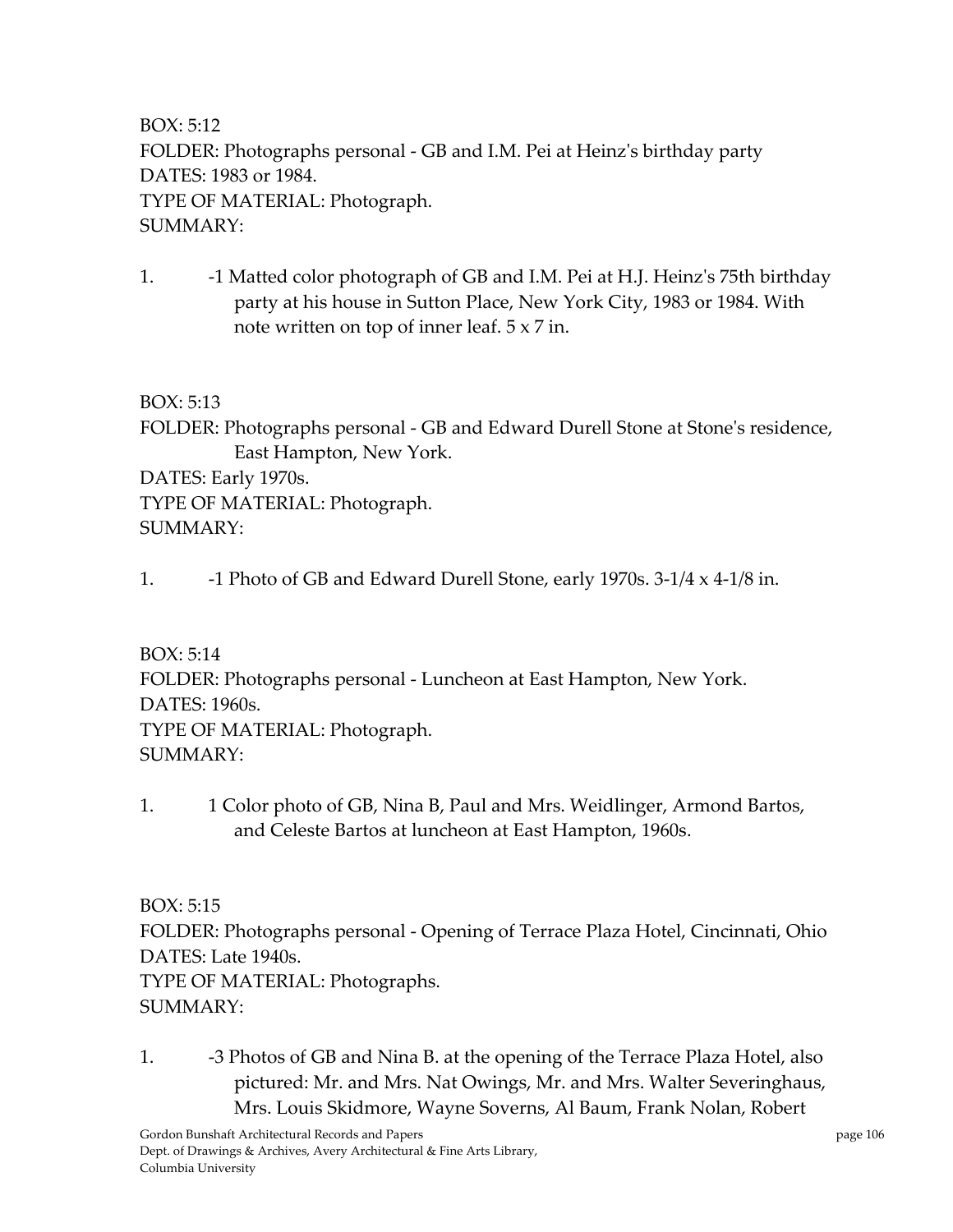Cutler, Mr. and Mrs. Bill Brouen, and the future, Mrs. Ed Merrill, late 1940s. 1 photographed by Lonley Photo; 1 photographed by March Photographic Studio. 8‐1/8 x 10 in.

BOX: 5:16 FOLDER: Photographs personal ‐ Severinghaus retirement party DATES: 1975. TYPE OF MATERIAL: Photographs. SUMMARY:

1. **-3 Photos of GB and Nina B. at University Club for Severinghaus's** retirement, also pictured: Walter Severinghaus, Tom Carrol, Celeste Bartos, Mr. and Mrs. McCloy, Frank Sta[n?]ton, 1975. Photographed by George Cserna. 7‐7/8 x 9‐3/4 in.

BOX: 5:17 FOLDER: Photographs personal ‐ Rotch Travelling Scholarship DATES: Undated. TYPE OF MATERIAL: Photographs. SUMMARY:

1. ‐3 Photos of GBʹs paintings as he traveled as a Rotch scholar in Italy. 2 are 4‐  $3/16 \times 6 - 1/8$  in., 1 is 6-9/16 x 9-3/8 in.

BOX: 5:18

FOLDER: Photographs personal ‐ Student work at the Massachusetts Institute of Technology DATES: Undated, 1929, 1930, 1975. TYPE OF MATERIAL: Photographs. SUMMARY:

- 1. ‐1 Photo of GBʹs front elevation, plan and section design drawings of a private chapel.  $7-1/2 \times 9-1/8$  in.
	- ‐1 Photo of GBʹs sections and plan of a design of a monumental stairhall, drawing dated 25 May 1930. 6‐3/16 x 9‐9/16 in.
	- ‐1 Photo of GBʹs drawing of an entrance to an exhibition of architecture or decorative art.  $7-9/16 \times 9-7/8$  in.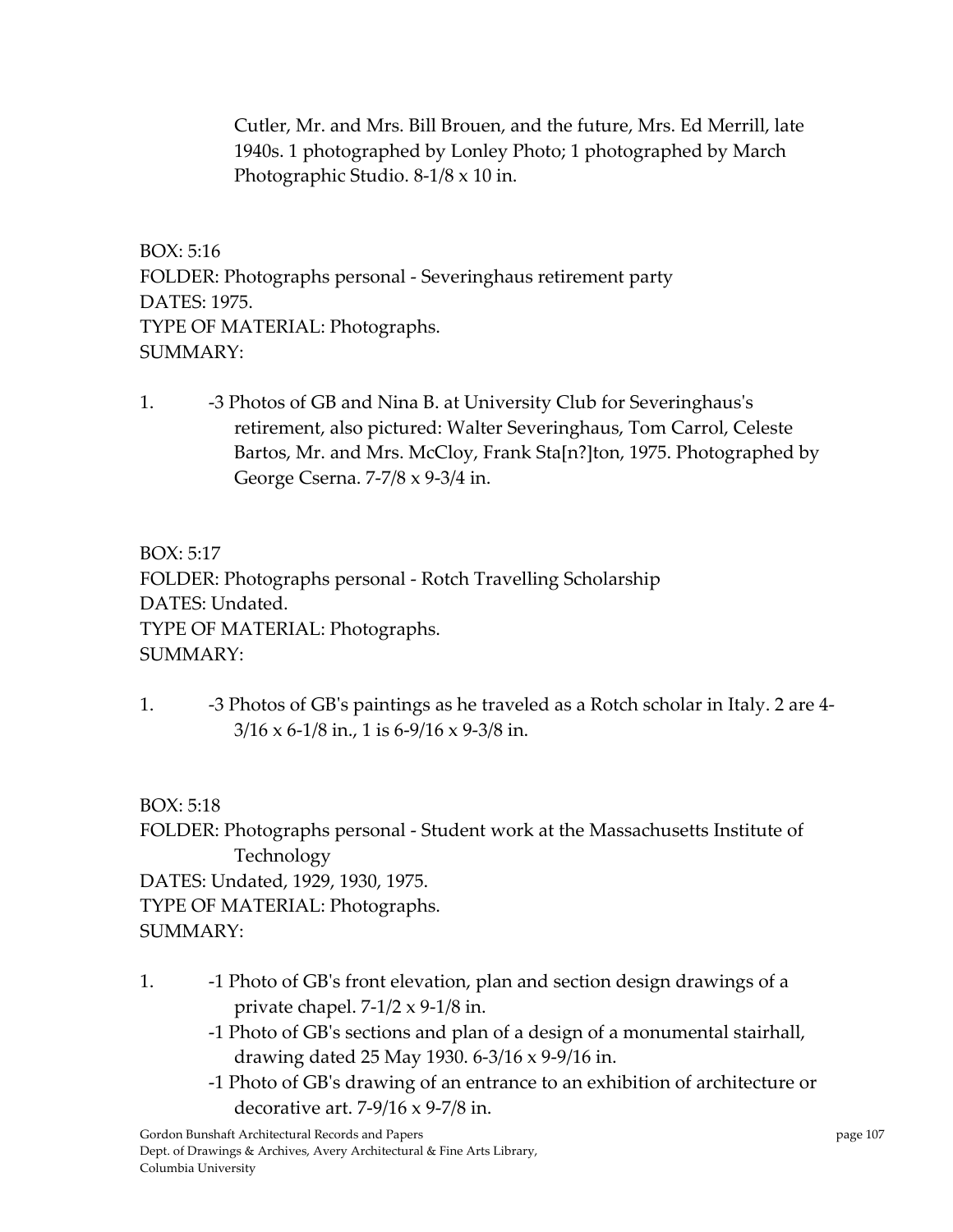- ‐1 Photo of GBʹs site plan drawing of a sports complex. 7‐9/16 x 9‐1/2 in.
- ‐1 Color photo of GBʹs plan, elevation and site drawings of a [cloister?] design, 1929‐30, shown at A.I.A. in Atlanta, Spring of 1975. 3‐1/2 x 4‐1/2 in.
- ‐1 Photo of soldiers around a cannon. 8 x 10 in.
- ‐3 Photos of GBʹs site plan, elevation and section drawings of his design for a center for architectural crafts for metropolitan Boston, as his thesis for master degree in architecture at M.I.T.
- ‐1 Negative of a drawing of a Byzantine Church in Athens, drawn by GB. 8‐  $1/2 \times 10$  in.

BOX: 5:19 FOLDER: Photographs personal ‐ GB with Ford Headquarters Model DATES: 1950. TYPE OF MATERIAL: Photograph. SUMMARY:

1. ‐1 Photo of Dave Hughs, Charlie Hugh II and GB standing behind a finished model of the new Ford Headquarters, May 1950. 5 x 7 in.

BOX: 5:20 FOLDER: Photographs personal ‐ GB and others celebrating end of charrette DATES: [1938?] TYPE OF MATERIAL: Photograph. SUMMARY:

1. ‐1 Matted photo of GB and S.O.M. colleagues in Sammyʹs Bowery Follies celebrating end of charrette on a presentation, [1938?]. Signed with notes written on inside leaf of mat.  $8-1/4 \times 6-1/2$  in.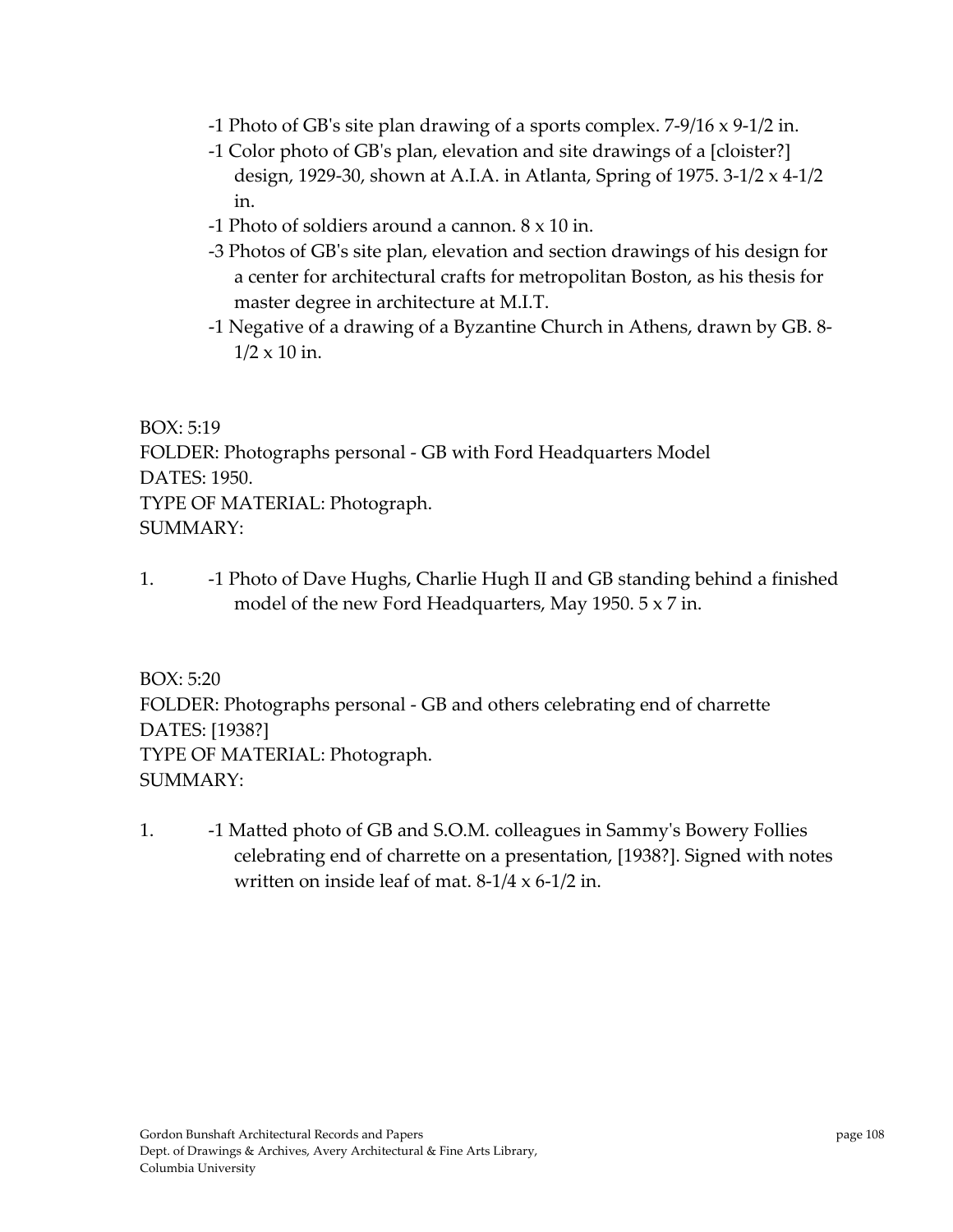BOX: 5:21

FOLDER: Photographs personal ‐ Mayorʹs press release on convention center [NYC Convention and Exhibition Center, not built?]

DATES: 1973. TYPE OF MATERIAL: Photographs. SUMMARY:

1. ‐2 Photos of GB in mayorʹs press release meeting on Convention Center, also pictured: Walter Severinghaus, Ada Louis Huxtable, Fred Gaus, and Roger Radford, 13 February 1973. 1 photographed by Camera. 8‐1/8 x 10 in.

BOX: 5:22

FOLDER: Photographs personal ‐ S.O.M. partnersʹ meetings, various locations DATES: 1952, 1953, 1956, 1958, 1950s.

TYPE OF MATERIAL: Photographs.

SUMMARY:

- 1. **••** -1 Photograph of GB in a S.O.M. partners' meeting, Santa Fe, New Mexico, October 1952, photographed by Art Taylor.
	- ‐1 Photo of GB in a meeting with some of S.O.M.ʹs partners: also pictured: Nathaniel Owings, John Merrill, Louis Skidmore, Walter Severinghaus, and William Hartman, 1953.
	- ‐1 Photo of GB and other S.O.M. partners, Chicago, November 1956.
	- ‐1 Matted photo of GB and others in spring partners and associate partners meeting, spring 1958. Mat with label of Austen Field. Mat is 8‐3/4 x 10‐ 7/8 in.
	- ‐1 Photo of GB, S.O.M. partners Edward Mathews, Bill Brown and Louis Skidmore looking at a drawing, early 1950s.
	- ‐1 Photo of GB and S.O.M. partners in a meeting, 1950s.
	- ‐1 Photo of GB and S.O.M. partners Bill Hartman and Walt Severinghaus in a partnersʹ meeting, 1950s.
	- ‐1 Photo of GB, Hartman, and Severinghaus, 1950s. 7‐3/8 x 9‐3/4 in.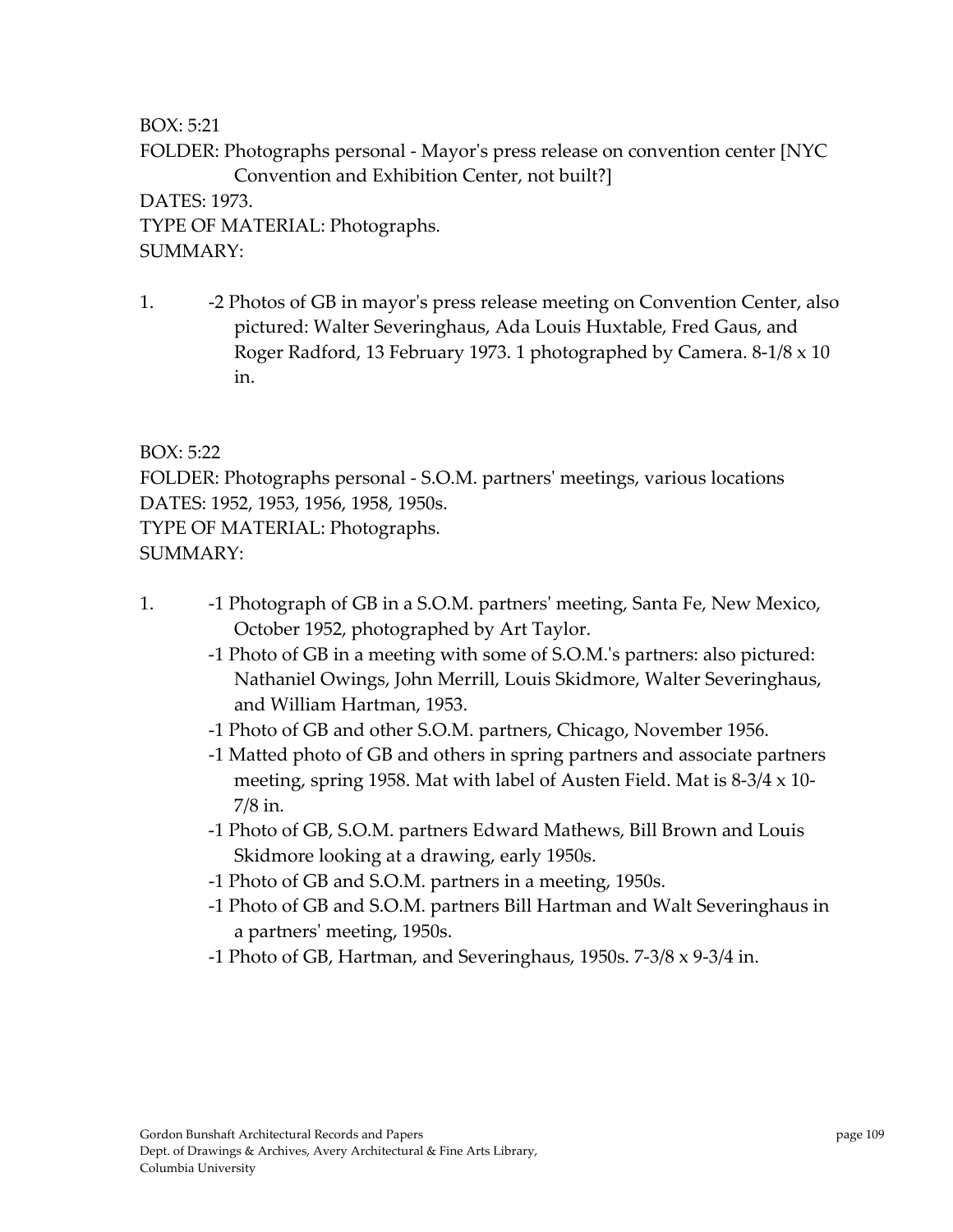BOX: 5:23

FOLDER: Photographs personal ‐ Partnersʹ meeting at Terrace Plaza Hotel Roof Restaurant, Cincinnati

DATES: 1949. TYPE OF MATERIAL: Photograph. SUMMARY:

1. 1 Photo of GB, with John Merrill, Louis Skidmore, Nathaniel Owings, and Walter Severinghaus in Terrace Plaza Hotel Roof Restaurant, 1949. 5 x 7 in.

BOX: 5:24

FOLDER: Photographs personal ‐ Partnersʹ Meeting at Skidmoreʹs residence, Winterhaven, Florida

DATES: 1950s. TYPE OF MATERIAL: Photographs. SUMMARY:

1. ‐6 Photographs of GB, Nina B. in a partnersʹ meeting at Skidmoreʹs house, Winterhaven, Florida, also pictured: Skidmore, Eloise Skidmore, Ed Mathews, Severinghaus, Bill Hartman, Bill Brown, and Ha[?]. Photographed by John McDonald. 8 x 10 in. or smaller.

BOX: 5:25 FOLDER: Photographs personal ‐ GB on Art Committee, Chase Manhattan Bank DATES: 1950s, 1970, 1981. TYPE OF MATERIAL: Photographs. SUMMARY:

- 1. ‐4 Photos of GB at a Chase Manhattan Bank art committee review of new art works, also pictured: McCloy, James Sweeney, David Rockefeller, Dorothy Miller, Walter Severinghaus (not on committee), and staff people from Chase, 1950s. 8‐1/8 x 10 in.
	- ‐1 Photo of GB at a Chase art committee meeting on Dubuffet sculptures, also pictured: David Rockefeller, 25 May 1970. Photographed by Raymond Juschkus.
	- ‐1 Photo of GB at art committee luncheon celebrating its 25th anniversary, also pictured: John Haley, Merrie Good, James Sweeney, David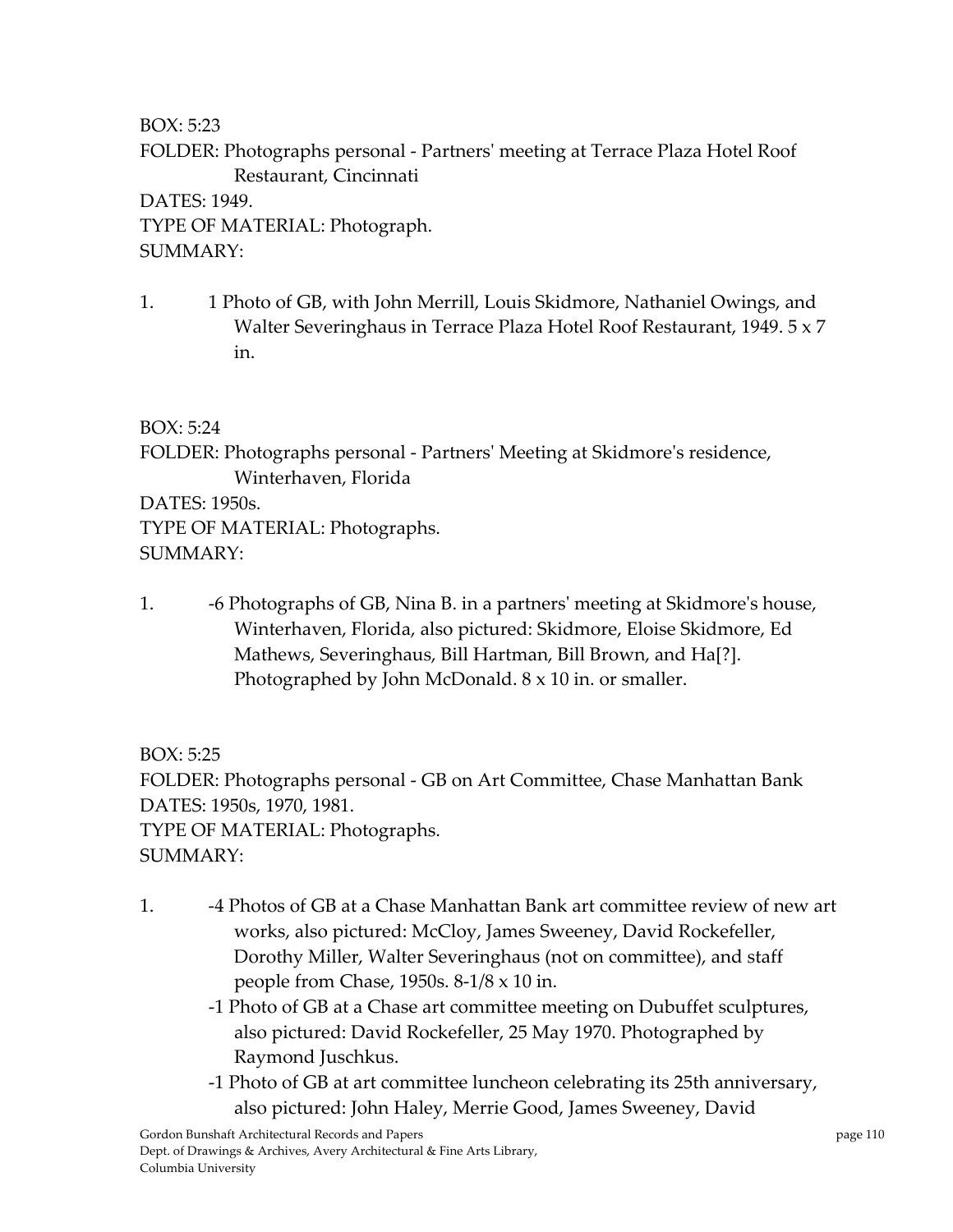Rockefeller, Willard C. Butcher, Dorothy Miller, Perry Rathbone, Jack Boulton, Robert Rosenblum, William Ogden, and Wright Elliott, 20 February 1981. Photographed by Arthur Lavine.

BOX: 5:26 FOLDER: Photographs personal ‐ Nina B. and Jean Dubuffet DATES: Undated. TYPE OF MATERIAL: Photograph. SUMMARY:

1. ‐1 Photo of Nina B. and Jean Dubuffet sitting together on a sculptures of JD's.

BOX: 5:27 FOLDER: Photographs personal ‐ GB at various functions honoring Lever House DATES: 1953, [1979?], 1988. TYPE OF MATERIAL: Photographs. SUMMARY:

- 1. ‐1 Photo of GB, Lou Crandall, Bill Brown, Mr. Berghart, two officials of Lever House, and Dick Alds at dinner at opening of Lever House, 1953. 8‐3/16 x 10 in.
	- -2 Photos of GB, and unspecified person "another Lever Ex", and a vice president of Fuller Construction receiving awards for the Lever House, also pictured: Mr. Burkhart, president of Lever. 8‐1/16 x 10‐1/16 in.
	- ‐1 Photo of GB at the A.I.A. New York Chapter dinner, in which he received an award for Lever House, also pictured: Bill Brown. Photographed by Arthur Avedon. 8‐1/8 x 10 in.
	- ‐1 Photo of Martin Segul of New York Cultural Committee of City presenting a 25th Anniversary Award to Tom Carrol and GB for the Lever House.
	- ‐1 Color photo of GB in front of Lever House, taken for A.I.A. story, [1979?]. Photographed by Cervin Robinson.
	- ‐3 Photos of GB at a luncheon given by Mr. Morris Tabakoblat (Chairman and C.E.O. of Lever House) honoring GB for receiving the Pritzker Architecture Prize, 6 July 1988. Photographed by Harry Wilks.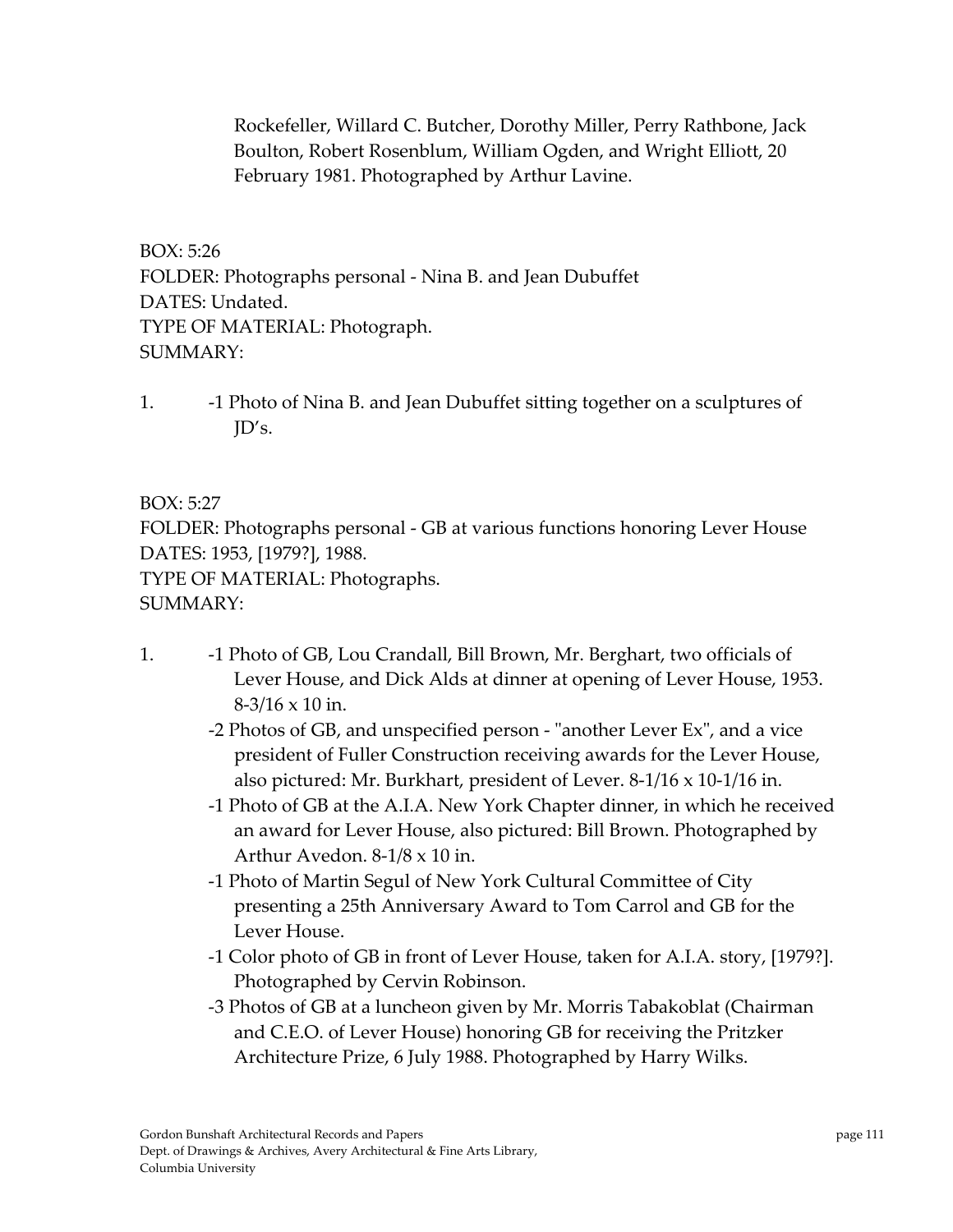BOX: 5:28

FOLDER: Photographs personal ‐ GB and Nina B. with Isamu Noguchi in Japan and India

DATES: 1960. TYPE OF MATERIAL: Photographs. SUMMARY:

- 1. **-1 Photo of GB, Nina B. and Isamu Noguchi at observatory in Japihur, India,** November 1960. Photographed by Isamu Noguchi. 8‐1/8 x 10 in.
	- ‐9 Photos of GB, Nina B., and Isamu Noguchi in Ize and Kyoto, and other unspecified places in Japan, 1960. 1 color photo, 8 x 10 in. or smaller.

BOX: 5:29 FOLDER: Photographs personal ‐ GB, Knox and Heinzʹs visit DATES: 1963. TYPE OF MATERIAL: Photograph, clasp envelope, note. SUMMARY:

- 1. ‐1 Color photo of GB, Seymour Knox, Irena [sic] Moore, Henry Moore, and Dru Heinz at a table, 15 July 1963. 5 x 7 in.
	- ‐1 Heinz, H.J. to GB. 15 July 1963, T.L.S. Re the lunch he, Dru Heinz, the Henry Moores, and GB had together.
	- ‐1 Clasp envelope in GBʹs writing identifying the enclosed letter and photo.

BOX: 5:30

FOLDER: Photographs personal ‐ Nina B. and Martha Jackson at East Hampton, New York, residence.

DATES: 1965. TYPE OF MATERIAL: photograph. SUMMARY:

1. ‐1 Photo of Nina B. and Martha Jackson in Ninaʹs East Hampton residence, September 1965. Photographed by Dorothy Riskind. 3‐1/2 x 5‐5/16 in.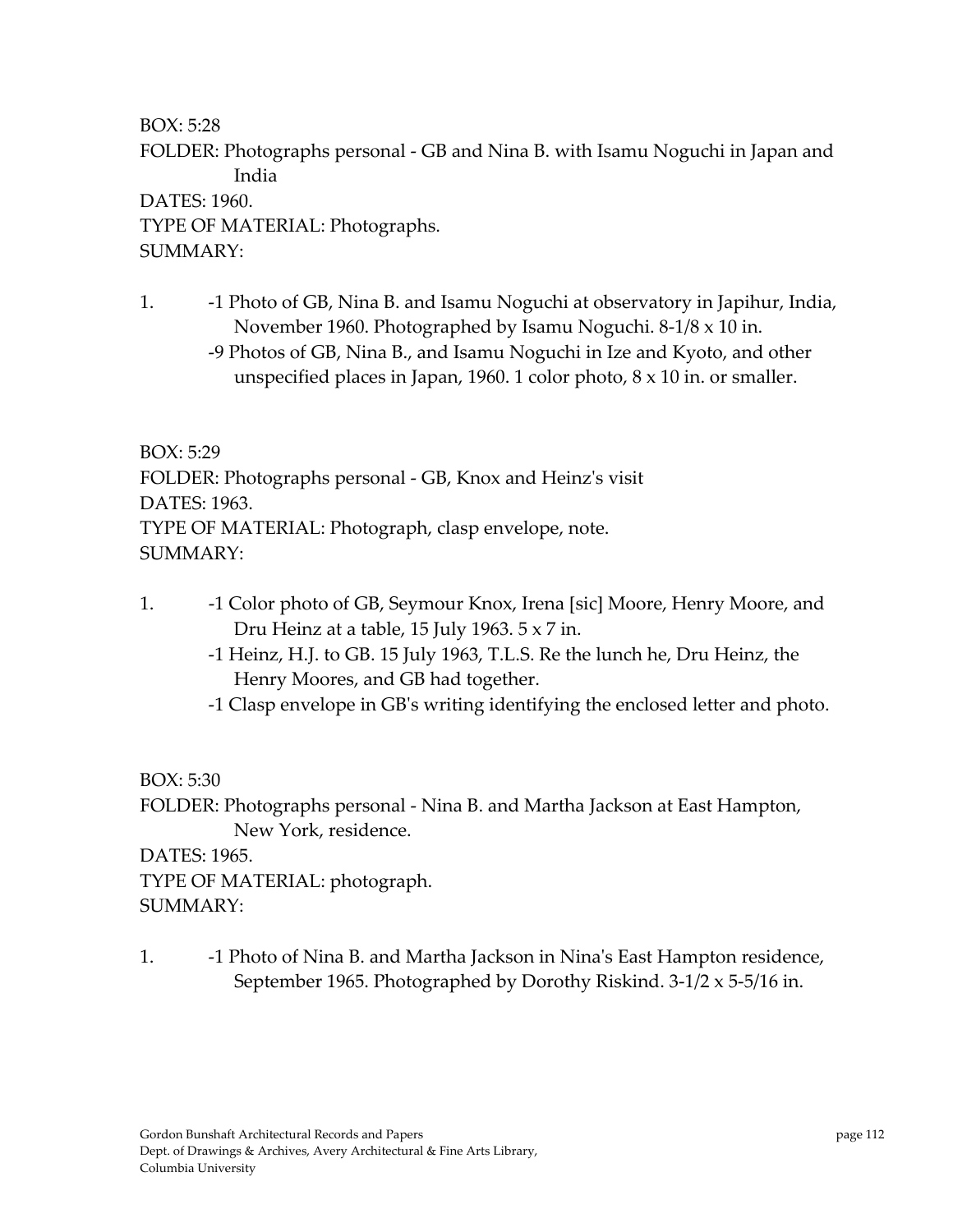BOX: 5:31 FOLDER: Photographs personal ‐ Partnersʹ meeting at Vail, Colorado. DATES: 1965. TYPE OF MATERIAL: Photograph. SUMMARY:

1. **-1 Color photo of GB and other S.O.M. partners in a partner's meeting at** Vail, Colorado. 17 September 1965.

BOX: 5:32 FOLDER: Photographs personal ‐ Miscellaneous Photos with Henry Moore DATES: 1963, 1965, 1967, 1971. TYPE OF MATERIAL: Photographs. SUMMARY:

- 1. ‐1 Color photo of Henry Moore behind a sculpture, June 1963. 5 x 7 in.
	- ‐1 Photo of GB, Nina B., Irina Moore, and Henry Moore in HM's studio, Much Hadham, England, 1965. 5 x 7 in.
	- ‐1 Photo of GB, Nina B., Henry Moore and Mrs. Stanton at luncheon at East Hampton, 20 November 1967. Photographed by Frank Stanton. 8 x 9 in.
	- ‐1 Photo of GB and Henry Moore in a garden, Summer 1971. Photographed by Errol Jackson.

BOX: 5:33

FOLDER: Photographs personal ‐ GB at Marble Mountain in Italy ‐ at Forte Dei Marmi (Lucca) with Henry Moore and Nina B.

DATES: Late 1960s.

TYPE OF MATERIAL: Photographs.

SUMMARY:

- 1.  **27 Photos of GB, Nina B., and Henry Moore visiting the Marble Mountains** at Forte dei Marmi, Italy, late 1960s. 5 3‐3/8 x 3‐1/2 in. color photos, 22 2‐  $7/8 \times 4$  in. black and white photos.
	- ‐1 Small folder from Ferrania 3M, with hand‐written note identifying the enclosed photos.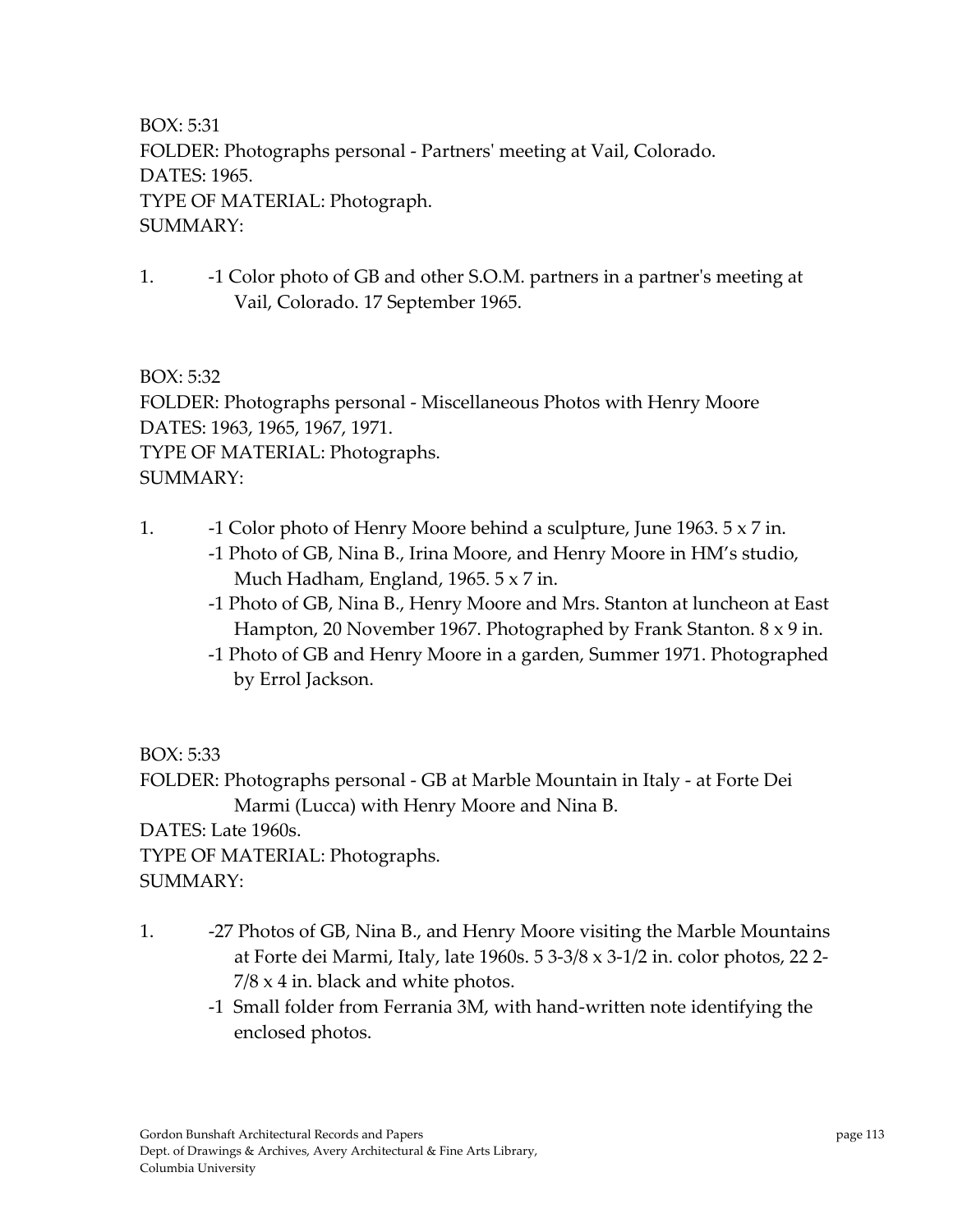BOX: 5:34 FOLDER: Photographs personal ‐ GB in Florence with Henry Moore sculpture DATES: 1972. TYPE OF MATERIAL: Photograph, note. SUMMARY:

- 1. **-1 Photo of GB measuring a Moore sculpture, 28 September 1972. 3 x 4-3/8** in.
	- ‐1 Moore, Henry to GB. Hand‐written note, signed. Re the enclosed photo of GB.

BOX: 5:35

FOLDER: Photographs personal ‐ Partners Meeting at Trikal, Guatemala DATES: 1974. TYPE OF MATERIAL: Photograph. SUMMARY:

1. **-1 Color photo of GB standing in front of buildings, Guatemala, December** 1974. 5 x 6‐15/16 in.

BOX: 5:36 FOLDER: Photographs personal ‐ GB speaking at S.O.M. offices DATES: 1986. TYPE OF MATERIAL: Photographs, hand‐written note. SUMMARY:

- 1. -21 Photos of GB speaking with S.O.M. staff in its New York office, 1986. All photographed by Thom Duncan.  $18\frac{3-1}{2} \times 5$  in. color photos with number labels on verso, 3 8 x 10 in. black and white photos.
	- -1 Note identifying the  $3-1/2 \times 5$  in. color photos.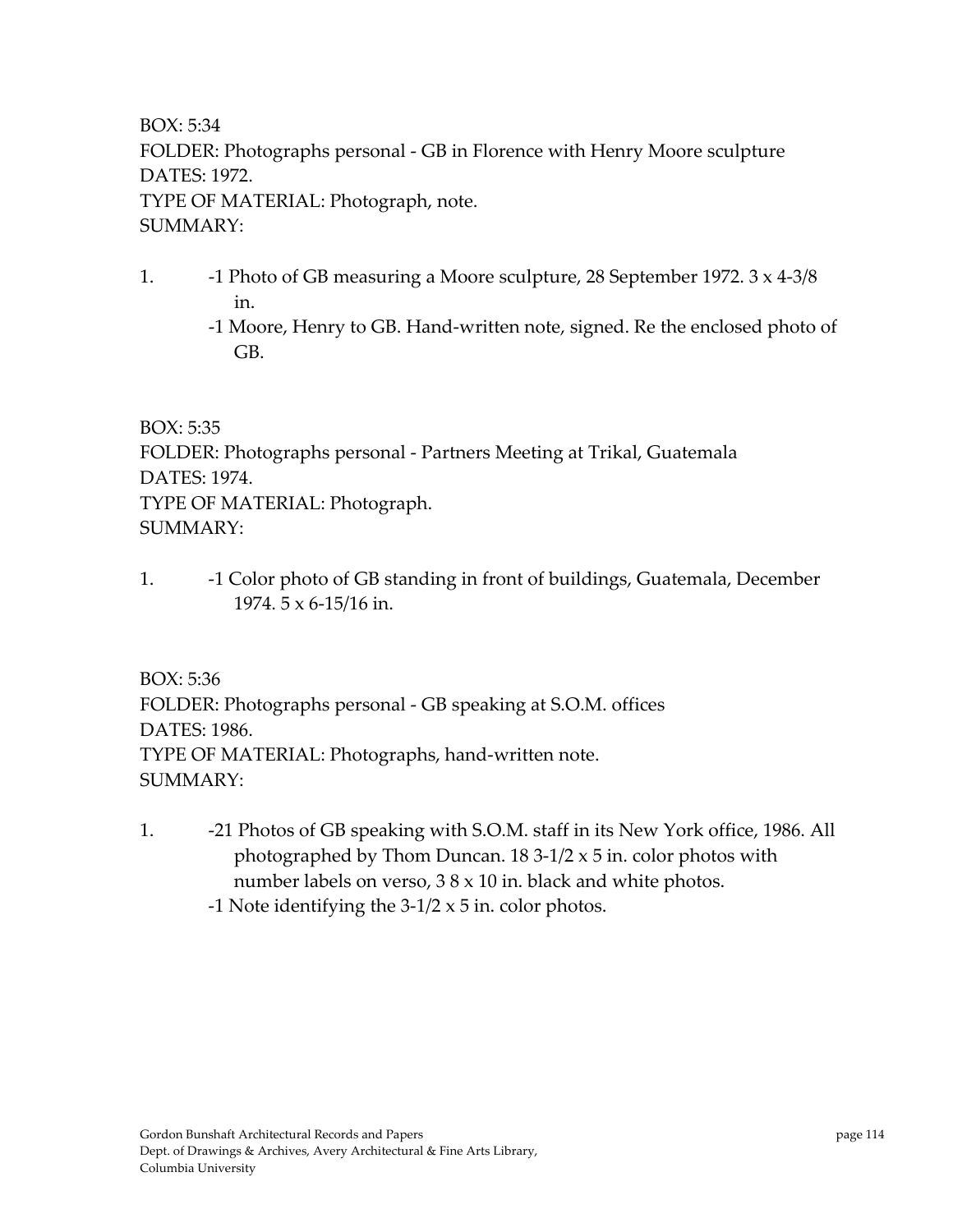BOX: 5:37 FOLDER: Photographs personal ‐ GB in S.O.M. drafting room DATES: Early 1970s TYPE OF MATERIAL: Photograph. SUMMARY:

1. ‐1 Photo of GB in S.O.M. drafting room, early 1970s. 7‐11/16 x 9‐15/16 in.

BOX: 5:38

FOLDER: Photographs personal ‐ GB and Smith of S.O.M. preparing for meeting on Grace Office Building. DATES: 1970, 1970s.

TYPE OF MATERIAL: Photographs. SUMMARY:

1. **-3 Cardboard pages of 20 photos of GB and Sherwood Smith preparing for a** meeting on the Grace Office Building, 2 bound together, 1 page dated "Spring 1970," the other two pages "early 1970s," Spring 1970. Pages are 8  $x$  10 in., photos  $8 \times 10$  in. or smaller.

BOX: 5:39 FOLDER: Photographs personal ‐ GB at office Christmas party DATES: 1977. TYPE OF MATERIAL: Photograph. SUMMARY:

1. **-1 Color photograph of GB at the office Christmas party, December 1977. 3-** $1/2 \times 4 - 7/16$  in.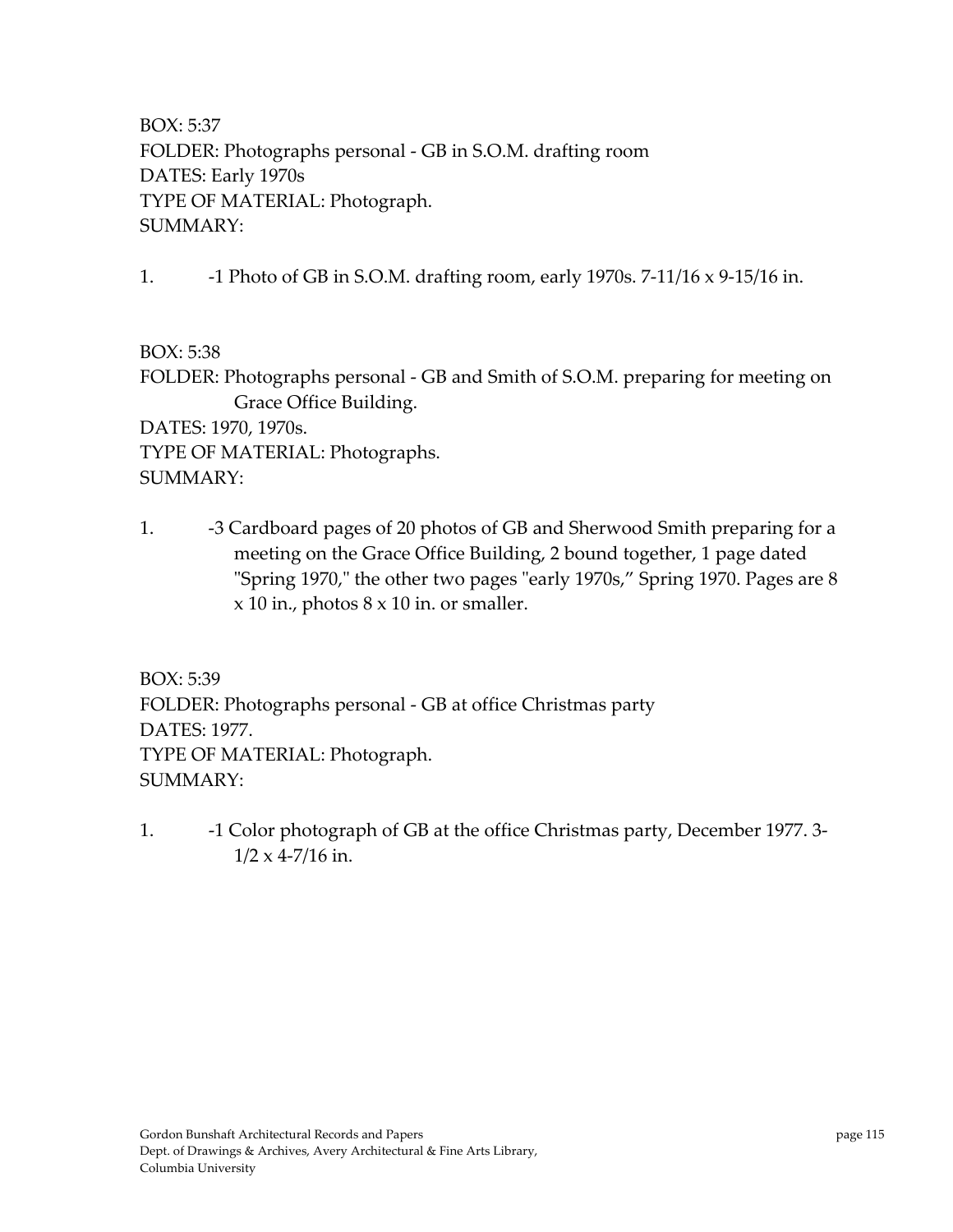BOX: 5:40

FOLDER: Photographs personal - GB with David Childs at S.O.M. partners' meeting, Lima, Peru

DATES: 1977. TYPE OF MATERIAL: Photograph. SUMMARY:

1. ‐1 Color photo of GB and David Childs at Ferregros House, Lima, Peru, December 1977. 5 x 6‐13/16 in.

BOX: 5:41

FOLDER: Photographs personal ‐ GB and Seymour Knox at Henry Mooreʹs studio DATES: 1978. TYPE OF MATERIAL: Photographs, note. SUMMARY:

- 1. ‐13 Color photos of GB, Nina B. and Seymour Knoxʹs visit to Henry Mooreʹs house.  $3-1/2 \times 4-3/8$  in.
	- ‐[Knox], Seymour to GB, hand‐written signed note, 18 July 1978, re the enclosed photos taken at Henry Mooreʹs house.

BOX: 5:42

FOLDER: Photographs personal ‐ GB and Henry Moore at Hirshhorn Museum DATES: 1970s. TYPE OF MATERIAL: Photographs. SUMMARY:

1. ‐5 Photos of GB, Henry Moore, Irina Moore, visiting Hirshhorn Museum, with director of museum. One photo dated 1974, another dated April 14,[?] 1976 and another dated "early 1970s" on verso. 3 color  $3-1/2 \times 5$  in. photos, 2 black and white 8 x 10 in. photos.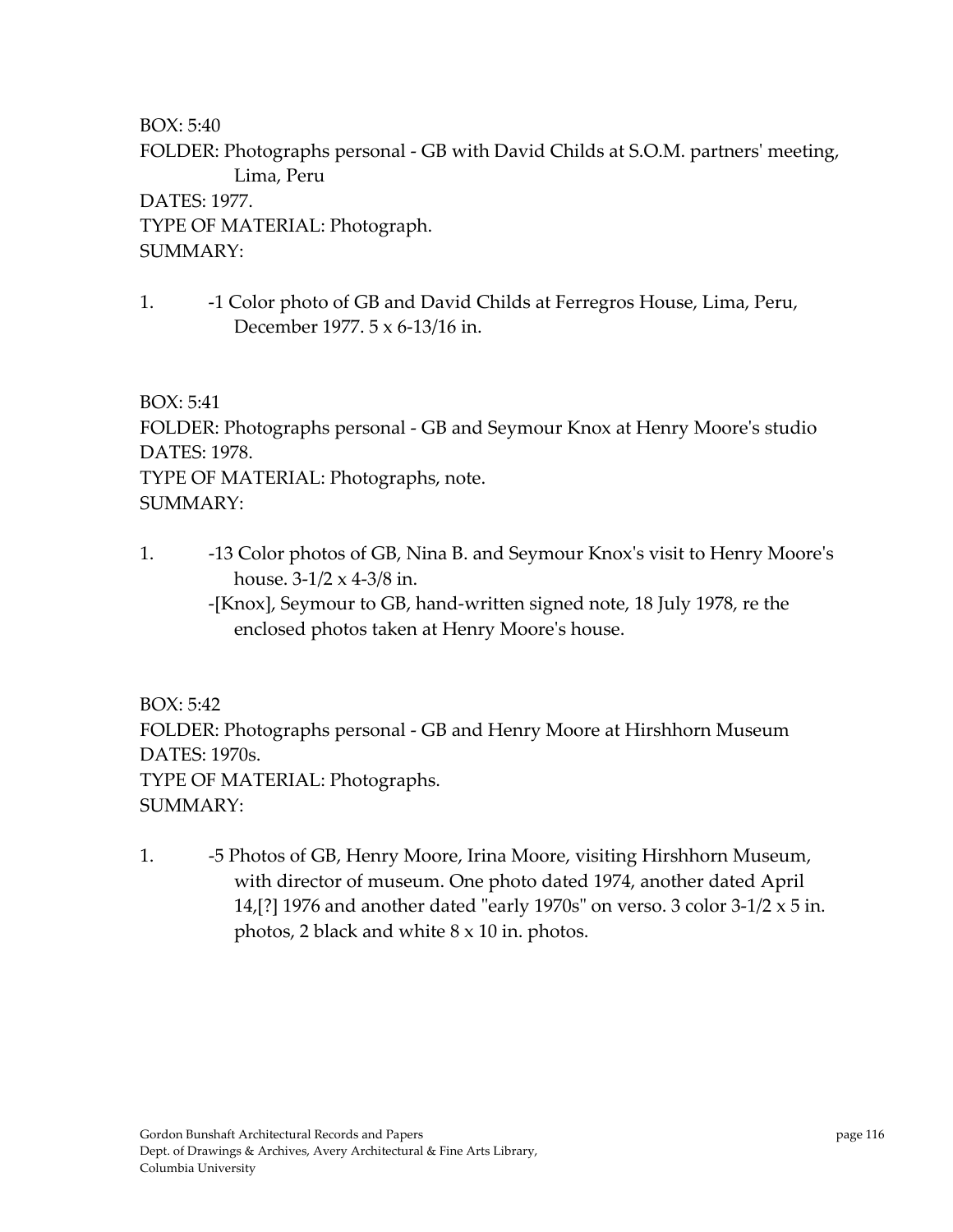BOX: 5:43 FOLDER: Photographs personal ‐ GB at Much Hadham with Henry Moore DATES: 1979. TYPE OF MATERIAL: Photographs, hand‐written note on folder. SUMMARY:

- 1. ‐11 Color photos of GBʹs visit to Henry Mooreʹs at Much Hadham, also pictured: Jane Graham, Jerry Hines, Irina and Henry Moore, 8 September 1979. Photographed by Bruce Graham. 5 x 7 in.
	- ‐1 Small folder with hand‐written notes identifying the enclosed photographs.

BOX: 5:44 FOLDER: Photographs personal ‐ GB at Henry Mooreʹs studio DATES: Early 1970s. TYPE OF MATERIAL: Photographs. SUMMARY:

1. **-2 Photos of GB and Henry Moore at the Moore's studio, Much Hadham,** England, early 1970s, photographed by Errol Jackson, Henry Mooreʹs stamp also on verso of photos.

BOX: 5:45

FOLDER: Photographs personal ‐ GB with miscellaneous artists DATES: Early 1950s, 1955, mid‐1960s, undated. TYPE OF MATERIAL: Photographs, press release, greeting card. SUMMARY:

- 1. **••** -1 Rudolph, George to GB. Undated. Christmas card depicting a touched-up Parthenon referring to GBʹs concert hall (not built) in Pittsburgh, with red lettering on photo. 8‐1/8 x 10 in.
	- ‐1 Photo of GB in a Fines Arts Commission meeting, Washington D.C., mid‐ 1960s. "Harris and Ewing" printed on lower right hand corner.  $8-1/8 \times 10$ in.
	- ‐1 Photo of GB and Harry Bertoia[?] looking at a design drawing for bronze screen wall being erected at the Manufacturerʹs Bank at 43rd St. and Fifth Ave., early 1950s. 8‐3/16 x 10 in.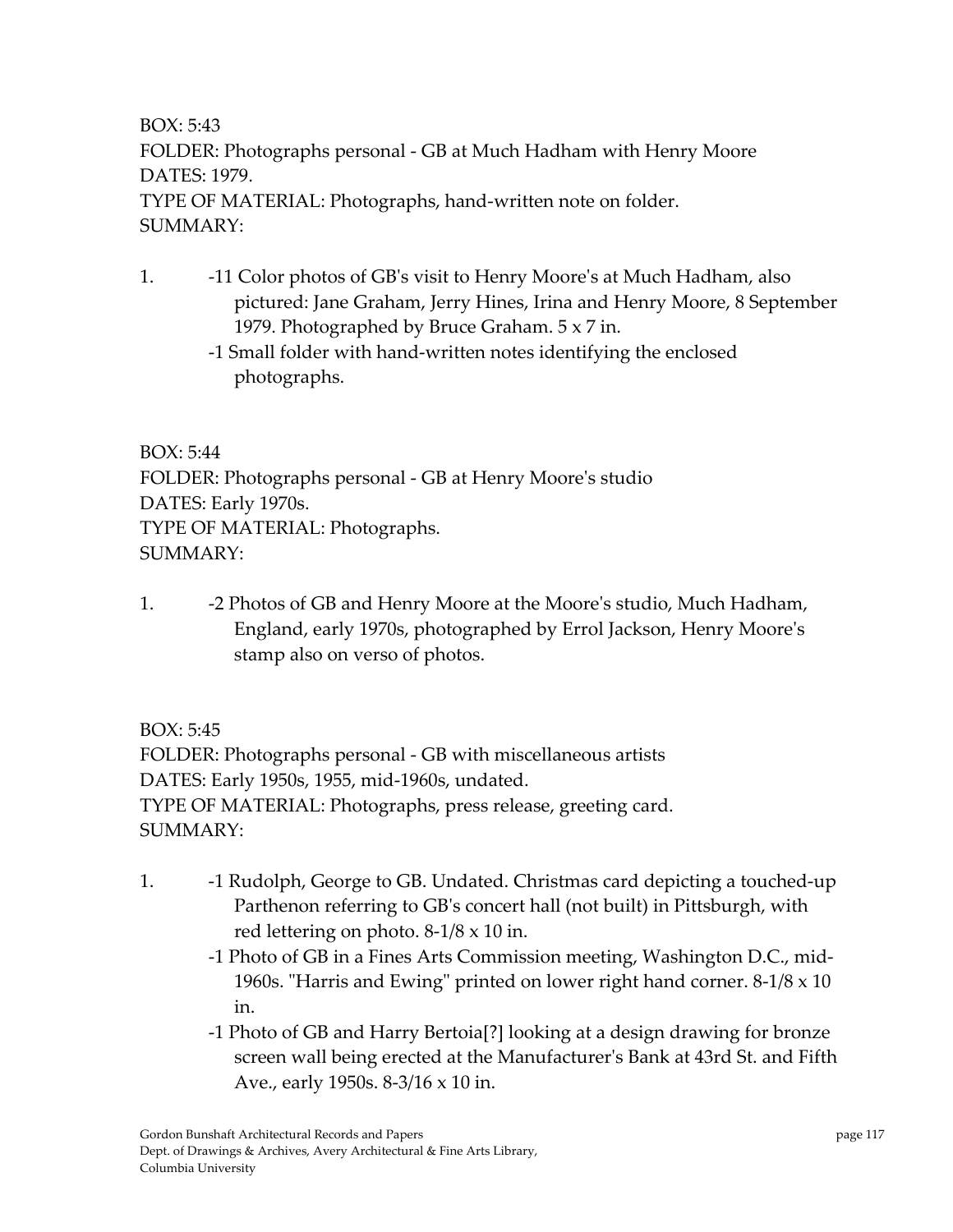‐1 Photo of GB, Whitney North Seymour and Horace C. Flanigan receiving The Municipal Art Societyʹs Annual Plaque of Commendation for the Manufacturerʹs Bank Fifth Ave. office building design, with press release re the event attached on verso, 9 November 1955. 7‐1/8 x 9 in.

BOX: 5:46 FOLDER: Photographs personal ‐ GB and Seymour Knox DATES: 1961, 1969, 1972. TYPE OF MATERIAL: Photographs. SUMMARY:

- 1. ‐1 Photo of GB, Seymour Knox and Gordon Smith looking at a drawing together, 14 December 1961. Photographed by Sherwin Greeenberg Studio, Inc.
	- ‐1 Photo of the president of University of Buffalo presenting GB the Chancellor Norton Medal, also pictured and mentioned: Seymour Knox, 1969. 8‐1/16 in.
	- ‐1 Photo of GB and Seymour H. Knox at the Albright‐Knox Gallery of Art, Buffalo, August 1972. Photo from Courier Express, photographed by Ed Zagorski. 8‐1/8 x 10 in.

# BOX: 5:47

FOLDER: Photographs personal ‐ GB and various people involved with Istanbul Hilton

DATES: 1950s. TYPE OF MATERIAL: Photographs. SUMMARY:

- 1. ‐5 Photos of GB, Sedad H. Eldem, Bill Brown, Louis Skidmore, looking at a drawing of the hotel design, 1950s.  $7-7/8 \times 10$  in.,  $8-1/8 \times 10$  in. or smaller.
	- ‐1 Photo of GB, Sedad Eldem, and State Department[?] official, Istanbul, 1950s. Photographed by American Mission for Aid to Turkey. 8‐1/16 x 10 in.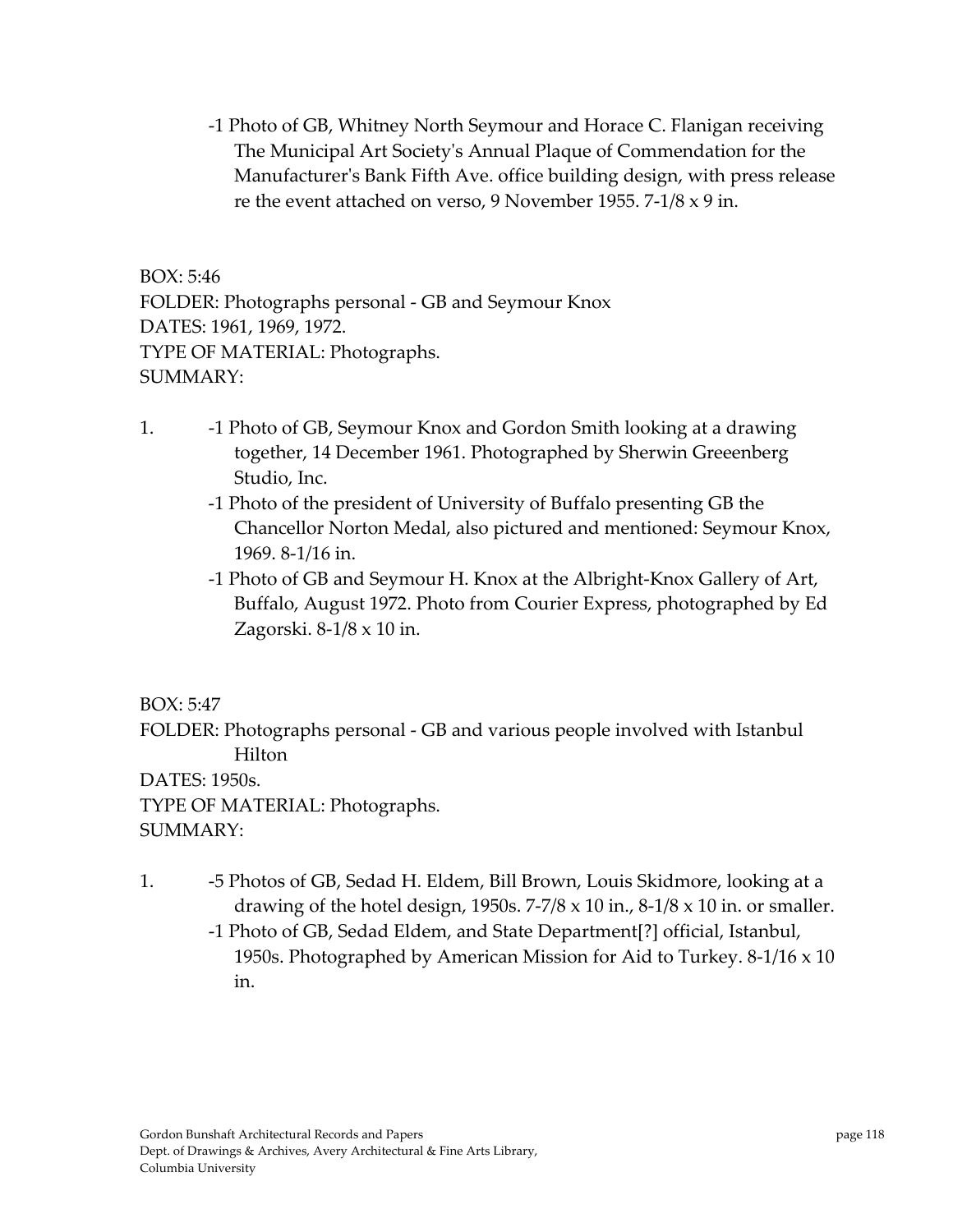BOX: 5:48 FOLDER: Photographs personal ‐ GB and Fine Arts Commission DATES: 1964. TYPE OF MATERIAL: Positive photostat. SUMMARY:

1. ‐1 Photostat of clipping. *Washington[?] Post*, 10 January 1964. Re President Johnson meeting the Fine Arts Commission members, including GB. Also mentioned: William Walton, John Carl Warnecke, Aline B. Saarinen, Theodore Roszak, Burnham Kelly, Hideo Sasaki, President John F. Kennedy.

BOX: 5:49 FOLDER: Photographs personal ‐ GB at MoMA luncheon for Princess Margaret DATES: 1965. TYPE OF MATERIAL: Photographs. SUMMARY:

1. ‐2 Photos of GB in a Museum of Modern Art luncheon honoring Princess Margaret, also pictured: David Rockefeller, the Princess's Lady in Waiting, director of MoMA, 20 November 1965. 1 photograph by George Cserna.  $7-1/8 \times 10$  in. and smaller.

BOX: 5:50 FOLDER: Photographs personal ‐ GB with David Rockefeller and model of Jean Dubuffet's "4 Trees" DATES: Undated. TYPE OF MATERIAL: Photograph. SUMMARY:

1. **••** -1 Photo of GB, Severinghaus and David Rockefeller in front of the model of Jean Dubuffet's "4 Trees", also hand-written note from Rockefeller to GB re the Chase Manhattan Bank building on bottom of photo. Photographed by Jan Jachniewicz.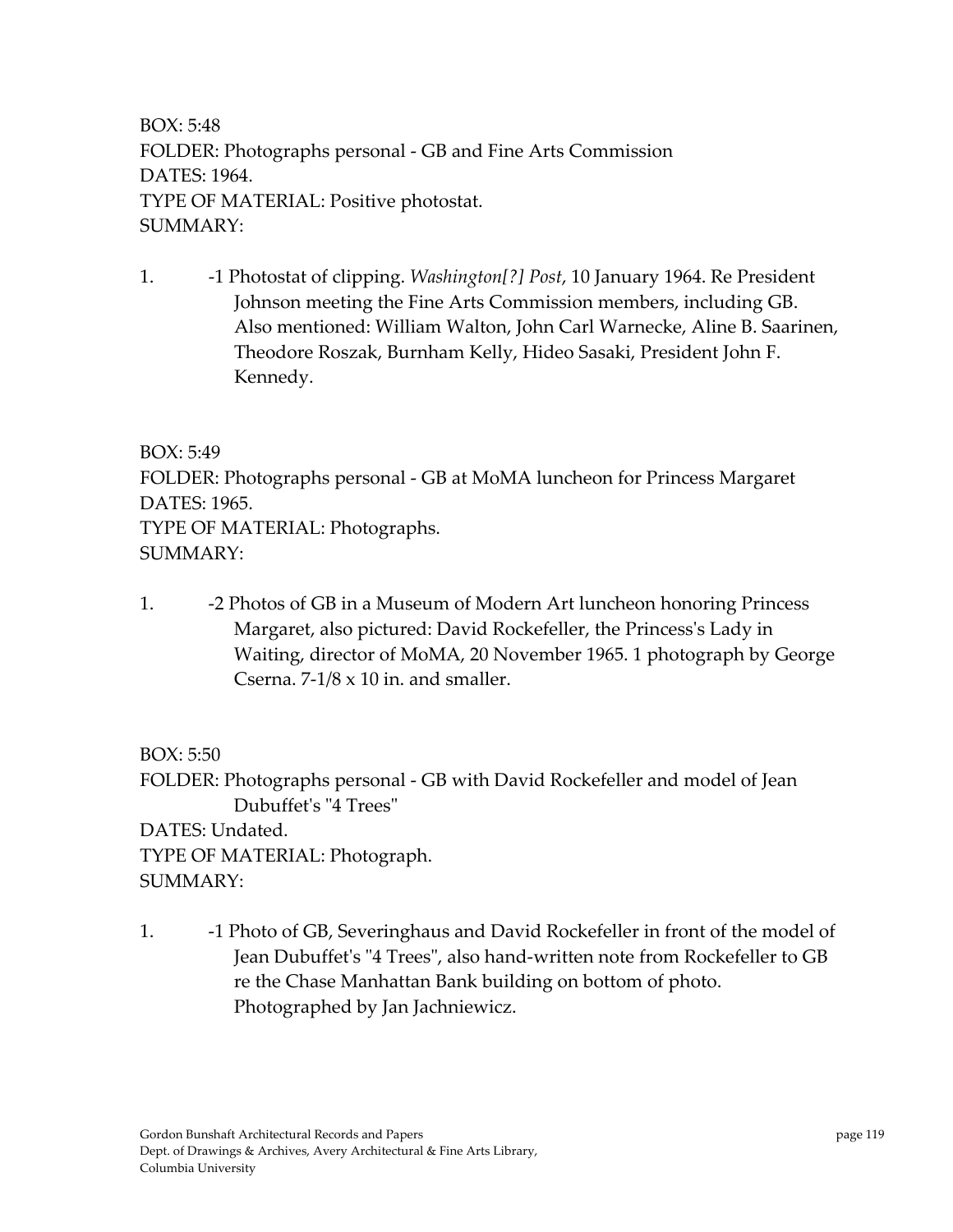BOX: 5:51 FOLDER: Photographs personal ‐ Rotch Scholars reunions DATES: 1950s, 1960s? TYPE OF MATERIAL: Photographs. SUMMARY:

- 1. ‐1 Photo of a Rotch Travelling Scholarsʹ meeting, showing GB, Nina B., Wally Harrison, Mr. Shepley, Mr. and Mrs. Richmond, Mr. and Mrs. Louis Skidmore, and one unnamed person, early 1950s, Boston. 8‐11/8 x 10 in.
	- ‐1 Photo of a Rotch reunion party showing GB, Cramm, Skidmore, Dean William Emerson of School of Architecture of M.I.T., and unnamed person, Boston, late 1950s. 8‐1/4 x 10 in.
	- ‐1 Photo of a group picture of Rotch Travelling Scholarship winners, including GB, "1960s?". 8-3/16 x 10 in.

BOX: 5:52 FOLDER: Photographs personal ‐ GB and John Tishman at dinner DATES: 1965. TYPE OF MATERIAL: Photograph. SUMMARY:

1. ‐1 Photo of GB and John Tishman at Construction Industry Federation dinner honoring GB, 28 January 1965, 8‐1/16 x 10 in. Photographed by Camera Arts Studios.

BOX: 5:53

FOLDER: Photographs personal ‐ GB at A.I.A. convention, New York City., receiving award.

DATES: 1967. TYPE OF MATERIAL: Photograph. SUMMARY:

1. **••** -1 Photo of GB receiving 2 awards at the A.I.A. convention in New York City, also pictured: Mr. Babb and Mr. Ness, 15 May 1967. 8-1/16  $\times$  10 in.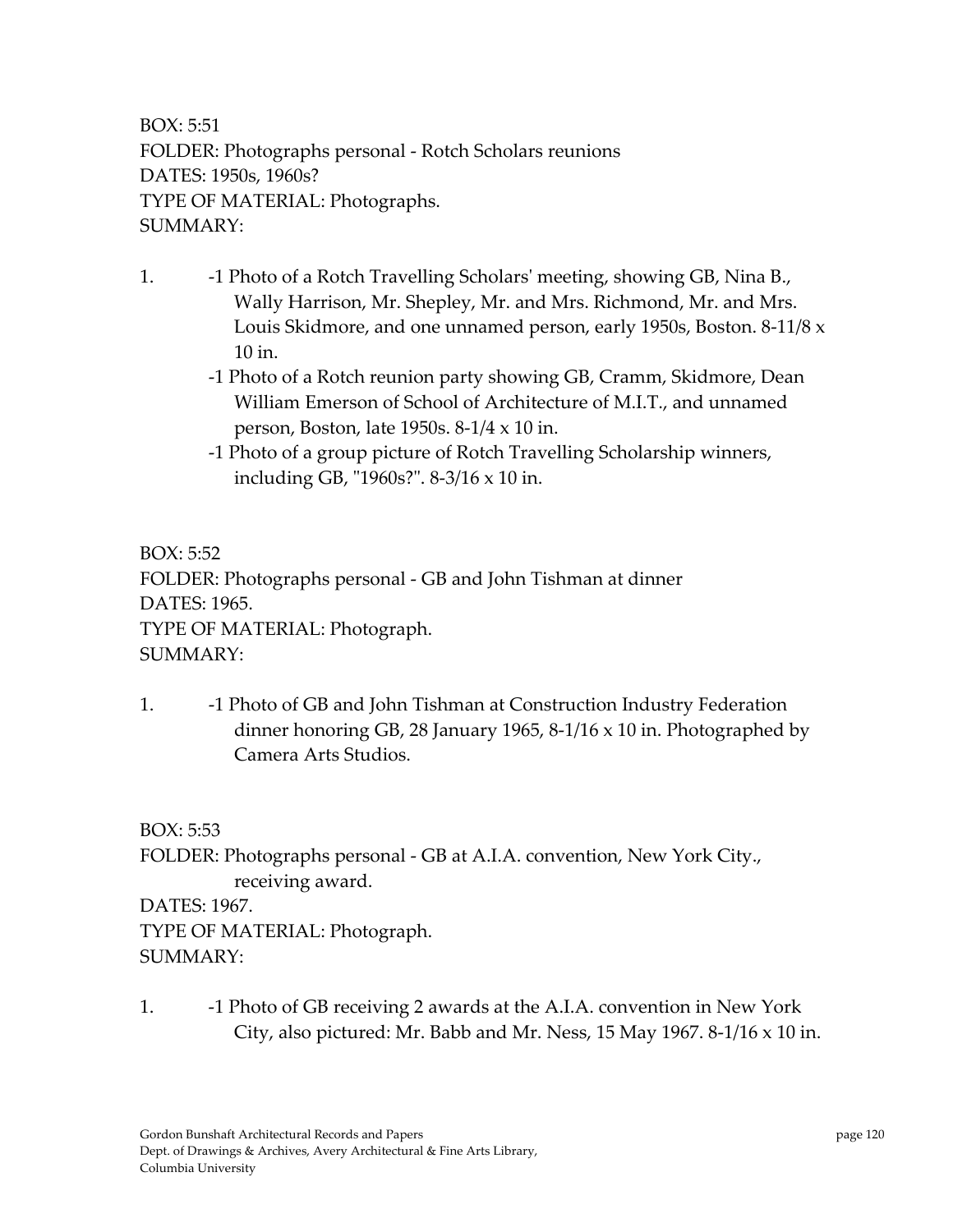BOX: 5:54 FOLDER: Photographs personal ‐ Chicago Architectural Competition Jury DATES: Late 1960s. TYPE OF MATERIAL: Photographs. SUMMARY:

1. ‐4 Photos of GB, Ludwig Mies van der Rohe, John Merrill, Pier Luigi Nervi and José Luis Sert as jury members of Chicago Architectural Competition, late 1960s. Photographed by Kaufmann & Fabry Co. 8‐1/8 x 10 in. or smaller.

BOX: 5:55 FOLDER: Photographs personal ‐ GB with Lincoln Center Architects. DATES: Undated. TYPE OF MATERIAL: Photograph. SUMMARY:

1. **••** -1 Photograph of GB, Eero Saarinen, Wallace Harrison, Ed Mathews and Max Abramovitz looking at Eero Saarinenʹs early model for the Theater of Lincoln Center Project. 4 ½ x 6 ½ in.

BOX: 6:1

FOLDER: Photographs personal ‐ Bartosʹ photos of GBʹs East Hampton residence DATES: 1965, undated. TYPE OF MATERIAL: Photographs, proof sheets. SUMMARY:

- 1. ‐5 Exterior views of the house (2 duplicates). Photographed by Bartos. ‐5 Interior views of the house, 1965. 4 photographed by Bartos; 1 photographed by Ezra Stoller.
	- ‐5 Proof sheets of 18 exterior and interior views of the house, 10 are of same views as the 8 x 10 photos (above). Photographed by Bartos.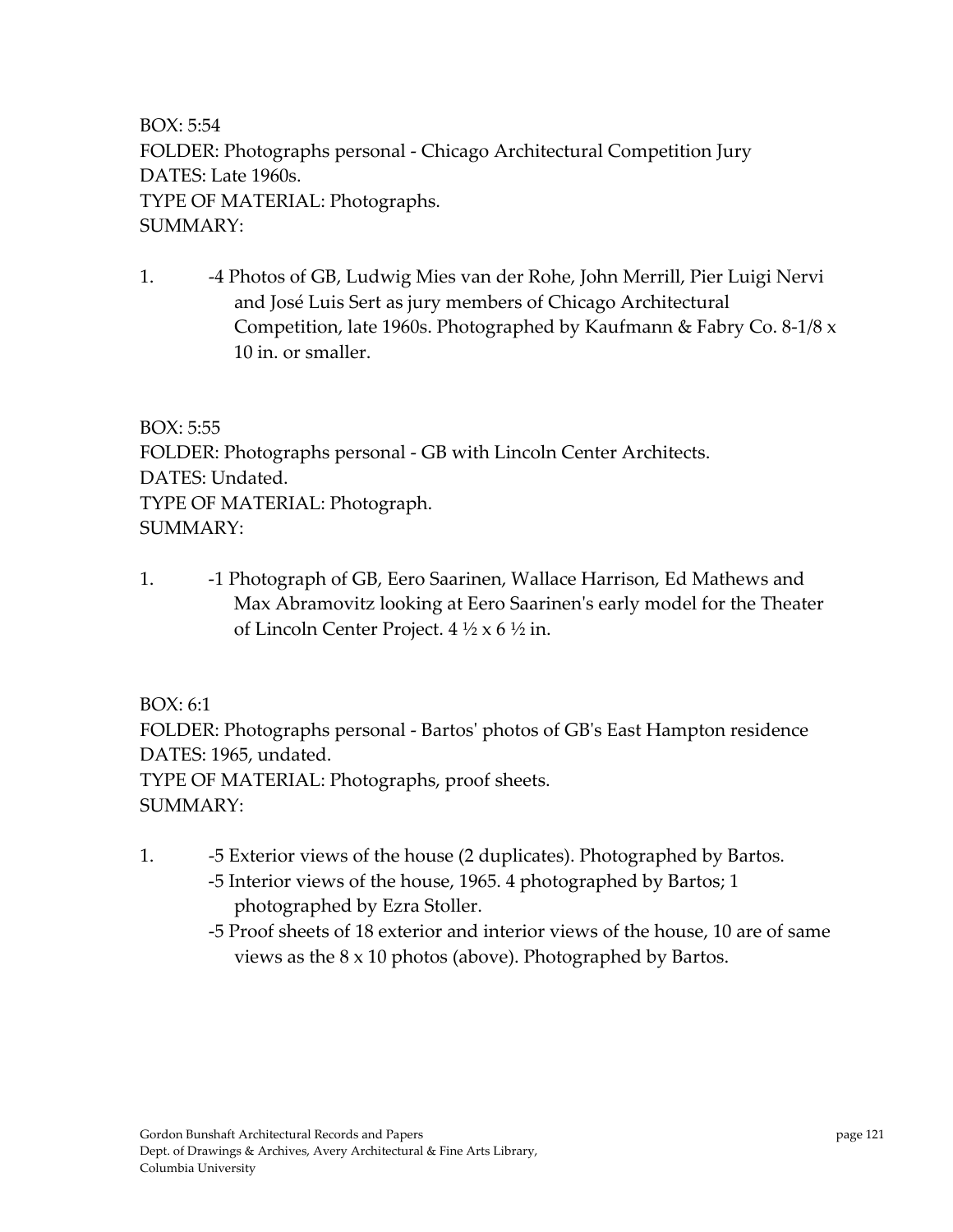BOX: 6:2 FOLDER: Photographs personal ‐ Bartosʹ photos of GBʹs East Hampton residence DATES: Undated. TYPE OF MATERIAL: Color transparencies. SUMMARY:

- 1. ‐7 Exterior Views of GBʹs house, color transparencies held in sleeves, 3 are of same view as the photos in previous folder .Photographed by Bartos. Each transparency is  $3-15/16 \times 4-7/8$  in.
	- ‐10 Interior views of GBʹs house, color transparencies held in plastic sleeves. Photographed by Bartos. Each transparency is 3‐15/16 x 4‐7/8 in.

#### BOX: 6:3

FOLDER: Photographs personal ‐ Bartosʹ photos of GBʹs East Hampton house DATES: Undated.

TYPE OF MATERIAL: Negatives.

SUMMARY:

- 1. ‐16 Exterior views of the house, (8 duplicates). Photographed by Bartos. 3‐ 15/16 x 4‐15/16 in.
	- ‐12 Interior views of the house: living, dining and study area, (6 duplicates). Photographed by Bartos.  $3-15/16 \times 4-15/16$  in.
	- ‐8 Interior views of the bedroom, (4 duplicates). Photographed by Bartos. 3‐ 15/16 x 4‐15/16 in.

BOX: 6:4 FOLDER: Photographs personal ‐ Bunshaft House, East Hampton, New York. DATES: Late 1960s. TYPE OF MATERIAL: Photographs. SUMMARY:

- 1.  $\sim$  -2 Exterior views of the house, late 1960s.  $7 \times 9$  in.
	- ‐1 View of the houseʹs living room area from the exterior, late 1960s. 7 x 9 in.
	- ‐1 Interior view of the living room area, late 1960s, with GB and NB seated. 7  $x 9$  in.
	- ‐1 Interior view of the kitchen and hallway, late 1960s. 7 x 9 in.
	- ‐1 Interior view of the bedroom, late 1960s. 7 x 9 in.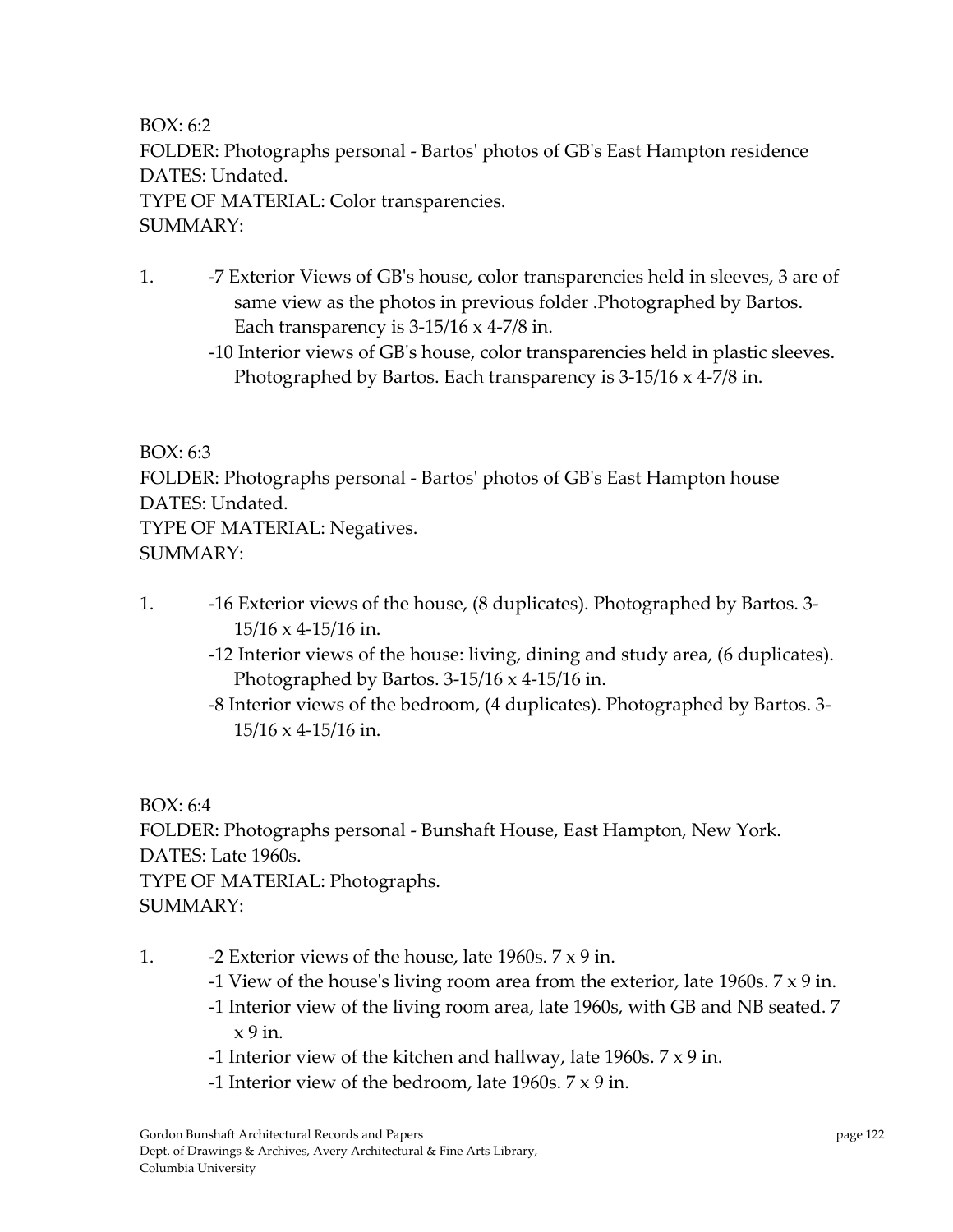BOX: 6:5 FOLDER: Photographs personal ‐ Portraits of GB DATES: 1932, 1940s, 1950s, 1960, 1967, 1972. TYPE OF MATERIAL: Photographs. SUMMARY:

- 1. **-1 Photo of GB taken in Boston, 1932. "Monosson" label stamped on verso. 2-** $5/8 \times 4 - 9/16$  in.
	- ‐2 Photos of GB, (1 of same view magnified, on mat), late 1940s. 1 photographed in Volpe Studio, New York.
	- ‐1 Photo of GB in 1950s.
	- -1 Photo of GB in 1950s. Photographed by Ferdinand Vogel.  $8-1/8 \times 10$  in.
	- ‐2 Photos of drawings of GB by Bouche, 21 September 1960 .Photographed by Peter A. Juley & Son.
	- ‐1 Photo of GB looking at a sculpture at East Hampton House, 26 November 1967. Photographed by Frank Statton[?].
	- ‐1 Photo of GB at East Hampton home, 1972. 9‐1/8 x 10‐9/16 in.
	- -1 Photo of GB at west end of East Hampton house,  $1972$ .  $9-3/16 \times 10-5/8$  in.
	- ‐1 Photo of GB in front of Marine Midland Bank and Noguchi cube, 1972. 8‐  $15/16 \times 10-3/4$  in.
	- ‐1 Color photo of GB at East Hampton house, 1972, 3‐1/2 x 4‐3/4 in.

# BOX: 6:6

FOLDER: Photographs personal – Helen Frankenthaler painting, Bunshafts' East Hampton house

DATES: Undated.

TYPE OF MATERIAL: Photograph, T.L.S. SUMMARY:

- 1. ‐1 Color photo of a painting by Helen Frankenthaler in GBʹs East Hampton residence. 3‐1/2 x 3‐1/2 in.
	- ‐Frankenthaler, Helen to GB, T.L.S., 22 September, re her visit with GB and the enclosed photo.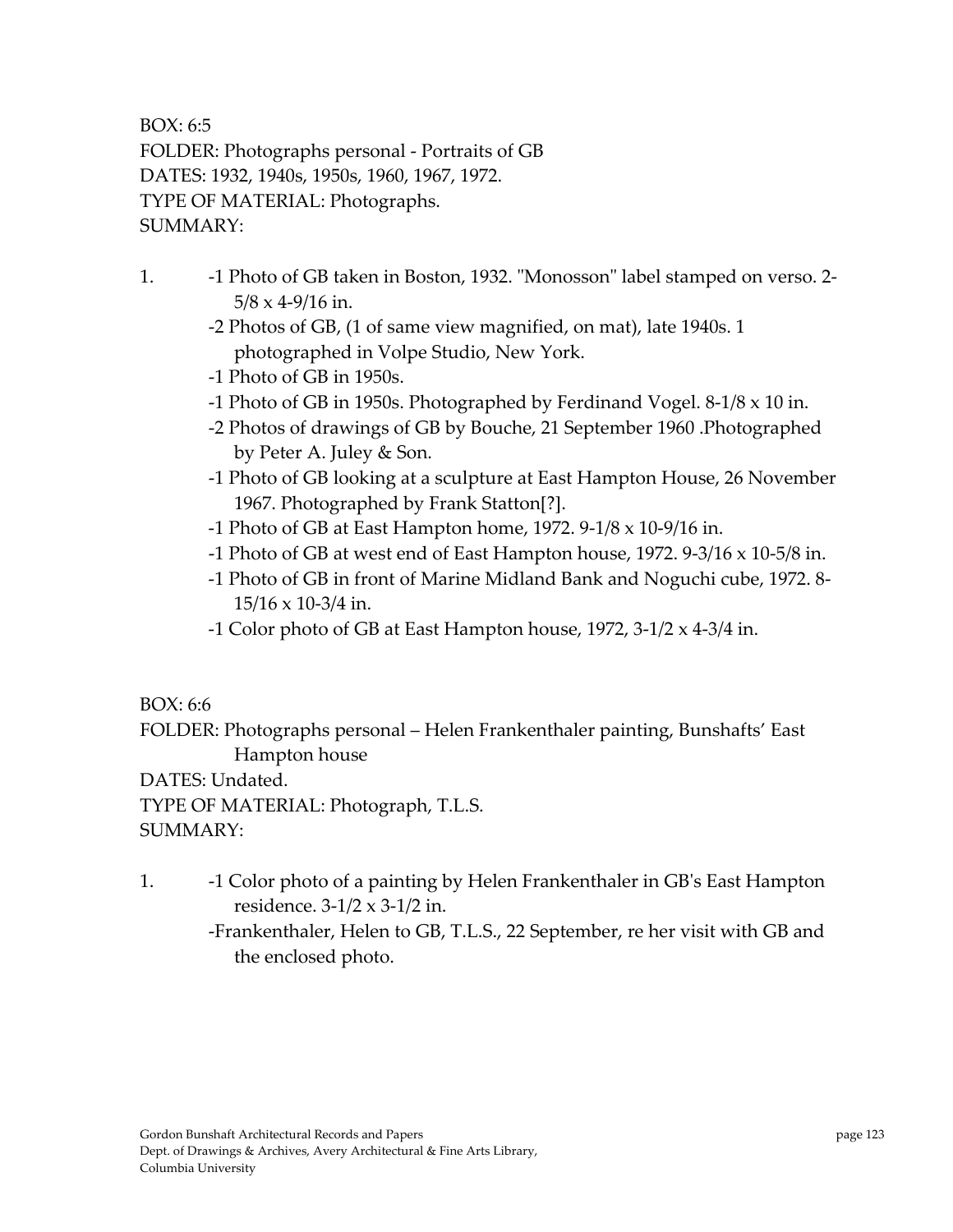BOX: 6:7 FOLDER: Photographs personal ‐ Portraits of Nina Bunshaft DATES: 1948, 1960, 1970s, 1982. TYPE OF MATERIAL: Photographs. SUMMARY:

- 1. ‐1 Photo of Nina B. sitting on steps on a mountain, 1948. 3‐1/16 x 4‐3/8 in.
	- -1 Photo of Nina B. and Ed Stone at his East Hampton house, 1960. 3-1/4  $\times$  4-1/8 in.
	- ‐1 Color photo of Nina B. standing next to a Henry Moore sculpture at the Bunshaftsʹ East Hampton residence, 1970s. 5 x 5 in.
	- ‐1 Photo of Nina B. at International Council of MoMA dinner at Cloisters, 1 November 1982. Photographed by Jeanne Troudeau. 5 x 7 in.

BOX: 6:8

FOLDER: Photographs personal ‐ Portraits of GB and Nina Bunshaft DATES: 1940s, 1949, 1950s, 1960, 1962, 1967‐68, 1970, 1977‐1978, 1982, 1983. TYPE OF MATERIAL: Photographs. SUMMARY:

- 1.  $\blacksquare$  –1 Photo of GB and Nina B. in Bayside [Queens?], New York, 1940s. 2-3/4 x 4 in.
	- -1 Photo of GB and Nina B. and dog Nicke, 1949.  $3-1/2 \times 5$  in.
	- ‐1 Photo of GB and Nina B. at the beach, 1950s. 3‐1/2 x 3‐1/2 in.
	- ‐1 Photo of GB and Nina B. with their dog Nicke, 1950s. 3‐1/2 x 3‐1/2 in.
	- -1 Photo of GB and Nina B. at Ize, Japan, November 1960. 7-1/16  $\times$  9-1/2 in.
	- ‐1 Photo of GB and Nina in front of construction site [of their East Hampton house?], 1962. Photographed by Hans Namuth, with notes in margins.
	- -2 Photos of GB and Nina B. going to the "Chicago House" along the Nile for a reception for S.O.M. partners, Luxor, Egypt, January 1967.  $3-1/2 \times 5-1/2$ in.
	- ‐2 Photos of GB and Nina B. in their apartment at 200 E. 66th Street, (1 duplicate), circa 1968. Photographed by Duane Michals. 8‐1/8 x 10 in.
	- ‐2 Color photos, 1 of GB and 1 of Nina B. outside their East Hampton residence, September 1970. Photographed by Iz Richmond. 5 x 7 in.
	- ‐1 Color photo of GB, Nina B., Mr. and Mrs. Leon Higgen, and George Cory at the Coryʹs house, La Jolla, California, 19 February 1977. 3‐1/2 x 5 in.
	- ‐1 Color photo of GB, Nina B., Mr. and Mrs. Martin Segal, Norway, on Royal Viking Star North Cape cruise, June 1978. 4‐3/4 x 6‐1/2 in.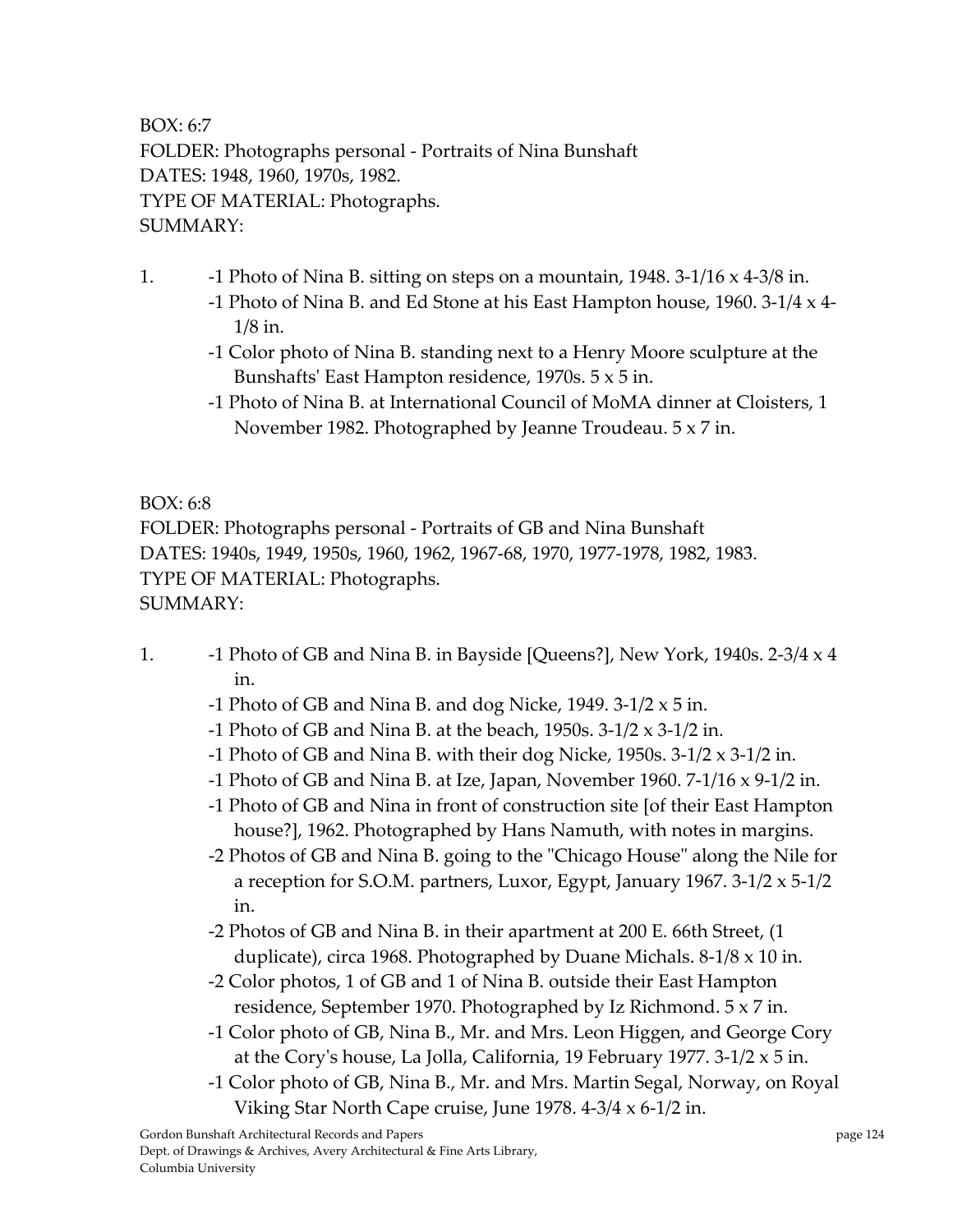- ‐1 Color photo of GB and Nina B. dining in Hotel Meriden, Monastir, Tunisia, 12 May 1982. 3‐3/8 x 3‐1/2 in.
- ‐1 Color photo of GB, Nina B., on board the Royal Viking Sea Cruise, 10 June 1983. 5 x 7 in.

BOX: 6:9

FOLDER: Photographs personal ‐ GB and Nina B. at Martinos, Venice DATES: 1960, 1962, 1964, 1966, 1968. TYPE OF MATERIAL: Photographs. SUMMARY:

- 1. **-1 Photo of GB and Nina B. in Restaurant Martinos, Venice, 1960. 3-5/8 x 4-**3/4 in.
	- ‐2 Photos of GB, Nina B. with unidentified people dining in Restaurant Martinos, (1 duplicate), Venice, one labeled 1960s, the other labeled 13 June 1962. 4‐1/8 x 5‐7/8 in.
	- ‐1 Photo with 2 images of GB, Nina B., Mr. and Mrs. Cranston Jones, Dimitri Hadze, and Sculunor[?], dining in Restaurant Martinos, Venice, 1964. 3‐  $9/16 \times 9 - 7/16$  in.
	- ‐1 Photo of GB and Nina B. at Restaurant Martinos, Venice, 1966, 3‐1/2 x 4‐ 5/8 in.
	- ‐2 Photos on same sheet, GB and Nina B. at Restaurant Martinos, Venice, 20 June 1968, 3‐9/16 x 9‐7/16 in.

BOX: 6:10 FOLDER: Photographs personal ‐ GB and Nina B. at La Fenice, Venice, Italy. DATES: 1968. TYPE OF MATERIAL: Photograph. SUMMARY:

1. **– 2 Photos on same sheet of GB, Nina B., and other unidentified people at La** Fenice, Venice, 21 June 1968. 3‐1/2 x 9‐3/8 in.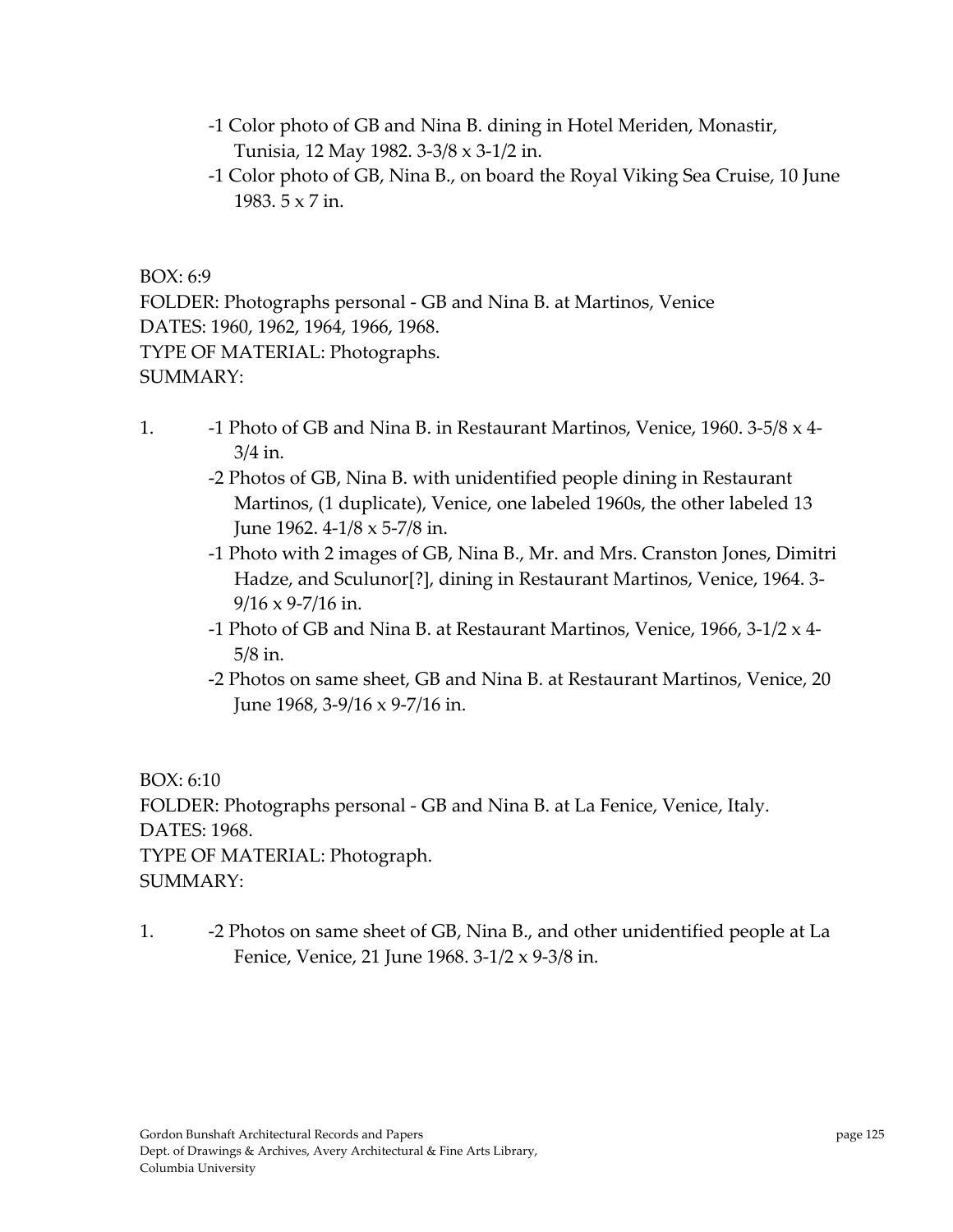BOX: 6:11

FOLDER: Photographs personal ‐ GB and Nina B. at first apartment, Bayside, Queens, New York.

DATES: 1943. TYPE OF MATERIAL: Photographs. SUMMARY:

- 1. ‐3 Color photos of GB, Nina B., Mr. and Mrs. Leon Hyzen in the living room of the Bunshafts' apartment, 1943. 2-3/16 x 3-1/8 in.
	- ‐1 Color photo of GB and NBʹs bedroom, 1943. 2‐3/16 x 3‐1/8 in.

# BOX: 6:12

FOLDER: Photographs personal ‐ GB and Nina B.ʹs apartment, 200 East 66th Street DATES: 1960s, undated.

TYPE OF MATERIAL: Photographs. SUMMARY:

- 1. **-3 Views of the living room, undated. Photographed by Alexandre Georges.** 7‐5/8 x 9‐5/8 in. or smaller.
	- ‐1 View of the dining area, undated, Photographed by Alexandre Georges.  $7-11/16 \times 9-7/8$  in.
	- ‐1 View of the study, undated. Photographed by Alexandre Georges. 7‐3/4 x 9‐9/16 in.
	- ‐1 View of the bedroom, undated. Photographed by Alexandre Georges. 7‐  $11/16 \times 9 - 1/4$  in.
	- ‐2 Views of the living room, one with GB and Nina B. in it, early 1960s. 4‐1/4  $x$  5-5/8 in.
	- -1 View of GB and Nina B. in their study, early 1960s.  $4-1/4 \times 5-5/8$  in.

BOX: 6:13 FOLDER: Photographs personal ‐ Nina B.ʹs sculpture DATES: Late 1960s, undated. TYPE OF MATERIAL: Photographs.  $SIIMMARY·$ 

1.  $\blacksquare$  -1 Photo of a wood sculpture by Nina B., late 1960s.  $7 \times 9$  in. ‐1 Photo of painted stones by Nina B. 7 x 9 in.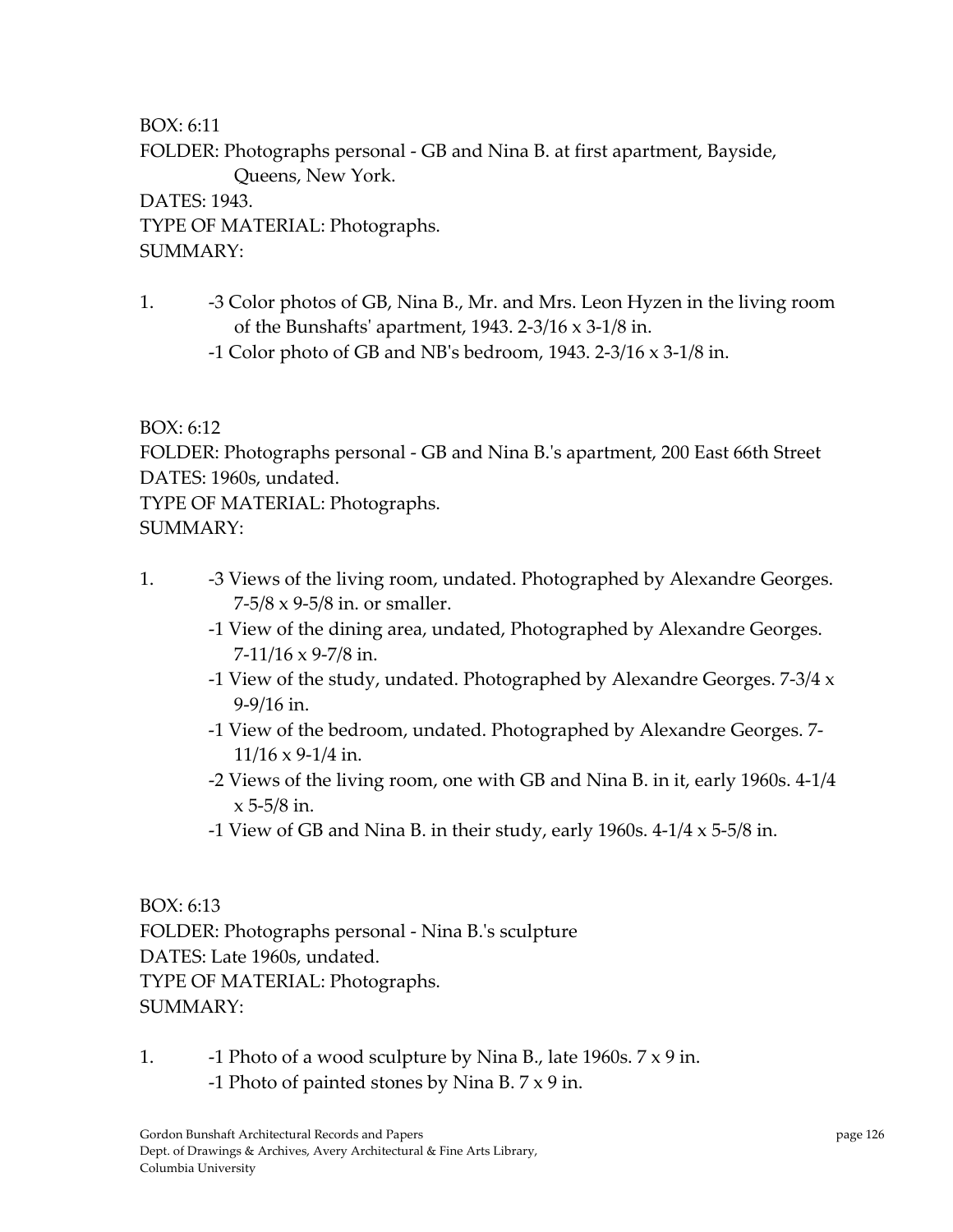BOX: 6:14 FOLDER: Photographs personal ‐ Automobiles DATES: 1948, 1959, 1960s. TYPE OF MATERIAL: Photographs. SUMMARY:

- 1. **-1 Photo of the Bunshafts' first car after the war, an Oldsmobile, 1948. 3-3/8 x** 4‐13/16 in.
	- ‐2 Color photos of the Bunshaftsʹ 1959 Mercedes 300, 4‐door convertible. 3‐  $1/2 \times 3 - 1/2$  in.
	- ‐1 Photo close‐up of the Bunshaftsʹ Mercedes, 1960s. 7 x 9in.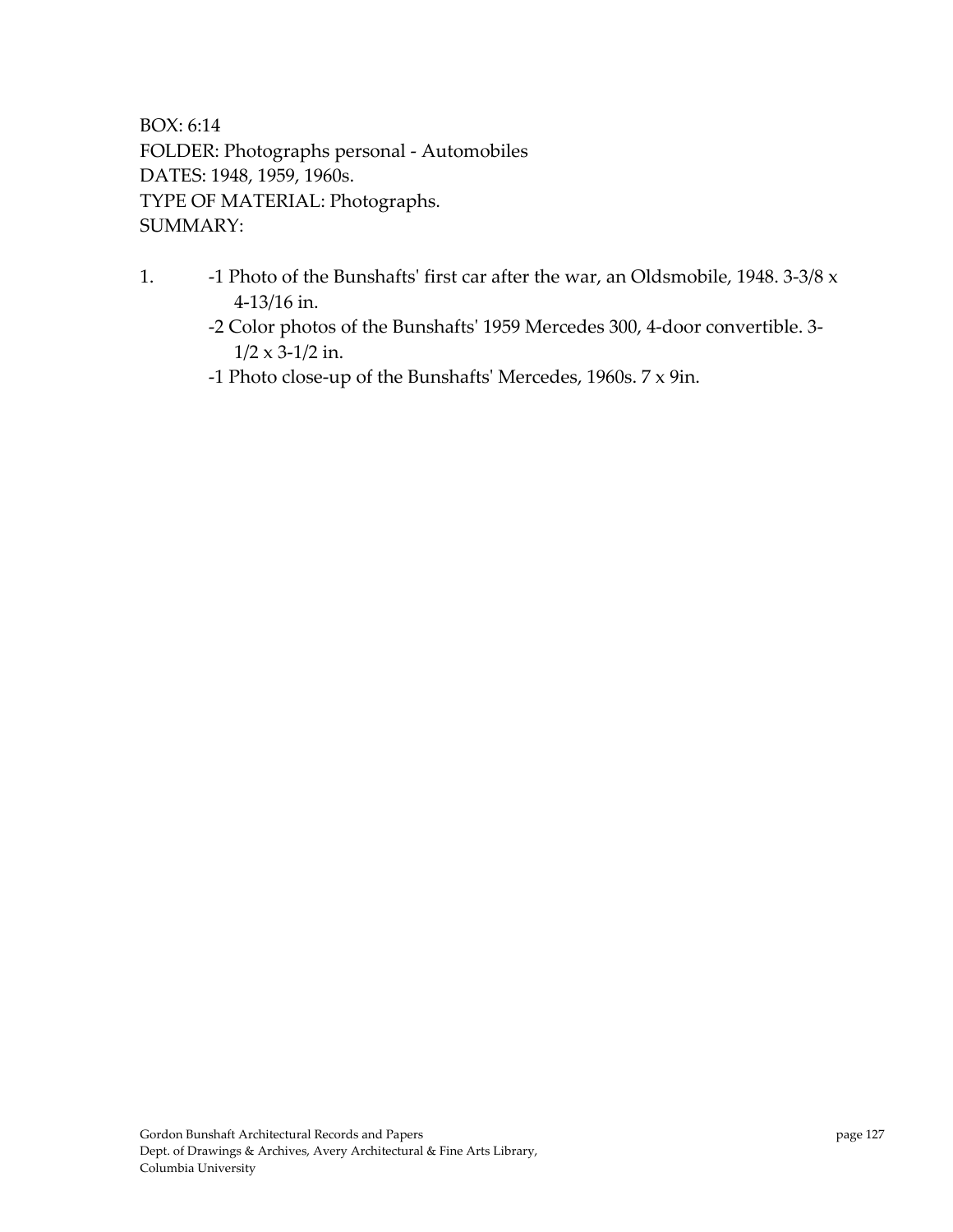#### **IV. PHOTOGRAPHS ‐ PROJECTS AND PERSONAL, BOUND**

- 1. No title. The following nineteen photographs were taken by Ezra Stoller Associates. They are 11x14, B&W, mounted on cardboard, and are housed unbound in a protective box. The bracketed dates were taken from Carol Herselle Krinskyʹs book, *Gordon Bunshaft of Skidmore, Owings & Merrill*.
- N.B. All photographs are signed on the recto by Ezra Stoller.

a. Banque Lambert, Brussels, Belgium. [1965] Aerial view of model, and surrounding area.

b. Banque Lambert, Brussels, Belgium. [1965] Exterior of model of building, showing front and side.

c. Banque Lambert, Brussels, Belgium. [1965] Close‐up of model showing detail of building.

d. Beinecke Rare Book and Manuscript Library, Yale University, New Haven, Connecticut. [1963] Aerial view of model.

e. Beinecke Rare Book and Manuscript Library, Yale University, New Haven, Connecticut. [1963] View of model, showing exterior of building.

f. Beinecke Rare Book and Manuscript Library, Yale University, New Haven, Connecticut. [1963] View of model, showing detail of exterior.

g. Connecticut General Life Insurance Company, Bloomfield, Connecticut. [1957] Exterior view.

h. Connecticut General Life Insurance Company, Bloomfield, Connecticut. [1957] Exterior view.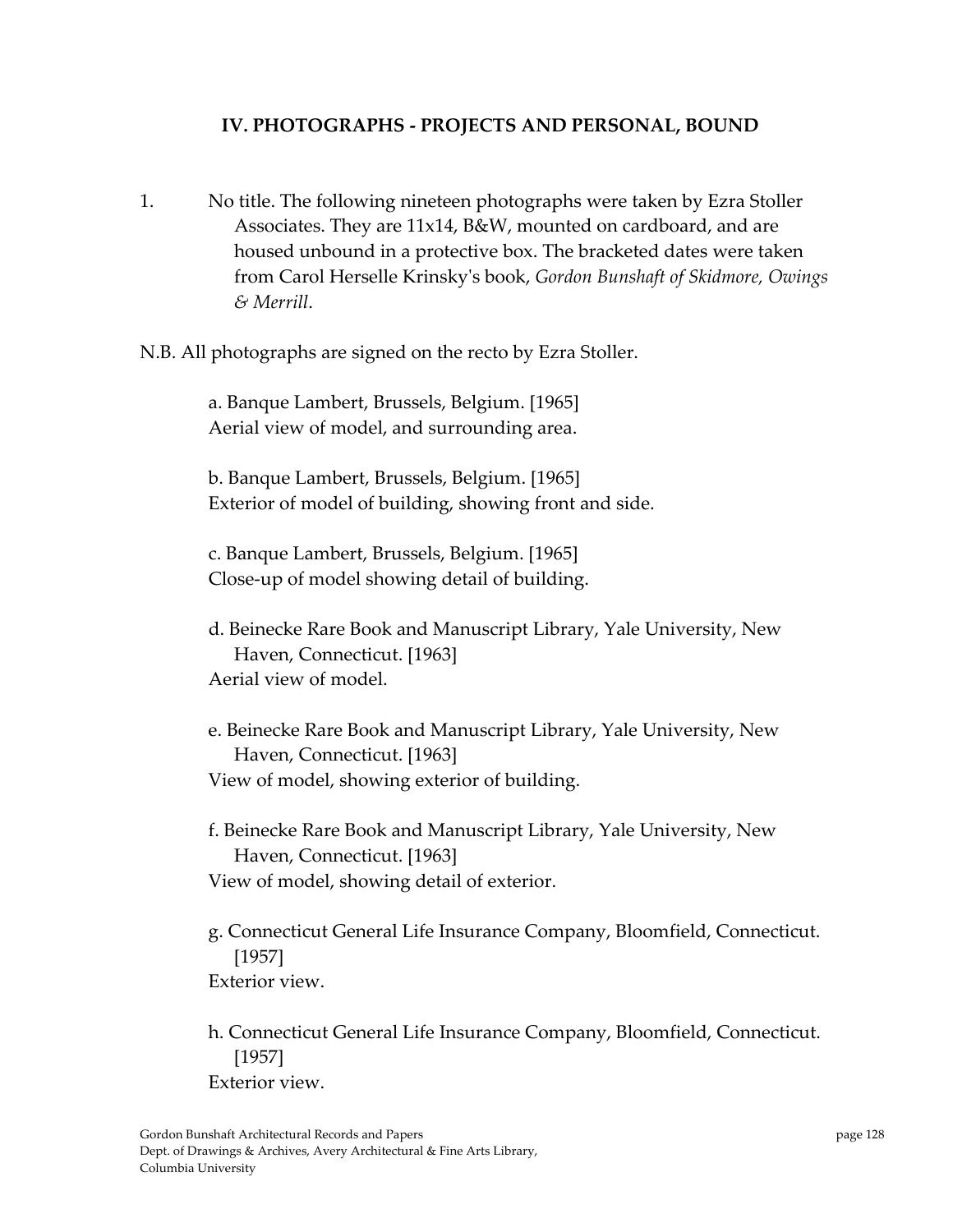i. Connecticut General Life Insurance Company, Bloomfield, Connecticut. [1957] View from across pond.

j. Emhart Manufacturing Company, Bloomfield, Connecticut. [1963] Exterior view of model showing front of building.

k. Emhart Manufacturing Company, Bloomfield, Connecticut. [1963] Exterior view of model showing front of building, a closer view than that listed above.

l. Emhart Manufacturing Company, Bloomfield, Connecticut. [1963] View of model, showing structural detail.

m. H.J. Heinz Company, Pittsburgh, Pennsylvania. [1952] Exterior view, showing close‐up of windows.

n. H.J. Heinz Company, Pittsburgh, Pennsylvania. [1952] Exterior view.

o. Lever House, Manhattan, New York [1952] Exterior view, from across the street.

p. Manufacturers Hanover Trust Company, Fifth Avenue Branch, Manhattan, New York. [1954] View of people walking in front of building.

q. Reynolds Metals Company, Richmond, Virginia. [1958] Exterior view.

r. Reynolds Metals Company, Richmond, Virginia. [1958] Exterior view, taken from within the building.

s. Reynolds Metals Company, Richmond, Virginia. [1958] Exterior view.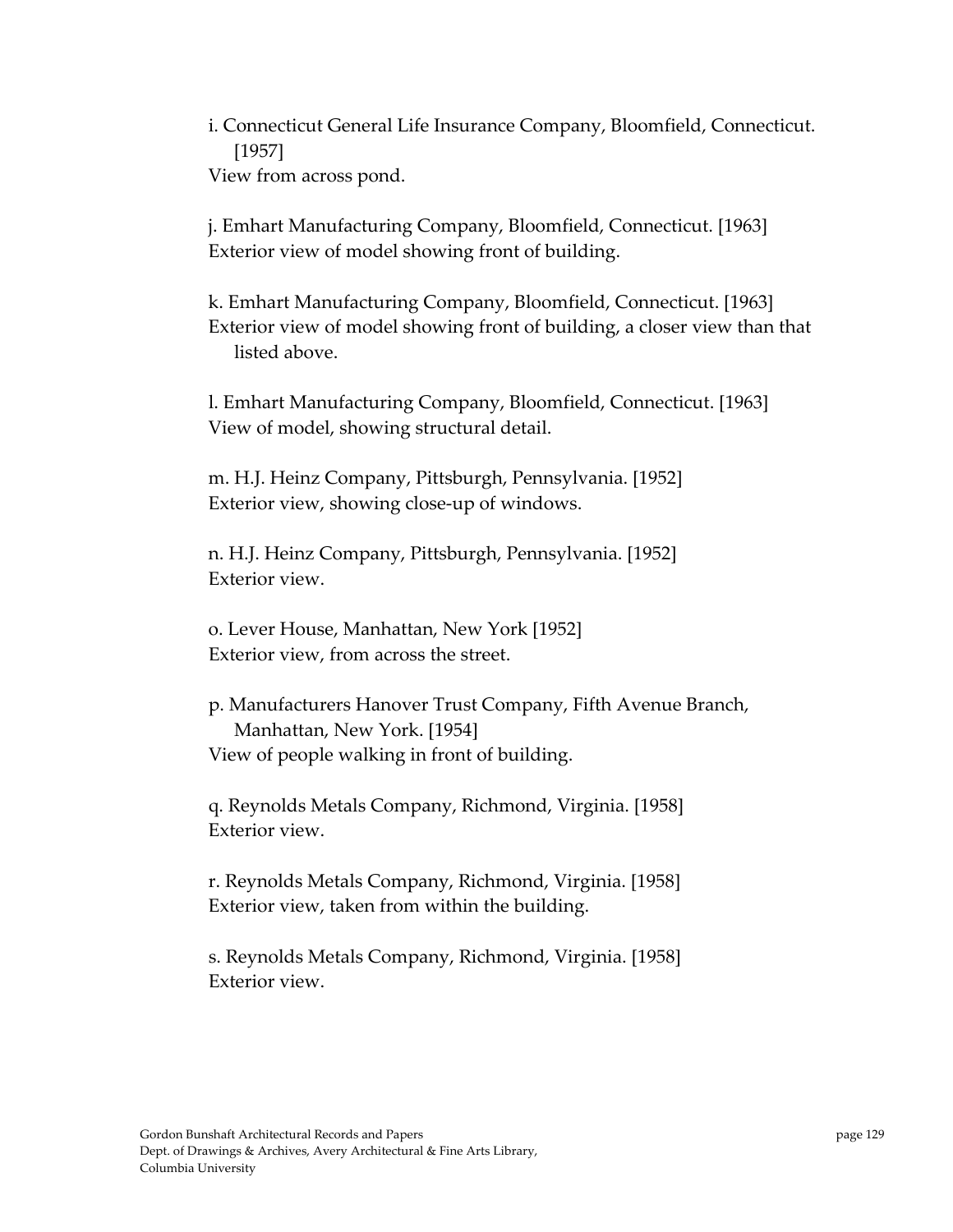2. The Beinecke Rare Book and Manuscript Library. [Title taken from photograph that serves as a title page.]

> Brown, leather‐bound photograph album, 345 x 270 mm, with the title, "Gordon Bunshaft" in gold stamp on cover, enclosed in suede case. Photography and production by Ezra Stoller Associates.

Consists of 41 B&W and color photographs mounted on cardboard. Exterior and interior views of the entire structure.

3. Bunshaft Coll. Photos Dubuffetʹs Form [sic] Trees, Avery Drawings. (Title taken from protective case.)

> Brown, leather-bound photograph album, 235 x 165 mm, enclosed in protective case.

Consists of 42 B&W photographs showing installation of sculpture, various views of the sculpture after installation was complete, and dedication ceremony. People shown include: [Gordon Bunshaft, David Rockefeller, Jean Dubuffet?, and others.] Photographer unidentified.

4. Bunshaft Coll. Photos Henry Moore 1965, Avery Drawings. [Title taken from protective case.]

> Black, leather‐bound photograph album. Dated 23 May 1965 and signed by Ezra Stoller on the last page. 110 x 110 mm, enclosed in two protective cases.

> Consists of 28 color photographs showing Moore in his [studio, Much Hadham, Herts, England?] with the following people: Ezra Stoller, Gordon Bunshaft, Nina Bunshaft, Irina Moore, Henry Moore, Baron Lambert's sister and her husband, [names taken from GB's list, which is also enclosed]. With group photo at end of album.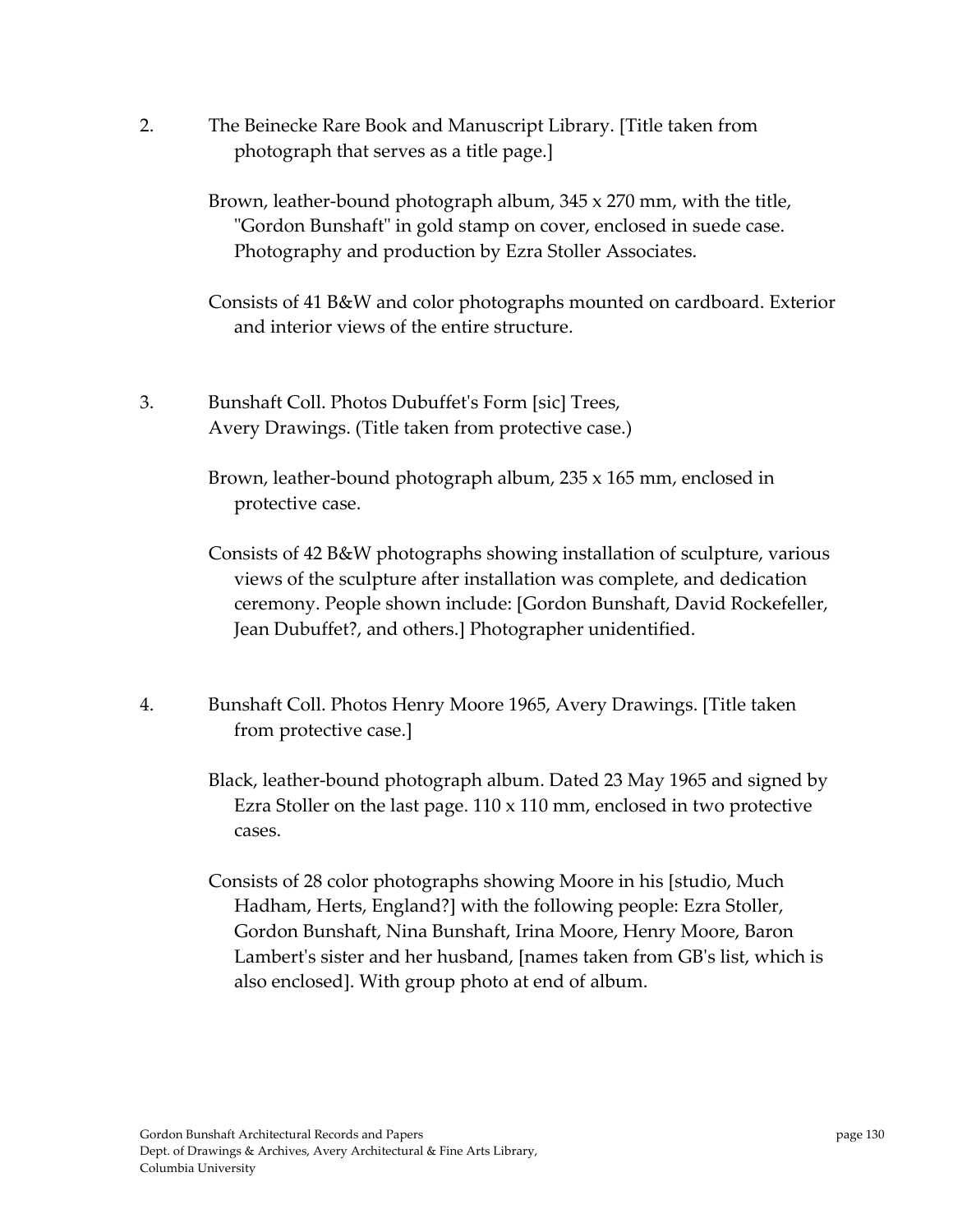- 5. Bunshaft Coll. Photos Conn. General, Avery Drawings. [Title taken from protective case.]
	- Brown, leather-bound photograph album,  $125 \times 95$  mm, with "G.B" stamped on recto cover and "Ezra Stoller" stamped on the inside of the verso cover, enclosed in two protective cases.
	- Consists of 16 B&W photographs showing interior of building with the following people: Trevor[?] Wilde, President of Connecticut General Life Insurance; Natalie de Blois, SOM administrative partner on Connecticut General building; Gordon Bunshaft, and others. [Names taken from GBʹs list, which is enclosed.]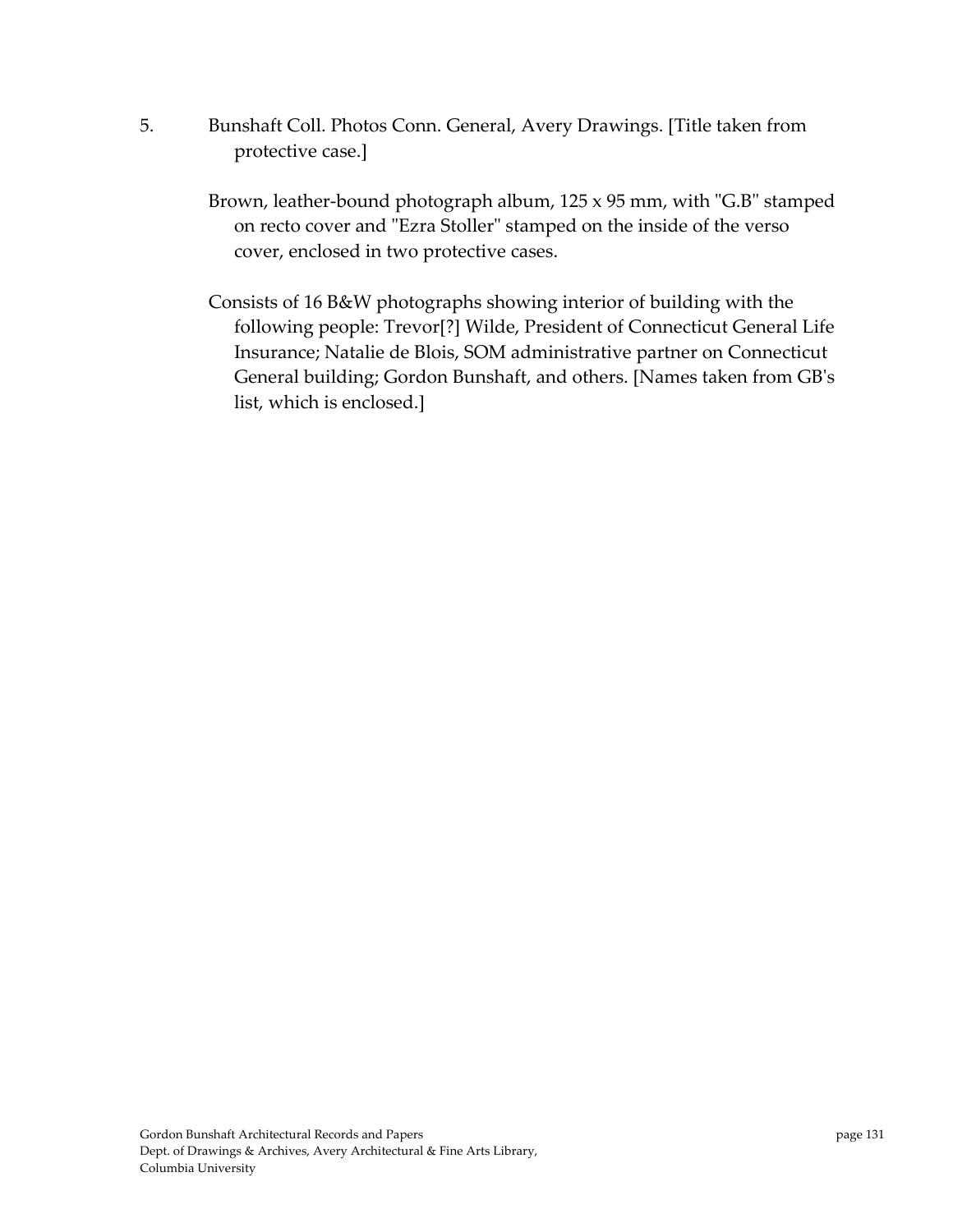# **V. PHOTOGRAPHS ‐ ROTCH TRAVELLING SCHOLARSHIP**

 $BOX: 7$ FOLDER: Each oversize folder is labeled as listed below. DATES: 1935‐1936. TYPE OF MATERIAL: Photographs. SUMMARY: The following 37 photographs were taken by Gordon Bunshaft while on the Rotch Travelling Scholarship. All the photographs are signed by GB on the back. Individual buildings are not identified.

- 1. Alhambra, Spain. 1936. Interior and exterior views of unidentified building. 2 B&W.
- 2. Daphne, [Greece?] 1936. Exterior view of unidentified building. 1 B&W, mounted in cardboard frame.
- 3. Germany. 1935‐1936. ‐Exterior views of unidentified building, Nuremberg. 2 B&W, mounted in cardboard frames. ‐Exterior detail of unidentified building, Cologne. 1 B&W.
- 4. Greece. 1936. View of Corinthian columns. 1 B&W.
- 5. Italy. 1936.
	- ‐Exterior view of tower, Sienna. 1 B&W, mounted in cardboard frame.
	- ‐Exterior details of unidentified building, Venice. 1 B&W, mounted in cardboard frame.
	- ‐Exterior detail of unidentified building. Perugia. 1 B&W, mounted in cardboard frame.
	- ‐Exterior details of unidentified building, Pisa. 1 B&W, mounted in cardboard frame.
	- ‐View of statues and exterior facade of church, Rome. 1 B&W, mounted in cardboard frame.
- 6. Italy. 1936.

 ‐Silhouette of exterior of unidentified building, Verona. 1 B&W, mounted in cardboard frame.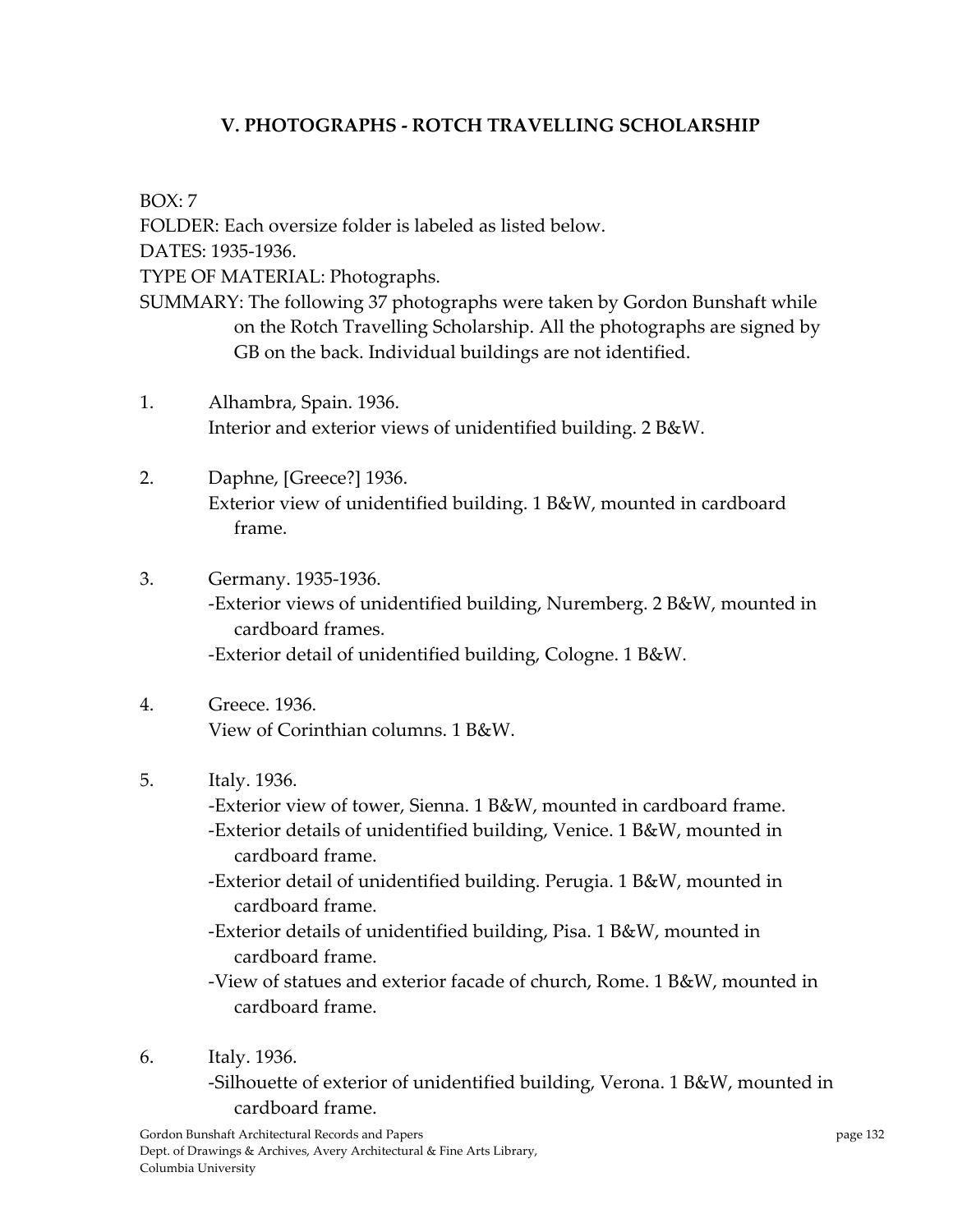‐Detail of statue, Rome. 1 B&W, mounted in cardboard frame. ‐View of unidentified statue, Florence. 1 B&W, mounted in cardboard frame. ‐Exterior detail of tower, Pisa. 1 B&W, mounted in cardboard frame.

- 7. Paris. 1935. Views of exterior of unidentified building. 2 B&W.
- 8. Paris. 1935. Exterior views of building, including details. 5 B&W, mounted in cardboard frames.
- 9. Rome. 1935. View of monument. 1 B&W.
- 10. Rouen. 1936. Exterior detail of unidentified building. 1 B&W, mounted in cardboard frame.
- 11. Spain. 1936. ‐Exterior view with person standing in front of building, Burgos. 1 B&W, mounted in cardboard frame. ‐Exterior view of unidentified building, Seville. 1 B&W, mounted in cardboard frame.
- 12. Stockholm. 1936. Exterior view of tower. 1 B&W, mounted in cardboard frame.
- 13. Tangiers. 1935. Views of people congregated outside, with buildings in the background. 2 B&W.
- 14. Tétouan. 1935. Views of people in street, with buildings in the background. 2 B&W, mounted in cardboard frames.
- 15. Venice. 1936. Exterior views of unidentified building, showing details. 2 B&W.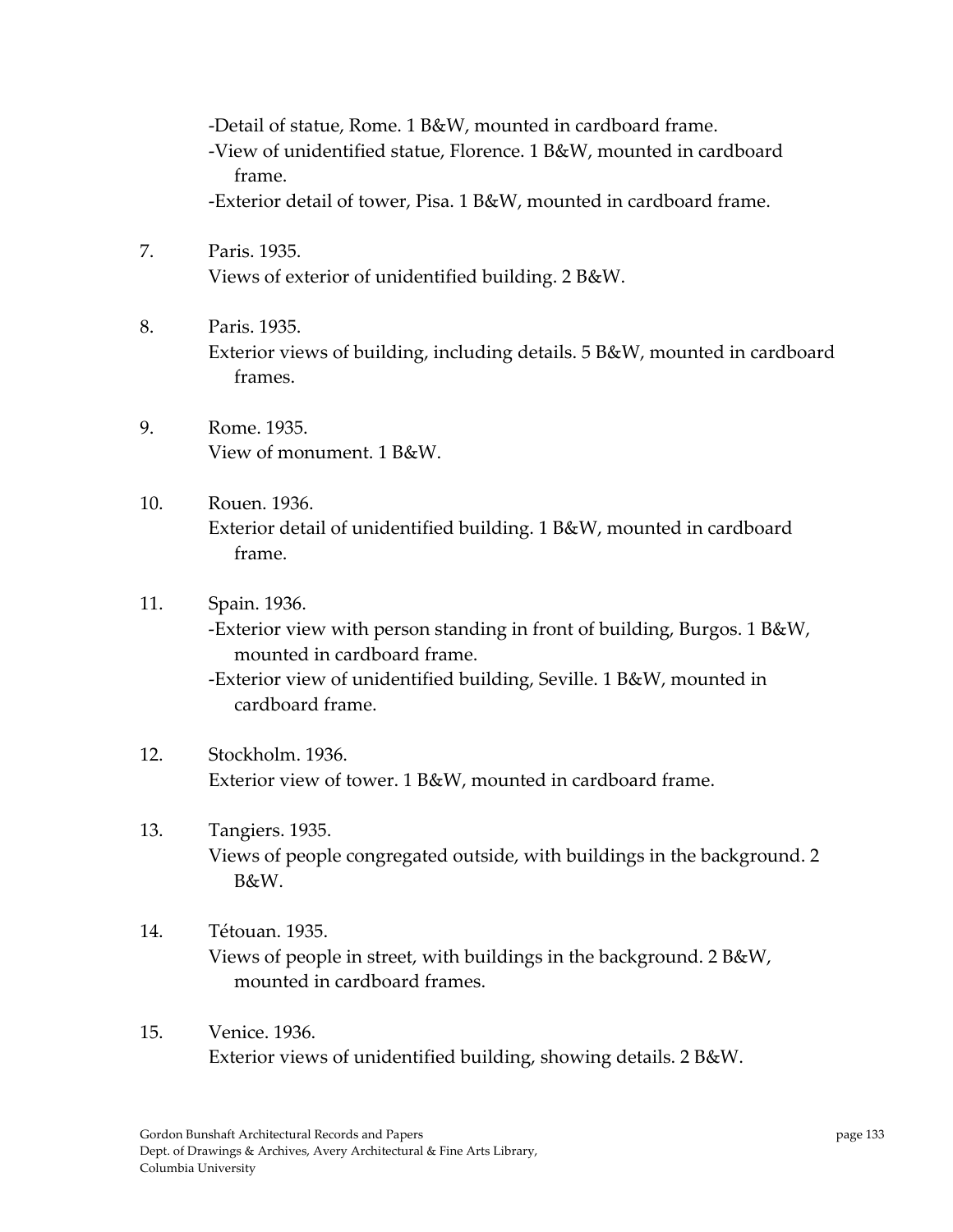- 16. Valladolid. 1935. Exterior view of unidentified building. 1 B&W, mounted in cardboard frame.
- 17. Unidentified location. 1936. Exterior views of unidentified building showing columns. 2 B&W.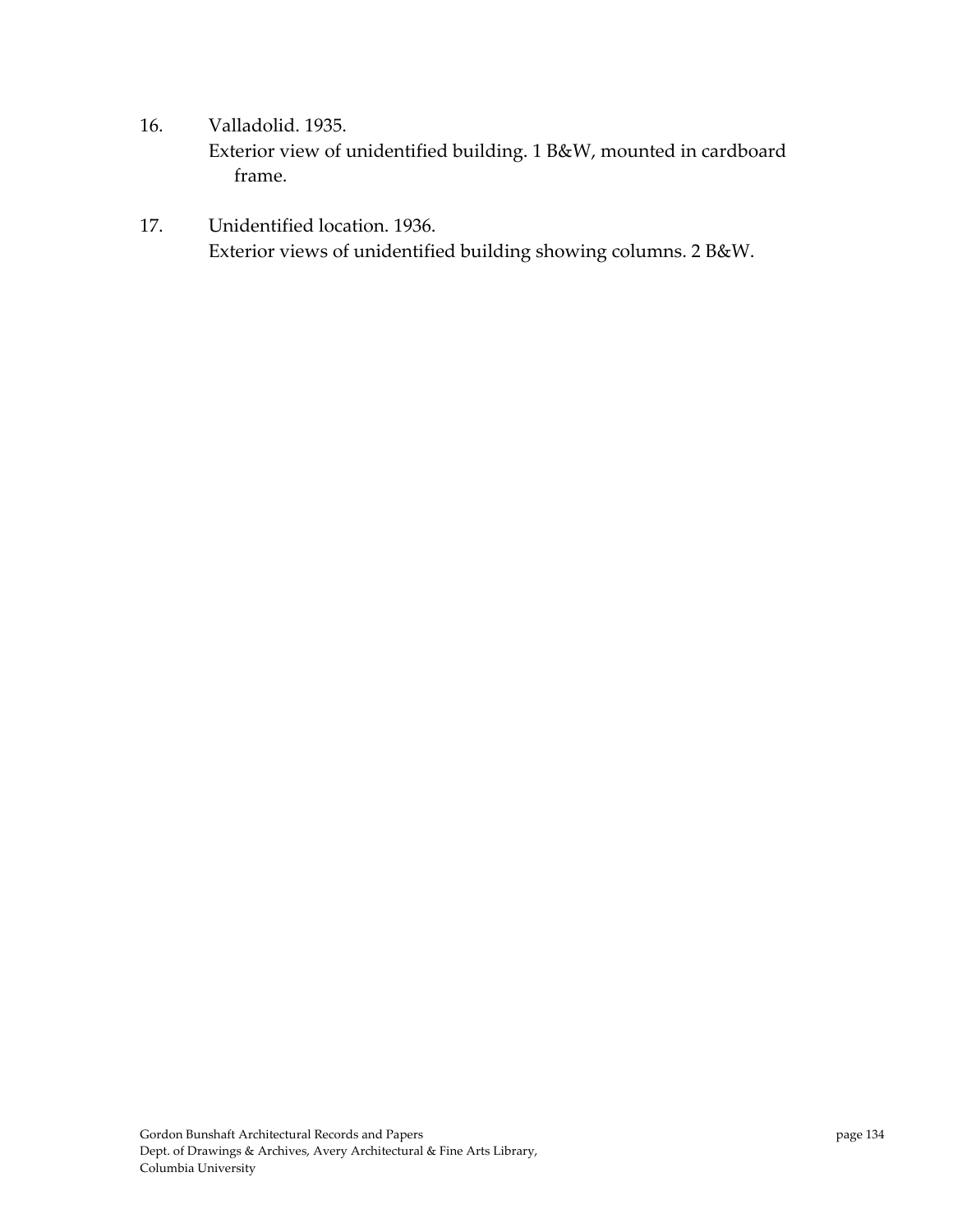#### **VI. PUBLICATIONS‐GENERAL PERIODICALS**

The following material is held in Avery Library's offsite storage facility and may be recalled by researchers upon request.

 $BOX \cdot 18$ FOLDER: None DATES: 1938‐1956 TYPE OF MATERIAL: Bound publications SUMMARY: General interest and professional magazines and serials containing articles by or about Gordon Bunshaft.

BOX: 19 FOLDER: None DATES: 1957‐1959 TYPE OF MATERIAL: Bound publications SUMMARY: General interest and professional magazines and serials containing articles by or about Gordon Bunshaft.

BOX: 20 FOLDER: None DATES: 1959, cont.‐1965 TYPE OF MATERIAL: Bound publications SUMMARY: General interest and professional magazines and serials containing articles by or about Gordon Bunshaft.

BOX: 21 FOLDER: None DATES: 1966‐1988 TYPE OF MATERIAL: Bound publications SUMMARY: General interest and professional magazines and serials containing articles by or about Gordon Bunshaft.

BOX: 22 FOLDER: None DATES: Oversized materials (1957‐1969) TYPE OF MATERIAL: Bound publications SUMMARY: General interest and professional magazines and serials containing articles by or about Gordon Bunshaft.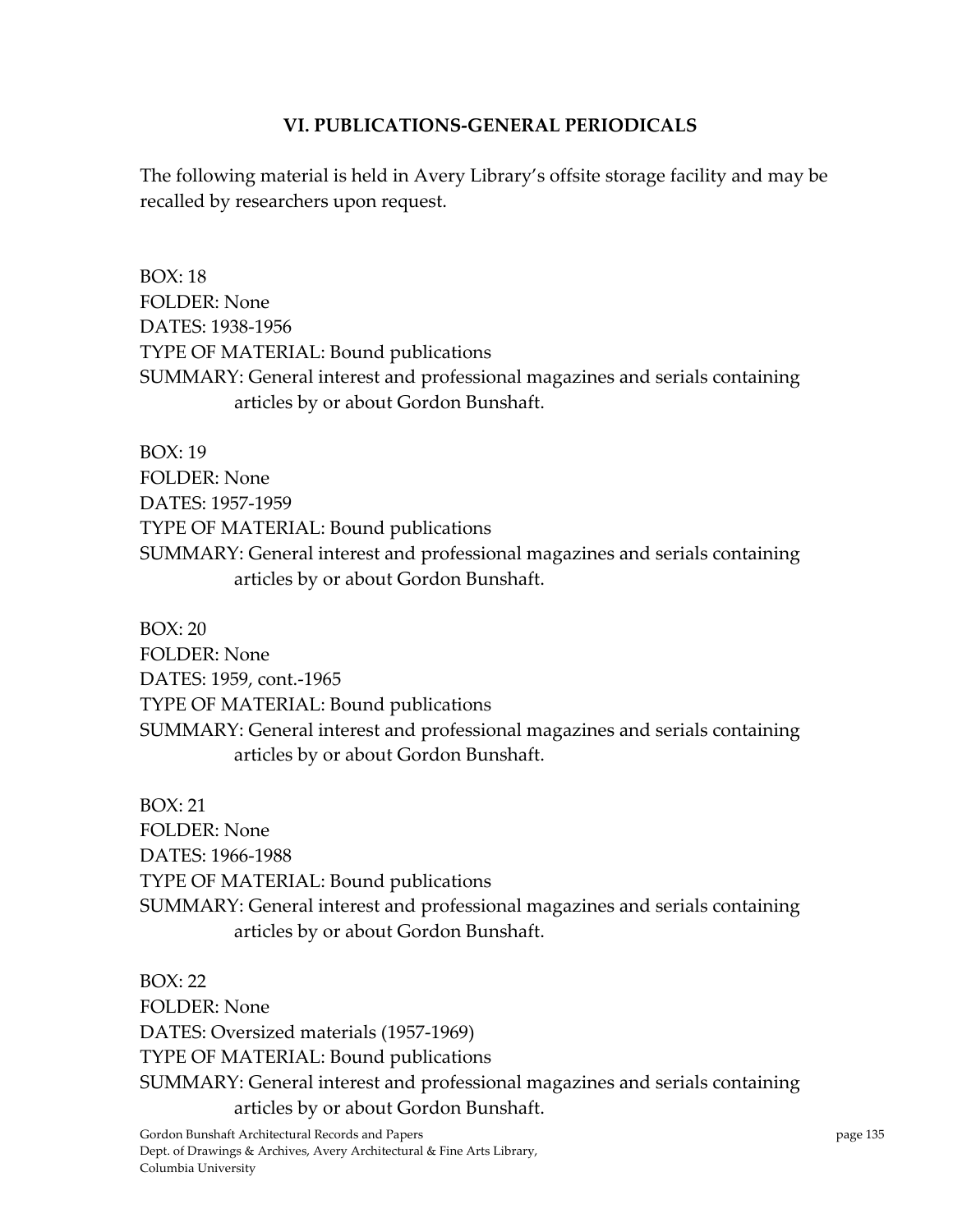#### **VII. PUBLICATIONS ‐** *SOM NEWS*

The following material is bound together in black binders. Avery Library has placed the binders in archival protective cases.

Bunshaft Coll. ‐ *SOM News*, *1953‐1957* [Title taken from protective case.]

- 1. *SOM News*. Number 1, August 1953. Re ‐Creation of the newsletter and general news about SOM offices worldwide.
- 2. *SOM News*. Number 2, October 1953. Re ‐Group Insurance Policy for all SOM personnel.
	- ‐Construction of the New York Life Insurance Company, Chicago, Illinois.
	- ‐Construction projects for United Air Lines.
	- ‐Airplane hangar at Nouasseur, Morocco.
	- ‐Hotel construction at Istanbul, Turkey.
	- ‐Expansion of the New York office.

 ‐Presentation of three hospitals at the American Hospital Association convention in San Francisco: Ohio State University Medical Center, Northern Indiana Hospital for Children and the Maternity and Pediatrics Pavilion of Cedars of Lebanon Hospital of Los Angeles, California. ‐Post‐graduate school for the United States Navy, Monterey, California.

- 3. *SOM News*. Number 3, December 15, 1953.
	- Re ‐Annual Partnersʹ Meeting at Chicago on November 20th and 21st.
	- ‐Manufacturers Trust bank building, Manhattan, New York.
	- ‐Renovation of the SOM San Francisco office.
	- ‐Post‐graduate school for the United States Navy at Monterey, California.
	- ‐Long‐term planning for Stanford University, Palo Alto, California.
	- ‐Pacific Greyhound Maintenance Center, San Francisco, California.
	- ‐Elmendord Hospital, Alaska.
	- ‐Sawyer Biscuit Company Factory Building.
	- ‐Food Service Unit, University of Illinois at Urbana.
	- ‐Staff Apartments, University of Illinois at Urbana.
	- ‐Completion of the Cancer Research Addition of the Medical Center at Ohio State University, Columbus, Ohio.
	- ‐Multiple‐dwelling unit of the Germany State Department.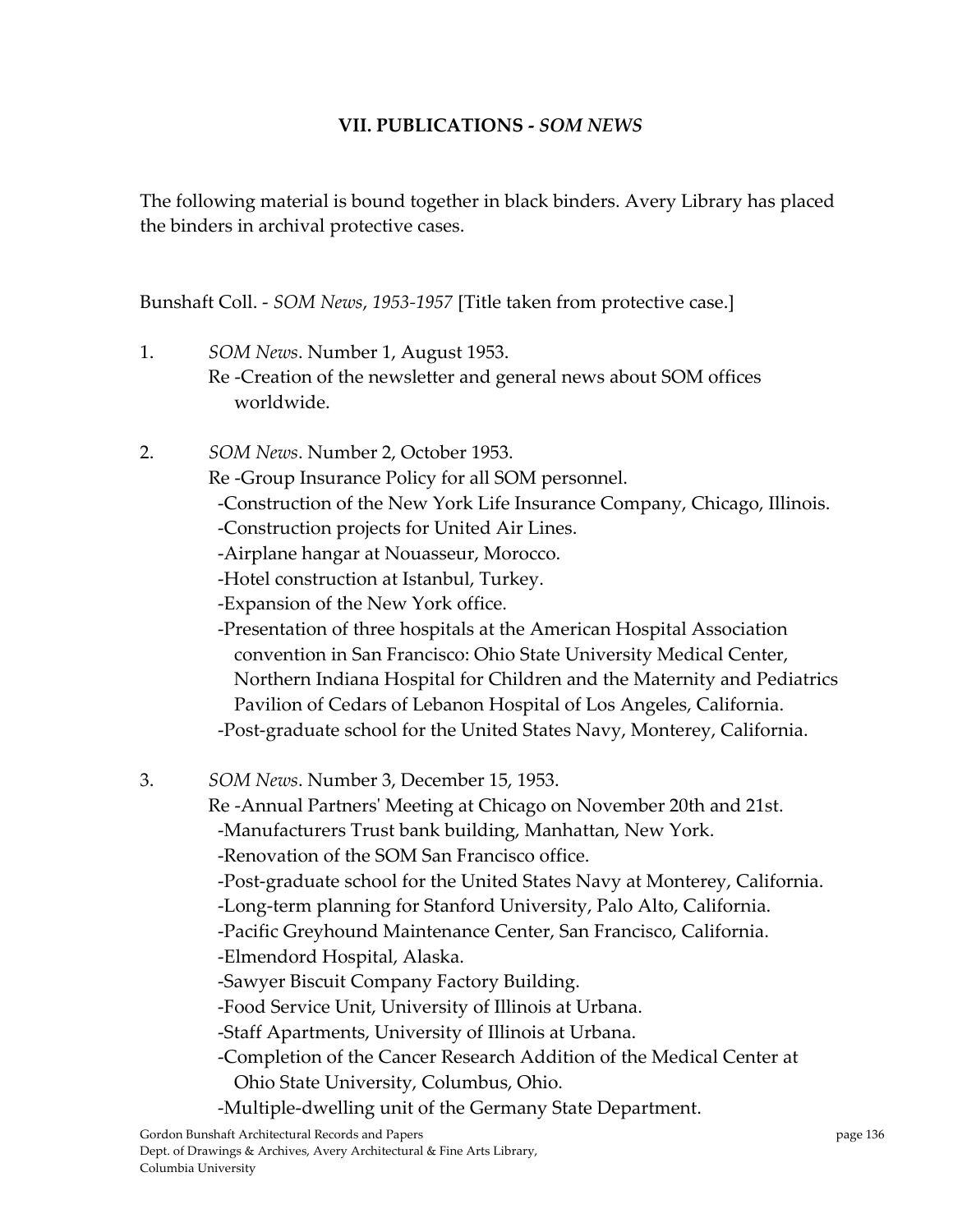‐Pepsi Cola new bottling plant, Milwaukee, Wisconsin. ‐Maxon Oral School, Portland, Oregon.

- 4. *SOM News*. Number 4, February 15, 1954. Re ‐First *Progressive Architecture* Design Award.
- 5. *SOM News*. Number 5, April 15, 1954. Re ‐Fort Dearborn Project, Chicago, Illinois. ‐Marion County Courthouse, Salem, Oregon.
- 6. *SOM News*. Number 6, June 15, 1954. Re ‐Ford Motor Company Building, Michigan. ‐Trinity Lutheran Church, Walnut Creek, California. ‐Harris Trust and Savings Bank, Chicago, Illinois. ‐Menʹs Dormitory for Antioch College, Yellow Springs, Ohio.
- 7. *SOM News*. Number 7, August 15, 1954. Re ‐Air Force Academy, Colorado Springs, Colorado. ‐Connecticut General Life Insurance Company Building, Connecticut. ‐Borden Research Laboratory, Philadelphia, Pennsylvania. ‐Stanford Lands. Stanford University, Stanford, California. ‐Gunnersʹ School, Great Lakes Naval Training Center, Great Lakes, Illinois. ‐Richland Lutheran Church, Richland, Washington. ‐Los Alamos National Laboratory, General Laboratory and Administration Building, Los Alamos, New Mexico.
- 8. *SOM News*. Number 8, October 15, 1954. Re ‐Manufacturersʹ Trust Company, New York. ‐United States Consulate, Bremen, Germany. ‐Standard Oil Company Technical Services Building, Whiting, Indiana. ‐Hilton Hotel, Istanbul, Turkey. ‐Central Lutheran Church, Eugene, Oregon. ‐First National Bank Building, Colorado Springs, Colorado.
- 9. *SOM News*. Number 9, December 15, 1954. Re ‐SOM Annual Partnerʹs Meeting. ‐Shopping Center at Pacific Grove, California.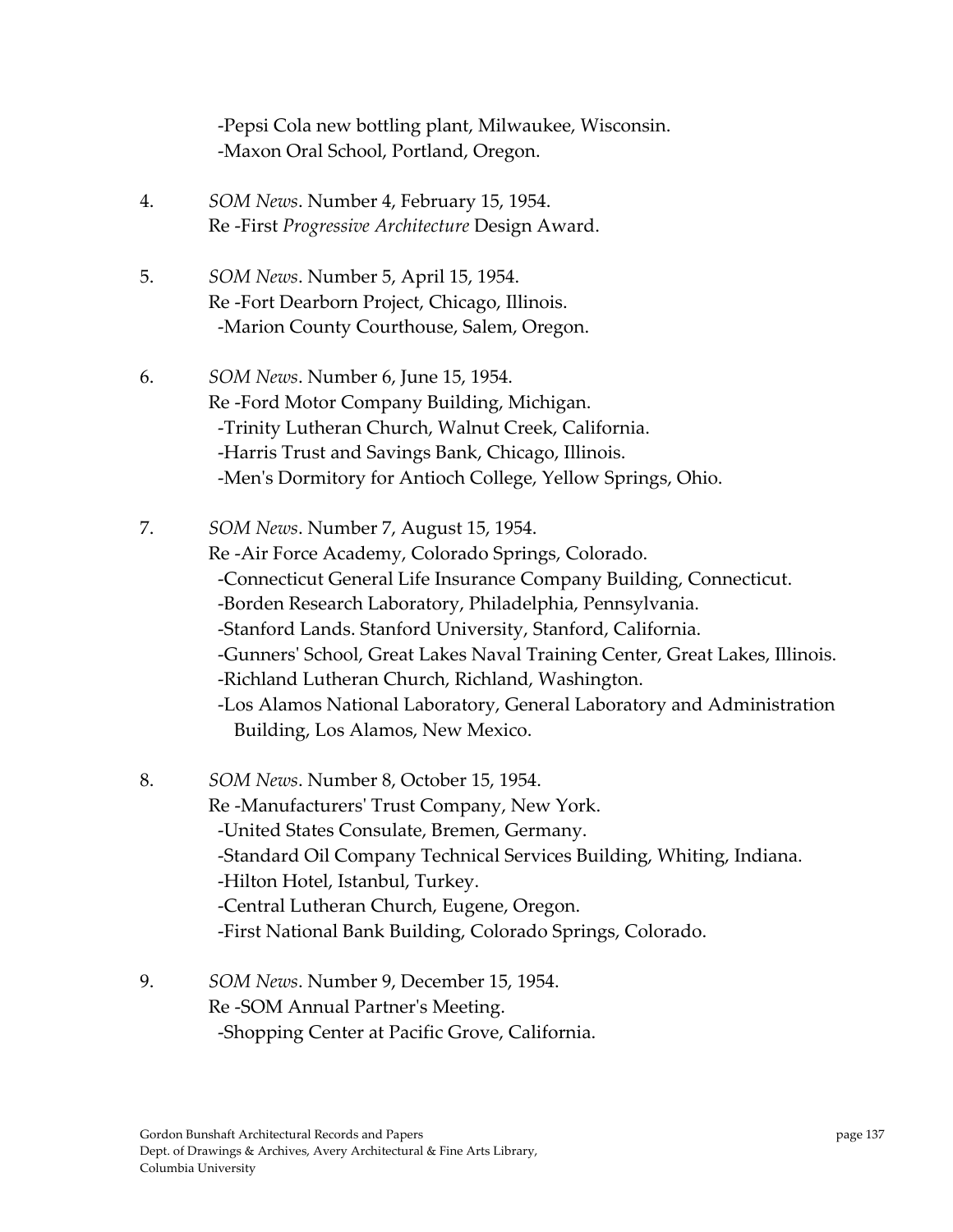- 10. *SOM News*. Number 10, February 15, 1955. Re ‐National Administrative Center, New York. ‐Okinawa Engineer District Complex, Japan. ‐Completion of the U.S. Naval Postgraduate School of Engineering, Monterey, California.
- 11. *SOM News*. Number 11, April 15, 1955. Re ‐Inland Steel Company Building, Chicago, Illinois. ‐United States Consulate, Dusseldorf, Germany. ‐Gold Medal from the Architectural League of New York for two buildings by SOM: Manufacturers Trust Companyʹs Fifth Avenue Branch; Tucker‐ Maxon Oral School in Portland, Oregon. ‐Wilsey & Hamʹs Building for Millsdale Industrial Park, Millbrae, California. ‐Vick Chemical Company Building, Philadelphia, Pennsylvania. ‐General Mills Inc. Building, Golden Valley, Minneapolis, Minnesota. ‐Addition for Hosford School, Portland, Oregon. ‐Relocation of the Colorado Springs office to its new permanent address at 3333 North El Paso Street. ‐Retirement of Capt. Carroll L. Tyler.
- 12. *SOM News*. Number 12, June 15, 1955. Re ‐United States Air Force Academy, Colorado Springs, Colorado.

13. *SOM News*. Number 13, August 15, 1955. Re ‐Chase Manhattan Bank Headquarters, Manhattan, New York. ‐United States Naval Hospital, Virginia. ‐Kimberly‐Clark Corporation Building, Fullerton, California. ‐Warren Petroleum Corporation building, Tulsa, Oklahoma. ‐Fort Dearborn project, Chicago, Illinois. ‐Womenʹs dormitory at Reed College, Portland, Oregon.

14. *SOM News*. Number 14, October 15, 1955. Re ‐Crown Zellerbach Office Building, San Francisco, California. ‐Utah Construction project, San Francisco Bay, California. ‐Reynolds Metal Company Headquarters Building, Richmond, Virginia. ‐Completion of Central Lutheran Church, Eugene, Oregon. ‐Burns Clinic project, Petoskey, Michigan. ‐East Side Junior High School, Joliet, Illinois.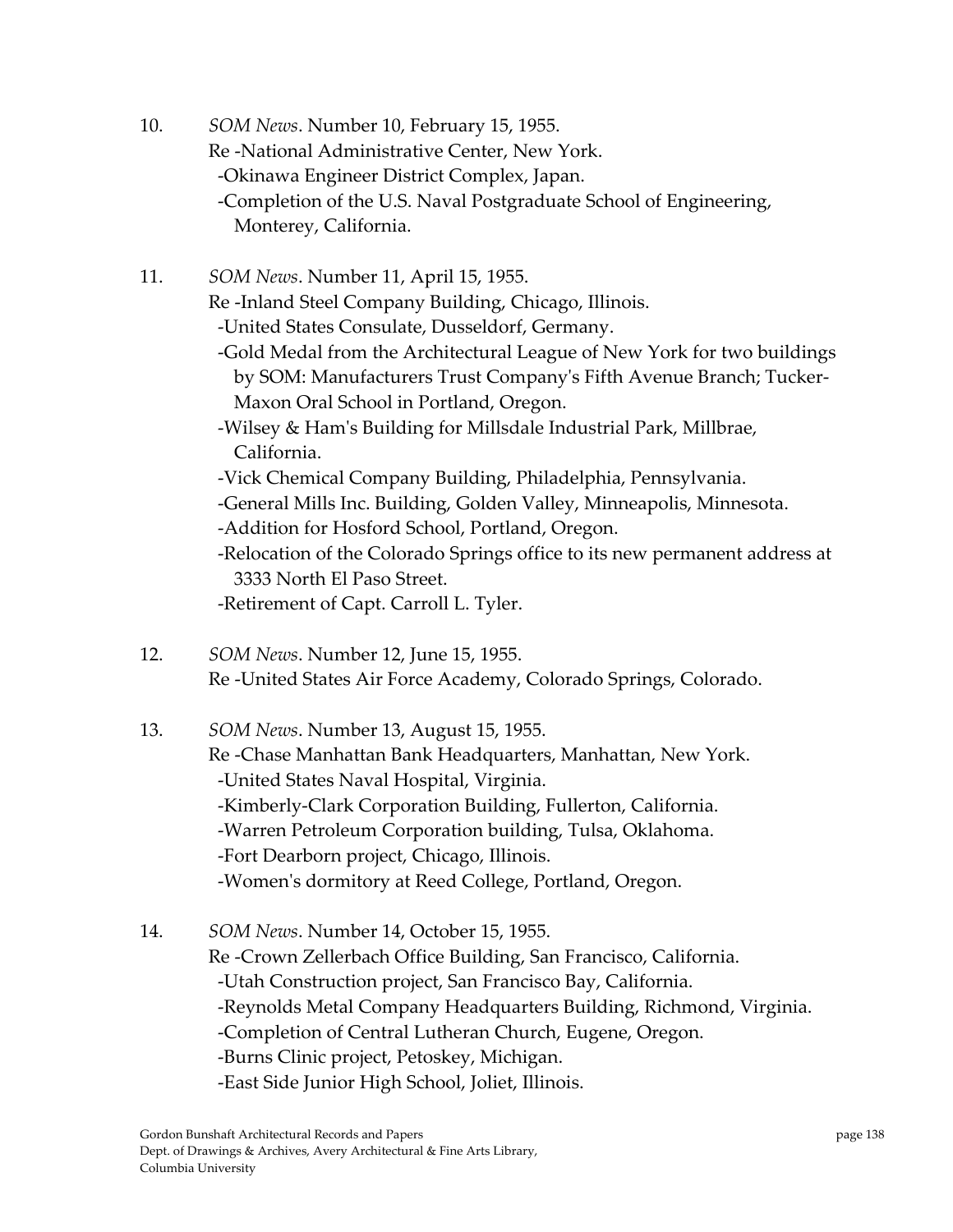- 15. *SOM News*. Number 15, December 15, 1955. Re ‐SOM Annual Partnerʹs Meeting. ‐Retirement of Louis Skidmore. ‐Heinz Research Center Building, Pittsburgh, Pennsylvania. ‐Award from the Municipal Art Society to SOM for the Manufacturers Trust Company. ‐Karl Taylor Compton laboratory, MIT, Cambridge, Boston, Massachusetts.
- 16. *SOM News*. Number 16, February 15, 1956. Re ‐Warren Petroleum Corporation, Tulsa, Oklahoma. ‐Guardian Life Insurance Company Building, San Diego, California. ‐Metropolitan Headquarters for YMCA, Pittsburgh, Pennsylvania. ‐Lincoln Square Project, Manhattan, New York. ‐Retirement of Major General George J. Nold. ‐Plans for the Winter Olympic Games, Squaw Valley, California. ‐Award for East Side Junior High School, Joliet, Illinois, from *Progressive Architecture*.
- 17. *SOM News*. Number 17, April 15, 1956. Re ‐The Chase Manhattan Bank, Manhattan, New York.
- 18. *SOM News*. Number 18, June 15, 1956. Re ‐United States Air Force Academy, Colorado Springs, Colorado.

# 19. *SOM News*. Number 19, August 15, 1956. Re ‐New York University ‐ Bellevue Medical Center, Manhattan, New York. ‐Motor Bank Addition of the United States National Bank of Portland, Oregon. ‐Completion of the Cedar Hills Shopping Center, Portland, Oregon. ‐Completion of the Kimberly‐Clark Corporation, Fullerton, California. ‐Preferred Insurance Company Building, Grand Rapids, Michigan. ‐Talman Federal Savings & Loan Association Building, Chicago, Illinois. ‐General Mills Headquarters, Golden Valley, Minnesota.

- 20. *SOM News*. Number 20, October 15, 1956. Re ‐Union Carbide and Carbon Corporation Building, Manhattan, New York.
- 21. *SOM News*. Number 21, December 15, 1956. Re ‐SOM Annual Partnersʹ Meeting.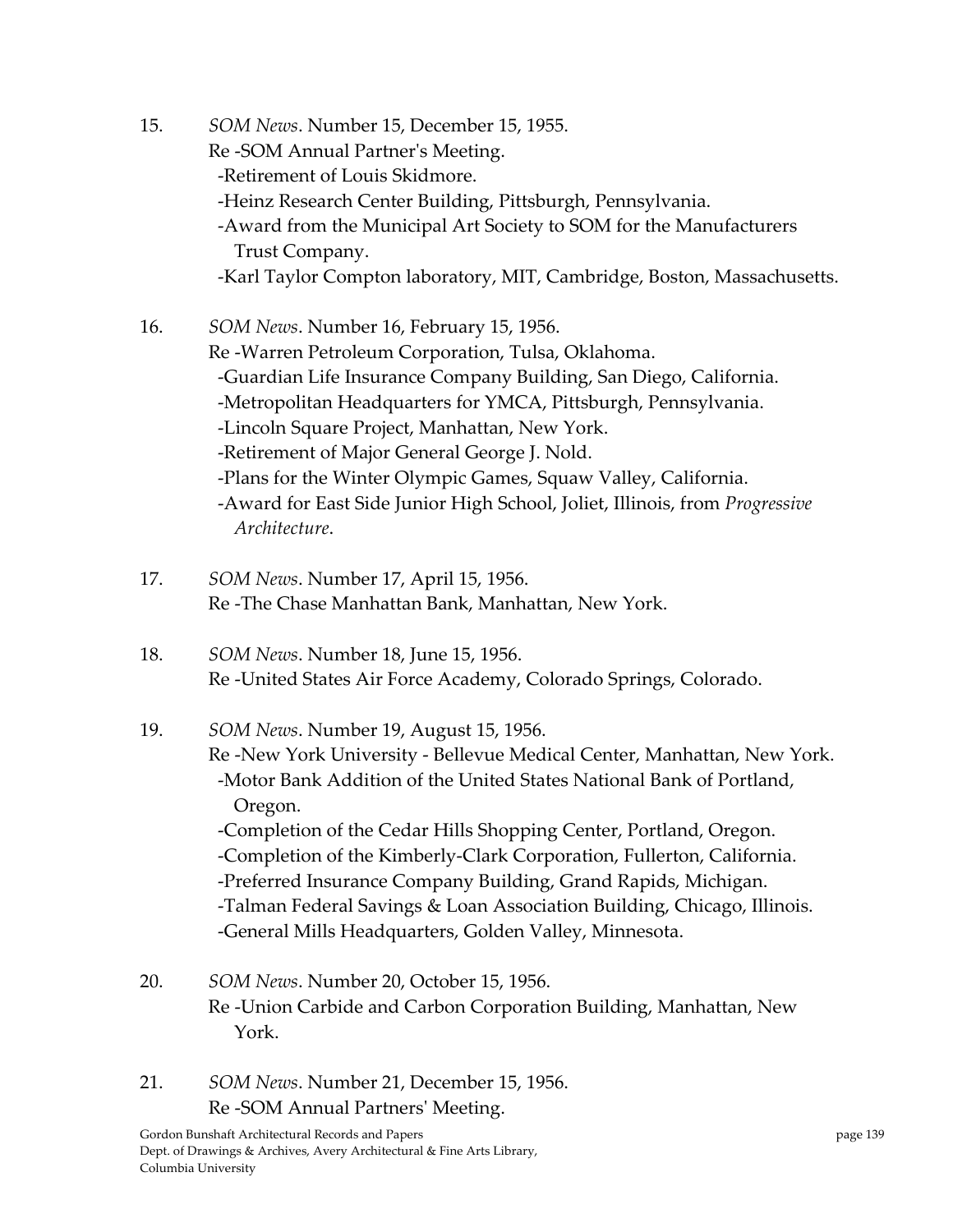- 22. *SOM News*. Number 22, February 15, 1957. Re ‐Gold Medal Award of the American Institute of Architects. ‐Dollars Saving Bank, Manhattan, New York.
- 23. *SOM News*. Number 23, April 15, 1957. Re ‐Master Plan for the Planning Commission and the Re‐development Agency of San Francisco.
- 24. *SOM News*. Number 24‐26, June 15 ‐October 15, 1957. Re ‐Union Carbide Corporation Building, Eastview, New York. ‐Hoyt Street Medical Clinic, Portland, Oregon. ‐Portland Exposition‐Recreation Center, Oregon. ‐Avon Products Building, Morton Grove, Illinois. ‐Signode Steel Strapping Company Building, Glenview, Illinois. ‐H.J. Heinz Company Building, San Francisco, California. ‐Shell Company Office Building, Melbourne, Australia. ‐Temple University Medical Center, Philadelphia, Pennsylvania. ‐C.B.S. Laboratories, Stamford, Connecticut. ‐American Machine and Foundry nuclear reactor, Plainsboro, New Jersey. ‐Institute for Muscle disease, Manhattan, New York. ‐Geigy Chemical Corporation, Ardsley, New York. ‐Karl Taylor Compton Laboratories, MIT, Cambridge, Boston, Massachusetts. ‐Parke, Davis & Company Building, Ann Arbor, Michigan.

27. *SOM News*. Number 27, December 15, 1957.

Re ‐SOM Annual Partnersʹ Meeting.

‐JFK International Airport, Queens, New York.

‐United Airlines hangar, San Francisco, California.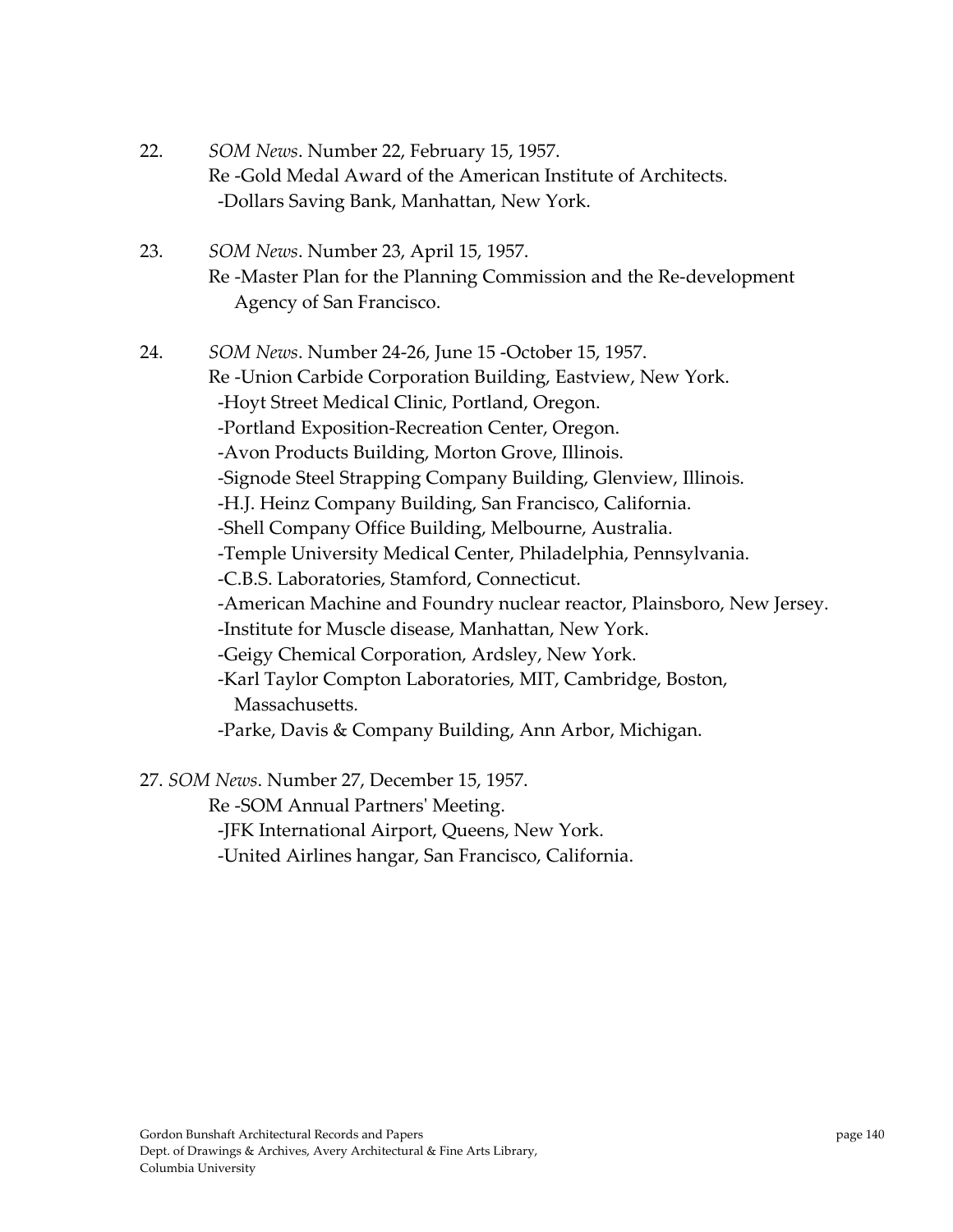Bunshaft Coll. ‐ *SOM News 1958‐1964*. [Title taken from protective case.]

- 1. *SOM News*. Number 28, February 15, 1958. Re ‐The Harris Trust and Savings Bank, Chicago, Illinois.
- 2. *SOM News*. Number 29, April 15, 1958. Re ‐Norton Building, San Francisco, California. ‐Colgate University, Hamilton, New York. ‐Northwest Community Hospital, Chicago, Illinois. ‐Banco Moreira Salles, Manhattan, New York. ‐Inland Steel Company, Chicago, Illinois.
- 3. *SOM News*. Number 30, June 15, 1958. Re ‐Warren Petroleum Corporation Building, Tulsa, Oklahoma.
- 4. *SOM News*. Number 33, December 15, 1958. Re ‐Reynolds Metals Company Headquarters, Richmond, Virginia.
- 5. *SOM News*. Number 34, February 15, 1959. Re ‐SOM Annual Partnersʹ Meeting. ‐Crown Zellerbach Corporation Headquarters Office Building, San Francisco, California. ‐Harris Trust and Savings Bank, Chicago, Illinois. ‐The Chase Manhattan Bank, Manhattan, New York.
- 6. *SOM News*. Number 35, April 15, 1959. Re ‐Banque Lambert, Brussels, Belgium.
- 7. *SOM News*. Number 36, June 15, 1959. Re ‐Grinnell College, Grinnell, Iowa. ‐Medical Research Laboratory, University of Illinois, Chicago. ‐John J. Pershing Elementary School, Chicago, Illinois. ‐Albert Einstein Elementary School, Chicago, Illinois. ‐Gompers Junior High School, Chicago, Illinois.
- 8. *SOM News*. Number 37, August 15, 1959. Re ‐The Upjohn Company, Kalamazoo, Michigan.
- 9. *SOM News*. Number 38, August 15, 1960. Re ‐Pepsi‐Cola World Headquarters, Manhattan, New York.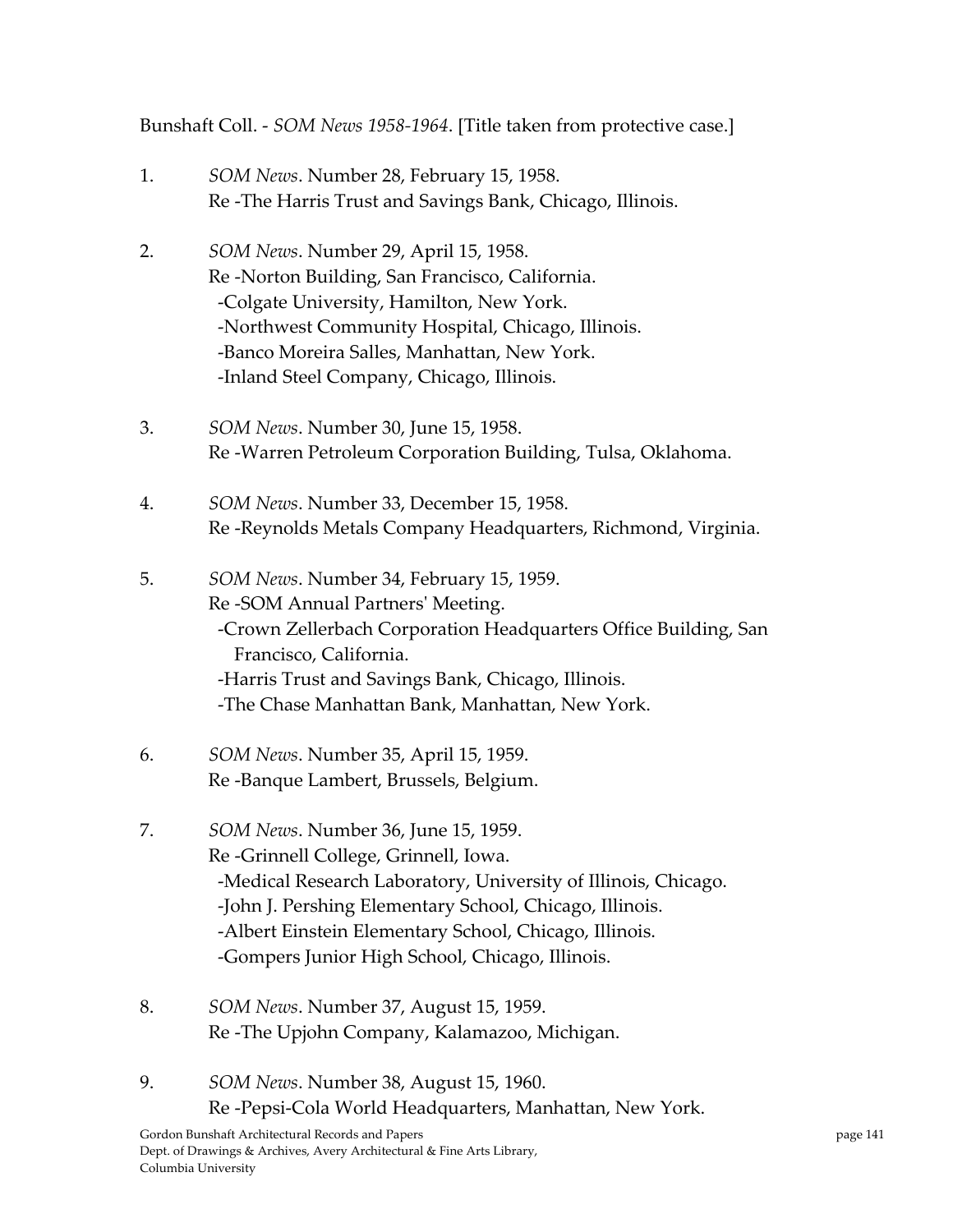‐First City National Bank of Houston, Houston, Texas. ‐Chase Manhattan Bank, Manhattan, New York. ‐The Hartford Building, Chicago, Illinois. ‐C.I.L House, Montreal, Canada. ‐First National City Bank of New York, Manhattan, New York. ‐JFK International Airport, Queens, New York. ‐Banco de Bogotá, Bogotá, Colombia. ‐John Hancock Building, San Francisco, California.

- 10. *SOM News*. Number 39, October 15, 1960. Re ‐Yale [Beinecke] Rare Book and Manuscript Library, New Haven, Connecticut.
- 11. *SOM News*. Number 40, December 15, 1960. Re ‐Introduction of new partners in SOM. ‐Home Federal Savings & Loan Association of Chicago Building, Chicago, Illinois. ‐Union Carbide Corporation, Manhattan, New York.
- 12. *SOM News*. Number 41, June 15, 1961. Re ‐First City National Bank, Houston, Texas.
- 13. *SOM News*. Number 42, August 15, 1961. Re ‐Emhart Manufacturing Company Building, Hartford, Bloomfield, Connecticut.
- 14. *SOM News*. Number 43, October 15, 1961. Re ‐The Hartford Building, Chicago, Illinois.
- 15. *SOM News*. Number 44, December 15, 1961. Re ‐Introduction of new partners. ‐The Portland Memorial Coliseum, Oregon. ‐The Portland Hilton Hotel, Oregon. ‐The Hilton Inn, Seattle, Washington. ‐The Oregon Primate Research Center, Portland, Oregon. ‐The Reed College Biology Building, Portland, Oregon. ‐Linfield College Commons Building, McMinnville, Oregon. ‐Portland Urban Renewal Master Plan, Oregon. ‐United Metal Trades Association. ‐Oregon Technical Institute, Klamath Falls, Oregon.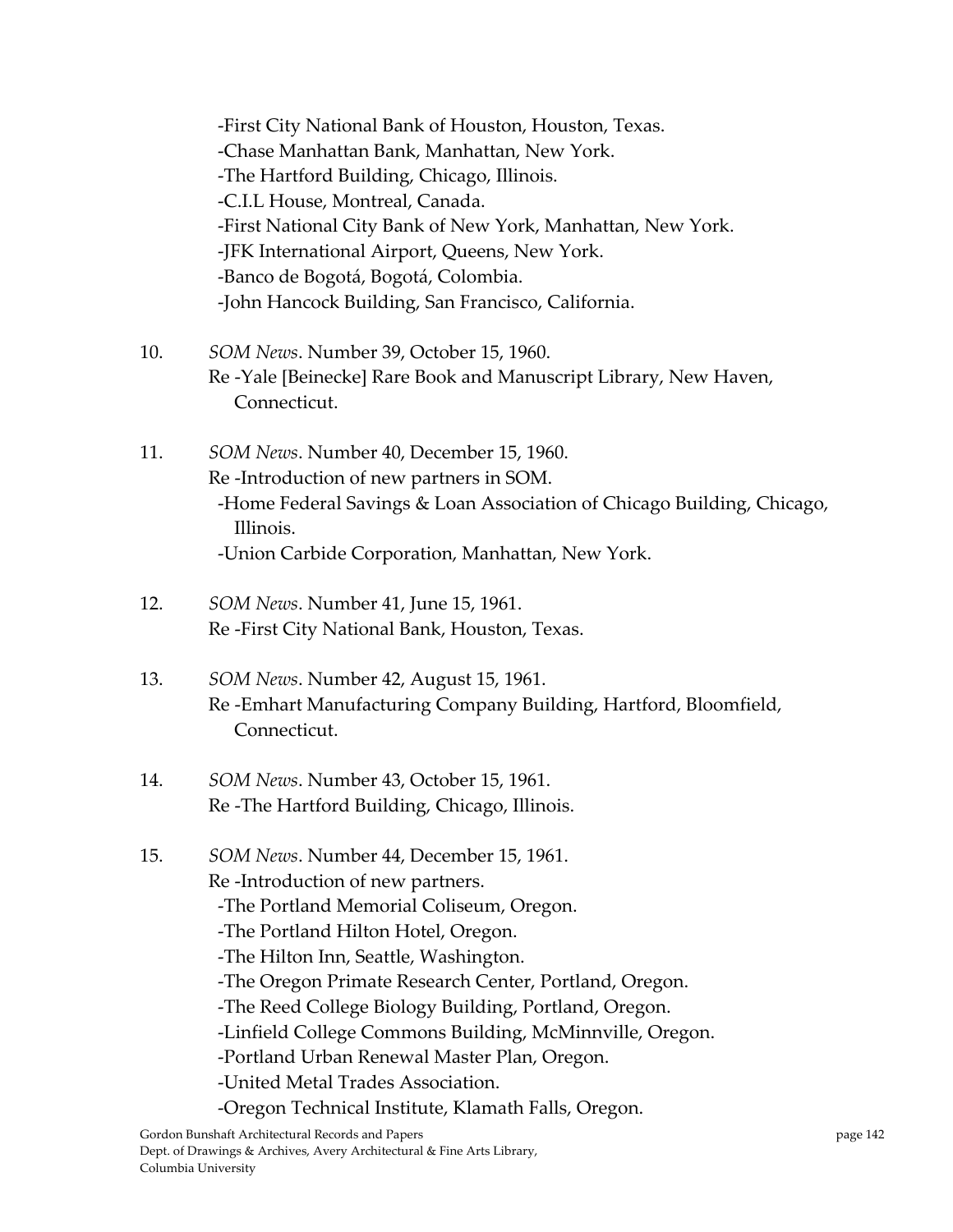|     | -Standard Plaza Building, Portland, Oregon.                                                                                                                                                                                                                                                                                        |
|-----|------------------------------------------------------------------------------------------------------------------------------------------------------------------------------------------------------------------------------------------------------------------------------------------------------------------------------------|
| 16. | SOM News. Number 45, February 1962.<br>Re-Albright-Knox Art Gallery, Buffalo, New York.                                                                                                                                                                                                                                            |
| 17. | SOM News. Number 46, April 1962.<br>Re-The Upjohn Company. Kalamazoo, Michigan.                                                                                                                                                                                                                                                    |
| 18. | SOM News. Number 47, June 1962.<br>Re-The Oakland-Alameda County Coliseum, Oakland, California.                                                                                                                                                                                                                                    |
| 19. | SOM News. Number 48, February 1963.<br>Re-John Hancock Building, New Orleans, Louisiana.<br>-John Hancock Building, Kansas City, Missouri.                                                                                                                                                                                         |
| 20. | SOM News. Number 49, April 1963.<br>Re-American Republic Building, Des Moines, Iowa.                                                                                                                                                                                                                                               |
| 21. | SOM News. Number 50, December 1963.<br>Re-Tennessee Gas Transmission Co, Building, Houston, Texas.                                                                                                                                                                                                                                 |
| 22. | SOM News. Number 51, January 1964.<br>Re-Beinecke Rare Book and Manuscript Library, Yale University, New<br>Haven.                                                                                                                                                                                                                 |
| 23. | SOM News. Number 52, May 1964.<br>Re-BMA Tower, Kansas City, Missouri.                                                                                                                                                                                                                                                             |
| 24. | SOM News. Number 53, August 1964.<br>Re -Mauna Kea Beach Hotel, Hawaii.                                                                                                                                                                                                                                                            |
| 25. | SOM News. Number 54, March 1966.<br>Re-Oregon Technical Institute, Portland, Oregon.<br>-Lloyd Corporation building project, Portland, Oregon.<br>-Omark Industries, Inc. Building, Portland, Oregon.<br>-Sheraton Motor Inn, Seattle, Washington.<br>-Pacific Power and Light Co., Portland, Oregon.<br>-Portland Center, Oregon. |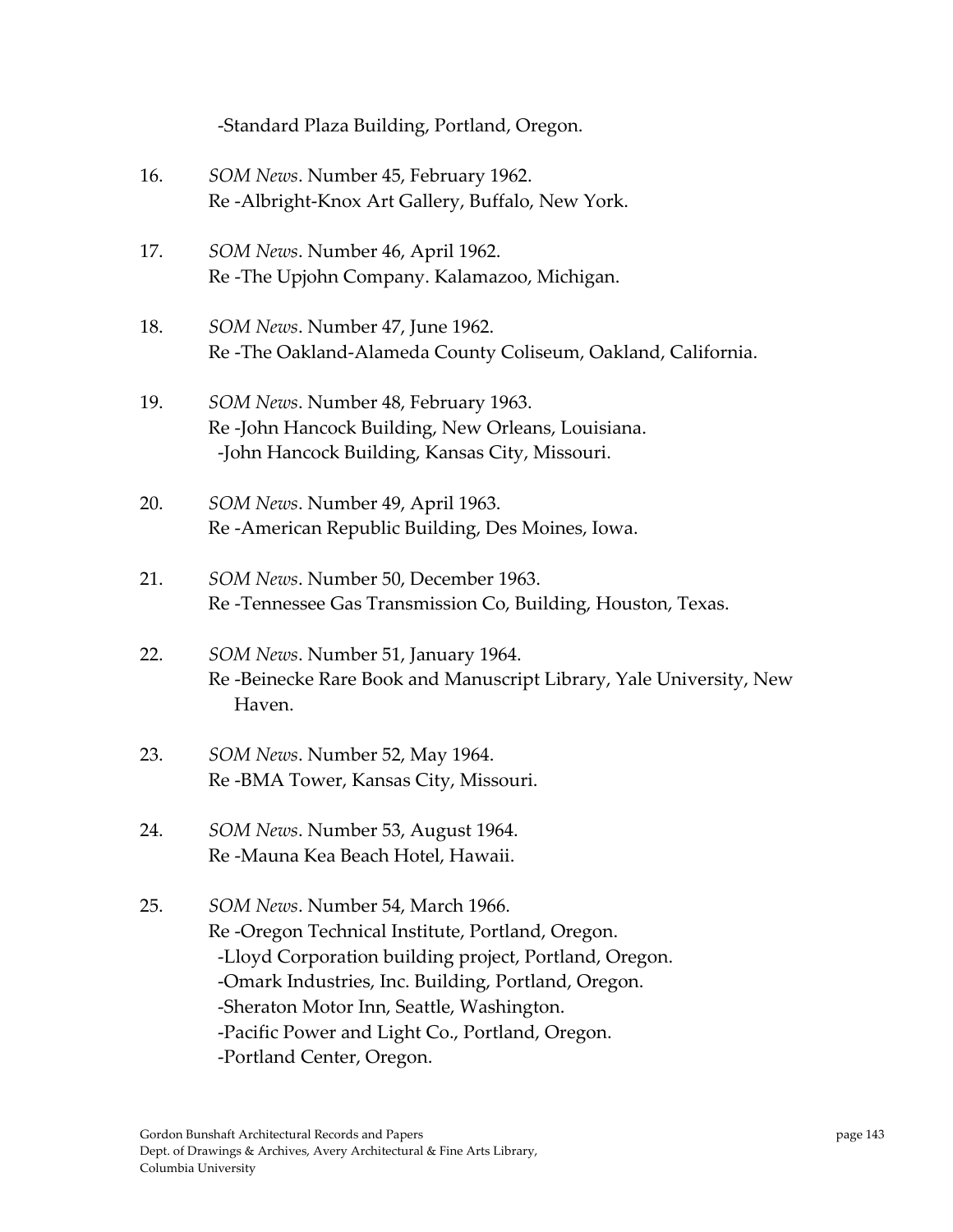Bunshaft Coll. ‐ *SOM News 1966‐1970*. (Title taken from protective case.)

- 1. *SOM News*. Number 55, June 1966. Re ‐John Hancock Center Chicago, Illinois.
- 2. *SOM News*. Number 56, July 1966. Re ‐Alcoa Building, San Francisco, California.
- 3. *SOM News*. Number 57, August 1966. Re ‐Washington Mall Plan, Washington, D.C.
- 4. *SOM News*. Number 58, September 1966. Re ‐Banque Lambert, Brussels, Belgium.
- 5. *SOM News*. Number 59, November 1966. Re ‐The Greenwich Hospital, Greenwich, Connecticut.
- 6. *SOM News*. Number 60, March 1967. Re ‐National Life and Accident Insurance Company Home Office Building, Nashville, Tennessee.
- 7. *SOM News*. Number 61, May 1967. Re ‐American Bible Society Building, Manhattan, New York.
- 8. *SOM News*. Number 62, May 1967. Re ‐A.I.A Awards 1967.
- 9. *SOM News*. Number 63, November 1967 Re ‐National Headquarters Building of the American Republic Insurance Company, Des Moines, Iowa.
- 10. *SOM News*. Number 64, February 1968 Re ‐Community Hospital of Roanoke Valley, Virginia.
- 11. *SOM News*. Number 65, April 1970 Re ‐Shell Plaza, Houston, Texas.
- 12. *SOM News*. Number 66, December 1970 Re ‐American Can Company Building, Greenwich, Connecticut.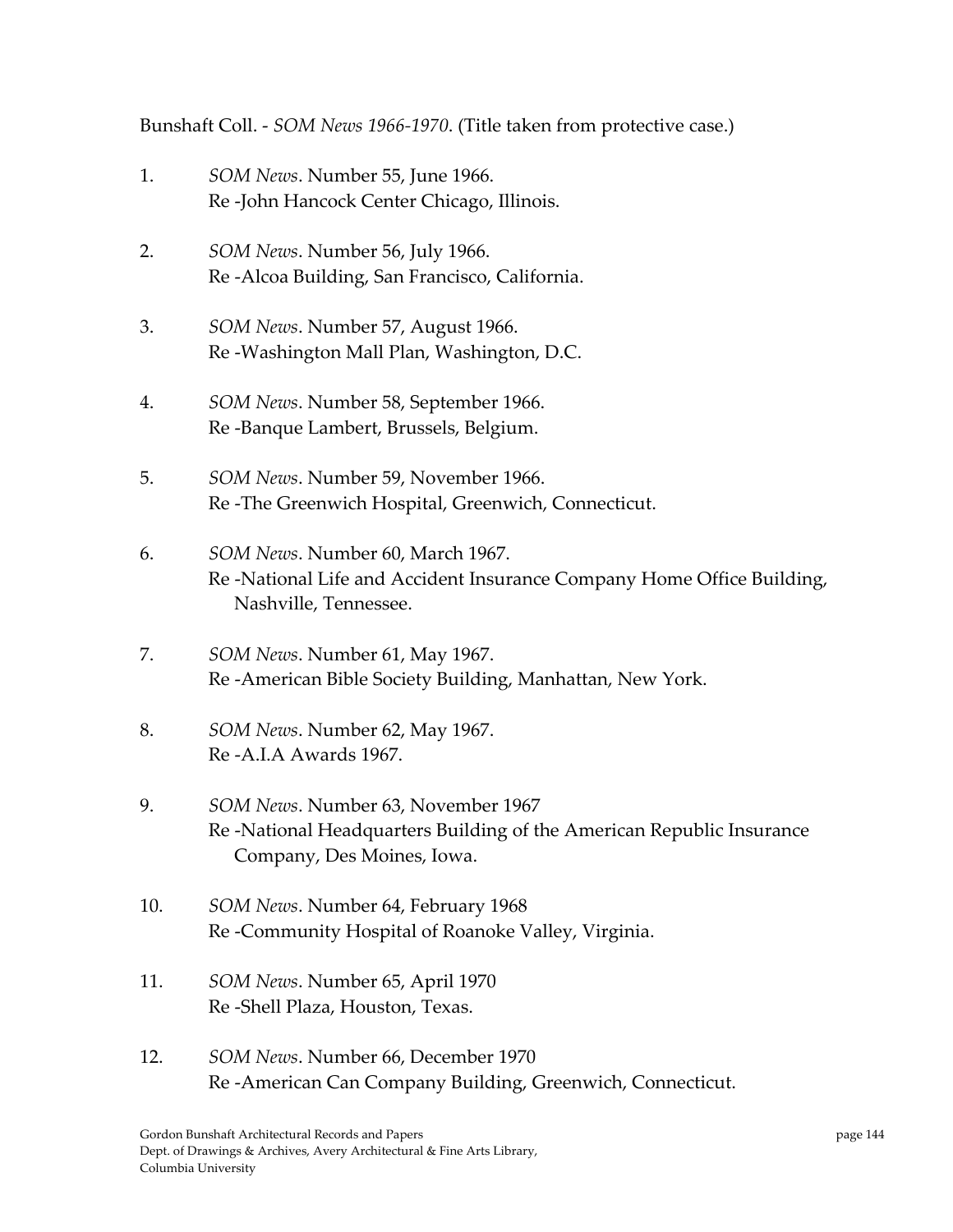Bunshaft Coll. ‐ *SOM News* 1969‐1970. [Title taken from protective case.]

- 1. *New York Projects in Process*. Number 1, April 1969. Re ‐Chase Manhattan Bank, San Juan, Puerto Rico. ‐New York University Medical Tower, Manhattan, New York. ‐Princeton Laboratory, Princeton, New Jersey. ‐City College of New York, Science & Physical Education Building, Manhattan, New York. ‐Connecticut College Fine Arts Building, New London, Connecticut. ‐Equitable Life – Atlanta, Georgia.
- 2. *New York Projects in Process*. Number 2, May 1969. Re ‐Tishman ‐ Third Avenue, Manhattan, New York. ‐L.B. Johnson Library, Austin, Texas. ‐Cornell ‐ Social Science Building, Ithaca, New York. ‐Uris ‐ Jericho, Jericho, L.I., New York. ‐Carlton Centre, Johannesburg, South Africa. ‐Uris ‐ Blue Hill, Orangetown, New York.
- 3. *New York Projects in Process*. Number 3, June 1969. Re ‐Solow Office Building – Manhattan, New York. ‐American Can ‐ Greenwich, Connecticut. ‐One Beacon Street – Boston, Massachusetts. ‐Hamilton Civic Square ‐ Hamilton, Ontario, Canada.
- 4. *New York Projects in Process*. Number 4, July 1969. Re ‐The Mt. Sinai School of Medicine and the Mt. Sinai Hospital ‐ Annenberg ‐ Manhattan, New York. ‐1095 Avenue of the Americas – Manhattan, New York. ‐1114 Avenue of the Americas ‐ Manhattan, New York. ‐Seatrain Lines, Weehawken, New Jersey.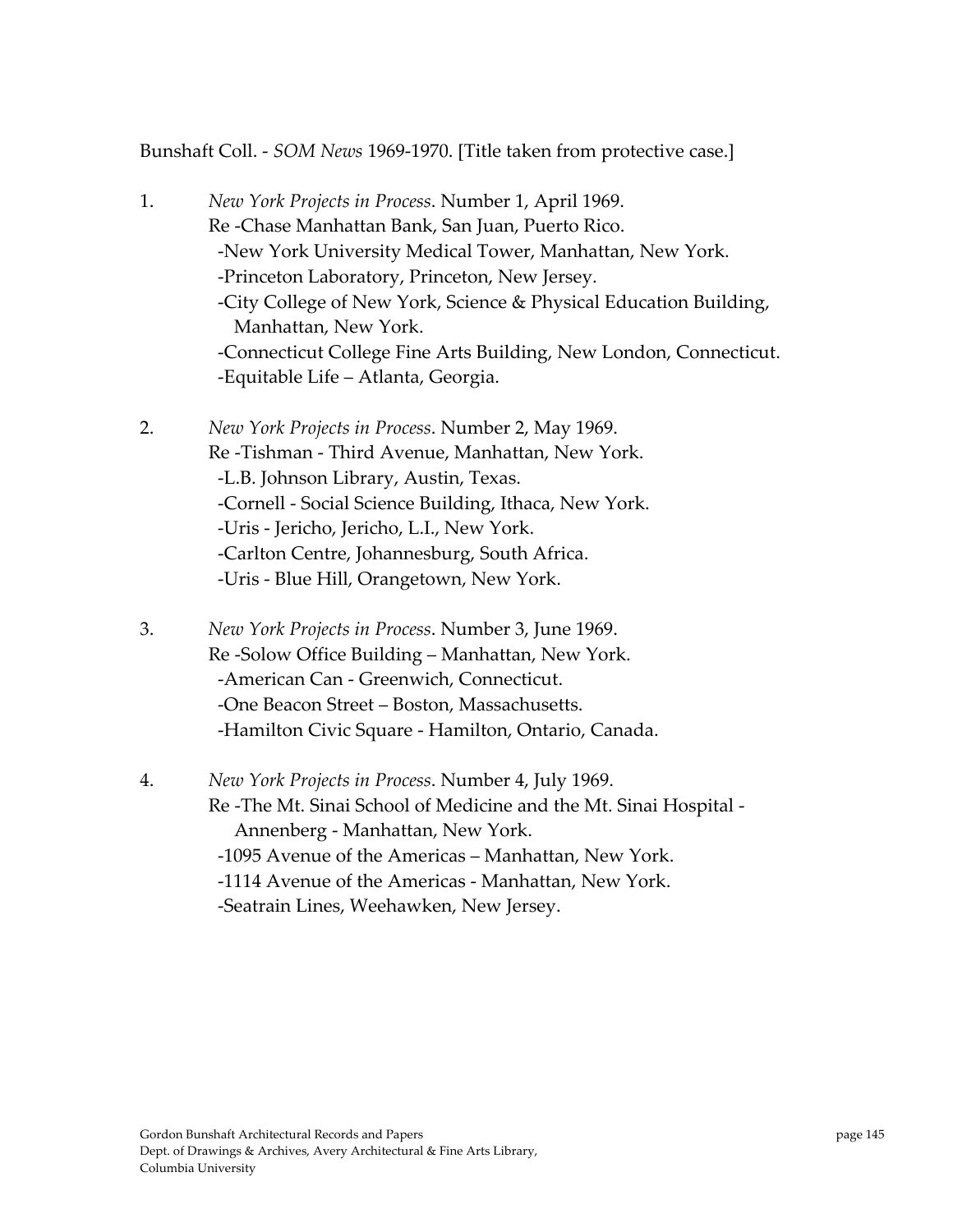- 5. *New York Projects in Process*. Number 5, August 1969. Re ‐One Liberty Plaza – Manhattan, New York. ‐The Virginia National Bank, Norfolk, Virginia. ‐The Mary Imogene Bassett Hospital, Cooperstown, New York.
- 6. *New York Projects in Process*. Number 6, October 1969. Re ‐1114 Avenue of the Americas, Manhattan, New York. ‐Research Hangar ‐ Federal Aviation Administration, Atlantic City, New Jersey. ‐Crossroads Associates, Fairfax County, Virginia. ‐Lyndon Baines Johnson Library & East Campus Library & Research Building. University of Texas, Austin, Texas.
- 7. *New York Projects in Process*. Number 7, February 1970. Re ‐Ford Motor Credit Co., Dearborn, Michigan. ‐Shell Oil Company ‐ Data Service Center, Tulsa, Oklahoma. ‐Philip Morris (Cigarette Manufacturing Plant), Richmond, Virginia.
- 8. *New York Projects in Process*. Number 8, September 1970. Re ‐Crouse‐Irving Memorial Hospital, Syracuse, New York. ‐Carlton Centre, Johannesburg, South Africa.
- 9. *New York Projects in Process*. Number 9, September 1969. Re ‐Behavioral Sciences Center. University of Illinois, Chicago Circle. ‐Basic Science Building. University of Iowa, Iowa City, Iowa. ‐Health Sciences Library, University of Iowa, Iowa City, Iowa. ‐Science & Engineering Center. University of Illinois ‐ Chicago Circle. ‐Addition to Science & Engineering Center University of Illinois ‐ Chicago Circle. ‐Core & Research Library, Biological Science Building. Northwestern University, Evanston, Illinois.
- 10. *San Francisco Projects in Process*. Number 1, October 1969. Re ‐Marine Midland Center, Buffalo, New York.
- 11. *San Francisco Projects in Process*. Number 2, April 1970. Re ‐Weyerhaeuser Headquarters Office Building. Tacoma, Washington.
- 12. *San Francisco Projects in Process*. Number 1, May 1970. Re ‐Oregon Technical Institute, Classroom Building, Klamath Falls, Oregon.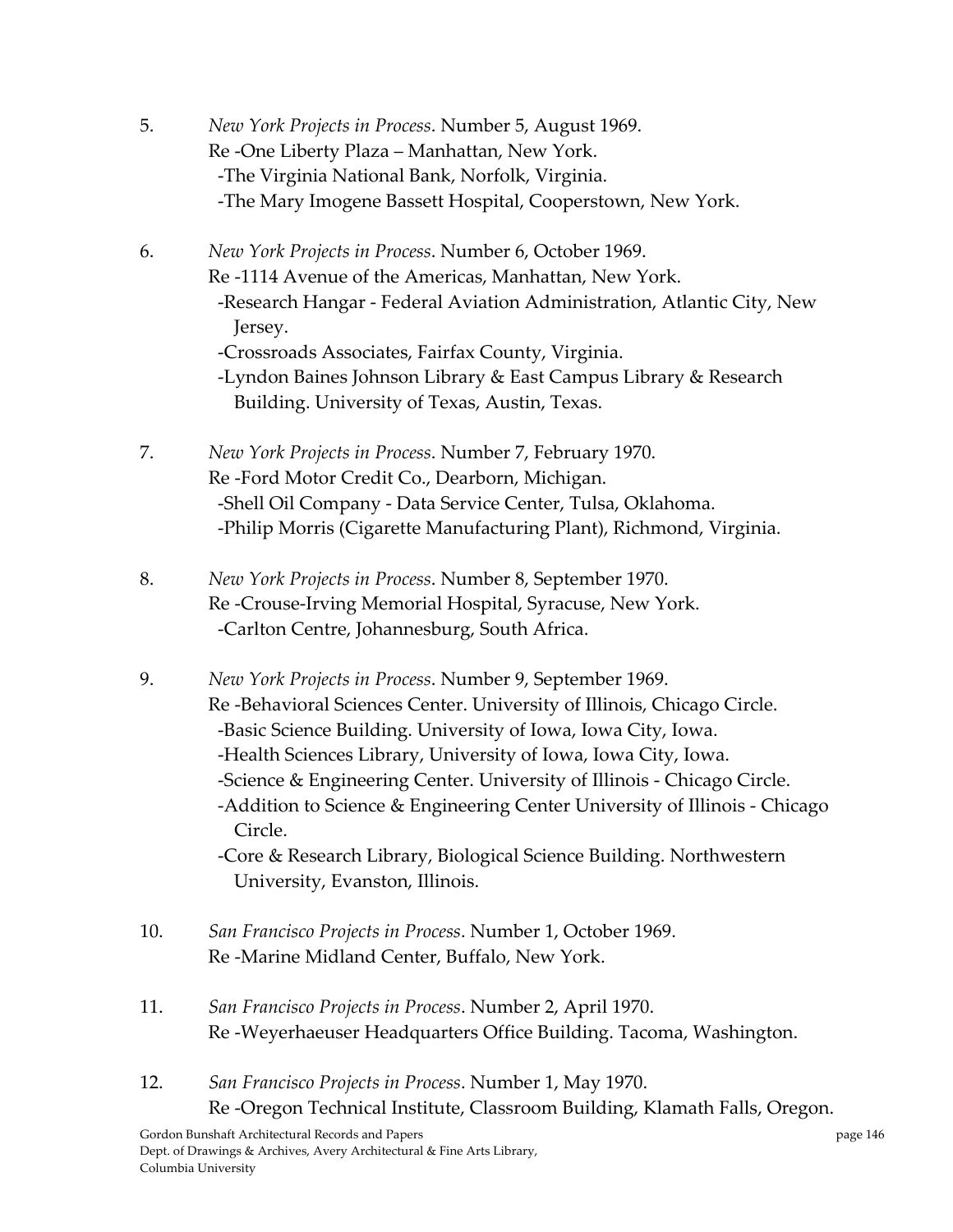## **VIII. POSTCARDS**

N.B. Dates were taken from a list of items to be given to Avery Library which was compiled by Gordon Bunshaft.

 $BOX: 9$ FOLDER: None. DATES: 1936‐1937. TYPE OF MATERIAL: Postcards.

SUMMARY: This box contains 448 postcards, primarily architectural, that GB likely collected while traveling through Europe as a Rotch scholar. There are five postcards with small drawings, and fourteen postcards that have incomplete messages to various people and/or computations. The postcards on which GB has written have been placed at the beginning of the box. The remainder of the postcards are blank.

 $BOX \cdot 10$ FOLDER: None. DATES: 1936‐1937. TYPE OF MATERIAL: Postcards.

SUMMARY: This box contains 261 postcards, primarily architectural, that GB likely collected while traveling through Europe as a Rotch scholar. There are four postcards with small drawings and five postcards with writing and/or computations. The postcards on which GB has written have been placed at the beginning of the box. The remainder of the postcards are blank.

BOX: 11 FOLDER: None. DATES: 1936‐1937. TYPE OF MATERIAL: Postcards.

SUMMARY: This box contains 396 postcards, primarily architectural, that GB likely collected while traveling through Europe as a Rotch scholar. There are three postcards with small drawings and eighteen postcards with writing and/or computations. Two of the postcards are to NB from GB. The postcards on which GB has written have been placed at the beginning of the box. The remainder of the postcards are blank.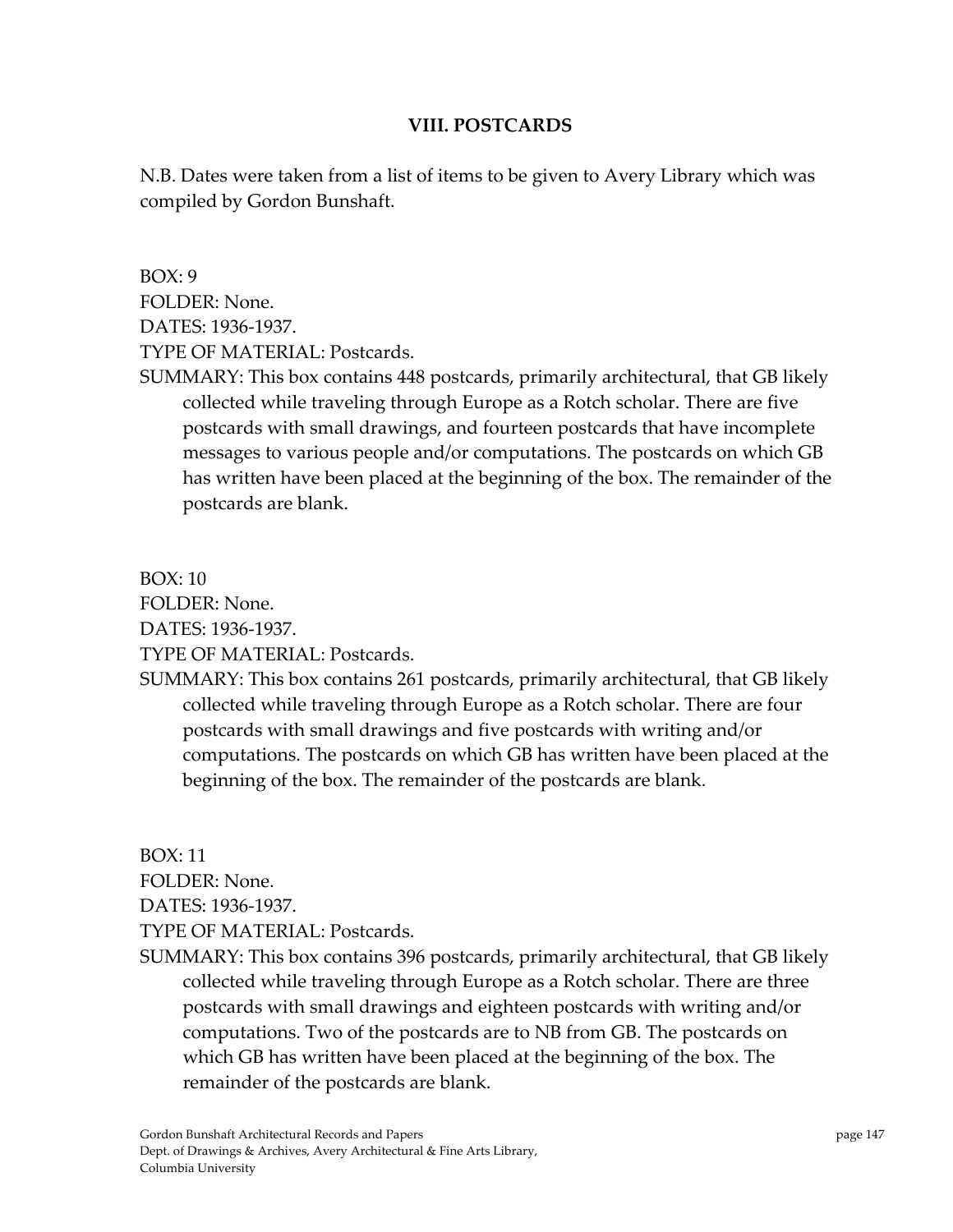## **IX. OVERSIZE AND MISCELLANEOUS – THESIS, ORAL HISTORY, ARTIFACT, AUDIOVISUAL MATERIALS, AWARDS, DIPLOMAS, AND PHOTOGRAPHS**

BOX: 8 FOLDER: None. DATES: 1933, 1979. TYPE OF MATERIAL: Bound materials. SUMMARY:

- 1. Bunshaft, Gordon. *A Brewery and Beer Garden. Thesis for Degree of Bachelor in Architecture*. May 24, 1933. Thesis, 40 pp. Bound, with 4 black and white photographs. Submitted to the Massachusetts Institute of Technology.
- 2. Vanderbilt, Marion L. *Oral Autobiographies of the Partners of S.O.M. Begun in 1978, Gordon Bunshaft, Partner 1937‐1979,* September 1979. Transcription of tape of interview, 108 pages.

BOX: 12 (oversize box) FOLDER: The folders are labeled as listed below. DATES: 1935, 1948, 1975, 1977, undated. TYPE OF MATERIAL: Diplomas, photographs. SUMMARY:

- 1. La Universidad Nacional 'Federico Villarreal.' 1 May 1977. Document giving GB an honorary professorship.
- 2. [Lincoln Center model, with architects] Photograph. B&W, signed by Arnold Newman. Model of Lincoln Center with architects. Signed by Gordon Bunshaft, John D. Rockefeller 2nd, Pietro Belluschi, Eero Saarinen, Philip Johnson, Max Abramovitz, Wallace K. Harrison, and others.

Gordon Bunshaft Architectural Records and Papers **page 148** and page 148 Dept. of Drawings & Archives, Avery Architectural & Fine Arts Library, Columbia University 3. The Massachusetts Institute of Technology, Cambridge, Massachusetts.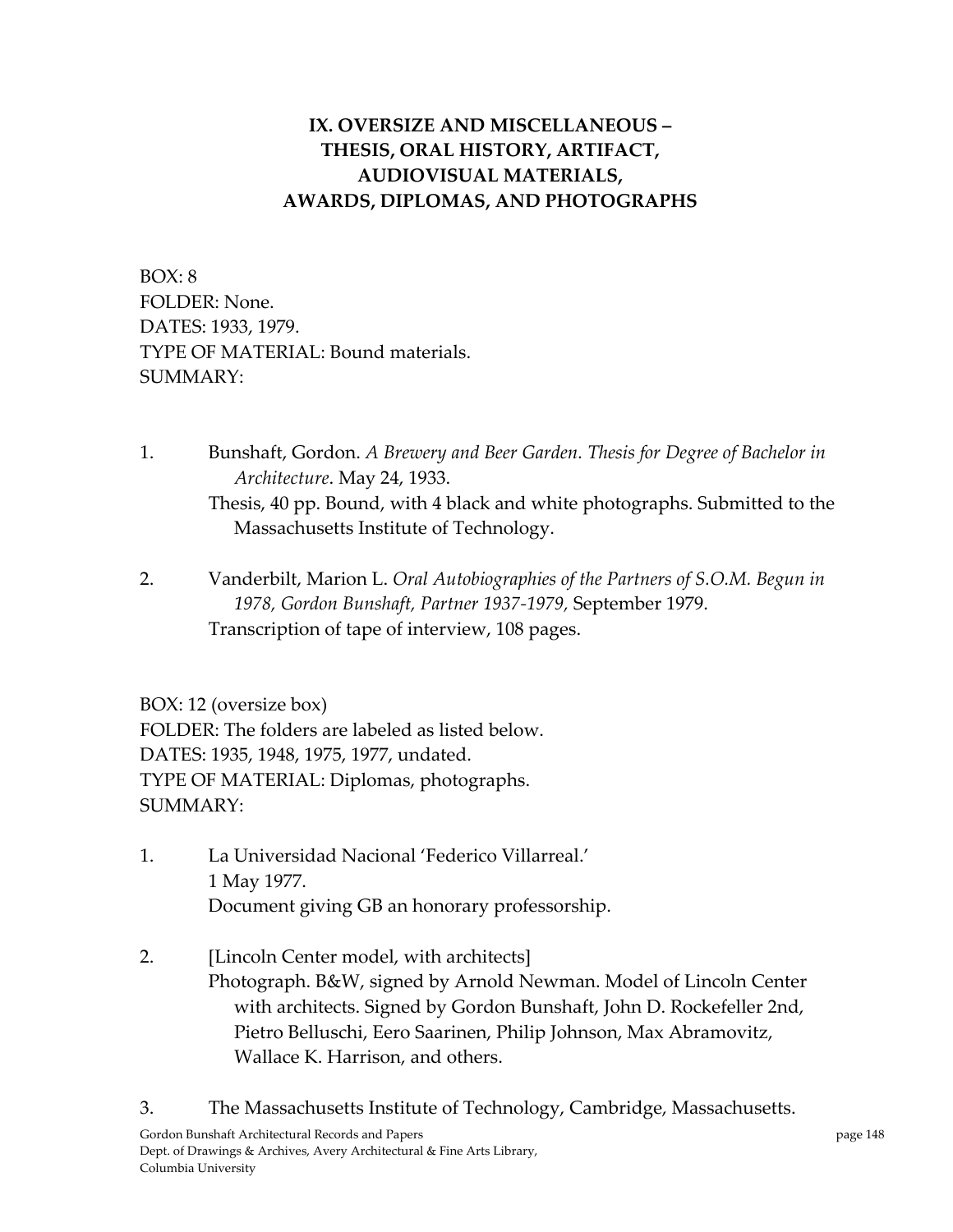20 Dec. 1935. Diploma. Master in Architecture, awarded to GB.

- 4. ʺBunch‐Aft Affectʹly GRʺ Undated. Portrait of GB by George Rudolph. [Photostat? copy of drawing.]
- 5. [GB and David Rockefeller] 31 Oct. 1975. Photograph, B&W, mounted on cardboard. Inscribed by David Rockefeller. Three unidentified people in photo. With letter from the Chase Manhattan Bank stating that the photograph was taken at the "Weathervanes, Carvings & Quilts" show at the Downtown Whitney.
- 6. Our first Apartment at Manhattan House, 1950‐1954 3 views of living room and 1 of dining room. Photographs. 4 B&W, 2 mounted on cardboard.
- 7. [Chapel for new town in Venezuela, (not built), late 1940s] Exterior views of model of building. Signed by Ezra Stoller. Photographs. 2 B&W, mounted on cardboard.
- 8. Fort Hamilton Veteran's Hospital, Ft. Hamilton, NY. March 1948 6 views of building during construction; 2 exterior views of completed building; 1 exterior view of building model. Photographs. Photographed by James S. Hornbeck. 9 B&W.

BOX: 13 (oversize box) FOLDER: None. DATES: 1956, 1961, 1963, 1968, undated TYPE OF MATERIAL: Phonograph record, photographs, documents, envelopes. SUMMARY:

1. Conversations Regarding the Future of Architecture. Collected and edited by John Peter, 1956. Recording and Photography by Edward A. Hamilton. Reynolds Metals Company, 1956. Recording, 33‐1/3 RPM Long Play. Featured: Ernest Kump, Gordon Bunshaft, Eero Saarinen, Philip Johnson, Ludwig Mies van der Rohe, Walter Gropius, and Richard J. Neutra.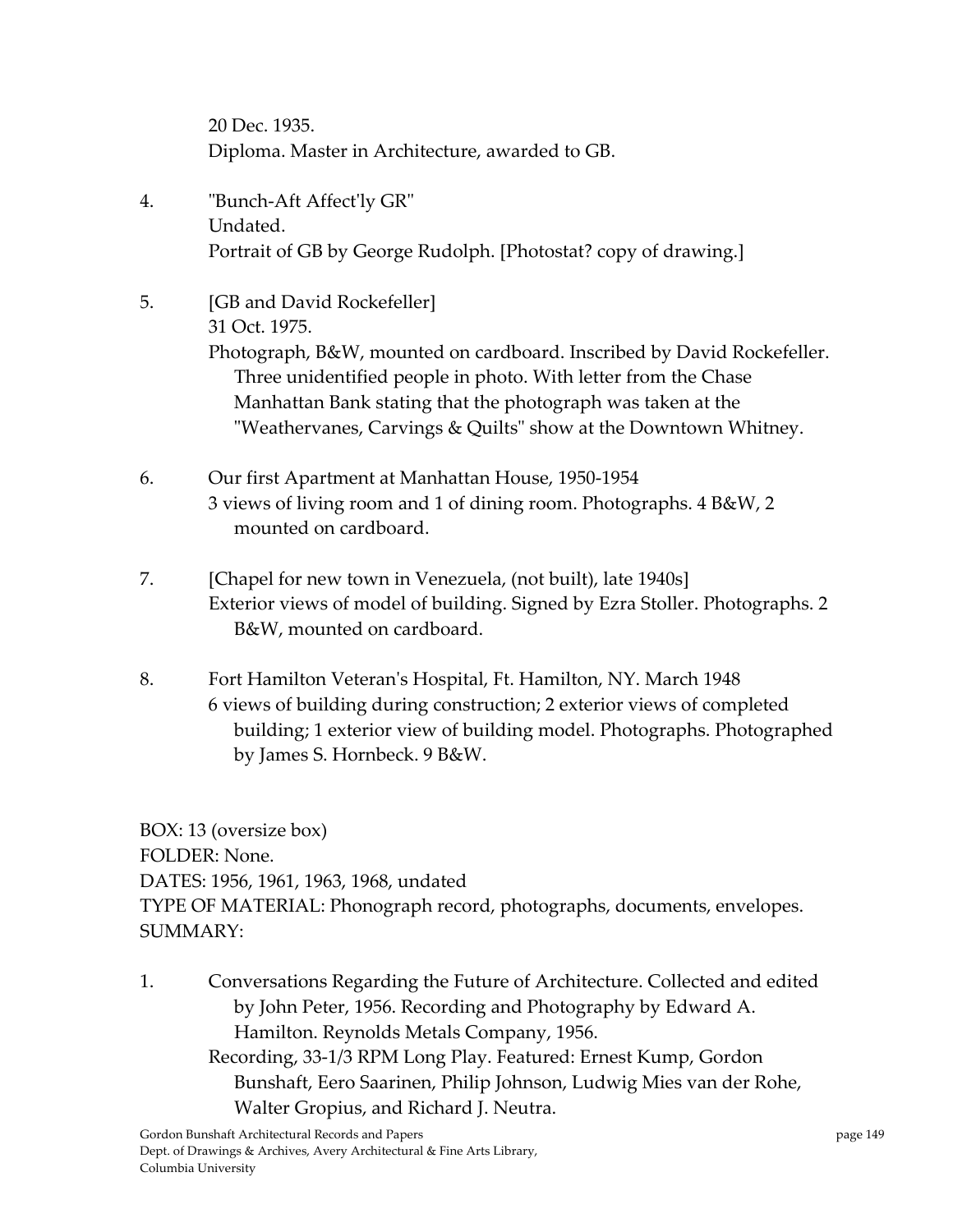2. No title. Undated.

Black, bound book of photographs, approx.  $14 \times 16$  in., with Ezra Stoller's signature embossed on recto cover.

Contains 6 B&W photographs of GBʹs Manhattan apartment. Photographed by Ezra Stoller.

- 3. Lyndon B. Johnson, President of the United States of America. 17 Sept. 1968. D.S. Document appointing GB a member of the Commission of Fine Arts. (Framed.)
- 4. John F. Kennedy, President of the United States of America. 17 Sept. 1963. D.S. Document appointing GB a member of the Commission of Fine Arts. (Framed.)
- 5. New York Chapter of the American Institute of Architects. 1961. D.S. GB is awarded The Medal of Honor. (Framed.)
- 6. 3 large empty envelopes bearing notes by GB. 5 sheets of paper with notes by GB attached. All notes refer to contents of various envelopes that were given to Avery. The contents referred to have been integrated into the collection and described in the finding aid.

BOX: 14 FOLDER: None. DATES: 1980, 1985. TYPE OF MATERIAL: Audio cassettes, slides. SUMMARY:

- 1. 17 audio cassettes of talks between Arthur Drexler and GB for a book "Drexler was going to do. The tapes were made in 1980. Drexler never did the book." [Information taken from GBʹs list of items given to Avery Library.]
- 2. 8 audio cassettes of GB "explaining thirty-eight of his projects at S.O.M. to Carol Krinsky, who had been hired to do a book on him. The tapes were made in 1985." [Information was taken from GBʹs list of items given to Avery Library.]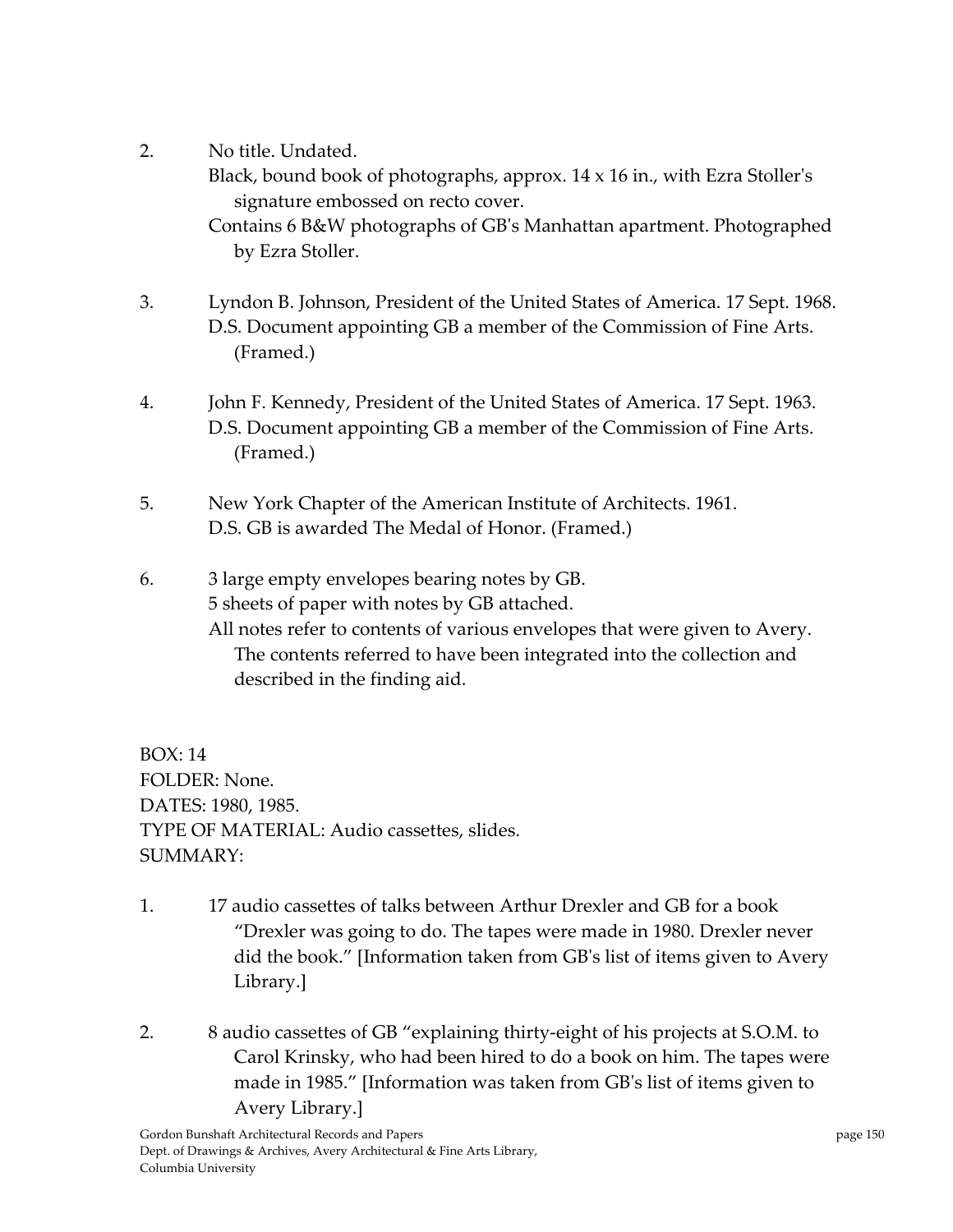3. 31 color slides, titled "Wolfgang Hoyt NCB, Jeddah Slides." Re National Commercial Bank, Jeddah, Saudi Arabia.

BOX: 15 FOLDER: None. DATES: 1965, 1987. TYPE OF MATERIAL: Artifact, VHS video cassette. SUMMARY:

1. [Pin joint.] Artifact. Inscribed: "With Appreciation to Gordon Bunshaft because of whose hand the National Headquarters Building of American Republic Insurance Company in 1965 became a reality. Watson Powell, Jr. President."

2. *SOM The First 50 Years*, and *SOM, The Future*. VHS video cassette. Programs run consecutively on this tape. With: memo from Hill Burgess to Gordon [Bunshaft] re the video, 5 Feb. 1987. (With envelope.)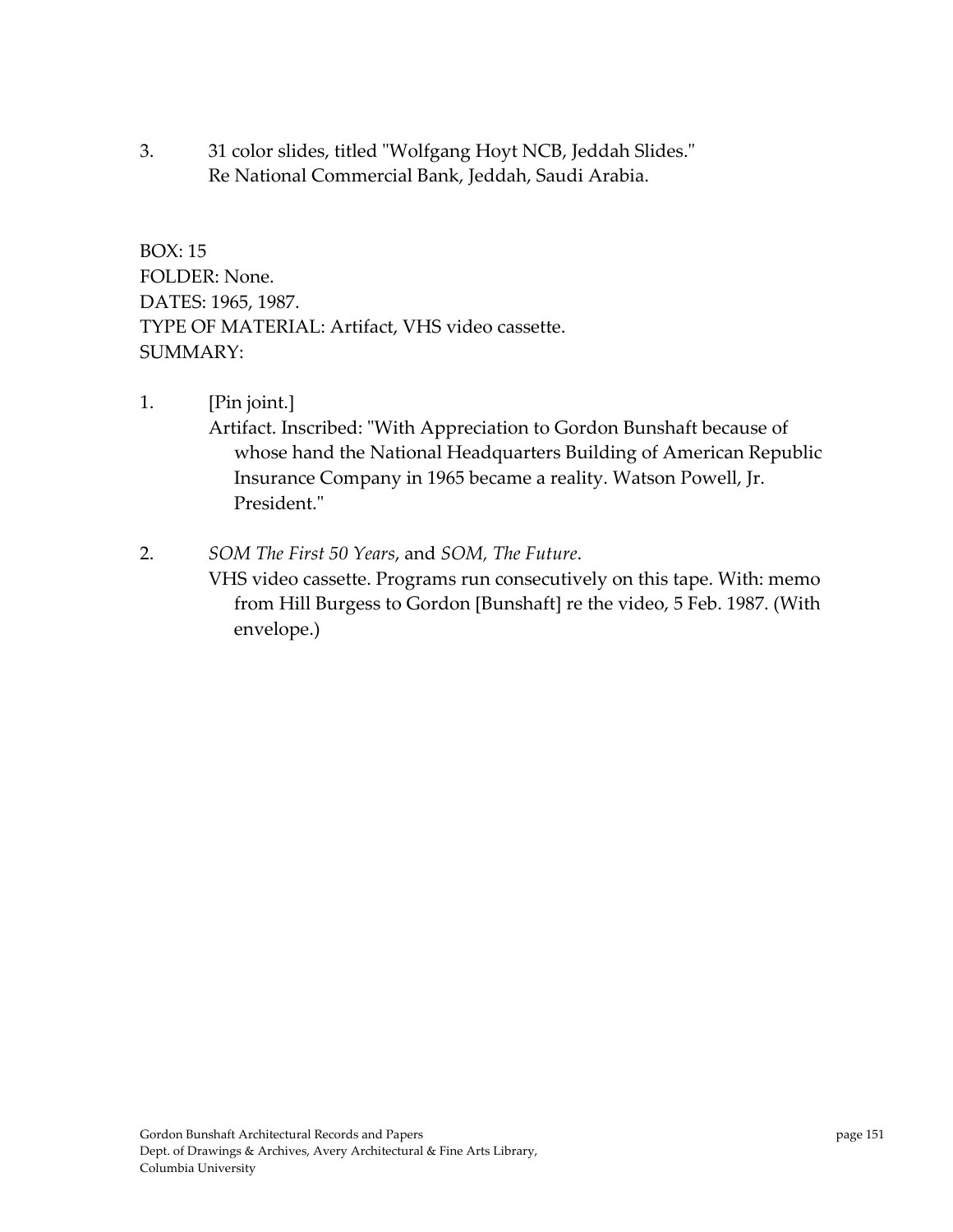## **X. ARCHITECTURAL DRAWINGS‐ROTCH TRAVELLING SCHOLARSHIP**

| <b>Title</b>                                                             | Date(s)   | <b>Accession number</b>                  | Location      |
|--------------------------------------------------------------------------|-----------|------------------------------------------|---------------|
| Student and travel drawings. Rubbings<br>from the Louvre, Paris, France. | 1935      | 1988.005.00043-.00045                    | A132A.01      |
| Student and travel drawings.<br>Renderings.                              | 1936      | 1988.005.00047-.00048                    | DR 309        |
| Student and travel drawings.<br>Watercolors.                             | 1935-1936 | 1988.005.00049-.00079,<br>1988.005.00144 | <b>Box 16</b> |
| Student and travel drawings.                                             | 1935-1936 | 1988.005.00080-.00089                    | Box 17        |
| Student and travel drawings. Sketches.<br>[Sketchbook 64]                | 1935      | 1988.005.00090-.00107                    |               |
| Student and travel drawings. Sketches.<br>[Sketchbook 63]                | 1935      | 1988.005.00108-.00124V                   |               |
| Student and travel drawings. Sketches.<br>[Sketchbook 91]                | 1935-1936 | 1988.005.00125-.00142                    |               |
| Student and travel drawings. Sketches.<br>[Sketchbook 65]                | 1935-1936 | 1988.005.00145-.00158v                   | C231d         |
| [Section sketch of cornice.]                                             | Undated   | 1988.005.00159                           |               |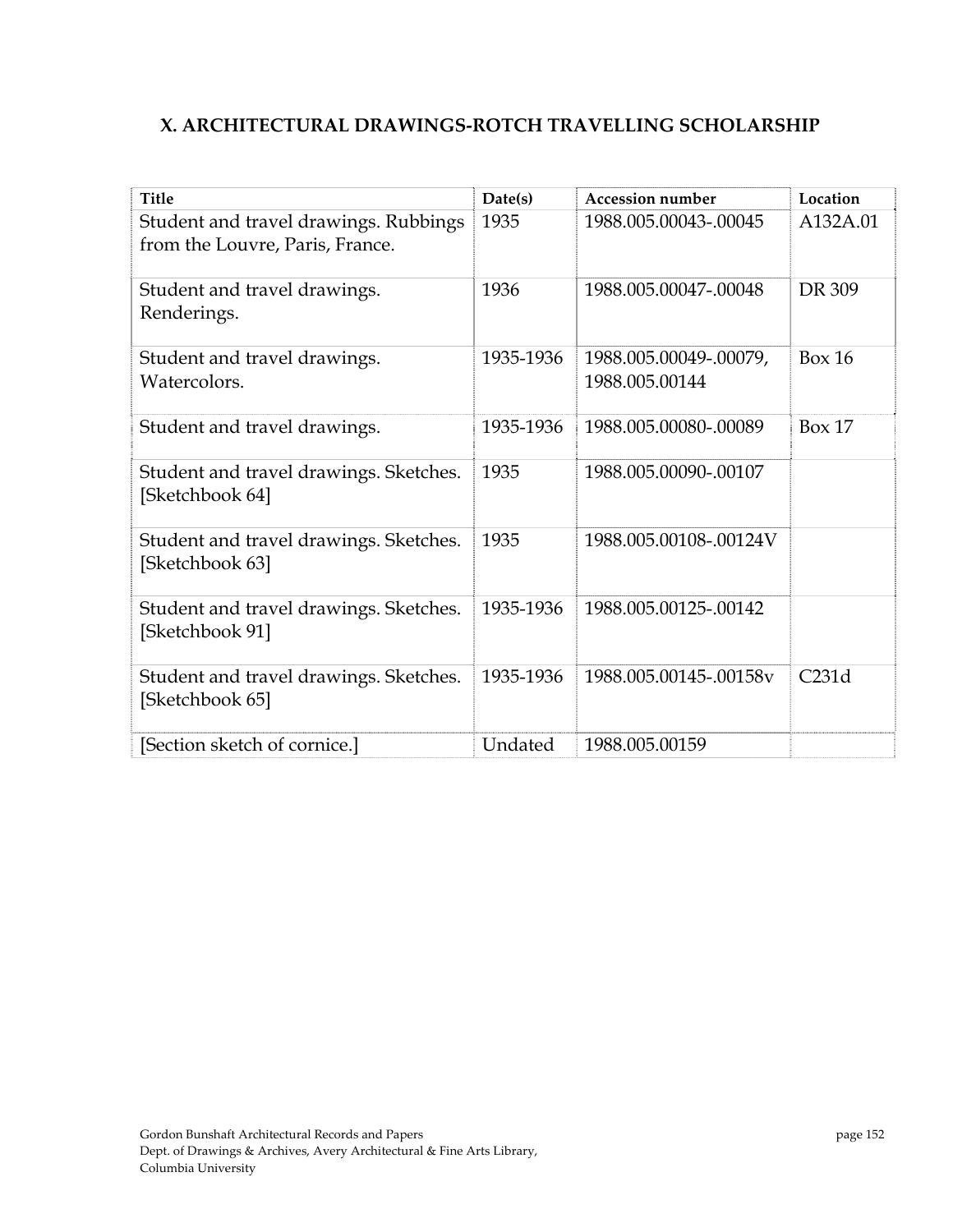| <b>Project Title</b>                                                                                   | Date(s)                     | <b>Accession number</b> | Location |
|--------------------------------------------------------------------------------------------------------|-----------------------------|-------------------------|----------|
| Bungalow. Floor plan.                                                                                  | 1921 Nov 28                 | 1988.005.00001          |          |
| Radio cabinet. Scale drawings.                                                                         | 1953 Aug 22                 | 1988.005.00002-.00003   | A132A.03 |
| Bunshaft apartment,<br>Manhattan Apartments.<br>200 East 66th Street (New<br>York, N.Y.). Alterations. | 1956-19[57]                 | 1988.005.00004-.00021   | A132A.04 |
| Bunshaft residence, 25 and 26<br>Georgica Close (East<br>Hampton, N.Y.)                                | 1962 Jun-Aug                | 1988.005.00022-.00030   | A132A.05 |
| Bunshaft residence, 25 and the<br>Georgica Close (East<br>Hampton, N.Y.) Garage.<br>Additions.         | 1970 Jan 19-21              | 1988.005.00031-.00032   | A132A.05 |
| Bunshaft studio, 25 and 26<br>Georgica Close (East<br>Hampton, N.Y.)                                   | 1962, 1975 Dec-<br>1976 May | 1988.005.00033-.00042   | A132A.06 |
| Bunshaft residence. 25<br>Georgica Close (East<br>Hampton, N.Y.)                                       | 1976 Mar                    | 1988.005.00046          | DR 309   |
| [Abstract figural drawing<br>noted "To Gordon" and                                                     | Undated                     | 1988.005.00143          |          |

## **XI. ARCHITECTURAL DRAWINGS‐GENERAL**

signed with a symbol."] By

Wallace K. Harrison.